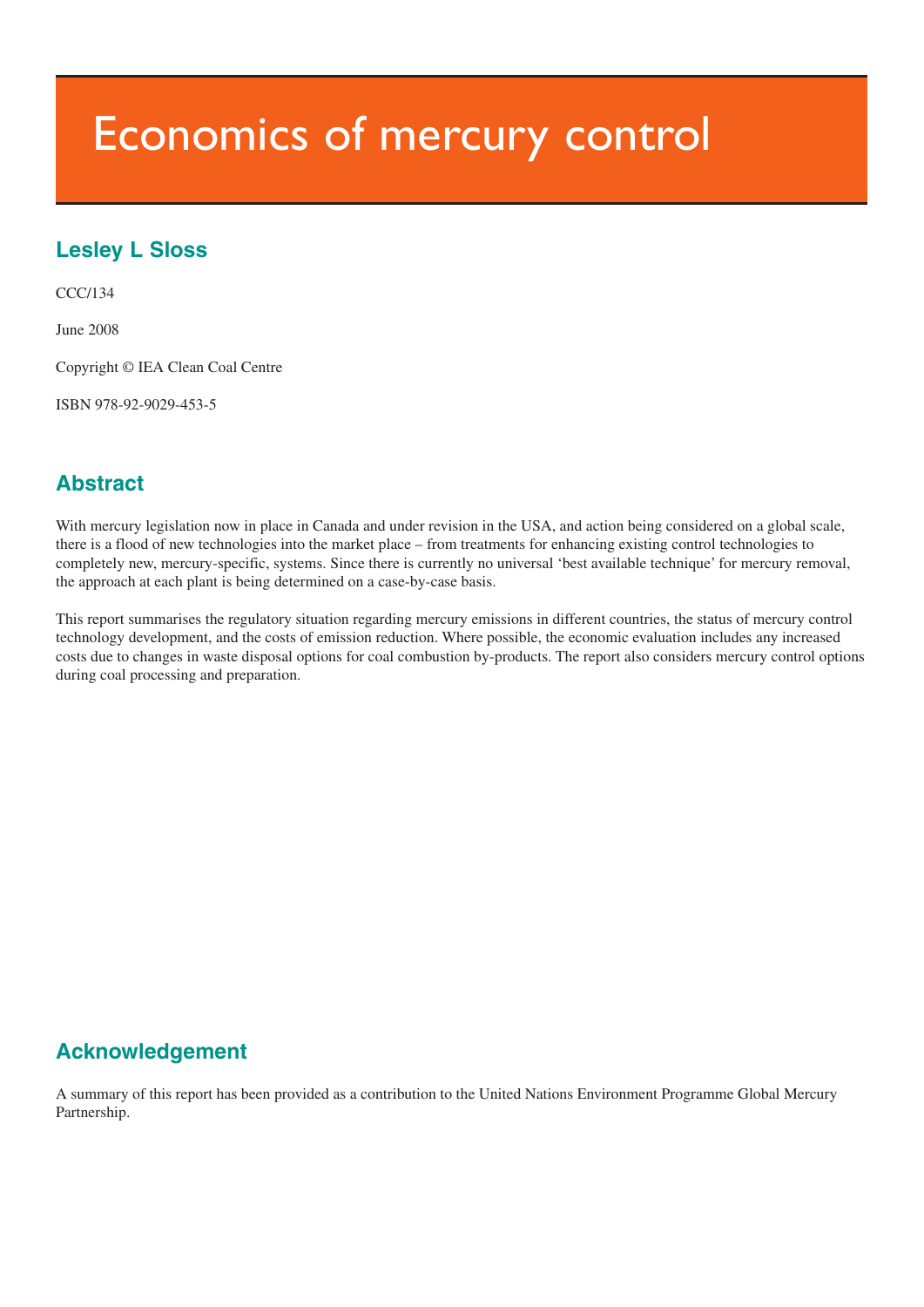# <span id="page-1-0"></span>**Acronyms and abbreviations**

| ACI                             | activated carbon injection                     | <b>PRB</b>    | Powder River Basin                          |
|---------------------------------|------------------------------------------------|---------------|---------------------------------------------|
| <b>ALAPCO</b>                   | Association of Local Air Pollution Control     | <b>PRTR</b>   | Pollutant Release and Transfer Register, EC |
|                                 | Officials, USA                                 | <b>ROM</b>    | rough order-of-magnitude                    |
| <b>BAT</b>                      | best available technique or technology         | <b>SAICM</b>  | Strategic Approach to International         |
| <b>BEP</b>                      | best environmental practice                    |               | <b>Chemicals Management</b>                 |
| CAIR                            | Clean Air Interstate Rule. USA                 | <b>SCR</b>    | selective catalytic reduction               |
| <b>CAMR</b>                     | Clean Air Mercury Rule, USA                    | <b>SDA</b>    | spray dry absorber                          |
| <b>CCC</b>                      | Clean Coal Centre                              | <b>SIP</b>    | state implementation plan, USA              |
| <b>CEM</b>                      | continuous emissions monitor                   | <b>SNCR</b>   | selective non-catalytic reduction           |
| <b>CESP</b>                     | cold-side electrostatic precipitator           | <b>STAPPA</b> | State and Territorial Air Pollution Program |
| <b>CFBC</b>                     | circulating fluidised bed combustion           |               |                                             |
| <b>CSI</b>                      |                                                |               | Administrators, USA                         |
|                                 | Clear Skies Initiative, USA                    | <b>UN</b>     | <b>United Nations</b>                       |
| <b>CURS</b>                     | Center for Urban and Regional Studies, USA     | <b>UNECE</b>  | UN Economic Commission for Europe           |
| <b>CWS</b>                      | Canada-Wide Standards                          | <b>UNEP</b>   | <b>UN Environment Programme</b>             |
| EC                              | <b>European Commission</b>                     | UN FCC        | UN Framework Convention on Climate          |
| ECO                             | electro catalytic oxidation                    |               | Change                                      |
| EIP                             | Environmental Integrity Project, USA           | US DOE        | US Department of Energy                     |
| <b>ESP</b>                      | electrostatic precipitator(s)                  | <b>US EPA</b> | <b>US Environmental Protection Agency</b>   |
| EU                              | European Union                                 | <b>USGS</b>   | United States Geological Survey             |
| <b>FBC</b>                      | fluidised bed combustion                       | <b>UV</b>     | ultra-violet                                |
| FF                              | fabric filter (baghouse)                       |               |                                             |
| FGD                             | flue gas desulphurisation                      |               |                                             |
| <b>FPP</b>                      | Fayette Power Project, USA                     |               |                                             |
| <b>GEF</b>                      | Global Environment Fund                        |               |                                             |
| <b>HELCOM</b>                   | Helsinki Commission                            |               |                                             |
| <b>HESP</b>                     | hot-side electrostatic precipitator            |               |                                             |
| <b>ICAC</b>                     | Institute of Clean Air Companies, USA          |               |                                             |
| <b>ICR</b>                      | Information Collection Request, USA            |               |                                             |
| <b>IGCC</b>                     | integrated gasification combined cycle         |               |                                             |
|                                 | intelligence quota                             |               |                                             |
| IQ<br><b>IPPC</b>               |                                                |               |                                             |
|                                 | Integrated Pollution Prevention and Control,   |               |                                             |
| EU                              | European Union                                 |               |                                             |
| <b>LCPD</b>                     | Large Combustion Plant Directive, EU           |               |                                             |
| <b>LRTAP</b>                    | long-range transboundary air pollution         |               |                                             |
| <b>LSFO</b>                     | limestone forced oxidation                     |               |                                             |
| <b>MACT</b>                     | maximum achievable control technology          |               |                                             |
| Macf                            | million actual cubic feet                      |               |                                             |
| Macm                            | million actual cubic metres                    |               |                                             |
| <b>MEA</b>                      | multilateral environmental agreements          |               |                                             |
| <b>MEPOP</b>                    | political initiative on mercury and persistent |               |                                             |
|                                 | organic pollutants                             |               |                                             |
| mill                            | $1/10$ US cent                                 |               |                                             |
| $\ensuremath{\text{MW}}\xspace$ | megawatts                                      |               |                                             |
| MWe                             | megawatts (electric)                           |               |                                             |
| <b>NARAP</b>                    | North American Regional Action Plan            |               |                                             |
| <b>NDRC</b>                     | National Development and Reform                |               |                                             |
|                                 | Commission, China                              |               |                                             |
| <b>NETL</b>                     | National Energy Technology Centre              |               |                                             |
| <b>NPI</b>                      | National Pollution Inventory, Australia        |               |                                             |
| <b>NRDC</b>                     | National Resources Defence Council, USA        |               |                                             |
| <b>NSPS</b>                     | New Source Performance Standards, USA          |               |                                             |
| <b>NWF</b>                      | National Wildlife Federation, USA              |               |                                             |
| <b>OEWG</b>                     | open-ended working group (UNEP)                |               |                                             |
| <b>OSPAR</b>                    | Oslo and Paris Commission                      |               |                                             |
|                                 |                                                |               |                                             |
| PAC                             | powdered activated carbon                      |               |                                             |
| PCO                             | photo chemical oxidation                       |               |                                             |
| <b>PEESPTM</b>                  | plasma enhanced electrostatic precipitator     |               |                                             |
| <b>POPs</b>                     | persistent organic pollutants                  |               |                                             |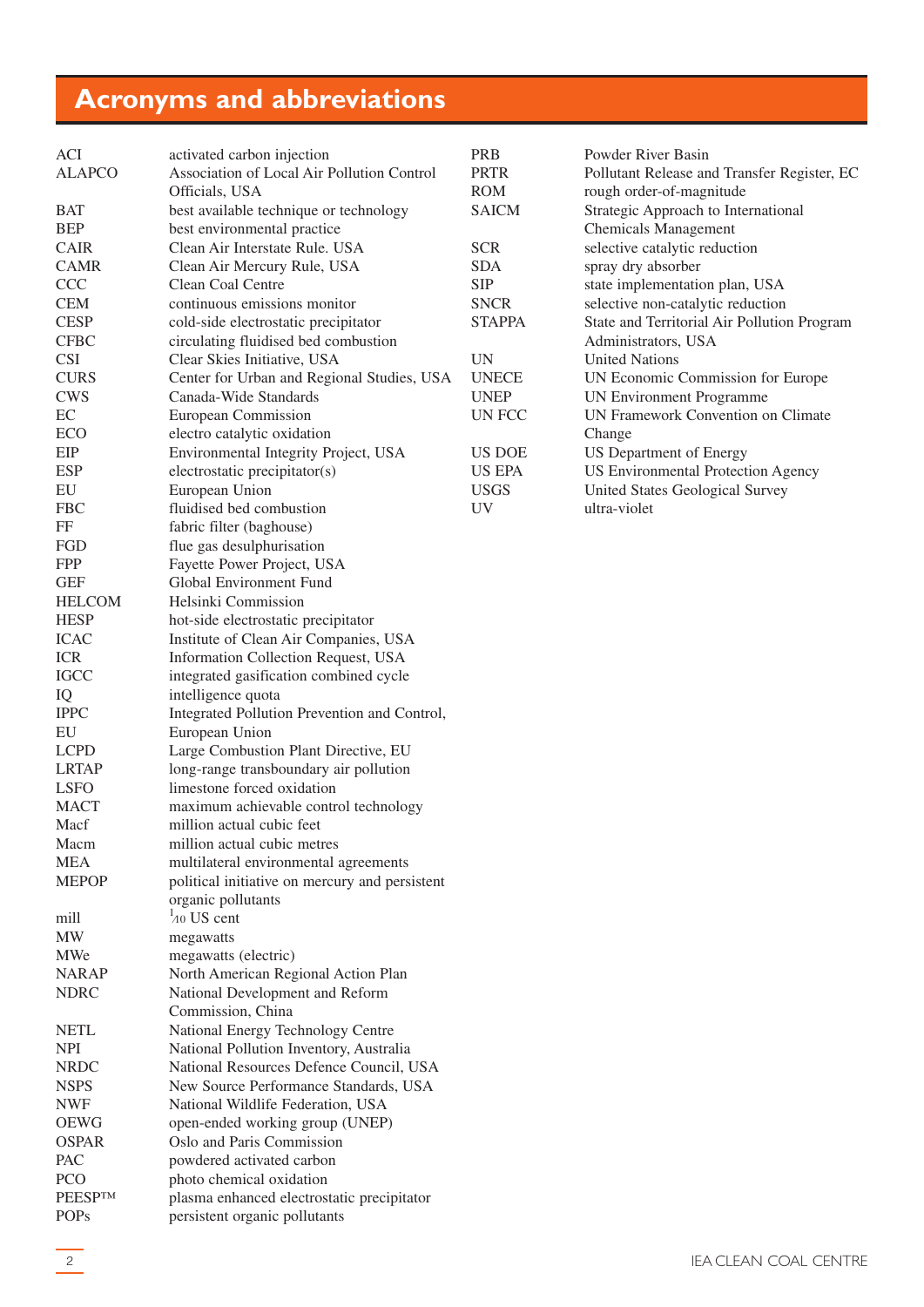# <span id="page-2-0"></span>**Contents**

| $\mathbf{1}$ |     |       |  |  |  |  |  |  |  |  |
|--------------|-----|-------|--|--|--|--|--|--|--|--|
| 2            |     |       |  |  |  |  |  |  |  |  |
|              | 2.1 |       |  |  |  |  |  |  |  |  |
|              |     | 2.1.1 |  |  |  |  |  |  |  |  |
|              |     | 2.1.2 |  |  |  |  |  |  |  |  |
|              | 2.2 |       |  |  |  |  |  |  |  |  |
|              | 2.3 |       |  |  |  |  |  |  |  |  |
|              |     | 2.3.1 |  |  |  |  |  |  |  |  |
|              |     | 2.3.2 |  |  |  |  |  |  |  |  |
|              |     | 2.3.3 |  |  |  |  |  |  |  |  |
|              |     | 2.3.4 |  |  |  |  |  |  |  |  |
|              |     | 2.3.5 |  |  |  |  |  |  |  |  |
|              |     |       |  |  |  |  |  |  |  |  |
|              |     |       |  |  |  |  |  |  |  |  |
| 3            |     |       |  |  |  |  |  |  |  |  |
|              |     |       |  |  |  |  |  |  |  |  |
|              |     | 3.1.1 |  |  |  |  |  |  |  |  |
|              |     | 3.1.2 |  |  |  |  |  |  |  |  |
|              | 3.2 |       |  |  |  |  |  |  |  |  |
|              | 3.3 |       |  |  |  |  |  |  |  |  |
|              |     |       |  |  |  |  |  |  |  |  |
|              |     |       |  |  |  |  |  |  |  |  |
| 4            |     |       |  |  |  |  |  |  |  |  |
|              | 4.1 |       |  |  |  |  |  |  |  |  |
|              | 4.2 |       |  |  |  |  |  |  |  |  |
|              | 4.3 |       |  |  |  |  |  |  |  |  |
|              | 4.4 |       |  |  |  |  |  |  |  |  |
|              | 4.5 |       |  |  |  |  |  |  |  |  |
|              | 4.6 |       |  |  |  |  |  |  |  |  |
|              |     |       |  |  |  |  |  |  |  |  |
| 5            |     |       |  |  |  |  |  |  |  |  |
|              | 5.1 |       |  |  |  |  |  |  |  |  |
|              |     | 5.1.1 |  |  |  |  |  |  |  |  |
|              |     | 5.1.2 |  |  |  |  |  |  |  |  |
|              |     | 5.1.3 |  |  |  |  |  |  |  |  |
|              | 5.2 |       |  |  |  |  |  |  |  |  |
|              | 5.3 |       |  |  |  |  |  |  |  |  |
|              |     | 5.3.1 |  |  |  |  |  |  |  |  |
|              |     | 5.3.2 |  |  |  |  |  |  |  |  |
|              |     | 5.3.3 |  |  |  |  |  |  |  |  |
|              |     | 5.3.4 |  |  |  |  |  |  |  |  |
|              |     | 5.3.5 |  |  |  |  |  |  |  |  |
|              | 5.4 |       |  |  |  |  |  |  |  |  |
|              | 5.5 |       |  |  |  |  |  |  |  |  |
|              | 5.6 |       |  |  |  |  |  |  |  |  |
|              | 5.7 |       |  |  |  |  |  |  |  |  |
|              | 5.8 |       |  |  |  |  |  |  |  |  |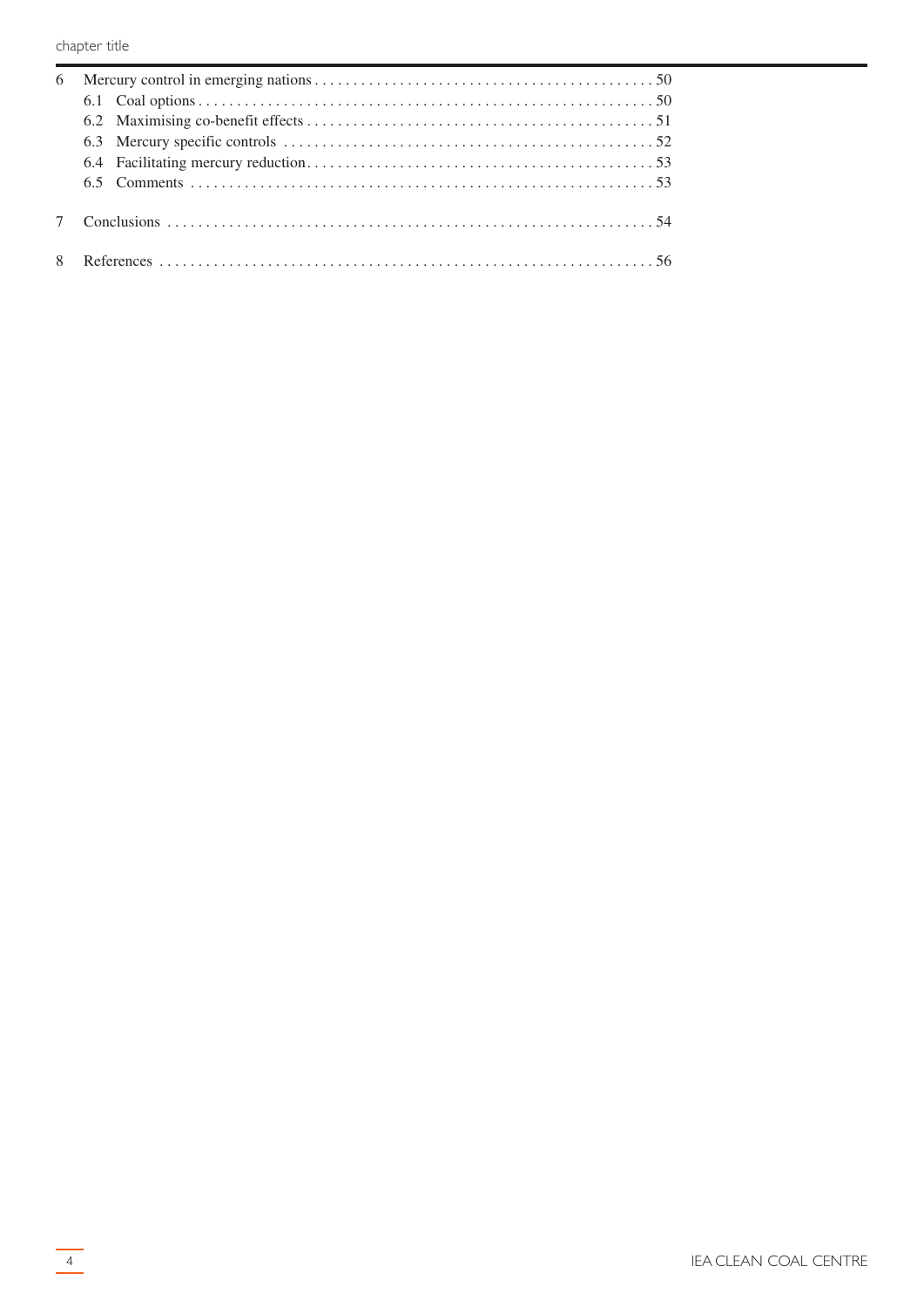# <span id="page-4-0"></span>**1 Introduction**

Mercury is released into the environment through natural processes (such as volcanic activity and weathering of rocks). However, human activities (mining, fuel use, products and processes such as chlor-alkali production) are now assumed to be the main source of mercury release into the environment. Total emissions globally have been estimated at 5000 t/y (US DOE, 2008). Mercury is still used in many products such as batteries, switches, thermometers, pressure gauges, dental amalgam and even face-whitening creams. Mercury use in small-scale gold mining is growing at an alarming rate with potentially over 50 million people worldwide involved in this activity. Alternatives to mercury exist in most industrial and product applications.

Mercury is released to the atmosphere from natural sources and human activities where it can drift for a year or more, spreading with air currents over vast regions of the globe. Mercury circulates between air, water and soil, until it comes to rest in sediments or landfills. On average, about three times more mercury is deposited from the atmosphere now than before the Industrial Revolution 200 years ago. For the last 30 s years, emissions from developing countries and economies in transition have increased, offsetting decreased emissions from developed countries.

Mercury pollution, mostly in the form of methylmercury, has caused severe health effects in several chemical incidents, most notably the incident in Minamata Bay, Japan, which caused severe neurological damage to over 2200 victims. Most exposure to methylmercury in the environment does not occur at anywhere near these levels. Governmental bodies have set daily mercury intake levels that are considered safe. The risk from diet mainly depends on how much contaminated fish is eaten: moderate consumption of fish with low levels of mercury is not a major cause for concern. However, there is sufficient evidence showing the effects of methylmercury on foetal development to justify warning children and women of child-bearing age to be careful about the species of fish they eat. Methylmercury also poses a health threat to predator fish, fish-eating birds and mammals, such as bald eagles, loons, otters, polar bears and seals.

Coal combustion can be a significant source of mercury to the atmosphere in some countries. However, on a global scale the contribution from coal combustion in most developed nations is relatively minor – mercury emissions from human activities in the USA are estimated to account for only around 3% of the global total and only 1% is from US coal-fired power plants. The USA recently promulgated several new pieces of legislation including the Clean Air Mercury Rule (CAMR) and the Energy Policy Act, along with the Global Climate Change and Clear Skies Initiatives (CSI). However, CAMR was overturned in early 2008 and is currently being rewritten. Many individual states within the USA have set their own more stringent regulations and targets most of which still apply, despite the vacation of CAMR. The US Department of Energy (US DOE) has invested heavily in the development of

low-cost efficient energy techniques with a target of 90% mercury emissions capture efficiency by 2010 and continues to spend billions of dollars on clean coal technologies. All these regulations and targets mean that there is an unprecedented amount of activity in the development of mercury control technologies in the USA. In Canada, the Canada-Wide Standard (CWS) is also causing rapid movement towards the deployment of new mercury control options.

Although other countries in Europe and Asia are also actively developing mercury control systems, they are doing so without the urgency incurred by national and regional binding legislation and specific mercury reduction targets such as those that apply in North America at the moment. As a result the majority of research and development on new mercury control techniques is taking place in North America.

The United Nations Environment Programme (UNEP) Governing Council is likely to take a decision in February 2009 to further strengthen international action on mercury. The form this action is likely to take, whether a legally binding mechanism or a more flexible voluntary approach, is as yet undecided. A framework is established for voluntary initiatives under the UNEP Global Mercury Partnership; any additional measures initiated by the UNEP Governing Council in 2009 would complement and strengthen the existing, ongoing activity under the Partnership.

The tightening of legislation and the instigation of action plans are likely to result in the further reduction of mercury emissions from developed countries. However, the rapid increase in coal use in countries such as those in Asia may override reductions elsewhere. It is therefore essential that mercury control strategies are made both technically and economically viable in developing countries to ensure that the current upward trend in global mercury emissions is controlled effectively.

This report reviews the economics of mercury control options, from the legislative approaches through to the control technologies themselves. Chapter 2 reviews the legislation and action plans in place around the world that aim to reduce the global mercury burden. International, regional, multilateral, national and state legislation are summarised and discussed, highlighting, where possible, why different strategies are in place in different places. Chapter 3 then discusses the economics of the legislation, the cost benefits and the changes in the cost of mercury control with market factors. Chapter 4 concentrates on evaluating the potential for mercury control as a co-benefit effect due to the installation of control technologies for other pollutants such as  $SO<sub>2</sub>$  and NOx. Chapter 5 looks more closely at mercury-specific control technologies for large coal-fired plants. Finally, Chapter 6 looks at how the selection of the most appropriate mercury control strategy in developing countries will be determined by both plant specific factors and greater legal and economic issues.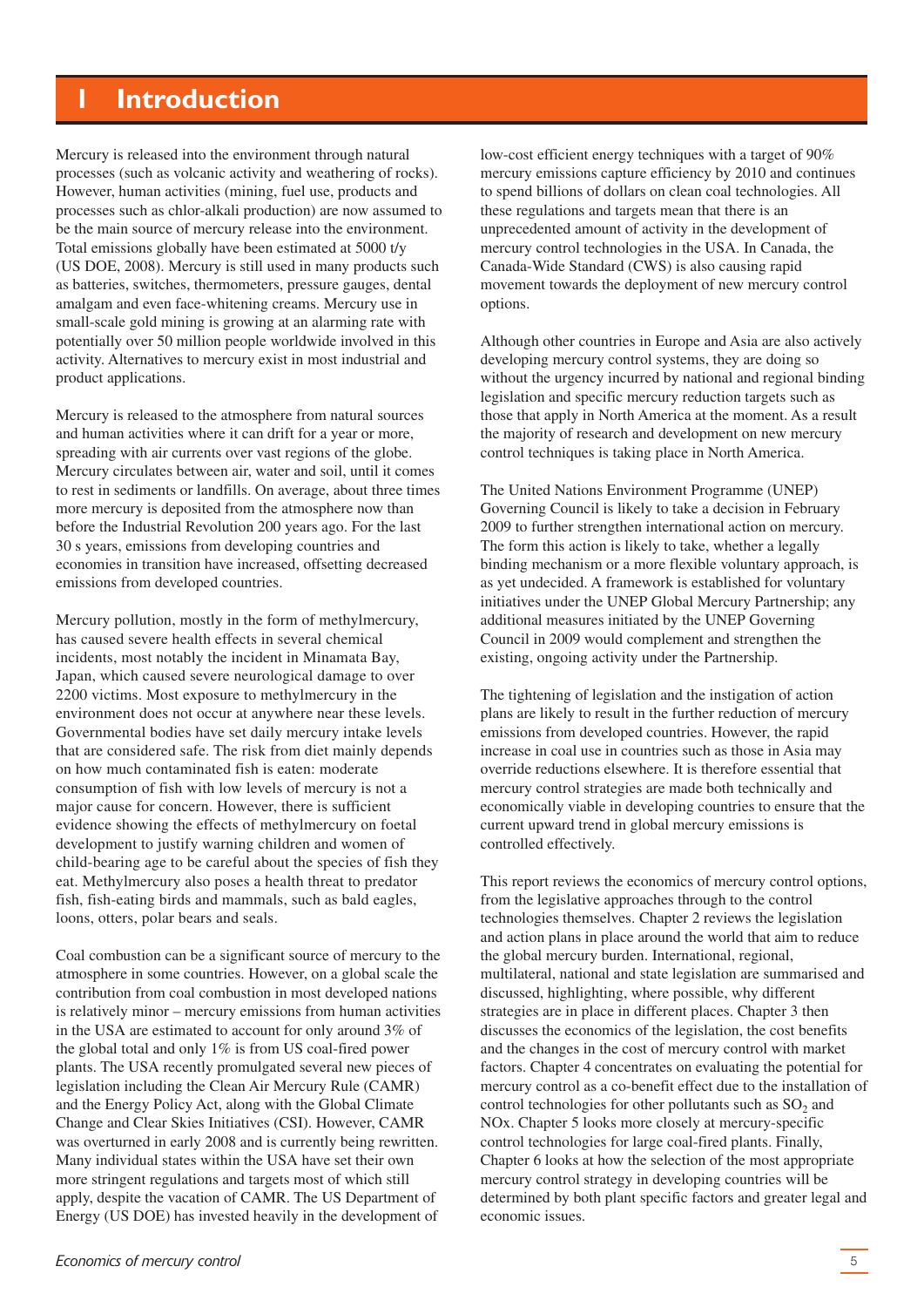# <span id="page-5-0"></span>**2 Legislation and action plans**

As discussed in a previous IEA CCC report (Sloss, 2003) legislation on emissions is commonly set in response to a recognised environmental problem. Mercury pollution has been reported in lakes in Northern Europe (especially in Sweden) and in North America. It is these countries that have taken the most remedial action with respect to the mercury problem. There may be significant mercury pollution in other emerging economies. However, pollution monitoring and reporting is not as stringent in these areas and therefore the problem is not being recognised and/or dealt with as efficiently.

Countries such as the USA, Canada and most of Europe arguably have relatively accurate information on mercury emissions. However, the data from Asia, Africa, South America, and Indonesia are sparse. Unfortunately, the lack of data on total coal use, plant type, control technologies and so on, mean that even a best estimate/guess based on generalised emission factors is likely to give an inaccurate result. In order for reduction strategies to be successful, there has to be some means to identify major sources, to determine baseline emissions, and to estimate the potential or observed reductions in emissions due to proposed or applied approaches. In a recent UN Environment Programme meeting concerning global mercury emissions (UNEP ad hoc open-ended working group on mercury, Bangkok 2007), one of the priorities listed was the requirement for more detailed and accurate emission inventories. A guidance document has been produced by UNEP which gives simple and concise instructions on how to prepare a best estimate for a mercury emission inventory (UNEP, 2005). A new study updating the previous global emission inventory for mercury will be available by the end of 2008 and will be presented to the UNEP Governing Council at its 25th session in February 2009.

Further work is also needed on the nature of mercury cycling in the environment, including a better understanding of the environmental effects of this complex element and more accurate information on the cause and effect of the different biological and neurological problems that may occur with increasing concentrations of mercury in the environment. A greater understanding of the true nature of problem will lead to more suitable and applicable solutions. These problems are outside the scope of this report but are the primary concern of the UNEP Global Mercury Partnership (*see below*).

As would be expected, the majority of the legislation and action on mercury control discussed in this Chapter applies in the developed world. The sections to follow briefly review the current and impending legislation on mercury both internationally and nationally.

# **2.1 International**

Agreements between countries to work together to reduce emissions and concentrations of mercury are summarised in the sections to follow.

# 2.1.1 Multinational and binational agreements

There are a number of international agreements and action plans to co-ordinate action to reduce mercury emissions. These include (Sloss, 2003):

**UNECE:** The United Nations Economic Commission for Europe (UNECE) has a convention on long-range trans-boundary air pollution (LRTAP). This convention was published in 1998 and covers heavy metals including mercury. The protocol has been signed by Canada, Europe, Russia and the USA. Although the protocol calls for the installation of BAT (best available technique or technology) at new stationary sources, it does not go so far as to define BAT for coal-fired plants nor to specify any reduction strategies.

**OSPAR:** Oslo and Paris Commission's programme on reduction of land-based pollutants transported to the North Sea.

**HELCOM:** The Helsinki Commission programme covering the North Sea.

**Barcelona Convention:** A programme similar to OSPAR and HELCOM covering the Mediterranean Sea.

**MEPOP:** A EUREKA European political initiative studying the atmospheric cycling of mercury and persistent organic pollutants.

**Nordic**: Project between Denmark, Finland, Norway and Sweden to reduce mercury emissions.

**Arctic:** The Arctic Council's Environmental Protection Strategy includes mercury.

**NARAP:** North American Regional Action Plan between Canada, the United Mexican States and the USA to reduce mercury fluxes.

**Binational Toxics:** Canada and the USA have a project for cleaning up substances, including mercury, in the Great Lakes Basin Area.

None of these agreements or programmes include guidelines on how the proposed reductions in emissions or concentrations should be achieved other than by recommending 'best practices'. The agreements rely on the individual governments of each signatory country to produce a successful strategy to reduce mercury emissions. They therefore do not necessarily guarantee results. Action is rarely, if ever, taken against countries that are not as successful as others in reducing emissions.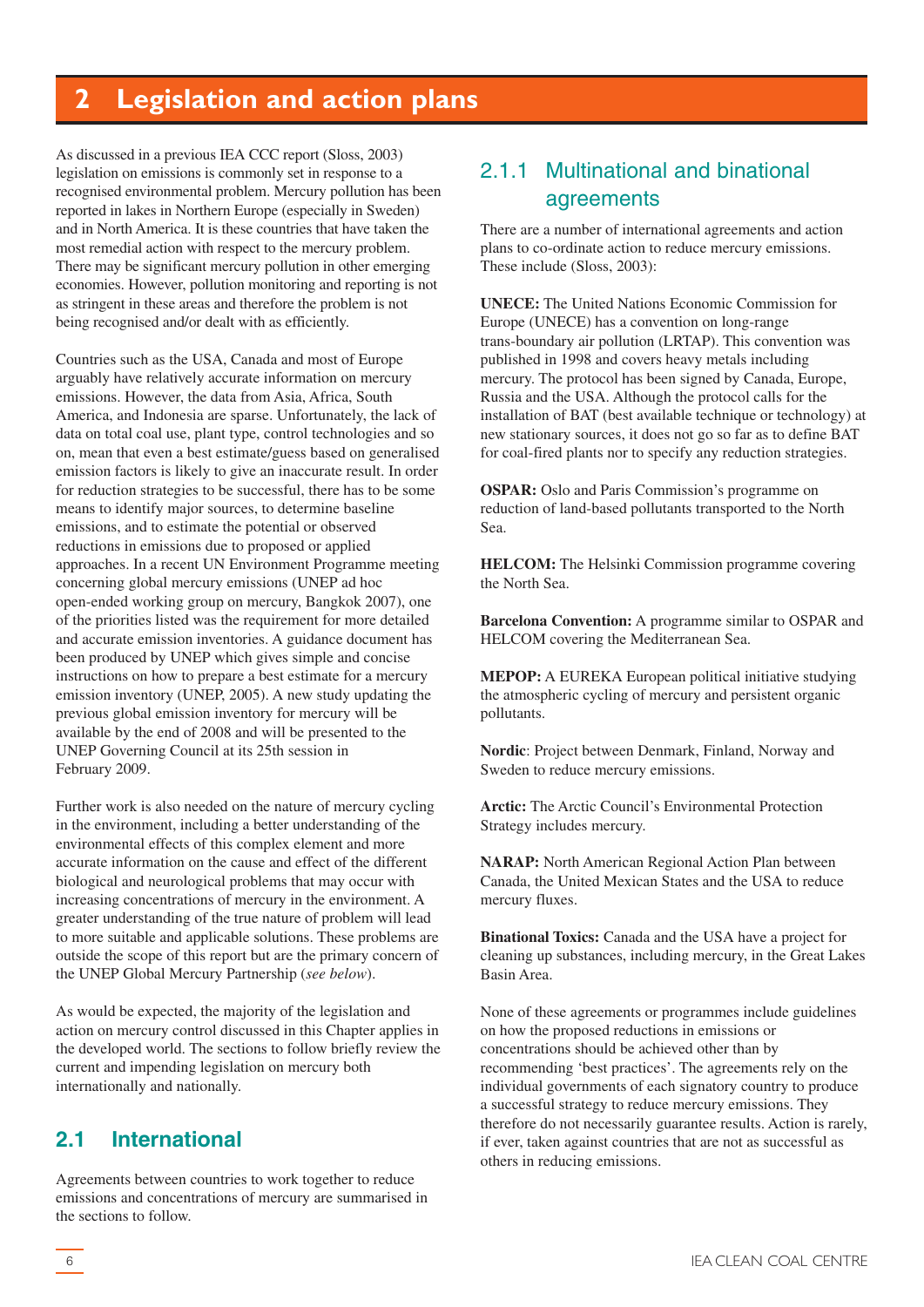# <span id="page-6-0"></span>2.1.2 UNEP Mercury Programme

In 2007, within Decision 24/3, the UNEP Governing Council recognised that *current efforts to reduce risks for mercury are not sufficient to address the global challenges posed by mercury*' and concluded that '*further long-term international action is required to reduce risks to human health and the environment..*. For this reason, an ad hoc open-ended working group (OEWG) of Governments, regional economic integration organisations and stakeholder representatives was established that would review and assess options for enhanced voluntary measures and new or existing legal instruments in order to make progress in addressing the issue of mercury.

To facilitate the work of the OEWG, UNEP have prepared a study (UNEP 2007b) on options for a global initiative for the reduction of global mercury emissions which considered the different approaches, both legal and voluntary, that could be used to reduce global mercury emissions. Options for enhanced voluntary measures were discussed within the study. The study also outlined how voluntary approaches could include bilateral and multilateral cooperation as well as co-operation on a global scale. The approach could be a comprehensive, over-arching instrument or a number of narrower, discrete interventions which could concentrate on individual source types such as mercury containing products or mercury from coal combustion.

The study noted that voluntary approaches, lacking strong enforcement mechanisms, may be less likely to achieve as much mercury reduction as a legally binding approach. The report then reviewed existing international legal instruments to determine which, if any, could provide a template for a new legally binding mechanism for mercury, such as:

- the control of mercury wastes under the Basel Convention;
- expanding the scope of the Stockholm Convention (POPs – persistent organic pollutants);
- restriction of international trade in mercury under the Rotterdam convention;
- inclusion of mercury in the 'right to know' under the Aarhus Convention's Kiev PRTR (Pollutant Release and Transfer Register) Protocol;
- potential synergies with the UN Framework Convention on Climate Change (UN FCCC) (co-benefits through greenhouse gas mitigation).

There were also two options for new international legal instruments presented:

- mercury control under the Stockholm Convention  $-$  a new protocol for a legal instrument that addresses mercury directly;
- $free$ -standing mercury convention an independent freestanding protocol agreed on by signatory governments.

The effectiveness of an international agreement, voluntary or legally binding, is closely linked to the availability of financial and technical assistance to aid implementation. This is discussed in more detail in Chapter 3.

It was acknowledged that any new, legally binding, global instrument of mercury would not enter into force until 2012 at the earliest. The working group will prepare a final report representing options and any consensus recommendations to the Governing Council at its 25th session in February 2009. Although the options and consensus recommendations were not available as this report went to press, there is an emerging acknowledgement that a mixture of voluntary and legally binding measures are required to address to mercury issue at the international level. As part of Decision 24/3, UNEP was also tasked with strengthening ongoing voluntary mercury partnership activity, including the development of an overarching framework for a UNEP Global Mercury Partnership, uniting governments and stakeholders around the world to work together. Partnership activity was initiated in 2005 and has been divided into five partnership areas, as follows:

- coal combustion;
- small-scale gold mining;
- chlor-alkali production;
- mercury in products;
- mercury fate and air transport research.

With international discussions on the delivery mechanism(s) for mercury reductions still in an early stage, it appears that the available response measures specific to reducing mercury emissions from coal combustion include:

- the establishment of mercury emission reduction targets and timetables;
- the establishment of mercury emission limits (end of pipe controls);
- improvements in energy efficiency in products and processes for lessen demand from electricity and the need to combust coal in electricity generation;
- improvements in energy conversion efficiency to reduce coal combustion (housekeeping, maintenance, boiler optimisation);
- transition to other energy sources (such as renewables) to reduce coal combustion;
- the pre-treatment of coal prior to combustion (coal washing);
- the use of higher ranking (lower mercury) coals;
- the establishment of mercury-specific BAT (best available technique or technology) standards for emissions control devices to capture mercury in flue gases;
- the use of air pollution control technologies for other criteria pollutants to capture mercury in flue gas;
- promotion of the development and use of mercury specific and cost-effective control techniques;
- promotion of the development and use of cost-effective multi-pollutants (so called 'zero or low emission' control techniques):
- establishment of monitoring and reporting programmes.

The first objective of the coal partnership is to produce a guidance document on BAT/BEP (best available technique/best environmental practice). This document, to be produced in conjunction with the IEA Clean Coal Centre (IEA CCC) would provide a simple summary of various mercury control options at coal-fired plant to allow developing nations to select measures which would be most appropriate and economic for their situation. It is proposed that this document would be completed by the end of 2008.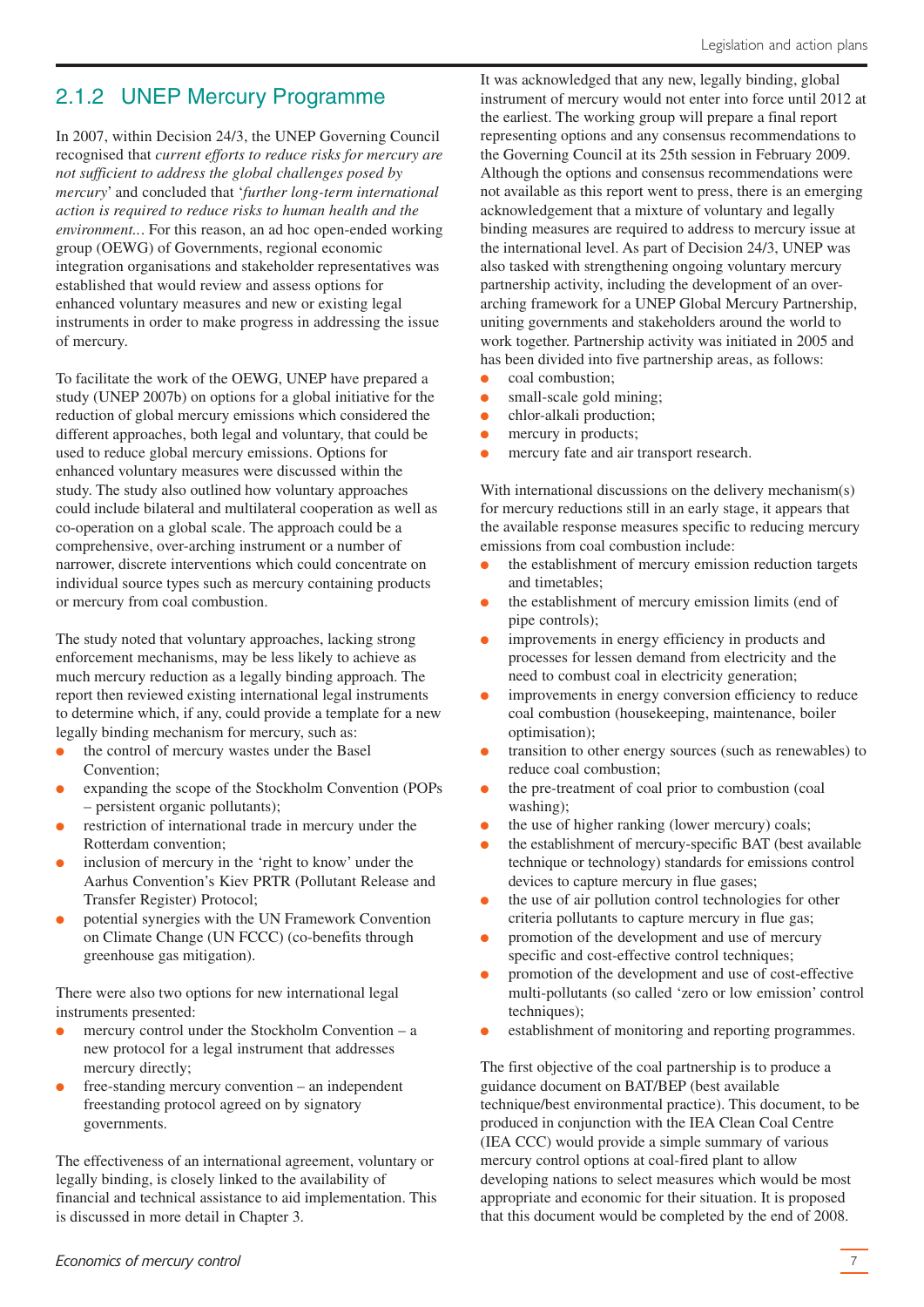# <span id="page-7-0"></span>**2.2 Regional**

As discussed in a previous IEA CCC report (Sloss, 2003), existing legislation in Europe, especially the Large Combustion Plant Directive (LCPD) for particulates,  $SO<sub>2</sub>$  and NOx, has meant that most plants are fitting technologies such as low-NOx burners, SCR (selective catalytic reduction) and FGD (flue gas desulphurisation). This has meant that mercury emissions have also been reduced due to co-benefit effects. Co-benefit effects are those whereby mercury emissions are reduced as a result of the installations of control technologies for other pollutants and these are discussed in more detail in Chapter 4.

Richie and others (2005) have estimated the reduction in mercury emissions from coal-fired plants in Europe as a result of current and impending legislation, as shown in Table 1. Mercury emissions are predicted to decrease significantly between now and 2020, even with the arrival of new accession countries into the EU. As these new countries join they must adopt, within a prescribed timescale, the relevant EU legislation and therefore the co-benefit effects of  $SO<sub>2</sub>$  and NOx control within the LCPD are evident.

The European Commission (EC) recognises the significant reduction that has already been achieved in mercury emissions from coal combustion and also that this reduction is likely to increase with the tightening requirements already specified under the LCPD. It is therefore likely that the 'wait and see' approach to reducing mercury emissions could continue for a few more years. However, it is also likely that mercury monitoring could become a requirement on larger plants to obtain more accurate mercury inventory data. BAT for mercury may become a requirement in the future, but this will not be made binding until there is a better understanding of what BAT for mercury would actually comprise.

The new IPPC (Integrated Pollution Prevention and Control) permit scheme will make it easier for the EC to monitor individual plant operation and emissions. The new scheme will provide the regulators with a large amount of plant performance characteristics and data as well as more accurate emission inventories. This information will be useful in determining if mercury specific limits or controls are required and possibly even provide guidance on the most appropriate

| Table 1<br>Mercury emissions from coal plants in<br>Europe, t/y (Richie and others, 2005)             |          |       |       |  |  |  |  |
|-------------------------------------------------------------------------------------------------------|----------|-------|-------|--|--|--|--|
| Year                                                                                                  | $EU-15*$ | $+10$ | Total |  |  |  |  |
| 1995                                                                                                  | 22       | 30    | 52    |  |  |  |  |
| 2000                                                                                                  | 20       | 14    | 34    |  |  |  |  |
| 2005                                                                                                  | 15       | 14    | 29    |  |  |  |  |
| 2010                                                                                                  | 11       | 13    | 26    |  |  |  |  |
| 2020                                                                                                  | 9        | 6     | 15    |  |  |  |  |
| $\star$<br>EU-15 are the original 15 member countries of the EU<br>the 10 new accession states<br>l t |          |       |       |  |  |  |  |

means of mercury reduction at each plant. Data from the IPPC will be available at the end of 2008 and any decisions would be made after that. IPPC applies only to plants >50 MW. However, the EU is already considering the possibility of extending the scheme to include smaller plants.

# **2.3 National**

Emission inventories and country specific action plans and legislation were discussed in more detail in previous reports from the IEA CCC (Sloss, 2002, 2003). The sections below focus on legislation and action being taken specifically to reduce emissions of mercury from the coal sector. Where possible, an explanation is given as to why the selected approach to mercury reduction was taken. The countries are ranked in order of those with the most legislation specific to mercury control.

# 2.3.1 USA

The electricity sector in the USA contributes around 40% of the total national emissions of mercury (Palmer and others, 2007). However, the US EPA believe that only 8% (11 of 144 t) of the mercury deposited from the atmosphere in the USA is actually from electric power plants in the USA, the remainder being from trans-boundary air pollution (McManus and others, 2005).

Mercury emissions in the USA dropped from 199 t/y in 1990 to 101 t/y in 1999, as shown in Figure 1 (US EPA, 2008). During that time, emissions from utility coal boilers only



**Figure 1 Mercury emissions in the USA have dropped 45% since 1990** (US EPA, 2008)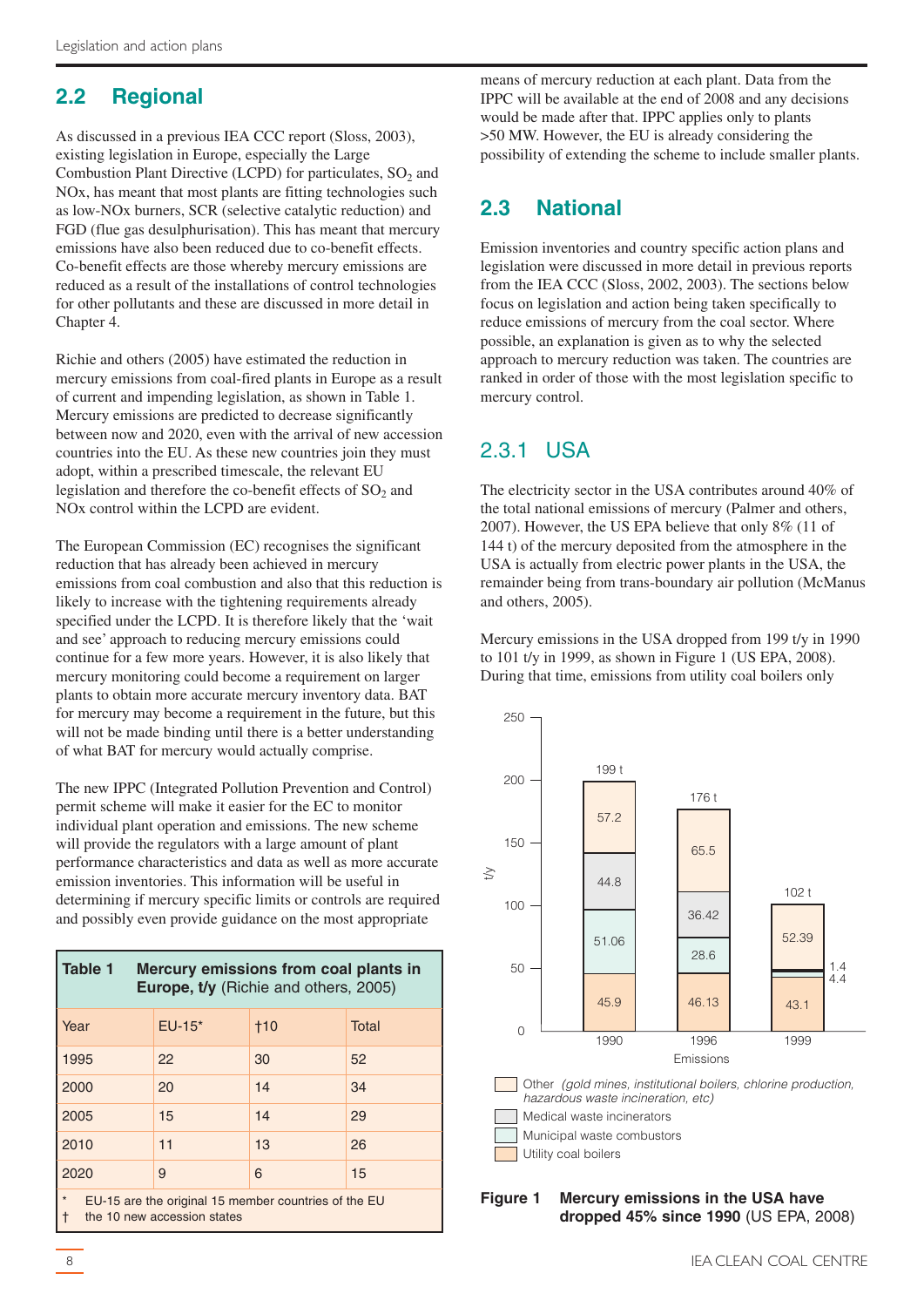dropped from 51 t/y to 48 t/y. So, although the total emissions from coal combustion had decreased slightly, the contribution from coal to the total actually increased from 23% to almost 43% (US EPA, 2007a,b,c). It is therefore not surprising that coal has become the target for specific legislative action.

The USA proposed to reduce mercury emissions with two new rules. The Clean Air Interstate Rule (CAIR) will reduce  $SO_2$  emissions by 70% and NOx by 65% (from 2002 levels) throughout most of the eastern United States via two-phase cap-and-trade programme. In Phase 1 of the plan 75% of the total emissions will be reduced. Although CAIR does not specifically target mercury, it is assumed that mercury emissions will be reduced as a co-benefit since the technologies used to control  $SO_2$  and  $NOx$  (such as FGD and SCR) can help reduce mercury emissions. This co-benefit effect is explained in more detail in Chapter 4. CAIR is predicted to cost the USA \$2.5–5.2 billion (in 2004 dollars) each year until 2020 (discussed in more detail in Chapter 3).

The Clean Air Mercury Rule (CAMR) was the first national regulatory programme in the world which would have specifically targeted mercury emissions from coal-fired power plants. However, the CAMR has been vacated, as outlined in the following official statement from the US EPA (Mazza, 2008):

*On February 8 2008, the United States Court of Appeals for the DC Circuit issued its ruling on the petitions for review of EPA's March 2005 Clean Air Act §112(n) Revision Rule and Clean Air Mercury Rule (CAMR). The court vacated both rules. EPA's §112(n) Revision Rule concluded that it was not appropriate or necessary to regulate mercury emissions from power plants under §112 of the Clean Air Act. The court held that under the plain language of the Clean Air Act, EPA must make certain findings from the §112c (9) before removing any source category from the §112c list of source categories. Because EPA has not made those findings in the §112(n) Revision Rule, the court found that EPA could not remove power plants from the §112c list, and therefore vacated the rule. The court also vacated CAMR, because coal-fired electric generating units are listed under §112 and therefore regulation of existing sources'mercury emissions under §111 is prohibited.*

Although the CAMR has been vacated, it is still important to include discussion of it here since it has been the driving force behind the decisions that have been made at many coal-fired plants over the last years in the US in preparation for compliance. The US EPA is currently formulating a new mercury regulation which is likely to aim for the same level of mercury reduction but through a different legislative strategy.

CAMR aimed to reduce mercury emissions by two thirds by 2018. CAMR proposed to cap emissions of mercury as follows:

| cap                            | target year |
|--------------------------------|-------------|
| $38$ tons/y $(34 \frac{t}{y})$ | 2010        |
| 15 tons/y $(13.4 \text{ t/y})$ | 2018        |

Each of the US states plus two tribal groups were to be allocated a cap on total mercury emissions and would trade within themselves to achieve this cap. The budgets were permanent, regardless of any growth in the electric sector. Further, the caps were mandatory and were coupled with 'significant penalties' for non-compliance (US EPA, 2007a,b,c). Within the cap-and-trade programme, CAMR addressed differences in coal type by using allocation 'adjustment factors' for each coal rank as follows:

| hituminous    |      |
|---------------|------|
| subbituminous | 1.25 |
| lignite       | 3    |

The reason for the adjustment factors for different coal ranks is discussed in more detail in Section 5.1. Individual state mercury budgets for the programme were to be derived by multiplying individual units' adjusted baseline heat-input ratio of the total national baseline heat input by the available mercury allocation (Steele and Schaefer, 2005). The CAMR would have applied to all coal facilities over 25 MW (EERC, 2005a).

The caps under CAMR would not have changed or increased with time so any new plants being brought online would either have needed to negotiate significant allowances and/or have effective mercury control systems. In November 2005 the US DOE knew of 129 proposed new coal-fired plants representing 77 GW of new power (Toole-O'Neil, 2006).

Despite the cancellation of the CAMR cap-and-trade programme, new coal-fired plants (those with construction starting on or after 30th January 2004) will still have to meet stringent new source performance standards (NSPS). The limits for mercury are summarised in Table 2.

CAMR was vacated as a result of action taken by many different organisations who were unhappy in how it was formatted. For example, STAPPA/ALAPCO (State and Territorial Air Pollution Program Administrators and the Association of Local Air Pollution Control Officials) suggested that the mercury reduction targets within CAMR should have been lower and they were concerned that the use of trading and banking could mean that mercury emissions would actually be 24 t/y in 2020 rather than the 15 t/y cap that was proposed (Becker, 2005).

| Table 2<br><b>New source mercury emission</b><br>standards, USA (EERC, 2005a) |              |                    |  |  |  |  |  |
|-------------------------------------------------------------------------------|--------------|--------------------|--|--|--|--|--|
| Unit                                                                          | $lb/106$ TWh | nq/J               |  |  |  |  |  |
| <b>Bituminous units</b>                                                       | 21.0         | 0.00260            |  |  |  |  |  |
| Subbituminous units<br>Wet FGD<br>Dry FGD                                     | 42.0<br>78.0 | 0.00530<br>0.00980 |  |  |  |  |  |
| Lignite units                                                                 | 145.0        | 0.01830            |  |  |  |  |  |
| Coal refuse units                                                             | 1.4          | 0.00018            |  |  |  |  |  |
| <b>IGCC</b>                                                                   | 20           | 0.00250            |  |  |  |  |  |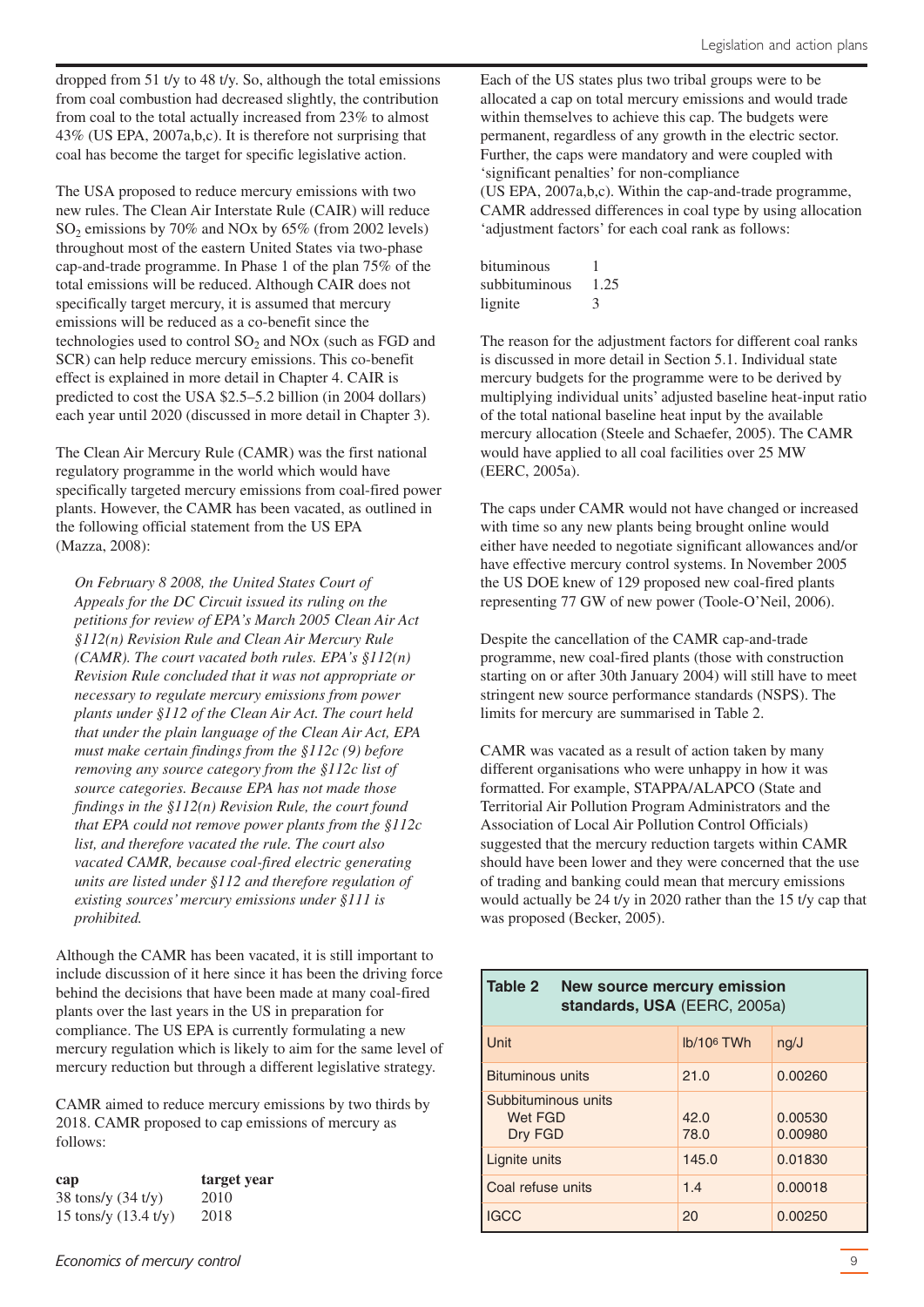An independent report by an action group called the Environmental Integrity Project (EIP, 2007) suggested that the EPA's proposed legislation was *unlikely to have any measurable benefit in the short term* although long-term results would have been more acceptable. The EIP has used the US DOE and US EPA databases of power plants and emissions to estimate the most 'polluting' plants in the USA. The 486 coal-fired plants tracked in the US EPA's toxic emissions inventory released 48.3 tons (43.1 t) of mercury in 2005. Of these, the largest 274 plants released 43.5 tons (38.8 t). The top 50 plants together emitted 16 tons (14.3 t) of mercury but generated less than 18% of the electricity. The EIP names American Electric Power's Pirkey plant (Texas) and Reliant's Shawville plant (Pennsylvania) as the two 'dirtiest' plants based on mercury emission rates. Based on total mercury emissions, in pounds, TXU's Martin Lake (Texas) ranked highest with 1705 lb/y (773 kg/y). Southern Company's Scherer plant (Georgia) came second at 1662 lb/y (754 kg/y). The EIP report lists each of the top 50 plants on the list and gives details of their annual emission rates and total tons emitted.

Whilst the EIP report points the finger of blame at several plants and utilities in the USA, it also provides an indication of which plants should be targeted first for mercury control. The EIP suggests that, once the technologies for mercury capture are commercialised, these systems could be applied to the most polluting plants first in order to achieve the most efficient and rapid reduction in mercury emissions. However, the economics of mercury control at these plants may not be simple due to the variations in mercury chemistry at each site.

Another common complaint against the CAMR was that the trading of mercury would allow some areas to become cleaner whilst others became more polluted. Stadler (2005) cited information that suggested that in some regions of the USA, 60–80% of the mercury deposition is attributable to US sources. Stadler argued that sources outside the USA are not significant contributors to local deposition and that communities across the country may only see local mercury reductions if their upwind neighbours make improvements at their facilities.

Fourteen individual states were also involved in the appeal against CAMR and together they submitted a petition to the US EPA protesting that the CAMR was not sufficiently stringent. These states were: New Jersey, California, Connecticut, Delaware, Illinois, Maine, Massachusetts, New Hampshire, New Mexico, New York, Pennsylvania, Rhode Island, Vermont and Wisconsin (US EPA, 2007a,b,c).

Under the Clean Air Act Amendments of 1990, individual states may promulgate their own emissions regulations as long as they are more stringent than those set at the national level. As a result, several individual states have set their own mercury legislation for coal-fired facilities. As of January 2008, all large coal facilities in Massachusetts will have an emission limit of 0.0075 lb/GWh (0.0034 kg/GWh) for mercury, equivalent to an 85% mercury removal rate. After January 2012, this limit will tighten to 0.0024 lb/GWh (0.0011 kg/GWh), equivalent to a 95% mercury removal rate. It is thought that existing and recently installed pollution control equipment for  $SO<sub>2</sub>$  and NOx will mean that plants will be able to meet the new limits without additional mercury controls. However, the tighter limit in 2012 is likely to require additional mercury control technologies.

A 90% mercury removal rate (equivalent to a limit of 3 mg/MWh) is already applicable in New Jersey (since December 2007) and in Connecticut (since January 2008; expressed as a limit of 0.6 lb/MBtu). Minnesota, Indiana, Maryland, Montana, New York, Ohio and Virginia have also proposed new legislation specific to mercury reduction from coal-fired plant but, as yet, the legislation is not promulgated (EERC, 2005a).

Those states mentioned above that have set mercury legislation distinct from CAMR are likely to keep their current legislation in its existing format. However, any aspects of state regulations that reference CAMR will need to be amended. The emission standards and monitoring requirements of these states are summarised in Table 3.

The fact that these states are determined not only to meet but to surpass the mercury control requirements suggest that the impetus is there for mercury reductions target to be met. However, Poulson and others (2003) argue that the disparate state programmes in the USA will be costly for the power industries as well as the states' economies. They suggest that only a co-ordinated national approach to multi-pollutant standards will be successful and economic.

It has been reported that utility companies in the USA are 'disappointed' with the court ruling against CAMR, with many sources regarding the original rule as 'reasonable'. The legal arguments may result in significant delay to reductions in mercury from this sector (Energy Central, 2008).

It has been suggested that the EPA has only a few options on how to resolve the issue and replace CAMR. The first option is to set mandatory mercury reductions at coal-fired plants either through MACT requirements, strict emission limits or a combination of both. There is also the option of a broader, multi-pollutant, approach that would cover all emissions from coal combustion, including  $CO<sub>2</sub>$  (Energy Central, 2008). The EPA could also take the legal course of de-listing coal-fired plants from the  $112(c)(9)$  procedures that caused the negation of the CAMR. However, if de-listing is not attained then new emission standards or requirements must be promulgated under section 112 (the MACT rules). It is unlikely that any decision will be made on the new rules until after the Administration change in 2009, although a bill has already been proposed that would require the EPA to propose new control standards no later than 1 October 2008 which would include a proposal for a 90% mercury reduction requirement (Levin and Yanca, 2008).

It is possible that the EPA will prepare MACT rules based on a similar proposal that was originally submitted in 2004 as an alternative to the CAMR. The proposed rules set emission limits for existing and new plants which varied with coal type and were based on a lb/Btu or lb/MWh basis, such as those in Table 3 (Levin and Yanca, 2008).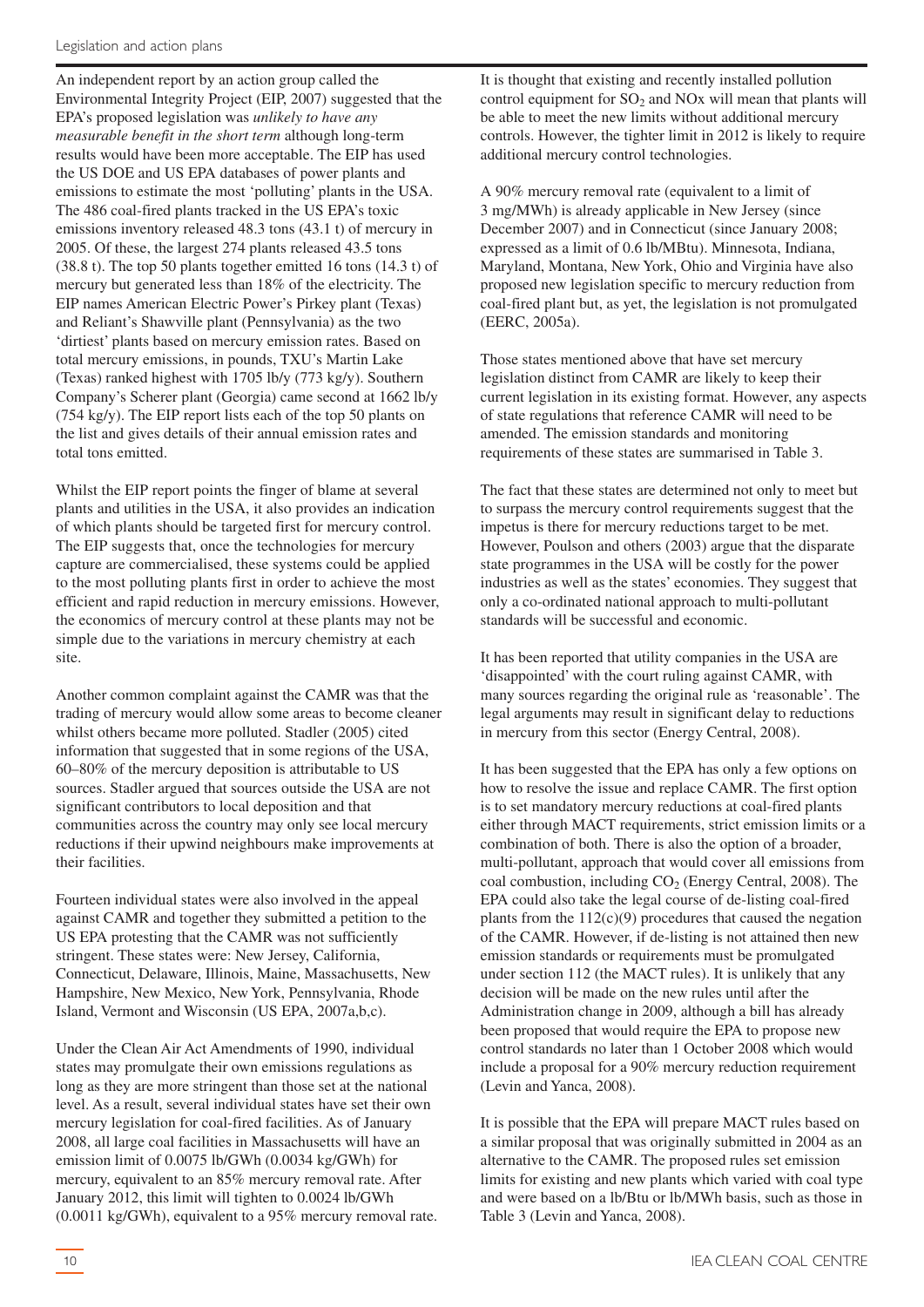#### <span id="page-10-0"></span>**Table 3 Emission standards and monitoring requirements for US states that promulgated rules independent of CAMR** (Levin and Yanca, 2008) State Emission standards Monitoring requirements  $N<sub>1</sub>$ either 90% removal efficiency of an emission standard of 3 mg/MWh by 15 December 2007 CEMs<sup>\*</sup> or 3 tests/quarter agreement to implement multi-pollutant approach by 15 December 2008 MA either 85% removal efficiency or an emission standard of 0.0075 lbs/GWh (0.0034 kg/GWh) by 1 October 2008 CEMs, sorbent traps or other devices by 1 January 2008 either 95% removal efficiency or an emission standard of 0.0025 lbs/GWh (0.0011 kg/GWh) by 1 October 2012 reductions include both vapour and particulate phase mercury MD either 80% removal efficiency, or an equivalent emission standard in the order of ounces/trillion Btu heat input, or as measured in lbs/y by 1 January 2010 CEMs by 1 January 2010 removal efficiency of 90%, or an equivalent emission standard in the order of ounces/trillion Btu heat input, or as measured in lbs/y by 1January 2010 ctrangeleficiency of 90% or an emission standard of 0.6 lbs/tBtu of heat input by 1 July 2008 Quarterly tests CEMs by 1July 2008 removal efficiency of 40% by 1 January 2010

NH removal efficiency of 80% with scrubber technology by 1 July 2013 Bi-annual test until CEMs 'become available'

input by 1 January 2009 CEMs required if the emission standard is removal efficiency of 90% or emission standard of 0.6 lbs/tBtu heat used. Otherwise 3 stack tests/quarter

With the negation of the CAMR, there are now no US federal regulations that currently specifically require mercury monitoring and reduction at coal-fired plants. According to the National Resources Defence Council (NRDC) there are 32 coal-fired plants in 13 US states who are already in construction to install control technologies to comply with the now negated CAMR. This could cause major financial and operational problems for some of these plants until the new EPA regulations are formulated (NRDC, 2008). However, some of these plants are still bound by the regulations outlined in Tables 2 and 3.

input by 1 January 2013

CEMs Continuous emissions monitors

removal efficiency of 75% by 1 January 2015

removal efficiency of 80% or emission standard of 1.0 lbs/tBtu heat

Although CAMR is being reformatted, the CAIR stands. This means that there will still be an expected reduction in mercury emissions as a result of co-benefit effects from the installation of new  $SO<sub>2</sub>$  and NOx control technologies. Mercury monitoring will continue at most US plants under either CAIR or regional regulations (Levin and Yanca, 2008).

Even in the absence of the CAMR, the US DOE is continuing its investment in the development of clean coal technologies, including mercury control. This is discussed in more detail in Section 3.2.

# 2.3.2 Canada

WI

**DE** 

The coal-fired utilities in Canada are the largest source of

mercury emissions in the country. The CWS consists of two targets (CCME, 2006):

Annual test

- provincial caps on mercury emissions from existing coalfired plants with the 2010 provincial caps representing a 60% national capture rate of mercury from coal burned or 70%, including recognition for early action;
- capture rates or emission limits for new plants, based on best available control technology (BAT), effective immediately.

The provincial caps for annual mercury emissions are shown in Table 4. There may be a second phase of the CWS which would explore the capture of 80% or more of mercury from coal burned from 2018 and beyond. It is also noted that the federal government in Canada will *'aggressively pursue further reductions in the global pool of mercury*' (CCME, 2006).

Any new coal-fired facilities to be built in Canada will have to meet stringent limits for either percent mercury capture or emission rate, as shown in Table 5. Of note is that Canada's allowable new source emission rates for mercury are more stringent than that specified in the USA (as shown in Table 2) on an energy equivalent basis.

Saskatchewan had already taken action as early as 2004 towards mercury reduction, and this will help the area reach the caps for years 2010–13. The early actions included early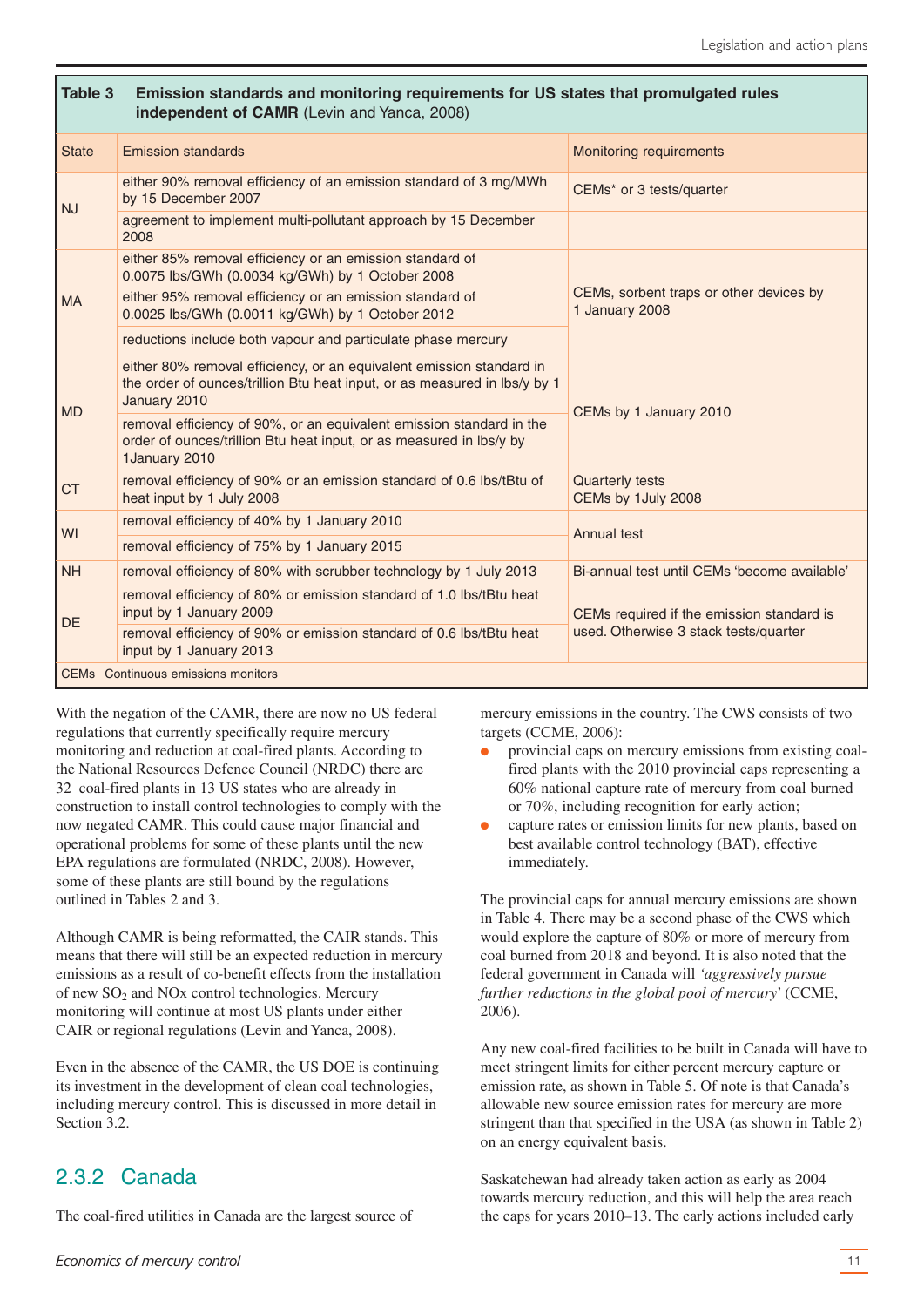<span id="page-11-0"></span>

| Provincial caps for annual mercury emissions for coal-fired plants in Canada (CCME, 2006)<br>l Table 4 |                           |                  |                                                                                   |  |  |  |  |
|--------------------------------------------------------------------------------------------------------|---------------------------|------------------|-----------------------------------------------------------------------------------|--|--|--|--|
| Province                                                                                               | Estimated emissions, kg/y | 2010 cap, $kg/y$ | Coal-fired units as of 2007                                                       |  |  |  |  |
| Alberta                                                                                                | 1180                      | 590              | 7 - Sheerness, Battle River, Genesee, Sundance,<br>Keephills, Wabamun, H R Milner |  |  |  |  |
| Saskatchewan                                                                                           | 710                       | 430              | 3 - Boundary Dam, Poplar River, Shand                                             |  |  |  |  |
| <b>Manitoba</b>                                                                                        | 20                        | 20               | 1 - Brandon                                                                       |  |  |  |  |
| Ontario                                                                                                | 495                       | $\Omega$         | 4 - Atikokan, Nanticoke, Thunder Bay, Lambton                                     |  |  |  |  |
| New Brunswick                                                                                          | 140                       | 25               | 2 - Belledune, Grand Lake                                                         |  |  |  |  |
| Nova Scotia                                                                                            | 150                       | 65               | 4 - Lingan, Point Tupper, Trenton, Point Aconi                                    |  |  |  |  |
| Total                                                                                                  | 2695                      | 1130             |                                                                                   |  |  |  |  |

| Table 5<br><b>Mercury emission limits for new</b><br>coal-fired units in Canada (CCME, 2006) |                               |                           |  |  |  |  |  |
|----------------------------------------------------------------------------------------------|-------------------------------|---------------------------|--|--|--|--|--|
| Coal type                                                                                    | Capture in coal<br>burned, %* | Emission rate*,<br>kg/TWh |  |  |  |  |  |
| <b>Bituminous</b>                                                                            | 85                            | 3                         |  |  |  |  |  |
| Subbituminous                                                                                | 75                            | 8                         |  |  |  |  |  |
| Lignite                                                                                      | 75                            | 15                        |  |  |  |  |  |
| <b>Blends</b>                                                                                | 85                            | 3                         |  |  |  |  |  |
| $\star$<br>based on BAT economically achievable                                              |                               |                           |  |  |  |  |  |

mercury controls at the Poplar River power station (CCME, 2006). Ontario is aiming for goal of zero mercury emissions from coal-fired utilities. The Lakeview coal-fired plant was closed in 2005 and all coal-fired electricity generation is to be phased out by 2010.

Alberta has committed to reaching its 50% reduction target through the implementation of the Clean Air Alliance Electricity Project team recommendations, based on a 90% capacity factor. Table 6 shows a comparison between the

CWS, the USA's now vacated CAMR (*see* Section 2.3.1) and the action being taken in Alberta. The CWS and the original CAMR are similar in many ways, requiring a cap-and-trade approach to a total mercury reduction of a specified value within a specified time-frame. Alberta has established its own regulations over and above the CWS by passing the Mercury Emissions from Coal-fired Power Plants Regulation in March 2006. All coal-fired power plants in Alberta had to submit a proposal by 1April 2007 describing how they would achieve a minimum 70% mercury (based on coal mercury content). Actions being taken by certain utilities in Alberta to comply with this regulation are discussed in more detail in Chapter 6.

# 2.3.3 Japan

Japanese legislation tends to be in the form of negotiation and consensus building rather than punitive actions. Voluntary measures play a significant role in Japan's pollution control strategy. Guidelines based on BAT are developed for non-regulated pollutants. It is therefore likely that utilities within Japan will negotiate voluntary agreements with the government prior to any legislative action. Based on past sexperience, any legislation or action for mercury would be very tight (Newman-Sutherland and others, 2001). Emission

| Comparison of US EPA CAMR, CWS, and regulations in Alberta (Omotani, 2007)<br>Table 6                                               |                                  |                          |                        |  |  |  |  |
|-------------------------------------------------------------------------------------------------------------------------------------|----------------------------------|--------------------------|------------------------|--|--|--|--|
|                                                                                                                                     | US EPA CAMR*                     | CWS <sup>+</sup>         | Alberta                |  |  |  |  |
| <b>Current emissions</b>                                                                                                            | 48 $t/v$                         | $2.70$ t/y               | 1.18 $t/y$             |  |  |  |  |
| Future estimated emissions                                                                                                          | Phase 1 38 $t/v$                 | $1.13$ t/y               | 4.43 $t/v$             |  |  |  |  |
|                                                                                                                                     | Phase II 15 t/y                  |                          |                        |  |  |  |  |
| <b>Estimated reduction</b>                                                                                                          | Phase $121%$                     | 52%                      | 63%                    |  |  |  |  |
|                                                                                                                                     | Phase II 69%                     | $(58% \ddagger)$         |                        |  |  |  |  |
| Implementation date                                                                                                                 | <b>Phase   2010</b>              | 2010                     | 2010/2011              |  |  |  |  |
|                                                                                                                                     | Phase II 2018                    |                          |                        |  |  |  |  |
| Future plans                                                                                                                        | None beyond Phase II             | 80% for 2018 and beyond? | optimisation plan, 80% |  |  |  |  |
| Mechanism                                                                                                                           | Cap-and-trade<br>provincial caps |                          | % reduction            |  |  |  |  |
| US EPA's Clean Air Mercury Rule (see Section 2.3.1)<br>Canada Wide Standard<br>including recognition for early action<br>$\ddagger$ |                                  |                          |                        |  |  |  |  |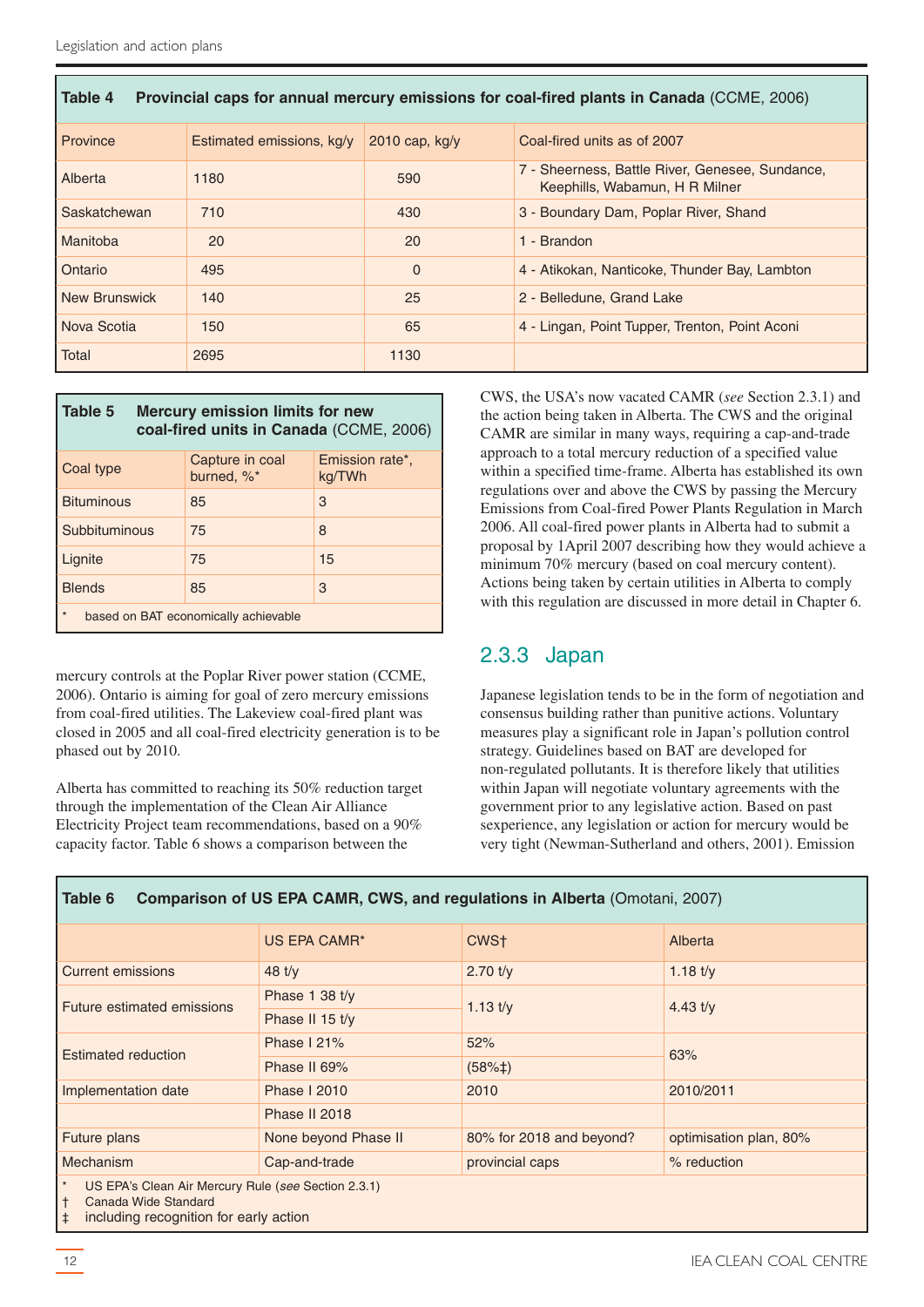<span id="page-12-0"></span>inventories for Japan are not readily available, especially for non-regulated pollutants such as mercury. However, Japanese coal-fired plants tend to be efficient and well-maintained with ESP, FGD and SCR being routinely installed on all units. It is therefore likely that, due to co-benefit effects, emissions of mercury are already being reduced by 40–70%, maybe more. At the moment, it is not known if Japan is proposing any 'more stringent' mercury specific or multi-pollutant limits or reduction targets so it is not possible to estimate whether mercury emissions in Japan will decline, stabilise or even increase in future.

### 2.3.4 Australia

Although most of Australia's coal-fired units are not fitted with FGD, the mercury content of Australian coals is generally regarded as low (*see* Section 5.1). Mercury emissions are monitored under the National Pollution Inventory (NPI). The implementation of pollution legislation in Australia is at the State rather than the Federal level. A new Air Toxics NEPM (National Environmental Protection Measure) has been proposed by Environment Australia which includes mercury. This may eventually culminate in a load-based fee for mercury (Newman-Sutherland and others, 2001). However, it is unlikely that this would happen in the immediate future as there are no recorded problems of mercury pollution in Australia and therefore not the same level of concern in the community over mercury emissions that there is in the USA.

# 2.3.5 Other countries

As discussed in Section 2.2, countries in Europe must comply with the LCPD and IPCC and are therefore finding mercury reduction is happening as a co-benefit effect. Mercury specific legislation at large-scale coal-fired plants in the near future is therefore unlikely, although the EC is keeping a close watching brief on the issue. Some European countries, notably Sweden due to the mercury pollution in Swedish lakes, have their own action plans to reduce mercury. These tend to concentrate on sources such as chlor-alkali plants, waste incinerators and end-product uses of mercury such as dental amalgam, thermometers, batteries and light switches.

When global mercury issues are discussed, emissions from developing countries such as those in Asia are usually of most concern. The rapid growth in coal consumption in these areas will inevitably lead to an overall increase in global emissions of mercury. As mentioned previously, data on mercury emissions from countries such as those in Asia, Africa, Indonesia and South America are sparse. Without accurate data it is not possible to determine accurately the most important sources or the extent of the mercury problem in these areas. As a result, it is not always evident which sources would be the most appropriate for effective mercury control. The UNEP mercury programme has developed a toolkit for the identification and quantification of mercury releases (UNEP, 2005). The toolkit is being field tested in Burkina Faso, Cambodia, Chile, Madagascar, Pakistan, the

Philippines, Syria and Yemen. The inventories for most of these countries are expected to be finalised by early 2008. Once the toolkit has been verified, it is planned that it will be used worldwide to produce global mercury inventory data.

Estimates for mercury emissions from China vary enormously due to the dearth of accurate information on coal mercury contents and total coal burn in the different areas. Wu and others (2006) cite values in published literature as low as 214 t/y and as high as 500 t/y for total mercury emissions. Even estimating emission from coal combustion alone is difficult due to the rapid growth in coal combustion in China in the last decade and the still sparse information on coal burn throughout such a large country. Wu and others estimate that emissions from coal combustion have increased from 202 t/y in 1995 to 257 t/y in 2003. The biggest sector with respect to emissions is the industrial sector with emissions increasing from 105 t/y in 1995 to 124 t/y in 2003. During this period, mercury emissions from coal combustion for power generation have increased almost 6% annually to reach a total of 100 t/y in 2003. The growth rate varies from area to area with areas such as Fujian showing a 14% annual growth rate in total mercury emissions where as Guangxi has a lower rate of <2%. Beijing actually has a negative emission growth rate due to faster penetration of control technologies such as ESP and FGD (Wu and others, 2006).

These problems are common to most if not all developing countries. At the moment, China has greater concerns with the major air pollutants such as particulates,  $SO<sub>2</sub>$  and NOx. Mercury is therefore somewhat low on the national agenda and is unlikely to be targeted with specific legislation in the foreseeable future.

In the past, emission limits for sulphur from most plants in China were based on factors such as stack height, plant age, location and so on but are generally much more lenient than those seen in, for example, the EU. However, as part of the 2002 *Policy for prevention and control of SO2 emission pollution due to coal combustion*s, the use of FGD is being promoted in existing coal-fired power plants and the use of low-sulphur fuel is encouraged at smaller plants. All new plants have to meet standards equivalent to those in most EU countries. High quality ESP and FGD must be fitted to all new units and in most cases some level of NOx control must be included. For existing plants there is a programme to upgrade ESP and to fit FGD. As China installs these systems, mercury could be reduced as a result of co-benefit effects (*see* Chapters 4 and 6).

Coal is the main energy fuel in India where over 560 mines are in operation. India is the sixth largest electricity generating and consuming country in the world and the population and energy demand are increasing rapidly (Mukherjee and others, 2008). According to national data, the mercury content of Indian coals is 'very low' (<0.1 ppm). The high ash content of the coal is reported to capture 'most' of the mercury in the fly ash, with emissions being below the detection limit. In order to verify this, further test work on mercury emissions is being undertaken by the BHEL Tiruchi facility (Sachdev, 2008). Again, as with China, the emphasis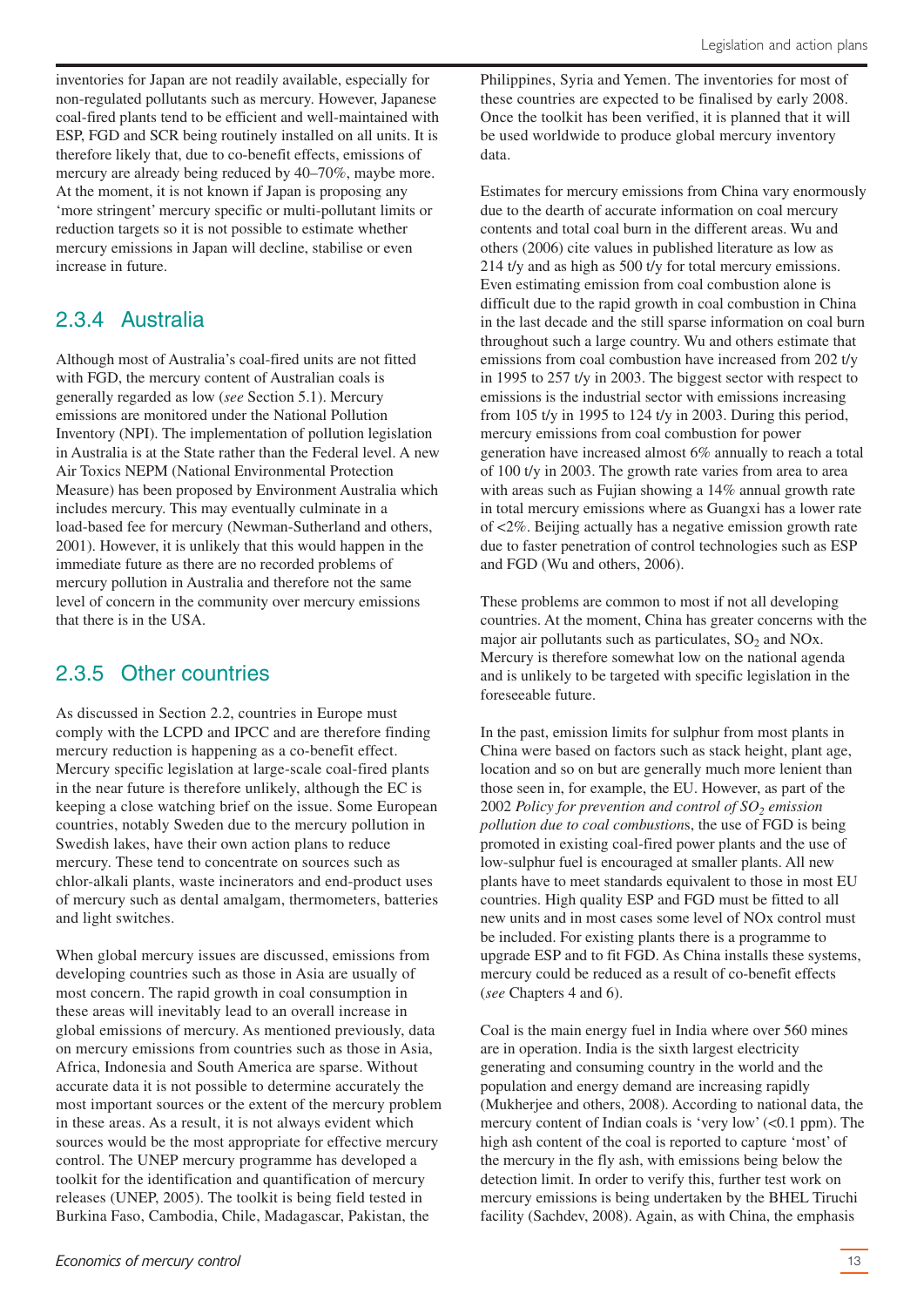<span id="page-13-0"></span>is likely to be initially on more traditional pollutants such as particulates,  $SO<sub>2</sub>$  and NO<sub>x</sub> rather than mercury in the near term. Legislation for  $SO<sub>2</sub>$  emissions in India are largely based on minimum stack height and there is currently no legislation for NOx (Sloss, 2003). There is therefore currently little or no co-benefit mercury removal in India and none expected until new legislation or action is introduced.

# **2.4 Comments**

Coal combustion is a significant, if not the major, source of mercury emissions in many countries. Some areas in the developed world, such as the EU, have managed to reduce mercury emissions significantly (around 70% in the last three decades) due to measures taken to reduce emissions of other pollutants such as  $SO<sub>2</sub>$  and NOx. These reductions are expected to continue even without mercury-specific legislation due to further co-benefit effects from existing and impending legislation. Mercury-specific legislation has been set in Canada and certain states in the USA which will required the installation of mercury specific control technologies. Although some of this reduction will be achieved through co-benefit effects, mercury specific control technologies are increasing in demand. Despite the vacation of CAMR in the USA, which would have specifically targeted mercury, there is already impetus for mercury control at many plants. What form the replacement regulation for mercury in the USA will take remains to be seen.

China and India are increasing their coal utilisation at a dramatic rate. Legislation for pollutants such as particulates,  $SO<sub>2</sub>$  and NO<sub>x</sub> will take priority over potentially more costly requirements set specifically for mercury. However, some mercury reduction will be achieved as a result of co-benefit effects from such legislation.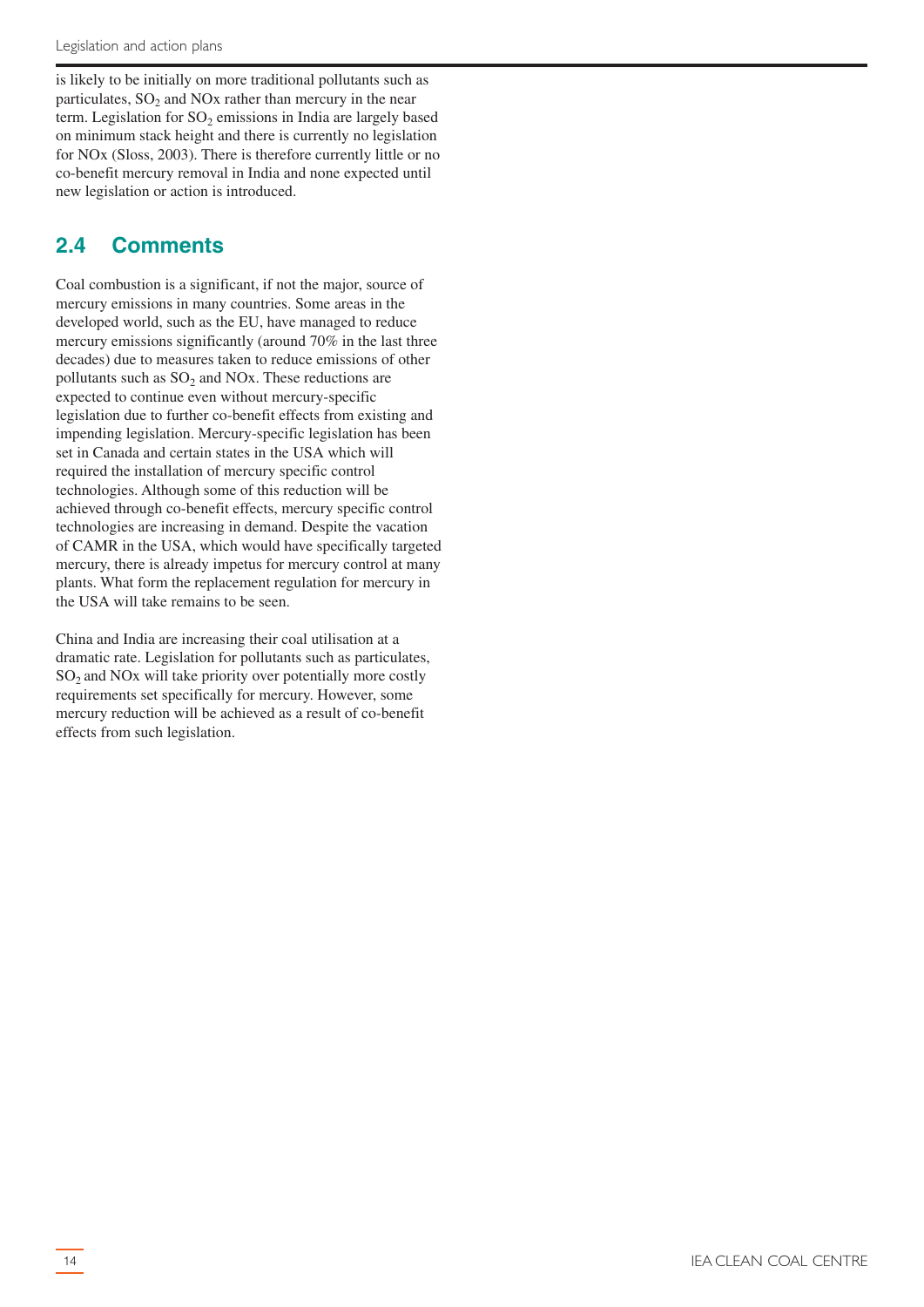# <span id="page-14-0"></span>**3 Evaluating the economics**

Before considering the options for mercury control in Chapters 4 and 5 it is important to understand the complexity of evaluating the economics. Controlling mercury emissions globally will incur costs at many levels, from the expenses associated with establishing and enacting relevant legislation and action plans, down to the cost for the control technologies themselves. However, there will also be benefits in terms of improved health and ecosystems. The sections below summarise the different costs and benefits relevant to mercury emissions from coal combustion.

# **3.1 Cost of legislation**

Establishing legislation to reduce emissions requires a significant amount of preparation and interaction and negotiation between individuals, organisations and governments even before the legislation is enacted. Examples of the cost for establishing international agreements within the UN are summarised in Section 3.1.1. The section also includes a discussion of how funding mechanisms within such agreements can assist developing countries. Section 3.1.2 then discusses the costs and benefits of the CAMR in the USA. Although the CAMR rule has been vacated it was the first and most extensive national legislation in the world specifically set to control mercury emissions from coal-fired utilities and therefore the economic analysis of the rule is still of relevance when considering mercury control strategies.

# 3.1.1 International agreements

Establishment of a multinational agreement, legally binding or otherwise, is not inexpensive. For example, the cost to the United Nations of negotiating the Rotterdam Convention was around US\$3.2 million, the Stockholm Convention was just under \$6 million; and the non-legally binding Strategic approach to International Chemicals Management (SAICM) was US\$6.5 million (UNEP, 2007b).

Costs for legally binding agreements, largely for administrative services within the secretariat, can also be significant, for example (UNEP, 2007b):

|              |             | <b>Annual budget</b><br>(US\$) 2006 |
|--------------|-------------|-------------------------------------|
| Climate      | Bonn        | 33,554,365                          |
| Ozone        | Nairobi     | 3,323,532                           |
| <b>Basel</b> | Geneva      | 4,121,940                           |
| Rotterdam    | Geneva/Rome | 3,710,224                           |
| Stockholm    | Geneva      | 5,275,636                           |

This annual budget does not include the initial negotiation costs for preparatory meetings and so on. For example, the Stockholm Convention required eight major meetings and cost US\$6 million (not including hosting costs, participatory costs or UN security costs). Even if mercury is adopted within one of the above conventions, as discussed in Section 2.1.2, it

is likely that any new legislation for mercury could require a new secretariat within UNEP.

The cost to individual countries of any international agreement will be significantly different depending on whether the agreement is legally binding or voluntary. Voluntary approaches allow a significant amount of flexibility which could reduce costs. However, legally binding approaches lead to a 'level playing field' in which specific economic sectors are subject to similar controls, regardless of where the economic sectors are located. This can also discourage 'free-riding', stimulate innovation and foster a faster global transition to alternative processes and techniques (UNEP, 2007b).

The effectiveness of an international agreement, voluntary or legally binding, is closely linked to the availability of financial and technical assistance to aid implementation. Some multilateral environmental agreements (MEAs) contain provisions for mandatory financial mechanisms. For example, the Montreal Protocol is regarded as successful partly because it includes a mandatory multilateral fund. This ensures the funding of the included mechanisms which greatly assists developing countries with compliance. Mandatory financial mechanisms are only found in legally binding instruments. Whilst they may then incur significant costs for donor States, they do tend to determine whether ambitious, legally binding approaches are possible (UNEP, 2007b). A legally-binding agreement would also require that developing nations are given access to technologies for mercury reduction or control which would have a technology-forcing effect. This, in turn, could lead to faster development of more cost-effective mercury control technologies.

Enhanced voluntary measures could include international action through technology transfer and assistance, including partnerships. This would obviously have a significant cost factor. To overcome any potential cost barrier, firms and Governments of developed countries can be assisted in funding environmentally sound technologies through grants, concessionary loans, export credits and guarantees. At the moment, the GEF (Global Environment Fund) may be limited in its ability to support mercury-reduction technology, this may change in the future after the next replenishment (UNEP, 2007b).

# 312 CAMR

As discussed in Section 2.3.1, the USA was the first country to set emission legislation which is specifically applicable to emissions from coal-fired utilities. The legislation proved to be highly controversial and was eventually vacated in February 2008. However, before this occurred there were in numerous reviews published of the economics involved. These economic studies have taken into account the benefits of mercury control (such as improvements in health) as well as the costs for the technologies required to reduce emissions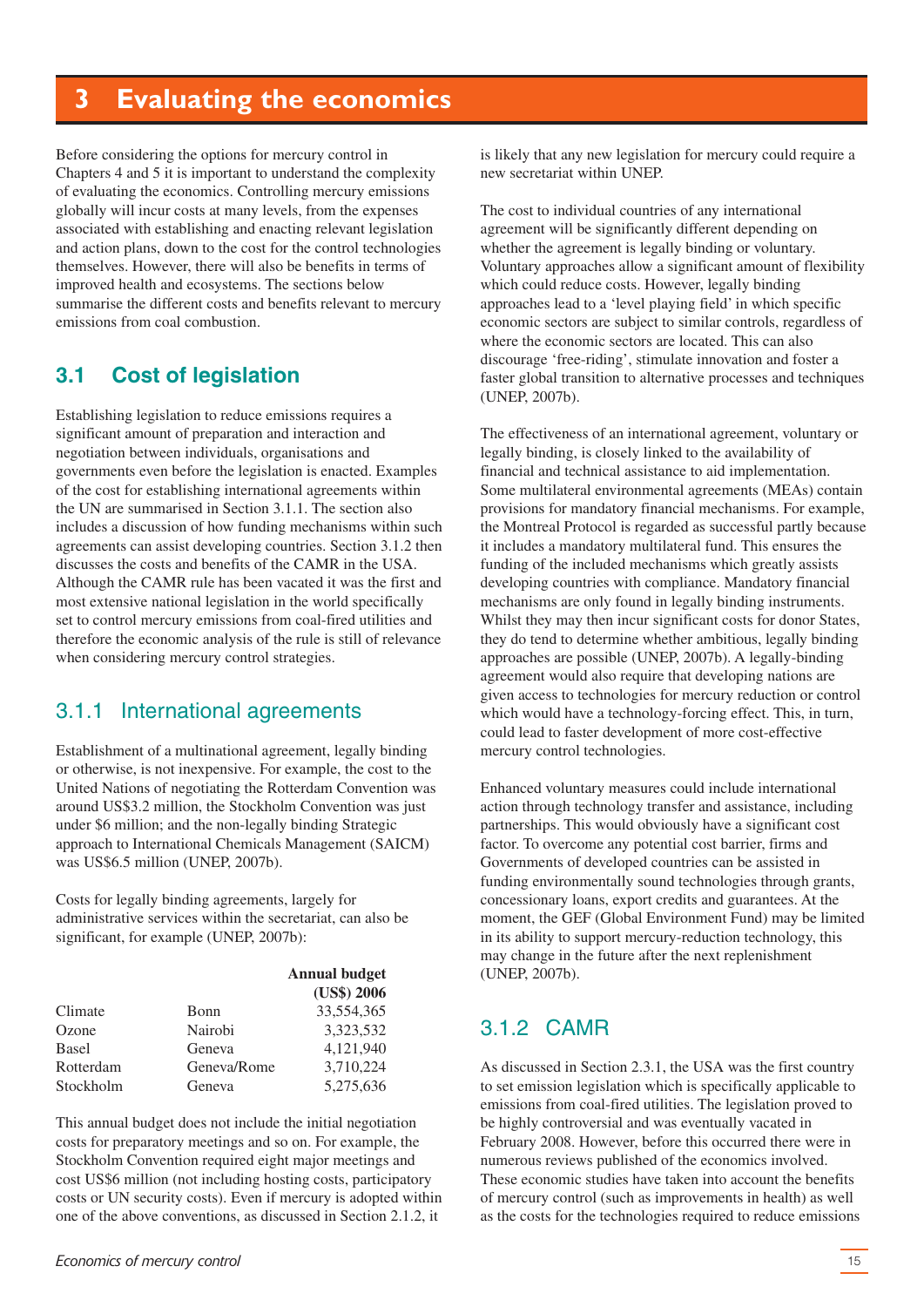and are therefore still valid despite the demise of CAMR in its current format.

Even without CAMR, the first phase of the mercury reduction required in the USA is expected to be a result of co-benefit effects from the Clean Air Interstate Rule (CAIR). The US EPA have reported that the upper bounds of benefits resulting from the removal of mercury emitted from coal-fired power plants after implementing CAIR is \$210 million per year (Griffiths and others, 2007).

The benefits of mercury control under CAIR and CAMR (or its replacement) will be, it is hoped, a significant reduction in mercury emissions with a resulting decrease in mercury concentrations in the environment. In turn, this should lead to improvements in mercury-related health effects such as neurological disorders, learning difficulties and developmental delay. These types of cost-benefit analyses are generally quite complex and are based on assigning a monetary value to human health effects. For example, the studies involving the CAMR assumed that the cost to an individual of each lost IQ (intelligence quota) point is around \$3000. It is therefore not surprising that values for the benefits of actions such as the CAMR were open to debate and criticism. For example, Griffiths and others (2007) compared the monetised impact of IQ (intelligence quota) detriments from mercury emissions. These calculations have to take into account an estimate individual dose, at birth (pre-natal). There then has to be an assumed effect and a resultant reduction in lifetime earnings due to this effect. Griffiths and others (2007) provide a comprehensive guide as to how these calculations are performed and why estimates from the US EPA differ from other published estimates.

Stadler (2005) has listed several of the most noted reports on how much mercury pollution costs in the USA:

- the Harvard School of Public Health has stated that a 70% reduction in mercury emissions by 2018 would result in up to \$5 billion in health benefits annually. The US EPA estimated a lower value of \$50 million annually;
- a report from Mount Sinai estimated that mercury exposure could cost an estimated \$8.7 billion annually in lost earnings due to lower intelligence from mercury exposure;
- an EPA commissioned study found that the Southern USA alone could see \$2 million annually in public health benefits from cutting mercury emissions across the country.

Hylander and Goodsite (2006) review the environmental costs of mercury pollution such as damage costs in the Arctic and remediation of contaminated sites. Effects on wildlife, ecosystems and recreational fishing would also be included in benefit analyses. A decrease in mercury pollution in surface waters would bolster fishing and tourism industries.

Any new mercury legislation will mean the requirement for the installation and monitoring of control systems which, in return, will lead to new industries and employment opportunities. It is estimated that the manufacture and installation of pollution control equipment could create

300,000 jobs over the next decade in the USA alone (NWF, 2004).

It is the balance of costs versus benefits which determine the economic success of the legislation. The costs of achieving mercury reductions depend on the form as well as the stringency of any regulation. The US EPA estimated that the total cost of complying with CAMR would range from \$0.16 to \$0.8 billion, and even then the EPA control costs could be overestimated by as much as a factor of four, since the technologies reduce in cost as they become more commercialised (Stadler, 2005). A report to the US Congress in 2004 stated that the total quantifiable benefits of the EPA legislation were estimated at more than \$15 billion annually. This is around 16 times the estimated cost of compliance. Stadler (2005) agrees that the benefits greatly outweigh the potential costs.

Palmer and others (2007) used a model based on data from the electricity sector, atmospheric transport and environmental and public endpoints affected by pollution. The model concluded that the economic benefits of CAIR and CAMR would be far greater than the costs, even under cautious assumptions. However, it was stressed that the analysis could not provide economic advice regarding mercury emission targets since the modelling reflected inadequate links between models of emissions, physical science, public health and social science. Although the model could provide details on changes in particulate matter as a result of mercury reductions, they could not provide direct accounting of the benefits of reduced mercury emissions.

CAMR was predicted to save \$9 billion (in 2004 dollars) up to 2020 because of the flexibility of the trading scheme (McManus and others, 2005). However, the trading option within CAMR was one of the main arguing points for many organisations who opposed it. Palmer and others' (2007) model could not cover the implications of mercury trading – that is the potential creation of mercury hot spots or local concentrations of mercury that could lead to particular adverse health effects. It is alleged that these situations could substantially offset the cost savings from allowing mercury trading.

Palmer and others  $(2007)$  considered four scenarios for  $SO<sub>2</sub>$ , NOx and mercury control:

- baseline (existing legislation continues);
- CAIR plus EPA mercury (including the mercury cap-and-trade scheme under CAMR) but no seasonal SIP (state implementation plan) for NOx reduction;
- CAIR plus EPA mercury plus SIP NO<sub>x</sub> reduction (which would have been suspended under CAIR);
- CAIR plus tighter mercury with  $MACT -$  includes an additional target of 90% mercury reduction or <0.6 lbs Hg/million Btu (0.28 kg/GJ). This approach has been proposed by several independent advisory committees but has not been adopted by the EPA.

The 'CAIR plus EPA mercury' options represent the same approach as was proposed under CAMR. The results from the model under the different scenarios are summarised in Table 7. Palmer and others (2007) used their model to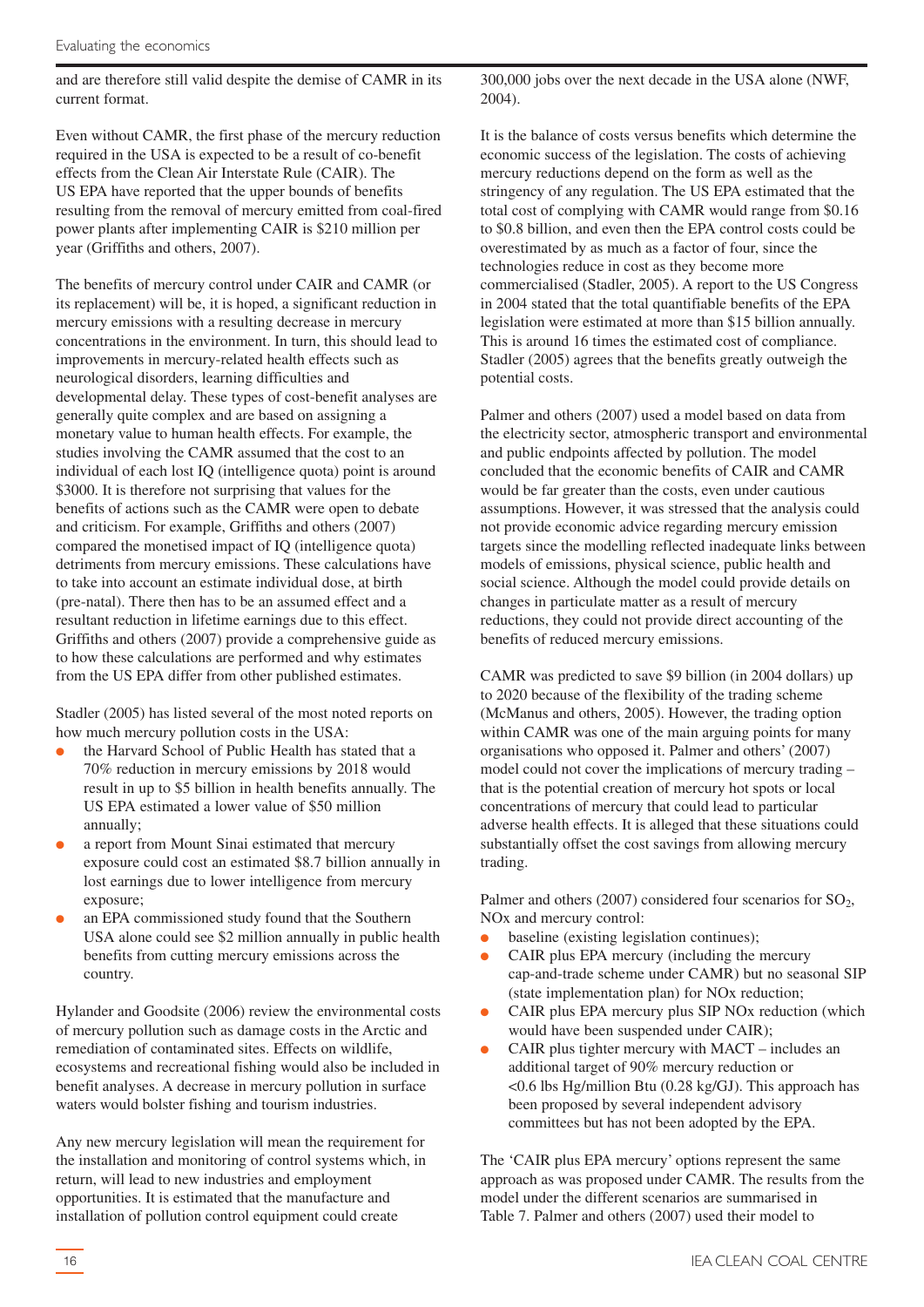<span id="page-16-0"></span>**Table 7 Overview of electricity price, generation and new capacity for 2010 and 2020** (Palmer and others, 2007)

|                                                            | <b>Baseline</b> |              | CAIR plus EPA<br>mercury cap |                     | EPA mercury cap<br>and seasonal SIP<br>NO <sub>x</sub> policy |                     | <b>Tighter mercury</b><br>with MACT |              | Tighter mercury with<br>trading |                         |
|------------------------------------------------------------|-----------------|--------------|------------------------------|---------------------|---------------------------------------------------------------|---------------------|-------------------------------------|--------------|---------------------------------|-------------------------|
|                                                            | 2010            | 2020         | 2010                         | 2020                | 2010                                                          | 2020                | 2010                                | 2020         | 2010                            | 2020                    |
| Average electricity<br>price, 1999 \$/MWh                  | 61.9            | 68.6         | 62.8                         | 69.3                | 62.7                                                          | 69.3                | 63.2                                | 69.9         | 67.3                            | 73.7                    |
| Coal generation,<br>billion kWh                            | 2326            | 2618         | 2271                         | 2556                | 2257                                                          | 2536                | 2283                                | 2538         | 1960                            | 2206                    |
| New capacity, MW*                                          | 2226            | 30,650       | 2286                         | 28,590              | 1751                                                          | 26,860              | 2047                                | 27,620       | 3273                            | 33,440                  |
| National emissions:<br>tons<br>tonnes                      | 53<br>47.3      | 53.5<br>47.7 | 30.57<br>27.29               | 24.58<br>21.95      | 30.57<br>27.29                                                | 24.99<br>22.31      | 9.50<br>8.48                        | 8.17<br>7.29 | 9.63<br>8.60                    | 8.23<br>7.35            |
| Allowance prices,<br>$\frac{1}{2}$ lb ( $\frac{1}{2}$ /kg) |                 |              | 80,930<br>(36, 786)          | 36,040<br>(16, 382) | 77,980<br>(35, 445)                                           | 35,760<br>(16, 255) |                                     |              | 721,800<br>(328,091)            | 1,429,000<br>(649, 545) |
| $\vert$ *<br>includes all investments after 1999           |                 |              |                              |                     |                                                               |                     |                                     |              |                                 |                         |

determine the increase in electricity cost to the consumer as a result of the actions required at coal-fired plants to meet the new legislation. The model suggests that the US EPA's CAIR and CAMR would have 'fairly small' impacts on the average price of electricity even if the tighter mercury MACT policy were introduced. The increase in costs from the average energy price in 1999, in \$/MWh was less than \$10 in each of the scenarios but highest in the scenario which required tighter mercury reduction through trading. The tighter mercury reduction scenario would also result in a significant reduction in coal burn, as shown in the table, and a concomitant increase in the amount of new capacity of utilities required. Impacts on electricity prices are discussed in Section 3.2 *below*. However, if trading were used to achieve 90% mercury reduction equivalent, this would lead to a 10% increase in electricity cost in 2010 and a 5% increase in 2010, relative to the baseline scenario. The estimated emission allowance for mercury in 2020 would be around 36,000 \$/lb (16,364 \$/kg), which is close to the EPA's forecast of 35,000 \$/lb (15,909 \$/kg).

Rezek and Campbell (2007) summarise the different mathematical approaches used to estimate the marginal abatement costs for different legislative approaches to controlling emissions of multiple pollutants. The authors then go on to propose a new method based on *inequality constrained generalised maximum entropy estimation*. Estimates for the cost of mercury abatement using the different models ranged from 467 \$/ounce (13,076 \$/g) to 1089 \$/ounce (30,492 \$/g). From this, Rezek and Campbell (2007) suggested that the cost savings from using a trading approach to mercury control would be lower than that for  $SO<sub>2</sub>$ but higher than for NOx. The original  $SO<sub>2</sub>$  trading scheme in the USA was extremely successful and cost effective.

Although it would be interesting to compare the different cost analyses above, this would not be prudent since they are based on different types of analyses and different assumptions. However, it is safe to say that most if not all of the studies concluded that the benefits of mercury control far outweigh the costs. However, the more stringent the

legislation, the greater the increase in electricity costs and the more likelihood of a move away from coal to alternative fuels.

# **3.2 Cost of technologies**

Estimating the cost of mercury control is complex. Assumptions must be made about average mercury capture rates, equipment and operating costs and so on. Srivastava and others (2005) give an excellent, detailed account of how such cost estimates are prepared and the assumptions made. It is simply not possible to take into account the different coal types, combustion conditions and plant characteristics of each plant and so general assumptions must be made on mercury behaviour in a typical coal-fired power plant. For example, for US EPA model plant application estimates, it was assumed that the average mercury concentration in coal is 0.10 mg/kg for eastern bituminous coal and 0.07 mg/kg for subbituminous coal. Srivastava and others (2005) used a complex combination of coals, existing control technologies, plant types and so on to estimate mercury control costs at different plant types burning different coals. These results are discussed in more detail in Chapter 5.

The most-cited cost comparison data is that produced by the US DOE/NETL for their extensive multi-phase study on mercury control options for coal-fired utilities. The economic analyses were performed on a plant-specific basis, dependent on operating conditions and coal properties observed during full-scale testing. The DOE analyses were performed at three different scenarios – low  $(50\%)$ , mid  $(70\%)$  and high (80–90%) mercury control. This level of control was calculated above the plant-specific baseline mercury removal, and therefore only evaluated the mercury removal directly attributable to activated carbon or similar control technologies (Jones and others, 2007).

The cost estimates were expected to be  $\pm 30\%$  accurate. This is similar to the accuracy of the rough-order-of-magnitude (ROM) costs or 'study' level costs acceptable for regulatory development as described by the US EPA. The inaccuracies in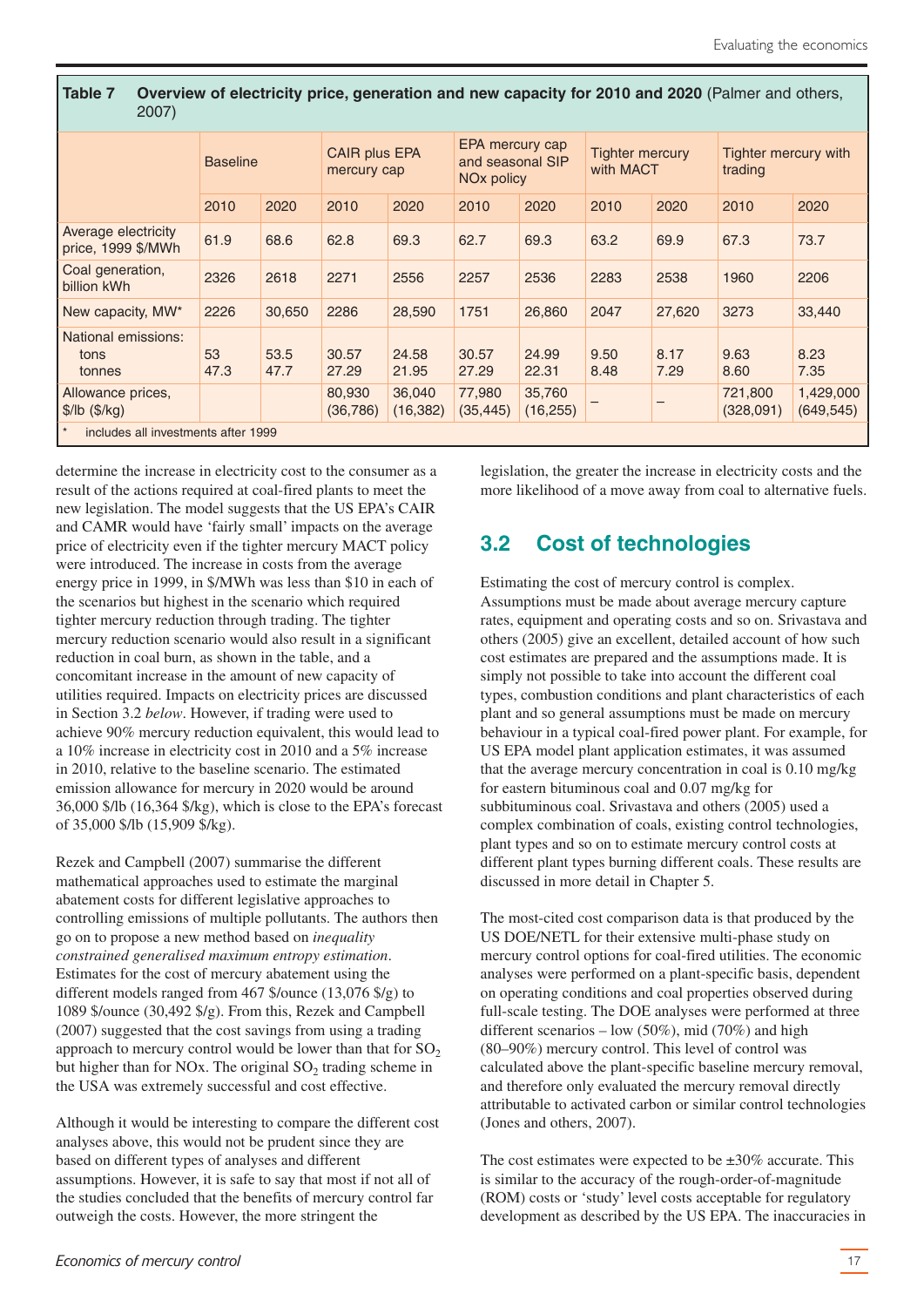the cost estimates derive from the uncertainty of a number of assumptions regarding the installation and operation of full-scale systems. Inaccuracies in the mercury estimates were due in turn to the inherent inaccuracy of mercury monitors working at low concentrations of mercury. Further inaccuracies arise due to estimates and assumptions made in the cost budget, such as (Jones and others, 2007):

- exclusion of monitoring costs;
- retrofit of equipment is assumed to be uncomplicated;
- retrofit of the activated carbon injection system occurs during a scheduled plant-outage, ie no loss of plant revenue;
- no balance-of-plant impacts due to installation of the system.

Other cost effects, such as loss of revenue from ash sales (due to possible contamination of the fly ash with carbon, depending on the system) were also included. Details of the estimated costs of different control technologies as estimated by the DOE study are given in Chapter 5.

Jones and others (2007) emphasised how, for a given level of mercury control, a single parameter such as coal mercury content can give a wide range of incremental costs. The incremental cost of mercury control is inextricably linked to the specific assumptions used in the development of the particular cost estimate. Therefore any comparison of one estimate with another should be conducted *cautiously and with a clear understanding of the context of the specific application*.

CURS, the Center for Urban and Regional Studies at the University of North Carolina, USA, has prepared CUECost, a spreadsheet model for calculating the costs of control technologies at coal-fired utilities (CURS, 2007). CUECost produces rough-order-of-magnitude  $(\pm 30\%$  accuracy) of the installed capital and annualised operating costs for air-pollution control systems. The system currently covers the most commonly-available control technologies: FGD (limestone with forced oxidation, lime spray-drying and so on), ESP and baghouses/fabric filters, SCR, SCNR, natural gas reburning and low NOx burners. It also covers mercury control using powdered activated carbon (PAC) injection.

In the CUECost programme, the effects of existing equipment (such as ESP or FGD) on mercury reduction are kept separate from those due to the PAC. The algorithms used in the programme were based on the results of two recently completed full-scale demonstrations as well as algorithms developed from pilot-scale data. Default criteria are included for all input parameters and these are based on a generic 500 MWe coal-fired power plant located in Pennsylvania, USA. Different parameters for larger or smaller plant may be input as necessary. A coal library is also included so that a coal similar to the actual coal burn may be selected if an actual ultimate analysis is not readily available.

CUECost can be downloaded from the US EPA website (www.epa.gov) and is supported by Windows XP or higher operating systems. The system is designed to be user-friendly allowing a step-by-step input of data relating to the following parameters:

- economic input (including inflation/discount/escalation);
- indirect cost rates (including engineering, general facilities, contingency);
- fixed cost factors (including maintenance  $\%$ , operating labour);
- air pollution control system specific technical input (including operating criteria, equipment sparing);
- retrofit factor.

For the mercury-specific control technologies, the system requires data on the type of sorbent used and the operating conditions of the particulate control system used to capture the sorbent. 'Learning rates' are derived from capital and operating and maintenance costs based on historical cost estimates reported in the literature. The learning rates represent the fractional reduction in cost associated with each doubling of cumulative total capacity of the technology. The application of the learning rates allows projections for future cost reductions by 2020. Sorbent injection technologies are expected to incur a 28.72% reduction in capital cost by 2020 as compared to older technologies such as wet FGD (LSFO, 9.9%), dry FGD (LSD; 20.4%) and SCR (7.4%). However, operating and maintenance costs are predicted to remain unchanged to 2020.

The mercury control spreadsheet of CUECost includes co-benefit controls from air pollution control systems for particulates,  $SO_2$  and  $NOx$  as well as sorbent-based mercury specific controls. The estimate includes the impact of the 'parasitic load' of the sorbent adding to the particulate mass as well as filter replacement costs. It also includes the impact the sorbent may have on fly ash marketability when the sorbent is captured in the existing particulate control device.

Since there are few data available from commercial operation of sorbent injection, the costs are based on estimates and projections from pilot studies. Table 8 shows the estimated costs of different systems calculated by CUECost based on a 500 MWe plant firing Wyoming Powder River Basin (PRB) coal, with activated carbon injection, a capacity factor of 65% and 80% mercury removal (above baseline). From the data in the table it is evident that the most economic option for this plant would be activated carbon injection with a dry scrubber and a fabric filter. More details of the assumptions made for these estimates can be found in the original document on the US EPA website.

As with any new technology, over time the system improves in design and efficiency and the cost comes down. Technologies being developed for the reduction of mercury emissions from western coals (those for which the mercury chemistry is the most problematic) were reduced in cost by a factor of four or more even before 2004 (Foerter, 2005). Estimates prepared before 2005 by both the US EPA and US DOE put mercury emission reduction costs at 1–3 \$/MWh (Foerter, 2005). According to the ICAC, between 2004 and 2005, the cost of activated carbon injection systems dropped by a factor of four (Stadler, 2005).

Figure 2 (NWF, 2005) shows the rapid reduction in estimated costs of mercury removal between 2001 and 2006. Although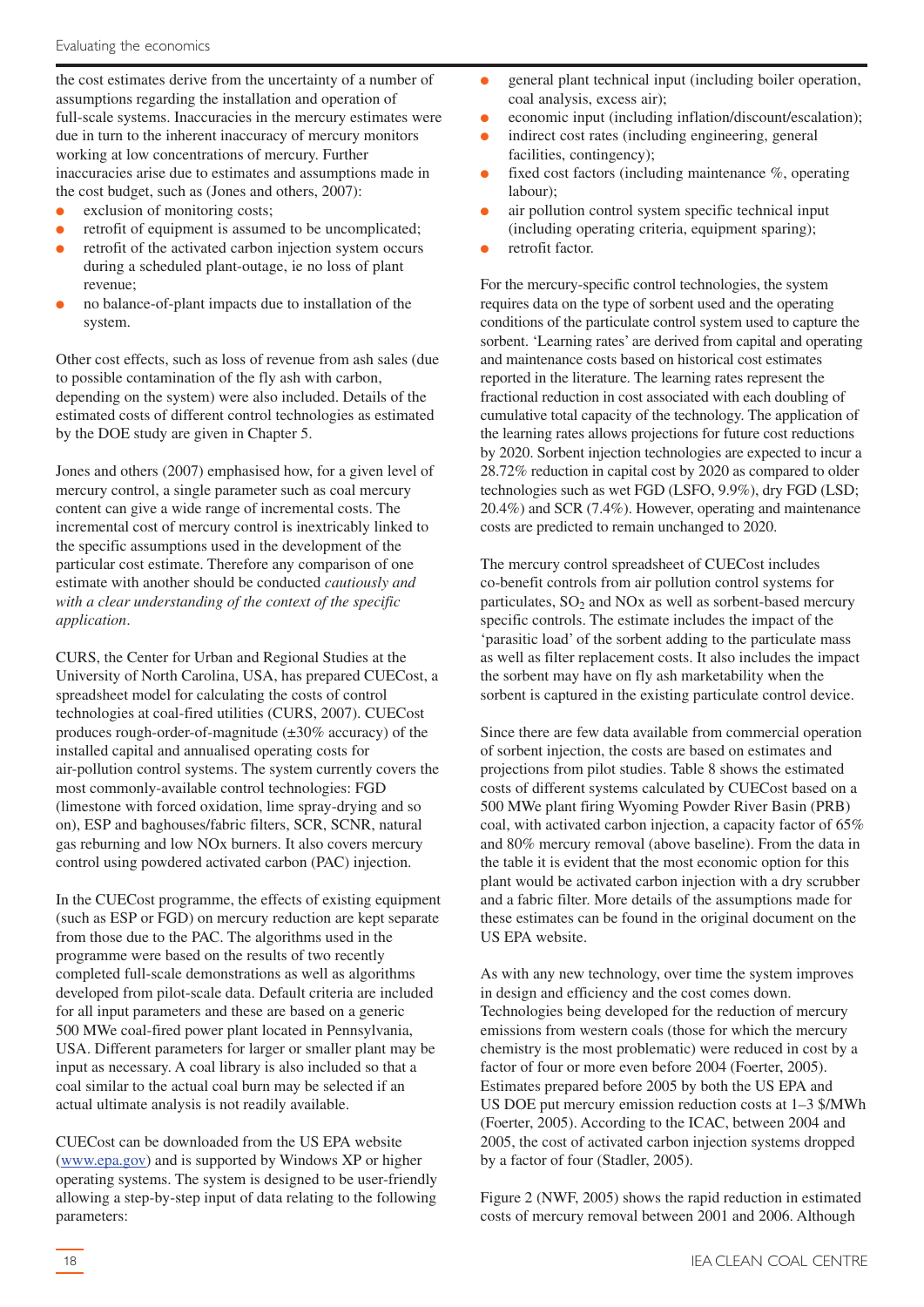| Table 8<br>Estimated cost of activated carbon injection control (ACI) systems in CUECost (CURS, 2007)            |                        |                                               |                                                    |                                                    |  |  |
|------------------------------------------------------------------------------------------------------------------|------------------------|-----------------------------------------------|----------------------------------------------------|----------------------------------------------------|--|--|
| <b>Equipment configuration</b>                                                                                   | Capital,<br>2005 \$/kW | Operating and<br>maintenance,<br>2005, \$/MWh | Hg removed<br>by sorbent<br>injection, lb/y (kg/y) | Control cost.<br>2005 \$/lb Hg removed,<br>(\$/kg) |  |  |
| $ACI + Cold-side ESP$                                                                                            | 19.41                  | 4.06                                          | 240.7 (109.4)                                      | 53,380 (117,436)                                   |  |  |
| $ACI + Cold-side ESP + Wet FGD$                                                                                  | 19.41                  | 4.06                                          | 188.9 (85.9)                                       | 68,013 (149,629)                                   |  |  |
| $ACI + dry$ scrubber + fabric filter<br>0.32<br>290.7 (132.1)<br>3.17<br>3,844(8,457)                            |                        |                                               |                                                    |                                                    |  |  |
| Based on: 500 MWe plant, Wyoming PRB coal, active carbon injections, capacity factor of 65%, 80% mercury removal |                        |                                               |                                                    |                                                    |  |  |



#### **Figure 2 Reducing the cost of mercury control** (NWF, 2005)

the data used in the graph are somewhat selective of the most successful and economic tests run under the US DOE's mercury programme, they do give a general indication of how quickly costs can be reduced as technologies pass through development and testing stages and into the commercial market place.

The National Wildlife Federation in the USA (NWF, 2004) produces opinion-based documents on the effect of mercury in the environment and have published reports which aim to express the costs and benefits of mercury control in ways that the general public can understand. Although it could be argued that the results may be an over-simplification of the issue, the ball-park figures produced are interesting. Based on results from some of the US DOE's mercury studies at full-scale plants, the NWF estimate that 90% mercury control at 'every' plant in the USA would cost the average household from around \$0.70 to a little over \$2.00 per month, depending on the state. The study was based on a number of general scenarios which were based on results from successful mercury reduction at plants already fitted with ESP, FGD and/or SCR systems and from activated carbon demonstration studies. It would seem that the study assumes that mercury control at all plants in the USA will be as cheap and effective as that at those few plants studied already.

The NWF (2004) compared their own estimates with those of the Institute of Clean Air Companies (ICAC) and the US DOE and found them comparable. ICAC estimated an additional 0.1–0.3  $\mathcal{C}/kWh$  to the average retail customer rate of 8  $\mathcal{C}/kWh$ . This is around a 1.2–3.7% increase. The US DOE estimate for 2003, for 60–90% mercury reduction from subbituminous coals, was 0.127–0.215 ¢/kWh (NWF, 2004). It is unclear whether the NWF study used the same cost basis and reduction target used by the US DOE for their estimate and therefore the results should not be compared directly. It is possible that the NWF data are based on more dated targets and therefore the US DOE estimates would be more likely to be accurate.

Poulson and others (2003) suggest that the installation of new technologies could mean that plants must come offline. This would trigger capacity shortages and connection outages just before implementation dates. This, in turn, could create a market imbalance driving wholesale energy prices up and possibly leading to power outages. Poulson goes on to discuss in great detail the effect tightening emission legislation can have on the economy – increases in energy prices, and even unemployment with household disposable incomes dropping noticeably. Although the paper by Poulson and others (2003) is somewhat dated as it precedes the final decision on CAIR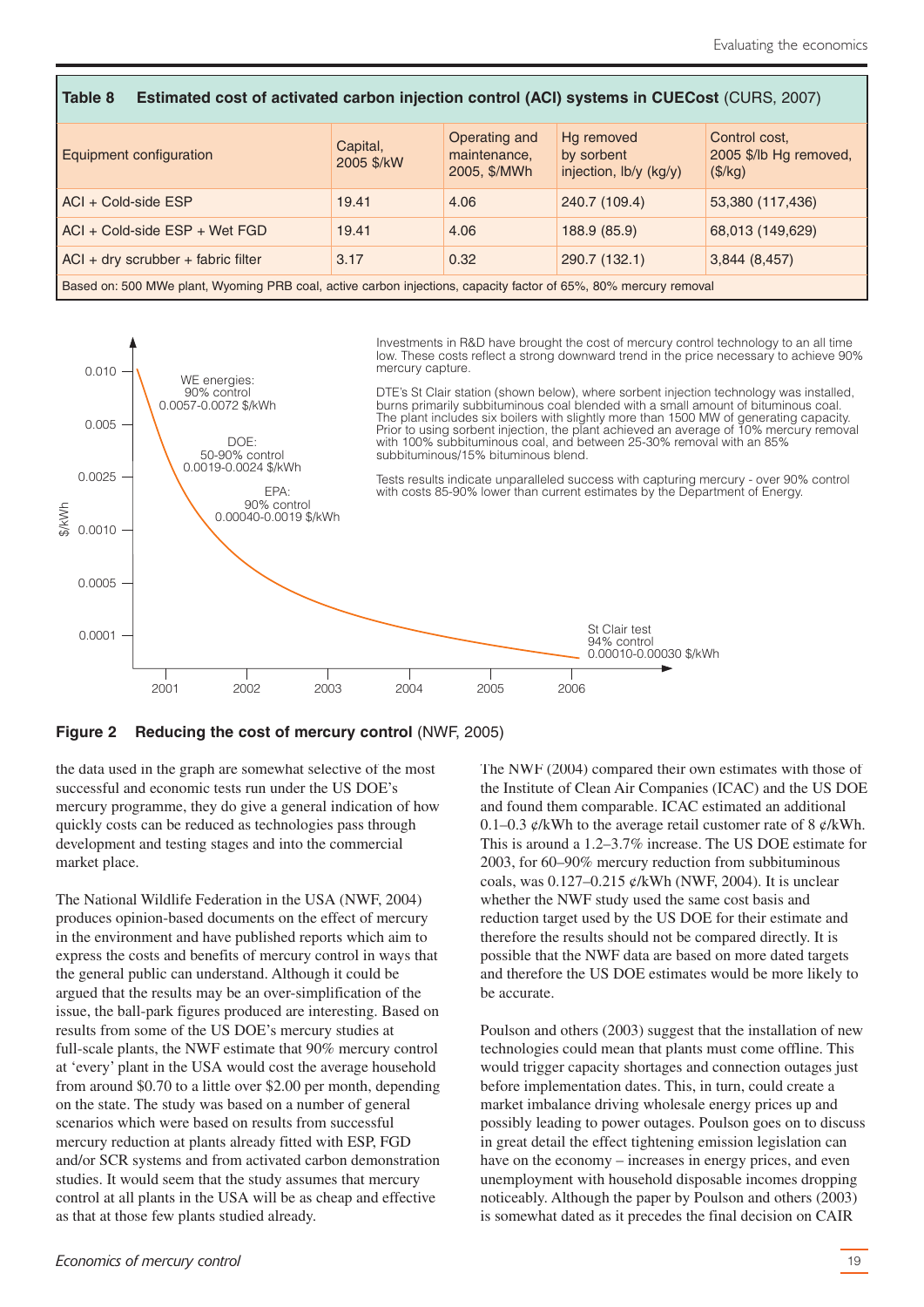<span id="page-19-0"></span>and CAMR, it does provide the reader with an interesting summary of how emission legislation can impact the economy.

Much of the initial work on control technologies for mercury in the USA was funded by the US DOE. However, the US DOE reduced the budget for the development of mercury control technologies to zero at the end of 2007. The argument was that CAMR and the subsequent market forces would drive the further development of mercury control strategies and that the DOE itself was no longer required to provide further demonstrations (Feeley, 2008). However, with the CAMR now vacated it is possible that funding for mercury, either alone or as part of multi-pollutant control strategies, could re-appear on future agendas.

Even without the CAMR, the US DOE have many programmes related to clean coal development which will reduce emissions of all pollutants, including mercury, from future utilities. These programmes include:

- Clean Coal Power Initiative:
- Power Plant Improvement Initiative:
- Clean Coal Technology Demonstration Program.

All these initiatives are heavily funded (\$2 billion over ten years) to ensure the advancement of clean coal technologies. More details on these programmes can be found at www.netl.doe/technologies/coalpower.

Although the main driver behind the development of mercury control systems was the now vacated CAMR in the USA, it was argued that the long-time frame for the required mercury reduction was actually slowing the development of control systems since the first reduction target will be achieved by co-benefits alone. According to Foerter (2005) CAMR would have delayed any commercial market for mercury specific controls by two or three decades. Foerter argues that, as with utilities, the air pollution control companies' priority will be a return on their investment. Large markets provide greater incentives for development of new or advanced technologies and encourage competition between vendors. This, in turn, results in the development of more innovative and cost-effective solutions. Foerter also believes that the CAMR would have unfairly penalised eastern bituminous coals and could have provided sufficient incentive for plants to switch from eastern to western coals.

Bellas and Nentl (2007) have used a marketing-based analysis to study the predicted adoption of mercury control technologies. A previous study on the characteristics of the utilities and plants that were the 'early adopters' of fabric filters in the USA was used as the basis to predict which plants would be most likely to be the first to adopt mercury control systems. It had been shown that, in many cases, larger firms/utilities are likely to be early adopters of new technologies. Larger firms are also likely to have more operating units and are therefore likely to buy more systems than small companies, simply because they can. Previous data had also shown that investor-owned firms are more likely to become early adopters than publicly-owned firms. More risk-averse firms are less likely to become early adopters. However, the size of the firm may be important as plants

containing more boilers should be less risk averse regarding new technology than plants with only one boiler. Plants with only one boiler would be less willing to attach an unproven technology to their only power source. In the same way, utilities that own multiple plants may be able to substitute the required output from one plant with output from another and are therefore at less risk.

Bellas and Nentl (2007) note that, if mercury regulation were to be through a technology-based standard, that is BAT/MACT, then early adoption of one technology or another might establish the standard for the industry. This early arrival onto the marketplace could give one technology a dominant position in the market. It would therefore be a sensible commercial move for companies designing mercury control technologies to identify the utilities/owners who are most likely to be early adopters. This would ensure their product arrived on the market place early and would therefore have a chance to become the dominant technology.

The model run by Bellas and Nentl (2007) based on fabric filter adoption in the USA concluded that smaller, more 'nimble' utilities were the most likely to adopt new technologies but that they would tend to do so in ways which allowed them to protect themselves from failure. This could be by placing the technologies on smaller boilers within a larger plant. Age of the plant was found to be an important factor in the early adoption process, as was the cost of the installed unit. The earliest fabric filters were often installed on the older units. This may be because the low cost fabric filters were attractive to owners of older boilers that needed particulate control.

The Bellas and Nentl (2007) model also suggested that publicly-sowned and co-op utilities were likely to be early adopters, which disagreed somewhat with the reviewed studies which suggested that investor-owned utilities were the early adopters. From their study, Bellas and Nentl (2007) concluded that certain industrial sectors could be targeted for marketing mercury control systems. The most likely early adopters of mercury control technologies would be:

- smaller firms that have smaller capacity units within larger plants;
- firms that are publicly-owned rather than investor-owned.

The study also concluded that cost does matter and is an important consideration in the early adoption process. Cheaper technologies will sell faster. Bellas and Nentl (2007) therefore suggest a price penetration strategy where a low introductory installation cost could be offered to those plants and utilities which fit the early adopter profile defined above. First-to-adopt firms could be attracted with financial incentives such as low interest loans or deep discount.

# **3.3 Cost of co-benefit effects**

Arguably, mercury reduction through co-benefit effects (the installation of technologies such as FGD and SCR which also reduce mercury emissions) can be regarded as minimal or even 'free'. Mercury emissions from Europe have been reduced by 70% since 1970 due to legislation for particulates,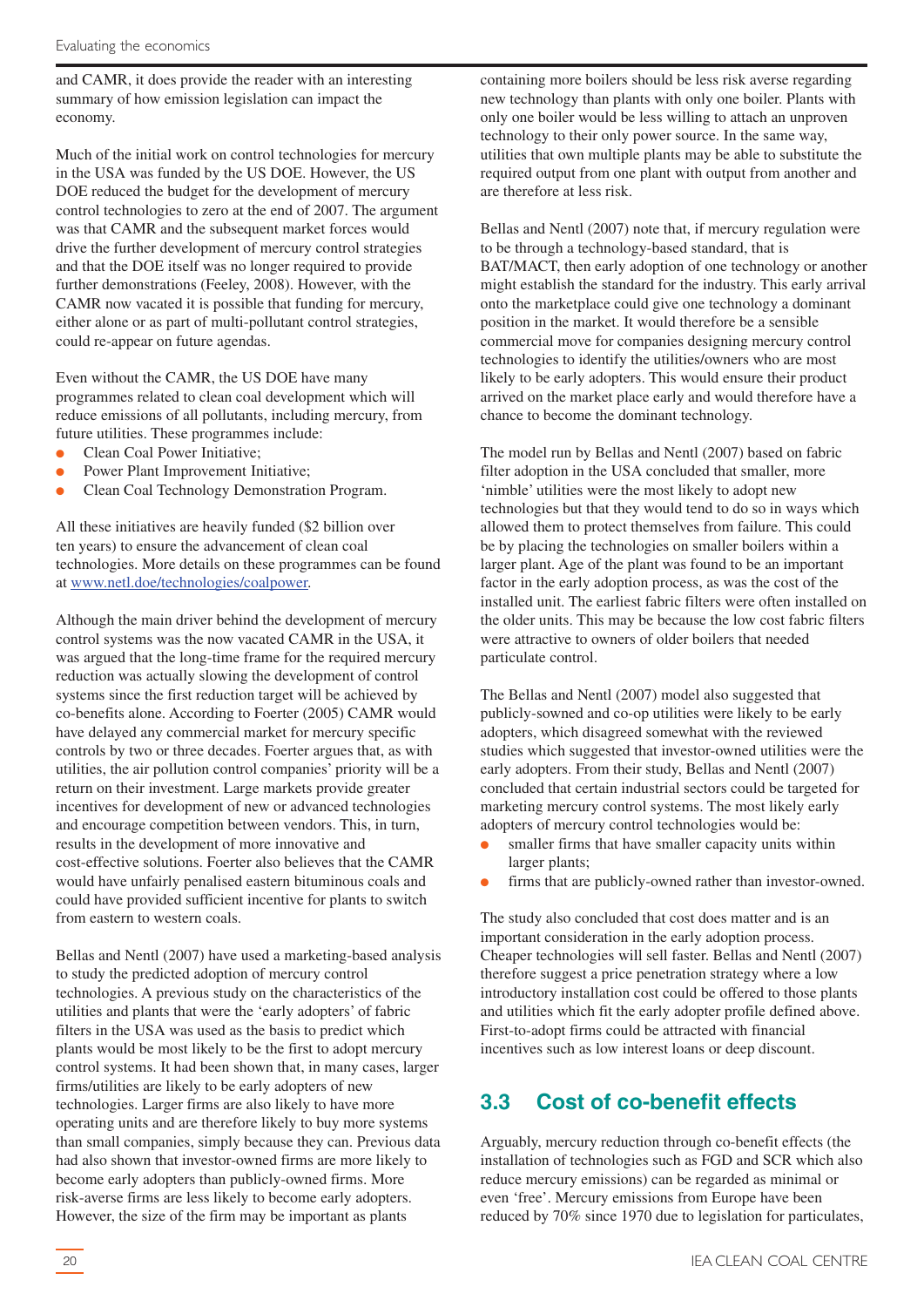<span id="page-20-0"></span>NOx and  $SO<sub>2</sub>$  (Sloss, 2003). Arguably, this mercury reduction cost the EU nothing. It is certainly not possible to separate the cost of mercury reduction from that of the other pollutants.

Mercury reduction in the short term in the USA is likely to be achieved through co-benefit effects. Again, it is not possible to determine specific costs for the mercury reduction through this co-benefit.

Ideally, some mercury reduction in other countries such as those in the developing world, will be achieved at minimal or no direct cost as a co-benefit from other approaches to pollution control such as increased fuel efficiency, fuel switching or controls for particulates,  $NOx$  and  $SO<sub>2</sub>$ . This is discussed in more detail in Chapter 6.

# **3.4 Comments**

Controlling mercury emissions from coal-fired utilities will incur costs. There will be costs associated with establishing relevant legislation and ensuring the legislation is applied. On a global scale, any action taken to curb mercury emissions is likely to be far more effective if funding is made available to ensure that developing countries can afford to adopt costly strategies or technologies. On a national scale, the new legislation expected in the USA to replace CAMR will be costly but is likely to result in health and environmental benefits which should far outweigh the costs.

Estimating the cost of control technologies for coal-fired plant is problematic since much of the current data are based either on pilot-scale studies or short-term full-scale studies. Further, the variation in mercury behaviour at different plants makes it difficult to make generalised assumptions for cost analyses. As the market for mercury control technologies develops further, prices are likely to drop quite dramatically. Market forces will determine which control technologies become the most popular, with early successful demonstrations having the most opportunity to take a larger portion of the marketplace.

Inevitably the cost of controlling mercury emissions will be passed to the consumer. However, estimates suggest that the costs will be minimal. The 'cheapest' approach to reducing mercury is to maximise the 'free' mercury reduction achieved through co-benefit effects of flue gas technologies installed to reduce emissions of other pollutants. This is discussed in more detail in Chapter 4.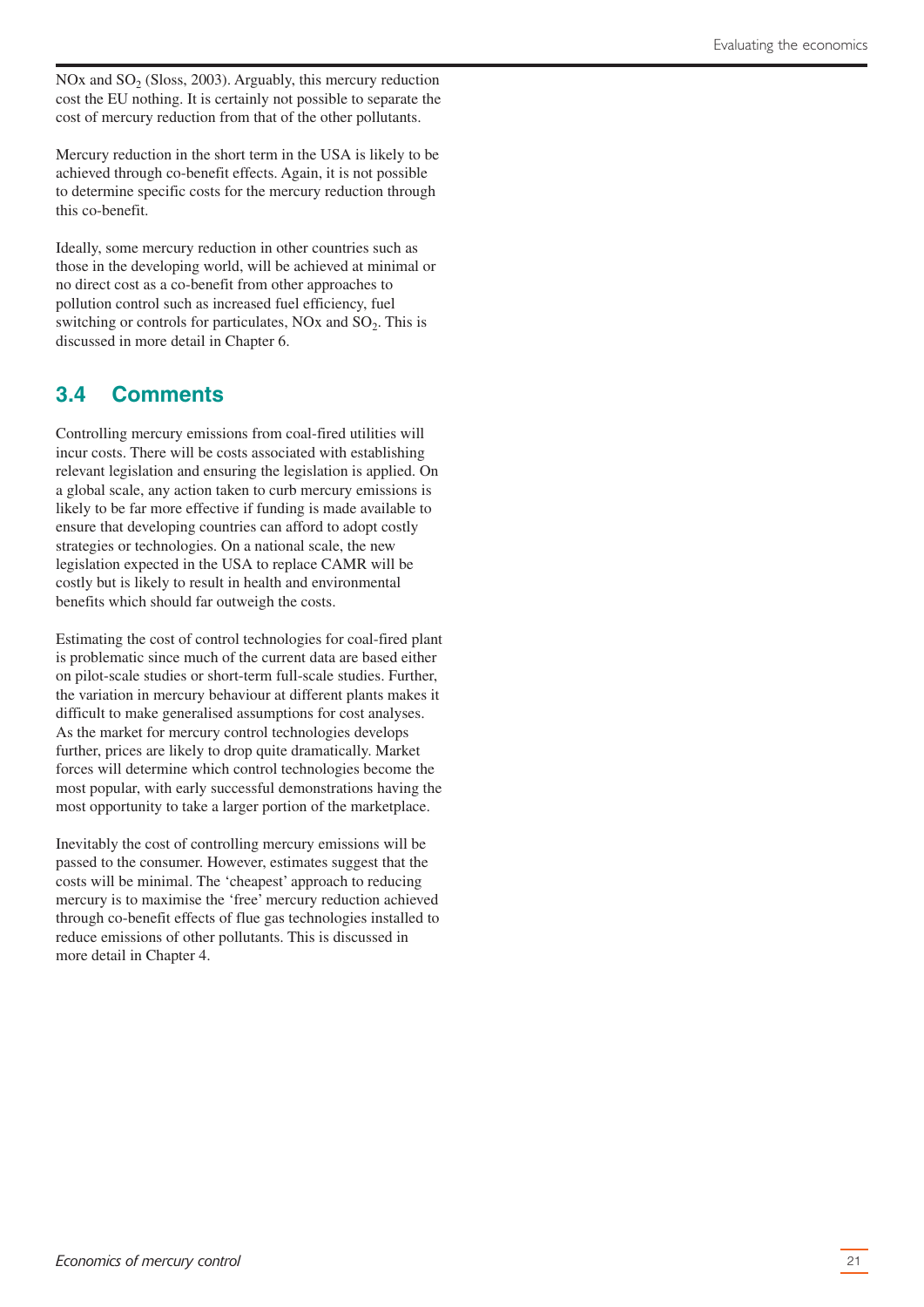# <span id="page-21-0"></span>**4 Existing technologies and co-benefit approaches**

Existing technologies for particulates,  $SO<sub>2</sub>$  and NOx, such as baghouses, FGD and SCR, can often help reduce mercury emissions as a co-benefit. As mentioned in Chapters 2 and 3, the EU has achieved significant mercury reduction through co-benefits of  $SO<sub>2</sub>$  and NO<sub>x</sub> legislation and the USA plans to follow this by achieving significant mercury reductions through co-benefit reductions within the CAIR rule. Taking advantage of co-benefit effects could be a cost-effective way of reducing mercury emissions in developing countries.

The UNFCCC, its Kyoto Protocol and the European Emissions Trading Scheme (ETS) are also having co-benefit results for mercury. Many countries are moving away from coal combustion to fuels and technologies which are not so carbon-intense. The decreased use of coal in these areas will clearly also result in a reduction of mercury. Increased energy efficiency also results in less coal use and lower mercury emissions.

A previous report from the IEA CCC (Sloss, 2002) emphasised the complex behaviour of mercury within coal-fired plants. Mercury emissions depend upon the following factors:

- mercury content of the coal;
- chlorine and sulphur content in coal and their resultant interactions with mercury;
- mercury speciation in flue gas:
- distribution of mercury between the solid and gas phase;
- the unburnt carbon content of the coal.

Plant specific factors include:

- the type of boiler and the combustion conditions experienced by the coal;
- distribution of ash between bottom and fly ash;
- nature and efficiency of flue gas emission control devices;
- interaction between fly ash and mercury;
- temperature effects on flue gas interactions;
- conditions of the emission control equipment and flue gas.

Several technologies which have been applied on coal-fired power plants for years for particulate,  $SO<sub>2</sub>$  or NOx control have proven successful in removing trace elements, including mercury, for no extra cost. The efficacy of these systems for mercury control is variable but in some situations it is possible, at least theoretically, to adjust the operation of these systems to enhance mercury removal.

Figure 3 shows the layout of a theoretical coal-fired plant fitted with the most common flue gas control technologies. Figure 4 shows the average mercury removal across various pollution control devices based on information from the US EPA's Information Collection Request (ICR). Co-benefit mercury removal with different control technologies are also summarised in Table 9. The mercury reduction efficiency varies not only with the different control technologies but also with the different types of coal. 'Native' mercury capture, as described in the table, applies to baseline mercury capture,



**Figure 3 Diagram of a coal-fired power plant illustrating critical pathways for mercury transformations** (Kolker and others, 2006)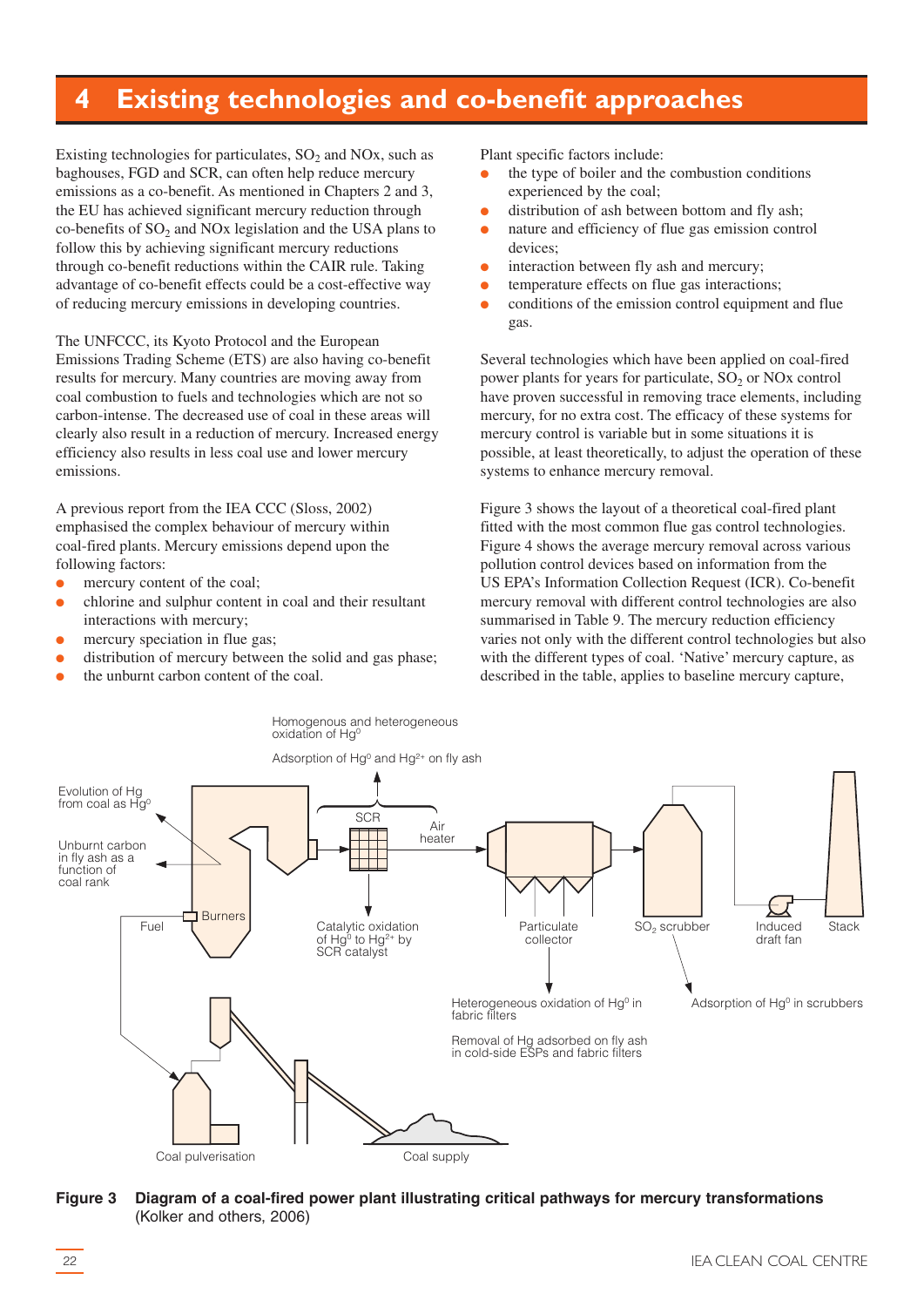<span id="page-22-0"></span>

**Figure 4 Average mercury removal across air pollution control technologies in coal-fired utility boilers** (Kolker and others, 2006)

commonly on the fly ash, that occurs at the plant due to the plant conditions and not as a result of any specific control systems. Mercury capture due to co-benefit effects can range from virtually nil to over 90% (Srivastava and others, 2006). Details of the co-benefit effects are discussed in the Sections below.

# **4.1 Particulate control systems**

There are two main types of particulate control systems on coal-fired plants – ESP (electrostatic precipitators) and baghouses (also known as fabric filters). Approximately 75% of existing coal-fired plants in the USA are equipped with ESP for particulate control. The remainder are fitted with baghouses, particulate scrubbers or other particulate control devices.

On average, cold-side ESP systems (downstream of the air pre-heater, 135–175°C) capture around 30% of the mercury in the coal, the capture rate ranging from zero to over 60% depending on the coal. According to Kolker and others (2006), the mercury emissions from plants fitted only with ESP systems (that is no FGD or SCR) show a direct relationship between coal mercury content and mercury emissions. In these situations, the selection of lower mercury coals would guarantee a reduction in mercury emissions, although this would be limited to an average of 36% of the mercury content of the coal feed. The capture efficiency is higher for bituminous coals than low rank coals due to differences in mercury chemistry between the coal types (see Section 5.1).

Temperature can play an important role in the capture of mercury in particular control systems. The cooler the flue gas, the more likely oxidised mercury will condense or adsorb onto fly ash particles. Hot-side ESP systems (upstream of the air pre-heater, closer to the boiler, 300–400°C) show lower mercury capture (average 3%) than cold-side systems (average around 30%). The longer residence time and cooler temperature in the cold-side systems is more conducive to

mercury adsorption onto fly ash than the shorter, hotter conditions in the hot-side ESPs. High flue-gas cooling rates between the air pre-heater inlet and the air pollution control device inlet can enhance reaction rates associated with oxidation by species such as chlorine (Kolker and others, 2006).

Work at Consol, PA, USA, in 1999 demonstrated that fly ash alone can remove a 'substantial portion' of the flue gas mercury when the gas is cooled below typical exhaust temperatures (from 300°F down to 220°F; 150°C down to 105 $\rm^{\circ}$ C). When the flue gas was cooled to 200 $\rm^{\circ}$ F (93 $\rm^{\circ}$ C), 80–90% of the mercury was removed. However, reducing the temperature in this area of the power plant can cause back-end corrosion as a result of  $SO<sub>3</sub>$  condensation. Therefore this system needs to be run in conjunction with a sulphur control technique such as the injection of alkaline sorbent. Alkaline sorbent injection can reduce  $SO<sub>3</sub>$  concentrations by around 80%. Since alkaline sorbent is significantly less expensive than activated carbon, this process has several economic advantages over carbon use. Further, a reduction of 90°F (32°C) in flue gas temperature is equivalent to a 2% increase in efficiency. This equates to a 2% decrease in fuel use and pollution production. Since a typical 600 MWe coal-fired power plant fires 1.4 Mt/y of coal, a 2% fuel saving is equivalent to 27 t of coal (>\$600,000 in fuel costs). This will reduce  $SO_2$ , NOx and  $CO_2$  emissions by 2% (Feeley and others, 2003).

Wet ESPs installed after FGD scrubbers to catch sub-micron particles have also been shown to remove mercury effectively, including around 40% of the emerging elemental mercury (Kolker and others, 2006).

The presence of unburnt carbon in ash enhances mercury capture by adsorbing oxidised mercury. Studies at a Western Kentucky power plant firing Eastern (Western Kentucky) bituminous coals have shown that mercury capture can increase with increasing fly ash carbon content and decreasing gas temperature (Newman-Sutherland and others, 2001). Baghouses can be more effective for mercury control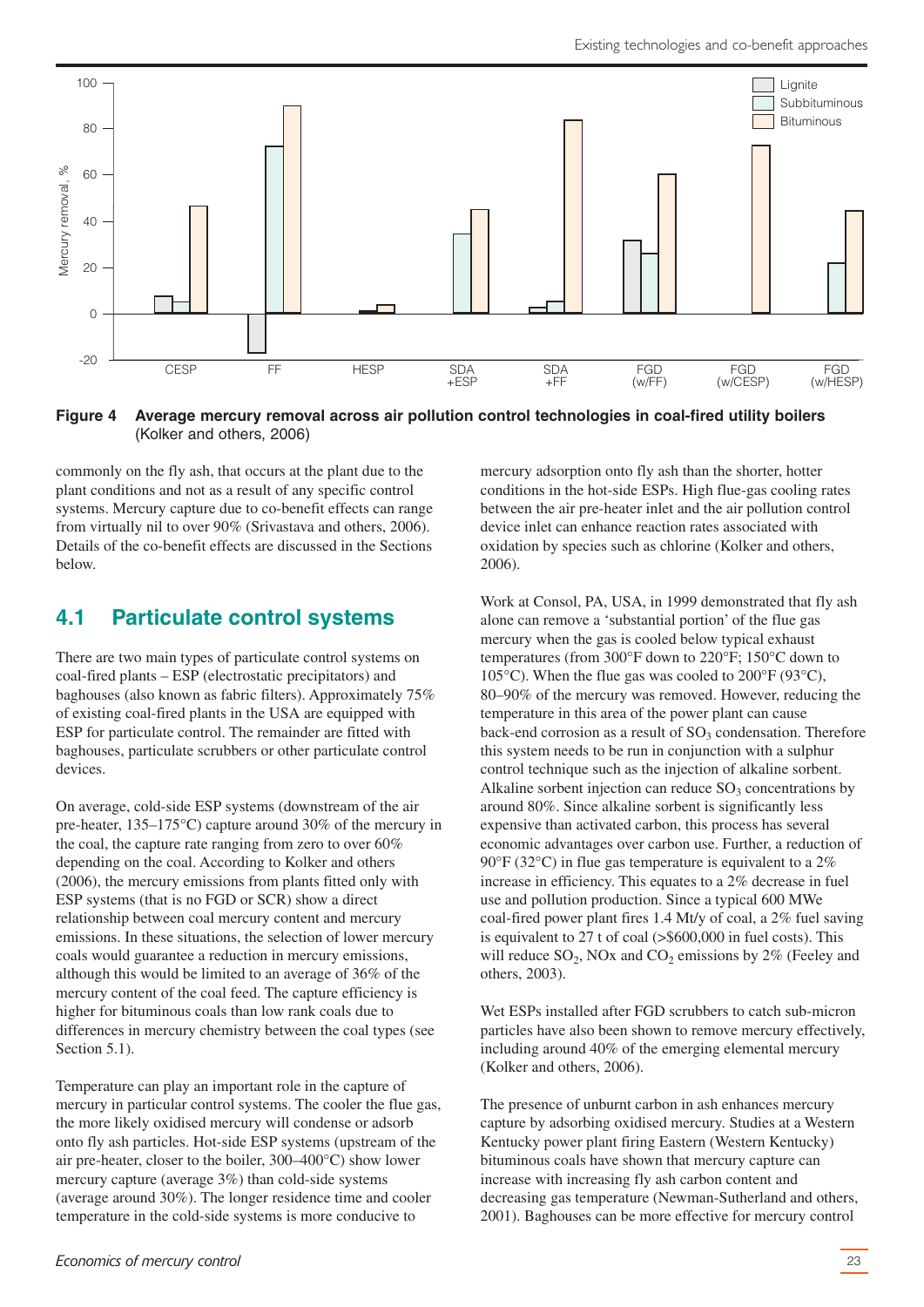| Table 9<br>Pollution controls and their connection to mercury capture (Srivastava and others, 2006) |                    |      |               |                           |                           |                                                                                                            |                                                    |                                                                                                                                                                                                                                                    |
|-----------------------------------------------------------------------------------------------------|--------------------|------|---------------|---------------------------|---------------------------|------------------------------------------------------------------------------------------------------------|----------------------------------------------------|----------------------------------------------------------------------------------------------------------------------------------------------------------------------------------------------------------------------------------------------------|
| System                                                                                              | Total capacity, %† |      | Coal<br>type* | <b>Native</b><br>capture, | Range of<br>capture‡      | No of<br>units                                                                                             | Effect on mercury capture                          |                                                                                                                                                                                                                                                    |
|                                                                                                     | Current            | 2010 | 2020          |                           | $\%$                      |                                                                                                            | tested                                             |                                                                                                                                                                                                                                                    |
| <b>PM</b> controls                                                                                  |                    |      |               |                           |                           |                                                                                                            |                                                    |                                                                                                                                                                                                                                                    |
| CS-ESP                                                                                              | 36.6               | 25.4 | 15.6          | B<br>S<br>L               | 29<br>3<br>$\overline{0}$ | $0 - 63$<br>$0 - 18$<br>$0 - 2$                                                                            | $\overline{4}$<br>3<br>$\mathbf{1}$                | good capture of particulates or sorbent-bound<br>mercury; better native capture for bituminous<br>coals than low-rank coals                                                                                                                        |
| <b>HS-ESP</b>                                                                                       | 6.2                | 3.9  | 3.2           | B<br>S<br>L               | 11<br>$\Omega$<br>ş       | $0 - 48$<br>$0 - 27$                                                                                       | 3<br>$\overline{4}$                                | low native capature; probably requires<br>specially formulated sorbents for high-<br>temperature mercury capture                                                                                                                                   |
| FF                                                                                                  | 3.9                | 3.6  | 2.4           | B<br>S<br>L               | 89<br>73<br>$\S$          | $84 - 93$<br>$53 - 87$                                                                                     | $\overline{2}$<br>$\overline{c}$                   | good co-benefit capture; Hg <sup>0</sup> may be oxidised<br>across the FF                                                                                                                                                                          |
| PM and SO <sub>2</sub> controls                                                                     |                    |      |               |                           |                           |                                                                                                            |                                                    |                                                                                                                                                                                                                                                    |
| $CS$ -ESP + wet FGD                                                                                 | 13.7               | 11.6 | 10.5          | B<br>$\mathbb S$<br>L     | 69<br>16<br>42            | $64 - 74$<br>$0 - 58$<br>$21 - 56$                                                                         | $\overline{2}$<br>3<br>$\overline{c}$              | good native capture for bituminous coals<br>because of presence of soluble Hg <sup>2+</sup> in the<br>flue gas; relatively poor capture for low-rank<br>coals                                                                                      |
| $HS$ -ESP + wet FGD                                                                                 | 2.9                | 3.9  | 3.3           | B<br>S<br>L               | 39<br>8<br>ş              | $6 - 54$<br>$0 - 42$                                                                                       | 3<br>3                                             | moderate native capture for bituminous coals;<br>poor native capture for low-rank coals                                                                                                                                                            |
| $FF + dry$ scrubber                                                                                 | 2.9                | 2.7  | 2.9           | 1                         |                           |                                                                                                            |                                                    | very high native capture expected for<br>bituminous coals, less for low-rank coals                                                                                                                                                                 |
| $FF + wet FGD$                                                                                      | 1.6                | 1.7  | 1.6           | B<br>S<br>L               | 75<br>$\S$<br>$\S$        | $62 - 89$                                                                                                  | $\overline{2}$                                     | good co-benefit capture for bituminous coals;<br>Hg <sup>0</sup> may be oxidised across the FF and<br>captured in the wet scrubber                                                                                                                 |
| <b>NO<sub>x</sub></b> and PM controls                                                               |                    |      |               |                           |                           |                                                                                                            |                                                    |                                                                                                                                                                                                                                                    |
| $SCR + CS-ESP$                                                                                      | 15.1               | 11.8 | 7.2           | $\P$                      |                           |                                                                                                            |                                                    | good capture of particulate- or sorbent-bound<br>mercury and better native capture for<br>bituminous coals than low-rank coals are<br>expected                                                                                                     |
| $SCR + HS-ESP$                                                                                      | 2.0                | 1.1  | 0.6           | 1                         |                           |                                                                                                            |                                                    | low native capture is expected                                                                                                                                                                                                                     |
| NOx, PM and SO <sub>2</sub> controls                                                                |                    |      |               |                           |                           |                                                                                                            |                                                    |                                                                                                                                                                                                                                                    |
| $SCR + CS-ESP +$<br>wet FGD                                                                         | 9.1                | 21.0 | 31.2          |                           |                           | native capture >90% (based on two<br>2 tests at the Dominion Resources<br>Mount Storm power plant, Unit 2) |                                                    | good capture of particulate- or sorbent-bound<br>mercury; better native capture for bituminous<br>coals than low-rank coals; SCR will tend to<br>enhance capture for bituminous coals by<br>oxidising Hg <sup>0</sup> to the Hg <sup>2+</sup> form |
| $SCR +$ spray dryer + FF                                                                            | 0.7                | 0.9  | 1.4           | B<br>S<br>L               | 97<br>23<br>17            | $94 - 99$<br>$0 - 47$<br>$0 - 96$                                                                          | $\overline{c}$<br>$\overline{c}$<br>$\overline{2}$ | very high native capture for bituminous coals,<br>less for low-rank coals; SCR may enhance<br>capture by oxidising Hg <sup>0</sup> to Hg <sup>2+</sup> form                                                                                        |
| $SCR + HS-ESP + wet$<br><b>FGD</b>                                                                  | 0.2                | 2.3  | 3.2           | 1                         |                           |                                                                                                            |                                                    | poor capture of particulate-bound mercury in<br>general and total mercury for low-rank coals;<br>SCR may enhance capture bituminous coals<br>by oxidising Hg <sup>o</sup> to the Hg <sup>2+</sup> form                                             |
| $SCR + FF + wet FGD$                                                                                | 0.3                | 0.3  | 6.3           | 1                         |                           |                                                                                                            |                                                    | high level of mercury capture would be<br>expected for all coals. SCR may enhance<br>capture for bituminous coals by oxidising Hg <sup>o</sup><br>to the more soluble Hg <sup>2+</sup> form                                                        |

‡ from EPA's 1999 ICR on mercury emissions for coal-fired power plants

‡ from EPA's 1<br>§ none tested<br>¶ no ICR data

no ICR data available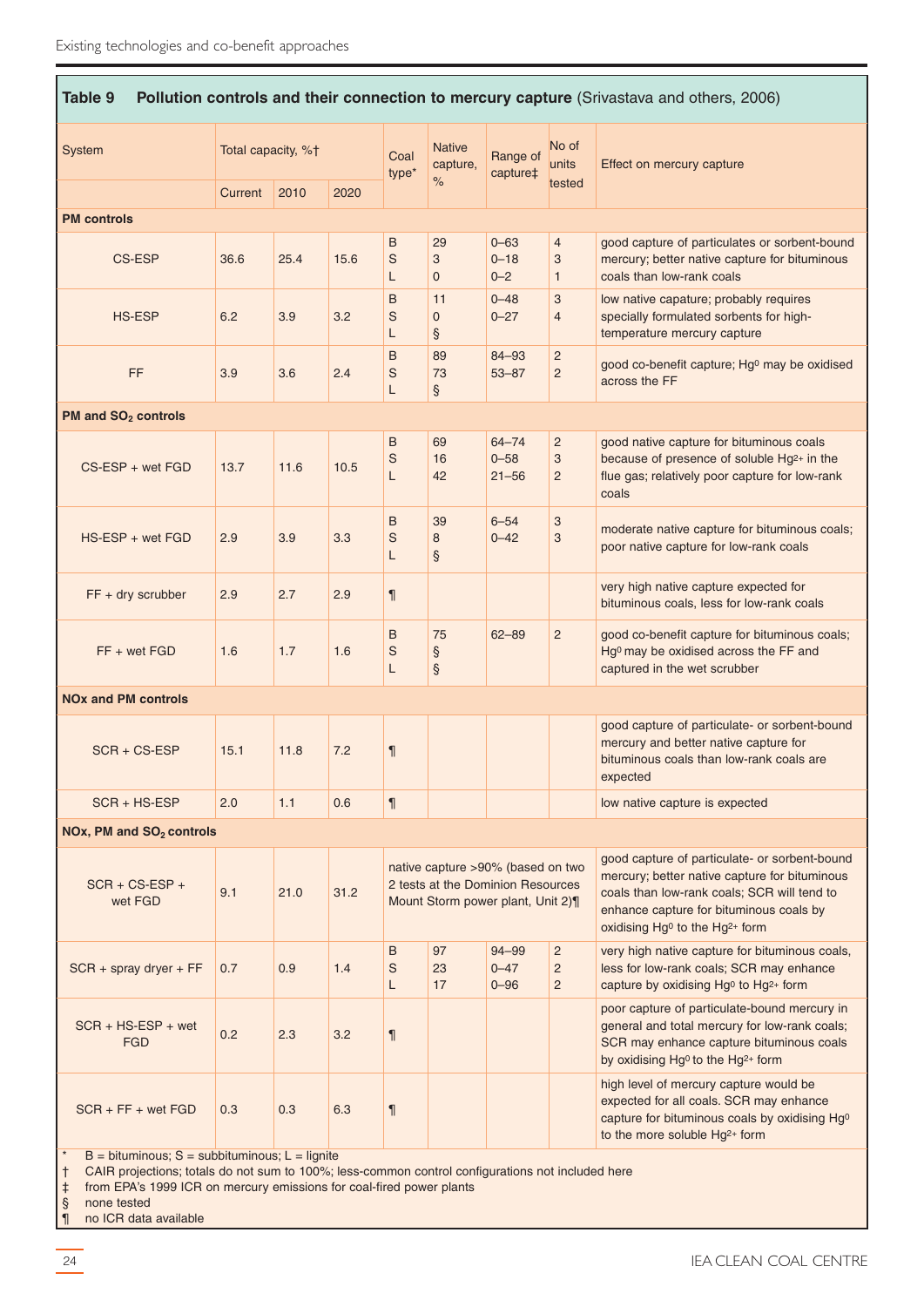<span id="page-24-0"></span>than ESP, especially with bituminous coals, as the filter cake on the baghouse acts as a fixed-bed reactor for unburnt carbon to enhance mercury capture. Native capture for mercury in baghouse systems ranges from low to over 90%, again depending on the coal and combustion conditions (Srivastava and others, 2006).

Sjostrom and others (2001) noted that baghouses gave good (average 70–84%) mercury removal for bituminous and subbituminous coals but poor (average 0%) removal for lignite coals. According to data from the ICR, baghouses are the only particulate control devices to remove any appreciable amount of elemental mercury but this only occurs at coal chlorine contents above 200 ppm.

Under the UNEP Mercury Partnership the US EPA has partnered with India to share expertise on low cost approaches to improve ESP performance in order to achieve greater particulate control including mercury capture. Experts also conducted some stack testing in 2006 and provided training for mercury monitoring that can be used to estimate emissions levels, including evaluating co-benefit mercury capture (UNEP, 2007a,b).

Under a similar partnership the United States have co-operated on a project to transfer a low-cost technology to improve the performance of ESPs at coal-fired plants and other industrial facilities in Russia, Kazakhstan and Ukraine. Around 700 ESP are installed on plants in these countries and they are generally observed to be operating at below the design value efficiencies. The project demonstrated that adjustments such as alignments of plates (\$15,000), gas distribution correction (\$20,000) and flue gas conditioning (\$950,000) can dramatically improve ESP performance. The selection of the modifications/adjustments required was determined using a diagnostic model. Translation of the model results into Russian, along with training manuals and a demonstration also proved very cost-effective. In 2004 a reduction of 28,820 t of particulate emissions had been achieved at seven power plants. The cost-benefit ratio was calculated at around 3–11 \$/t of particulate matter. Compared with world standards of 125–150  $t$  captured in an ESP on a 500–300 MW unit, 65% capacity factor, the results are impressively inexpensive (Jozewicz, 2008). Although there was no calculation of the reduction in mercury achieved, it is likely to be correlated to the reduction of particulate matter.

Partnerships such as these could be an extremely cost-effective way of reducing mercury emissions at some plants in developing countries. The transfer of expertise will ensure that ESP and baghouses are run efficiently, maximising mercury capture, whilst ensuring that negative plant effects are not incurred as a result. This type of investment, of time and expertise, could be a one-off cost for each plant, with the running costs of the plant remaining unchanged.

# **4.2 Systems for SO<sub>2</sub> removal**

The LCPD and IPPC legislation in the EU will effectively require FGD or equivalent on all large coal-fired utilities beyond 2016. The capacity of plants in the USA fitted with scrubbers (both wet FGD and dry scrubbers) is expected to increase from around 100 GW in 2005 to over 200 GW by 2020 under the CAIR/CSI. There should be a concomitant reduction in mercury emissions as a co-benefit (US EPA, 2007b).

Wet flue gas desulphurisation (FGD) and similar wet scrubbing systems can typically remove 75–99% of the oxidised mercury present in flue gases. Total mercury removal efficiencies average around 55% (US DOE, 2001a). Meij and others (2001) reviewed data on the effect of FGD and found that studies in the USA, Canada, Japan, Germany, Austria and Denmark all agree that wet FGD systems remove at least 50% of the mercury.

The capture of mercury in FGD systems is dependent on its oxidation state and therefore anything which enhances mercury oxidation will enhance mercury capture in the FGD, including other pollutants such a chlorine. The majority of mercury from US bituminous coals is in the oxidised form and therefore can be removed in an FGD system. Mercury from US subbituminous and lignite coals tends to be mostly in the elemental form and is therefore insoluble and less easy to capture in an FGD system. Coal selection and even coal blending will enhance mercury capture in FGD systems. Coal-blending is discussed in more detail in Section 5.1. Kolker and others (2006) suggest that coal selection or blending to achieve optimal chlorine contents of >500 mg/kg could be considered. Elevated chlorine concentrations often correlate with higher concentrations of oxidised mercury.

The US EPA suggested in their original document on mercury control options (US EPA, 2007b) that research and development efforts should be conducted with the objective of making available oxidising catalysts and reagents by 2015 to enhance mercury oxidation and capture in FGD systems. There have been problems reported with mercury re-emission from wet scrubbers. Research is focusing on evaluating and controlling this problem (US EPA, 2007b). Additives such as sodium hydrosulphide (NaHS) can be added to prevent this effect (Srivastava and others, 2006).

Spray dry scrubber systems can remove both oxidised and elemental mercury with total removal efficiencies of as high as 90%, when coupled with a baghouse (US DOE, 2001a). Data from the ICR suggest that spray dry scrubber systems remove between 0% and 99% of the mercury with an average removal of 38% (CATM, 2001). It has been noticed that mercury capture in spray dryer systems in conjunction with baghouses is lower with low rank coals. The spray dryer system can scrub the halogen species from the flue gases which reduces mercury oxidation downstream (Srivastava and others, 2006).

# **4.3 Systems for NOx removal**

Mercury can be captured by unburnt carbon in fly ash. Low NOx burners or low NOx combustion systems can cause an increase in unburnt carbon (5–30 wt% as loss on ignition) and mercury can concentrate on the carbon rich fraction of the fly ash and thus be captured more efficiently in particulate control systems (Kolker and others, 2006).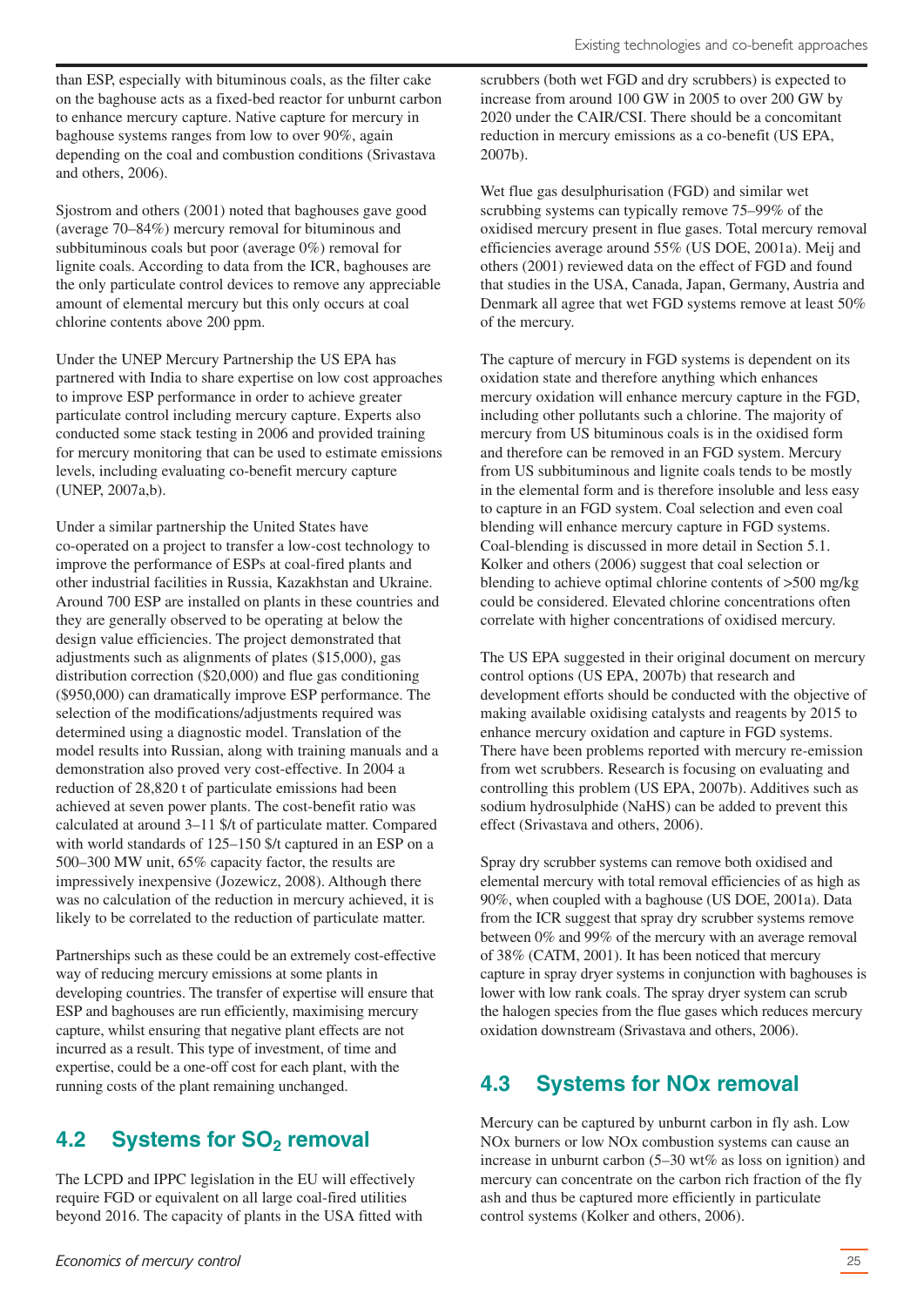<span id="page-25-0"></span>Lissianski and others (2005) have evaluated the potential for the optimisation of reburning for both NOx and mercury control. GE Environmental Services (GE ES) have patented a process for staging of the combustion system (low NOx burners, overfire air and coal reburning) to improve the reactivity of the ash for mercury adsorption. The approach comprises  $CO/O<sub>2</sub>$  sensors, coal dampers and air flow control actuators. The optimisation of the system within a narrow range of combustion conditions and the optimisation of the LOI (loss on ignition; unburnt carbon) to maximise mercury removal whilst minimising the negative effect of high-carbon fly ash and avoiding high CO emissions. This approach is recommended to optimise 'natural' mercury removal in the fly ash and can be used in conjunction with activated carbon to 'polish' further mercury from the flue gas. By enhancing the mercury capture in natural fly ash, the amount of activated carbon required is reduced.

The GE ES process has been tested at the Green Station, a 255 MWe wall-fired boiler with cold-side ESP and wet scrubbers firing bituminous coal. Pilot-scale data suggested that 80% mercury removal in coal reburning could be achieved for LOI in the range of 8–12% and ESP temperatures below 150°C. The mercury removal efficiency was temperature sensitive with greater removal efficiencies at lower temperatures (for example, around 80% at 127°C to 40–60% at 155°C). At full scale, 80% mercury control was achieved with 10–11% LOI and the ESP in the temperature range of 132–140°C (Lissianski and others, 2005). The reburning system clearly has the potential to reduce NOx and mercury emissions simultaneously whilst reducing the cost of any further activated carbon treatment. However, loss of ash sales and reduced boiler efficiency are likely with such high unburnt carbon contents.

Selective catalytic reduction (SCR) for NOx removal does not, in itself, reduce mercury emissions. However, an SCR can enhance mercury oxidation and therefore, if placed upstream of an FGD device, can aid mercury removal in the FGD. In the USA currently around 100 GW of capacity are fitted with SCR technologies and this is expected to increase to 200 GW by 2020 under the CSI. This should result in a significant increase in the amount of mercury being captured as a co-benefit (US EPA, 2007b).

The range of mercury oxidation in SCR systems is 30–98% with an average of 72% for bituminous coal. The rate for subbituminous coal is reported to be 'much lower' (Kolker and others, 2006). No data are available for lignite (Srivastava and others, 2006). It is possible that the SCR oxidation involves chlorine and that explains the higher oxidation rate for bituminous coals (Kolker and others, 2006).

Straube and others (2008) have carried out bench-scale studies investigating the relationship between mercury oxidation and the HCl concentration of the flue gases around the SCR. The mercury adsorbtion was also correlated to the  $V<sub>2</sub>O<sub>5</sub>$  content of the deNOx catalyst

The oxidation of mercury by SCR catalysts may be affected by the following (US EPA, 2007b):

space velocity of the catalyst;

- temperature of the reaction;
- concentration of ammonia;
- age of the catalyst;
- concentration of chlorine in the gas stream.

Although manipulation of one or more of these factors may enhance mercury removal, the catalyst is specifically designed for NOx removal. Any co-benefit mercury removal would need to occur without a significant reduction in NOx removal. Co-benefits will disappear if SCR catalysts lose their mercury oxidising capacity faster than their NOx reduction capacity (Offen and others, 2005).

# **4.4 Maximising co-benefit approaches**

As discussed in the sections above, mercury removal occurs to some extent in pollution control systems designed for particulate,  $SO<sub>2</sub>$  and NO<sub>x</sub> removal. The first part of the USA's CAMR aimed to cap mercury emissions at 38 t/y by 2010. This target should still be achieved despite the vacation of CAMR simply by co-benefit reductions expected under the CAIR. Table 10 shows the research and development goals for mercury control with different technologies, both with and without activated carbon, for the 2010 and 2015 target dates.

However, this co-benefit approach is seen by some (*see* Section 2.3.1) as a way of delaying taking any specific action on mercury. Most of the arguments seem to be based on the principle that *Hg-specific control technology will be commercially available after 2010*. This means that in 2010 coal-fired plants will be able to buy control systems and cut their mercury emissions by 70–90% (Stadler, 2005). It is unlikely that the technologies available will be suitable for use on all plants. To apply an inappropriate technology hastily could result in a very expensive mistake. The co-benefit approach is a convenient way of starting the emission reduction process whilst allowing more time for mercury BAT to be developed to suit the plants which need it most.

Co-benefits are not 'free' as such. However, since the costs are charged to  $SO<sub>2</sub>$  and NO<sub>x</sub> reduction protocols, it is hard to establish any specific co-benefit cost. For example, PSEG Fossil is spending \$340 million over the next ten years (post  $2005$ ) to reduce NOx, SO<sub>2</sub> and mercury at the Hudson and Mercer Generating stations in New Jersey. Assigning a cost for reduction of each of these pollutants individually is not possible (EERC, 2005a).

The main points of concern with maximising co-benefits, according to the US EPA (2007c) are:

- mercury removal for bituminous coals is greater than for other coal types;
- mercury removal in a baghouse is significantly greater than in an ESP (cold- or hot-side) for both bituminous and subbituminous coals;
- the average mercury removal in spray dry scrubber systems (with baghouse) can be >95% for bituminous coals but only around 25% for subbituminous coals;
- the capture efficiency at different plants is highly variable.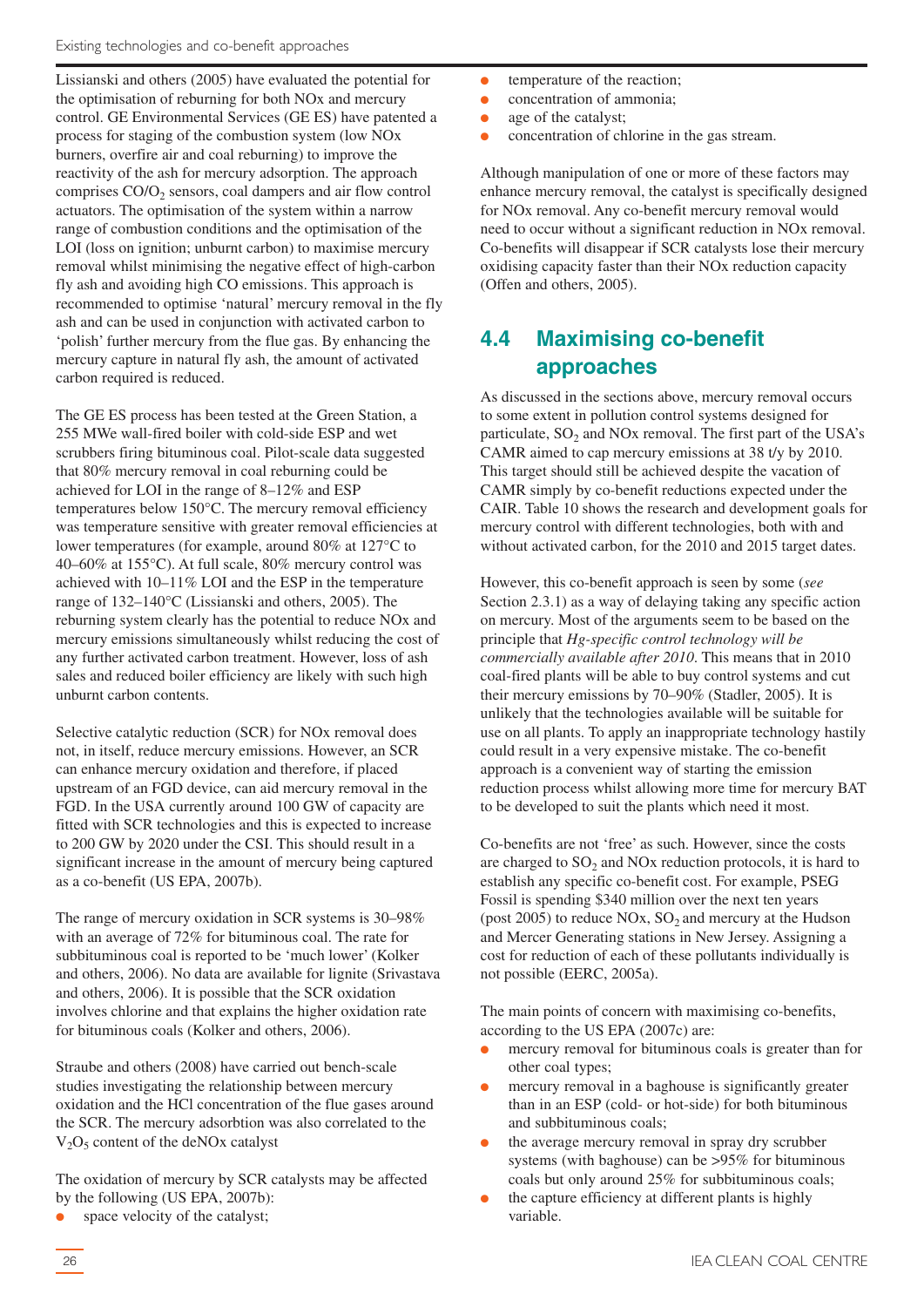#### **Table 10 Research and development goals for projected cost-effective mercury removal capability (%) for key coal type/control technology combinations** (US EPA, 2007b)

| Control technology                            | Existing<br>capacity,<br><b>MW</b> in 2003 | Projected Hg removal<br>capability in 2010 using<br>carbon injection* |           | Projected Hg removal<br>capability in 2010 by<br>enhanced multi-<br>pollutant controls* |           | Projected Hg removal<br>capability in 2015 by<br>optimising multi-<br>pollutant controls* |                        |
|-----------------------------------------------|--------------------------------------------|-----------------------------------------------------------------------|-----------|-----------------------------------------------------------------------------------------|-----------|-------------------------------------------------------------------------------------------|------------------------|
|                                               |                                            | bituminous                                                            | low-rank  | bituminous                                                                              | low-rank  | bituminous                                                                                | low-rank               |
| <b>ESP</b> only                               | 153,133                                    | 70                                                                    | 70        | <b>NA</b>                                                                               | <b>NA</b> | <b>NA</b>                                                                                 | <b>NA</b>              |
| LESP + retrofit fabric filter                 | 2,591                                      | 90                                                                    | 90        | <b>NA</b>                                                                               | <b>NA</b> | <b>NA</b>                                                                                 | <b>NA</b>              |
| only fabric filter                            | 11,018                                     | 90                                                                    | 90        | <b>NA</b>                                                                               | <b>NA</b> | <b>NA</b>                                                                                 | <b>NA</b>              |
| <b>ESP/fabric filter + dry FGD</b>            | 8,919                                      | <b>NA</b>                                                             | <b>NA</b> | 90†                                                                                     | 60-70+    | $90 - 95$ <sup>+</sup>                                                                    | $90 - 95$ <sup>+</sup> |
| ESP/fabric filter + wet FGD                   | 48,318                                     | <b>NA</b>                                                             | <b>NA</b> | 90‡                                                                                     | 70-80±    | $90 - 951$                                                                                | $90 - 951$             |
| ESP/fabric filter + wet or dry FGD +<br>l SCR | 22,586                                     | <b>NA</b>                                                             | <b>NA</b> | 90                                                                                      | 70-80+    | $90 - 95$ <sup>+</sup>                                                                    | $90 - 95$              |

based on aggressive implementation of activated carbon and enhanced pollution control technologies

† assumes additional means to ensure Hg oxidation or innovative sorbents will be used

‡ assumes that means to oxidise Hg will be used as needed



#### **Figure 5 Interactive processes in the control of airborne pollutants from coal combustion** (CERC, 2004)

Srivastava and others (2006) emphasise that, although interactions between coals and control technologies can be enhanced to reduce mercury emissions, the science is not completely understood. Field and pilot testing are required at each plant to ensure that the predicted mercury chemistry is actually correct.

Although the Hg reductions may be 'free' extra costs may be incurred with changes in the fly ash, gypsum which occurs as a result. Loss of ash sales will mean a loss of revenue and additional waste disposal costs.

Figure 5 shows the format of integrated emissions control at a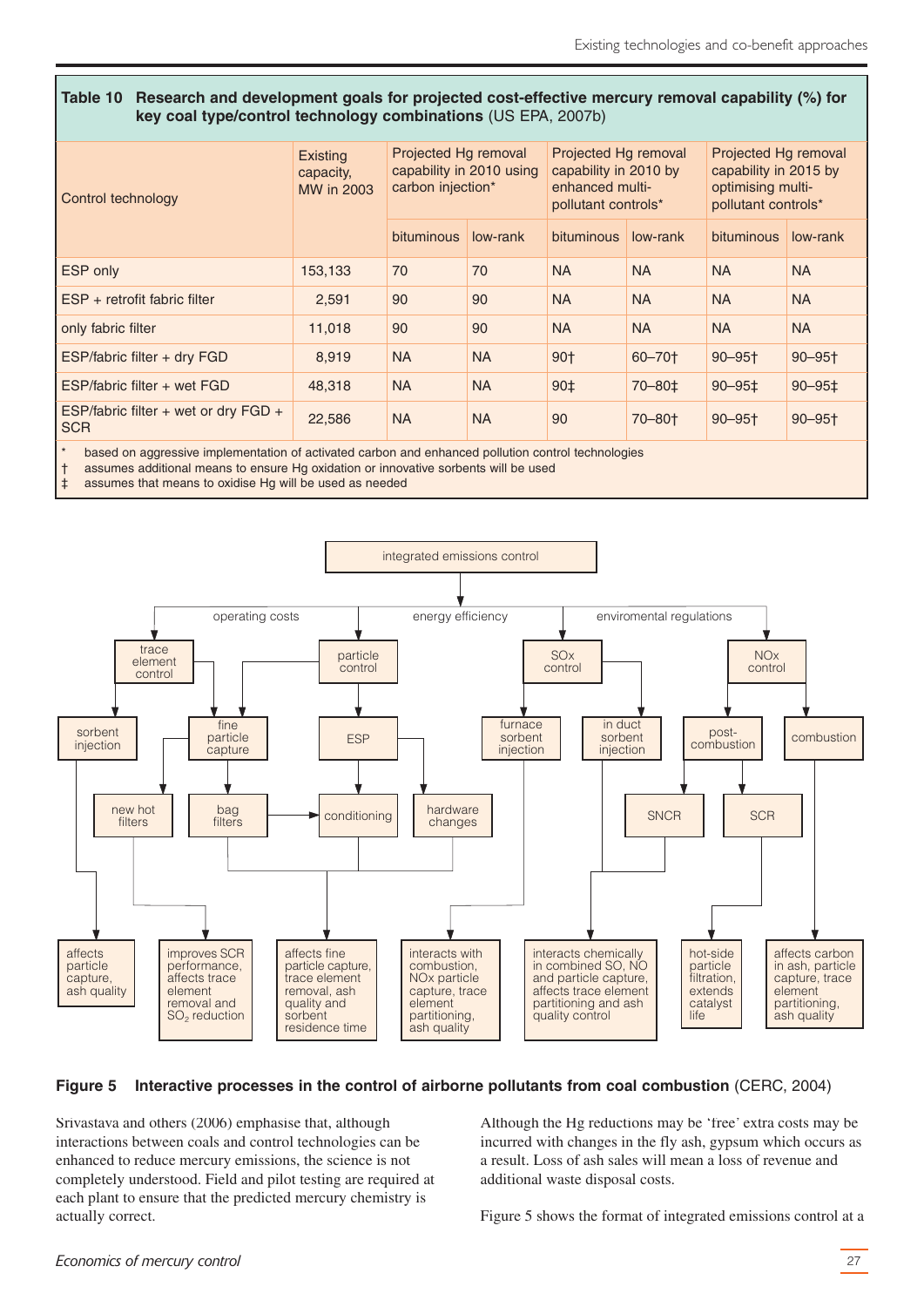<span id="page-27-0"></span>simplified coal-fired plant. Although mercury would automatically be included in the 'trace element'section of the flow chart, the co-benefits discussed throughout this chapter can be achieved through almost every section of the plant. However, the complexity of mercury behaviour and its secondary position in the priorities for most control technologies means that maximising mercury reduction through a plant is a complicated process. As a result, computer models have been developed which help plant operators to model potential improvements in plant operation. For example, MERCURATOR™ is a commercially-available modelling programme based on reaction mechanisms of mercury within coal combustion (Niksa, 2008). The operator supplies plant specific data such as fuel properties, furnace operating conditions, air pollution control characteristics and so on. The model then allows the operator to :

- optimise plant operating conditions and economics to reduce mercury emissions;
- predict mercury emissions based on coal properties and plant characteristics;
- manage plant mercury emissions in a reliable and cost-effective manner;
- expedite the design of mercury control technologies by optimising sorbent characteristics, injection rate, oxidising agent injection conditions and air pollution control device operating conditions.

Similar models are available from other suppliers, notably Reaction Engineering (Senior, 2008)**.**

# **4.5 Co-benefit approaches in advanced coal combustion systems**

This report concentrates on emissions from pulverised coal combustion systems. However, for completion, mercury emissions from other coal combustion are summarised briefly here, the information taken largely from a previous IEA CCC report (Sloss, 2002).

The fluidising velocity of FBC (fluidised bed combustion) systems may affect emissions of mercury. Higher fluidising velocities correspond to shorter residence times inside the boiler and therefore lower mercury removal from the flue gas. Also, high fluidising velocities provide a better mixing of materials in the freeboard space which can improve the mercury capture in fly ash. However, these effects of changes in fluidising velocities only influence mercury emissions slightly compared with temperature effects. Mercury emissions were found to decrease *significantly* with an increase in the secondary/primary air ratio. This may be due to an increased capture of mercury in the fly ash, especially in the unburnt carbon. FBC systems with fabric filter systems gave the highest mercury removal efficiencies in the US EPA's ICR study, ranging from 66% to 99% and averaging 86%. This is thought to be due, in part, to the high carbon content of the FBC ash. The circulating ash in CFBC (circulating FBC) systems has been shown to enhance the removal of mercury.

Although there seems to be nothing published with respect to

maximising mercury control in FBC systems, it would seem that maximising unburnt carbons and reducing temperatures may actually be easier and therefore more economic than in pulverised coal fired systems. More work is required in this area.

Although integrated gasification combined cycle (IGCC) plants are not designed with mercury control as a high priority, having the gas in a concentrated, pressurised state could provide an advantage for cleaning technologies. Mercury is present in the syngas largely in elemental form which could be captured by adsorption. A previous report by IEA CCC (Henderson, 2005) suggests that it is likely that there would be a ten-fold saving in the cost of mercury removal in cold gas clean-up systems in IGCC compared to pulverised coal fired plants. Tests at the Polk County IGCC plant, USA, showed the effectiveness of activated carbon impregnated with sulphur for mercury control. However, it would be simpler in process terms to remove the mercury from the crude gas before filtration at around 300°C. At the NUON IGCC plant, Buggenum, 'most' of the mercury is captured in the fly ash (Henderson, 2005).

According to a desk reference document from the US DOE NETL (Klara, 2007), IGCC technologies would aim for a mercury reduction of 90% compared to the input coal. Mercury emissions from IGCC systems in the US (GEE, E-gas and Shell) were estimated at around half of those emitted from subcritical and supercritical boiler systems. Future IGCC plants to be built in the US would be likely to be based on EPRI's 'Coal fleet user design basis for coal-based IGCC plants'specification and would therefore include activated carbon beds for >95% mercury control, especially if the flue gas were to be processed for carbon capture and storage. In the cost analyses for advanced pulverised coal combustion systems, it was assumed that 90% mercury reduction could be achieved by co-benefit approaches.

# **4.6 Comments**

Co-benefit approaches, the ability of particulate,  $SO<sub>2</sub>$  and NOx controls to also reduce mercury, have already significantly reduced mercury emissions in the EU and are expected to do so in the near future in the USA.

Since these flue gas treatment systems are not primarily designed to reduce mercury emissions, the amount of mercury captured is variable. These systems can be adjusted to enhance mercury capture, for example:

- lowering temperatures in flue gas and ESP systems;
- increasing unburnt carbon to enhance mercury capture in baghouses;
- ensuring continued oxidation potential in SCR systems.

However, many of these adjustments can cause detrimental effects to the operation of the control system or to areas of the plant downstream. Adjustments to enhance mercury control in these systems will therefore only be considered when the whole balance of plant effects are taken into account. These are likely to be plant-specific and would require expert operation.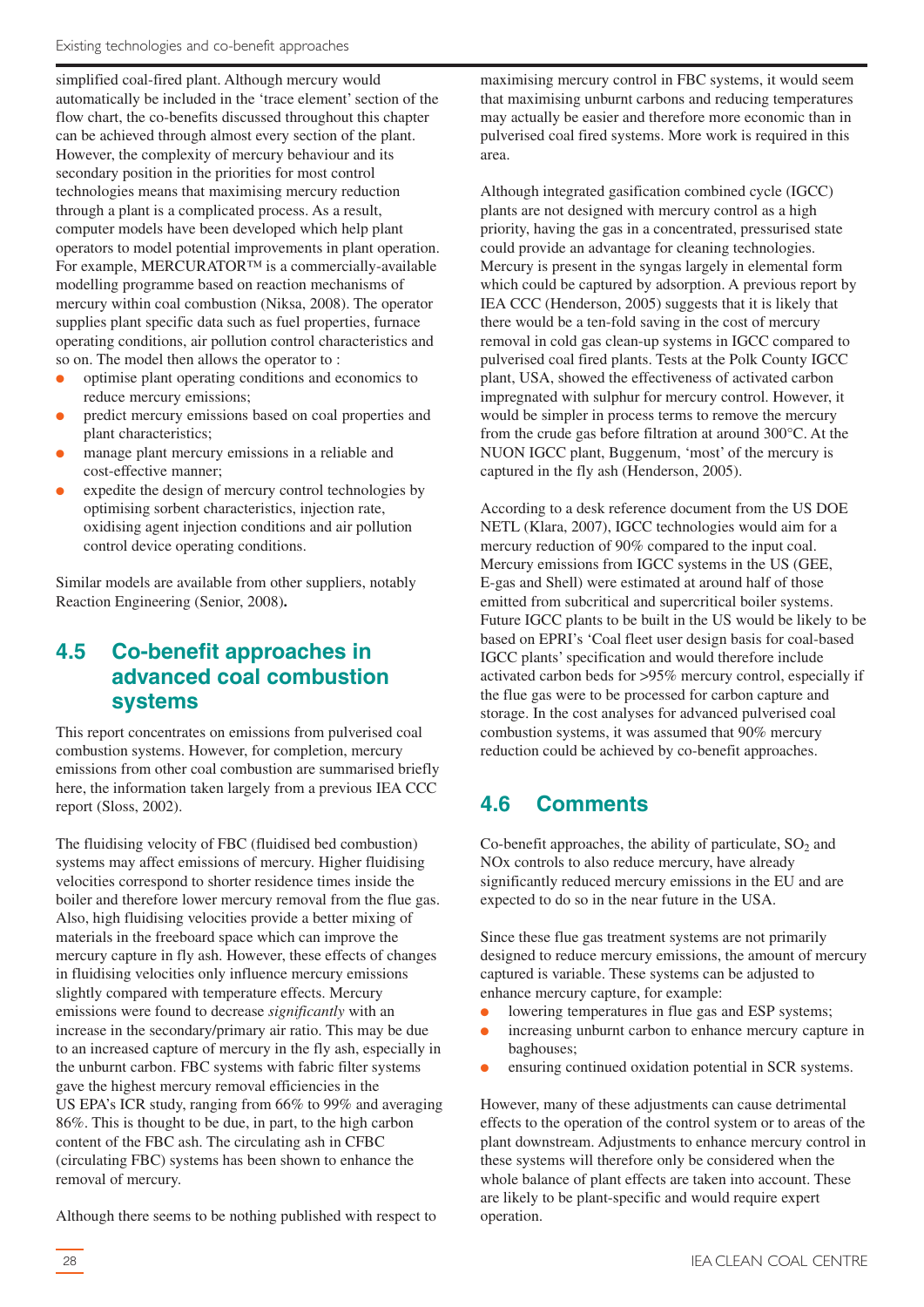In order to ensure that mercury emissions are reduced not only in the developed world, but also in those countries such as China where emissions are increasing, co-benefit approaches may be the most economically sound approach. In order to maximise this, the transfer of information and expertise, if not technologies themselves, would go a long way to reducing mercury emissions in an economic manner.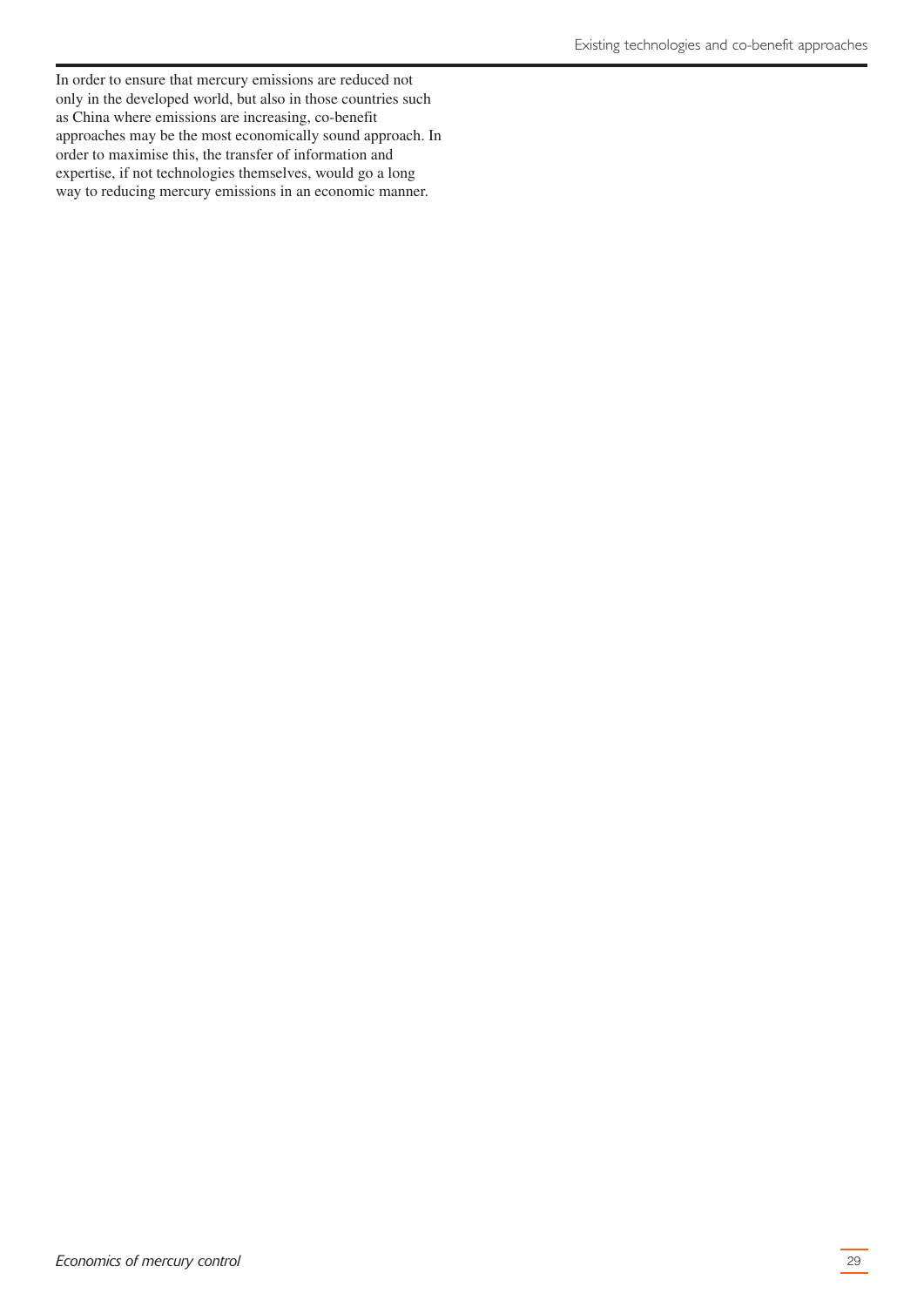# <span id="page-29-0"></span>**5 Mercury-specific techniques and technologies**

ME AK HL CA CT Ute

Many of the technologies discussed in this chapter are multi-pollutant control techniques or technologies, that is they will help control emissions of other pollutants from coal combustion systems. However, since they are largely being developed in direct response to the requirements for mercury control in North America, they will be considered as mercury-specific technologies for the purpose of this chapter.

The US DOE had a near-term goal of developing mercury control technologies that achieve 50–70% mercury capture at less than three-quarters of the baseline cost estimate of 50,000–70,000 \$/lb (110,000–154,185 \$/kg) of mercury removed. The aim was for the technology to be available for commercial demonstration on bituminous coal fired plants by 2005 and on lignite and subbituminous plants by 2007. Much of this is achieved by enhancing co-benefits, as discussed in Chapter 4. This goal was achieved in 2007. The longer-term goal for the US DOE is to develop advanced mercury control technologies to achieve >90% mercury capture. These technologies are to be available for commercial demonstration by 2010 (Jones and others, 2007). This goal is now being re-evaluated in the light of the decision to vacate the CAMR. However, mercury control in the USA is still ongoing. The initial mercury reduction will be achieved, as planned, through co-benefit effects of the CAIR. Despite the recent vacation of the CAMR, new legislation on mercury will be promulgated to replace it which will either be in the form of a MACT requirement, a stringent emission limit or rate, or a combination of both approaches. Either way, the development of mercury-specific control technologies remains a priority in North America.

The US DOE has funded an large amount of research into mercury control strategies. The extensive field testing programme is reviewed by Feeley and Jones (2008) and the interested reader is referred to this document for more detailed information.

The mercury control figures cited are assumed to be a combination of baseline/background mercury removal and enhanced mercury removal due to the technology itself, unless otherwise stated.

# **5.1 Pre-combustion measures**

Figure 6 shows the mercury content of the fuel burned in the plants that would be affected by the CAMR rule in the USA (or its replacement) compared with the mercury allocation for each state and tribe. For many states, especially PA, OH and TX, meeting the mercury reduction requirement will be a significant challenge since the allocation of mercury allowance would have been significantly lower than the actual average mercury content of the large amount of coal burned in these areas. Toole-O'Neil (2006) suggests that pre-combustion mercury reduction will be required in many states in addition to flue gas technologies, especially in those states that plan to increase the number of coal-fired plants online.



 $\Box$  Hg in fuel

Hg allocation (CAMR 2010)

#### **Figure 6 Mercury allocation budgets (2010) compared with coal mercury content in CAMR affected utilities** (Toole-O'Neil, 2006)

Mercury, t

These strategies could include:

- coal selection;
- coal cleaning new technologies or enhancement of existing treatment;
- coal blending with natural cleaner coals or with upgraded coals;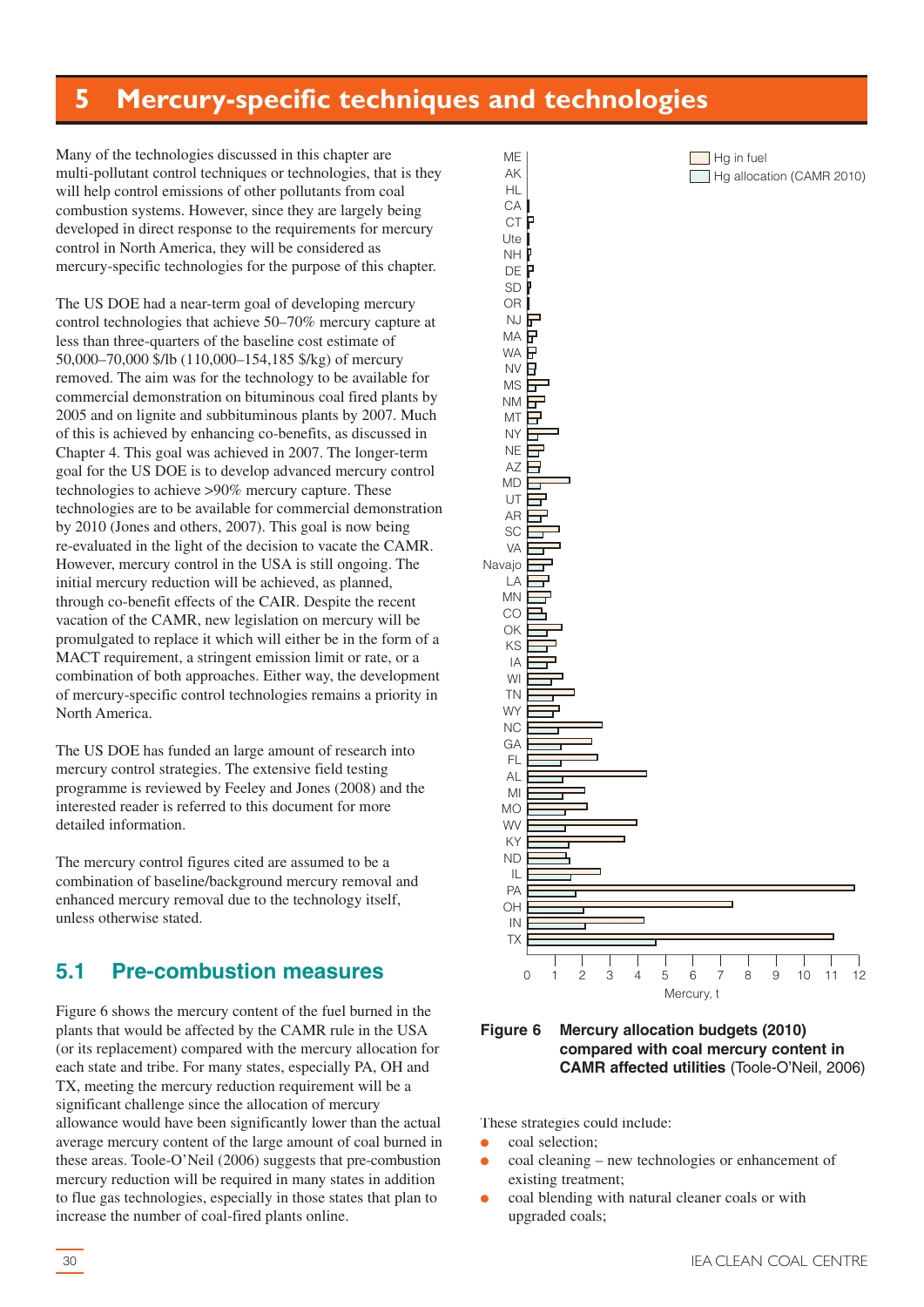<span id="page-30-0"></span>cofiring with lower mercury fuels such as natural gas or biomass.

These options are discussed in the sections below.

# 5.1.1 Coal selection

The mercury concentrations of coals vary greatly and, even though average mercury contents are often published for different coal types and ranks, actual coal mercury contents can vary considerably even from seam to seam. Although US coals have mercury concentrations ranging from 60 to over 900 ppb, the average mercury concentration is between 100 and 160 ppb (0.1–0.16 µg/g; Newman-Sutherland and others, 2001). The US Information Collection Request (ICR) for mercury gave an average of 0.10 µg/g dry coal or 3.5 kg Hg/PJ for US coals. Data from the COALQUAL data set from the US Geological Survey (USGS) gave higher values at 0.17 µg/g dry coal or 5.8 kg Hg/PJ. The COALQUAL data reflect the mercury content of in-ground US coals (that is coals not necessarily representative of the coals actually mined and used) and the ICR data reflect the mercury content of commercial coal during 1999. However, according to Quick and others (2003) commercial US coals contain less mercury than previously suggested and the mercury content has actually been declining during the 1990s. Srivastava and others (2005) note that for recent US EPA mercury control technology studies, the concentration of mercury in eastern bituminous coals is assumed to be 0.10 mg/kg and 0.07 mg/kg for subbituminous coal.

The mercury concentrations of Australian coals are considerably lower than US coals at between 16 and 76 ppb mercury (Newman-Sutherland and others, 2001). South American coals are also reported to have similarly low mercury contents (Mukherjee and others, 2008).

The chemistry of mercury within coal is complex. It is thought to be present in two primary forms – associated with pyrite and other sulphides and associated with organic matter. The mode of occurrence of mercury in coal does not directly affect the speciation of mercury in the combustion flue gas (Kolker and others, 2006). It is beyond the scope of this report to discuss coal chemistry but it is important to note that the association of mercury within coal can have an important effect on the effect of coal cleaning on mercury removal.

Coal chlorine content can also have a significant effect on mercury chemistry. The chlorination of mercury (Hg0) with HCl or  $Cl_2$  to form mercuric chloride (HgCl<sub>2</sub>) is a major route for mercury oxidation during combustion and may be the dominant mechanism in mercury flue gas-fly ash interactions. The lower mercury removal efficiencies associated with some western US coals appears to correlate with the low chlorine:mercury ratio. Coal chlorine affects mercury capture in FGD systems and the selection or blending of coals to an optimum of >500 mg/kg chlorine could enhance mercury capture (Kolker and others, 2006). Although the addition of HCl and NaCl may enhance the formation of mercuric chloride, chlorine gas is a much more effective oxidising agent. Oxidising agents are discussed in more detail in Section 5.5.

The presence of sulphur in coal is also important. Coals with high sulphur to chlorine ratios inhibit the formation of  $Cl<sub>2</sub>$  and subsequently the formation of oxidised mercury. Selection of low sulphur coal could reduce emissions of mercury from units fitted with cold-side ESP systems or cold-side ESPs plus FGD due to the removal of the sulphur which may block mercury adsorption sites on the unburnt carbon in the ash (Kolker and others, (2006).

The sulphur content of US coal declined during the 1990s and this suggests mercury content would also have declined. There has also been an increase in the production of coal from states with relatively low mercury concentrations (Quick and others, 2003).

There is a strong correlation between coal rank and mercury emissions. Boilers firing bituminous coals tend to achieve higher mercury capture than those firing subbituminous or lignite (Srivastava and others, 2006). This fact is accepted by the US EPA and built in to the now-vacated CAMR. The original CAMR rule addressed differences in coal type by using mercury allocation 'adjustment factors' for each coal rank as follows:

- bituminous 1
- subbituminous 1.25
- lignite 3

There is, however, still controversy over whether the rankings are accurate, despite significant amounts of data in support of the ranking (Steele and Schaefer, 2005). US subbituminous coals and also western bituminous coals, contain lower levels of mercury. Subbituminous coals also contain lower levels of chlorine. Therefore US subbituminous coals may emit less mercury but emit more in the elemental form which is harder to capture. It is therefore important to consider coals not only for their total mercury content but also for the way the mercury behaves during combustion. Foerter (2005) believed that the CAMR would have unfairly penalised eastern bituminous coals and could have provided sufficient incentive for plants to switch from eastern to western coals.

Although it is recognised that the higher rank coals in the USA give rise to lower mercury emissions, the general trend in the USA is still towards the use of lower-rank coals as these generally contain lower sulphur. Whilst the use of low-sulphur fuels is predicted to increase from around 550 tons (491 t) in 2001 to over 800 tons (714 t) by 2025, the use of medium and high-sulphur coals is expected to remain relatively stable at around 450 tons/y (402 t/y) and 150 tons/y (134 t/y) respectively (US EPA, 2007b).

It may be possible to source coal according to its mercury content or mercury emission characteristics. However, coal selection due to mercury content would only occur after other important parameters had been met, such as ash content, sulphur content and so on. If all the characteristics between available coals are similar then the mercury content could be added as a characteristic of choice. Although lower mercury coals should not cost any more or less than other coals, if these coals were suddenly to be in demand then prices may rise accordingly.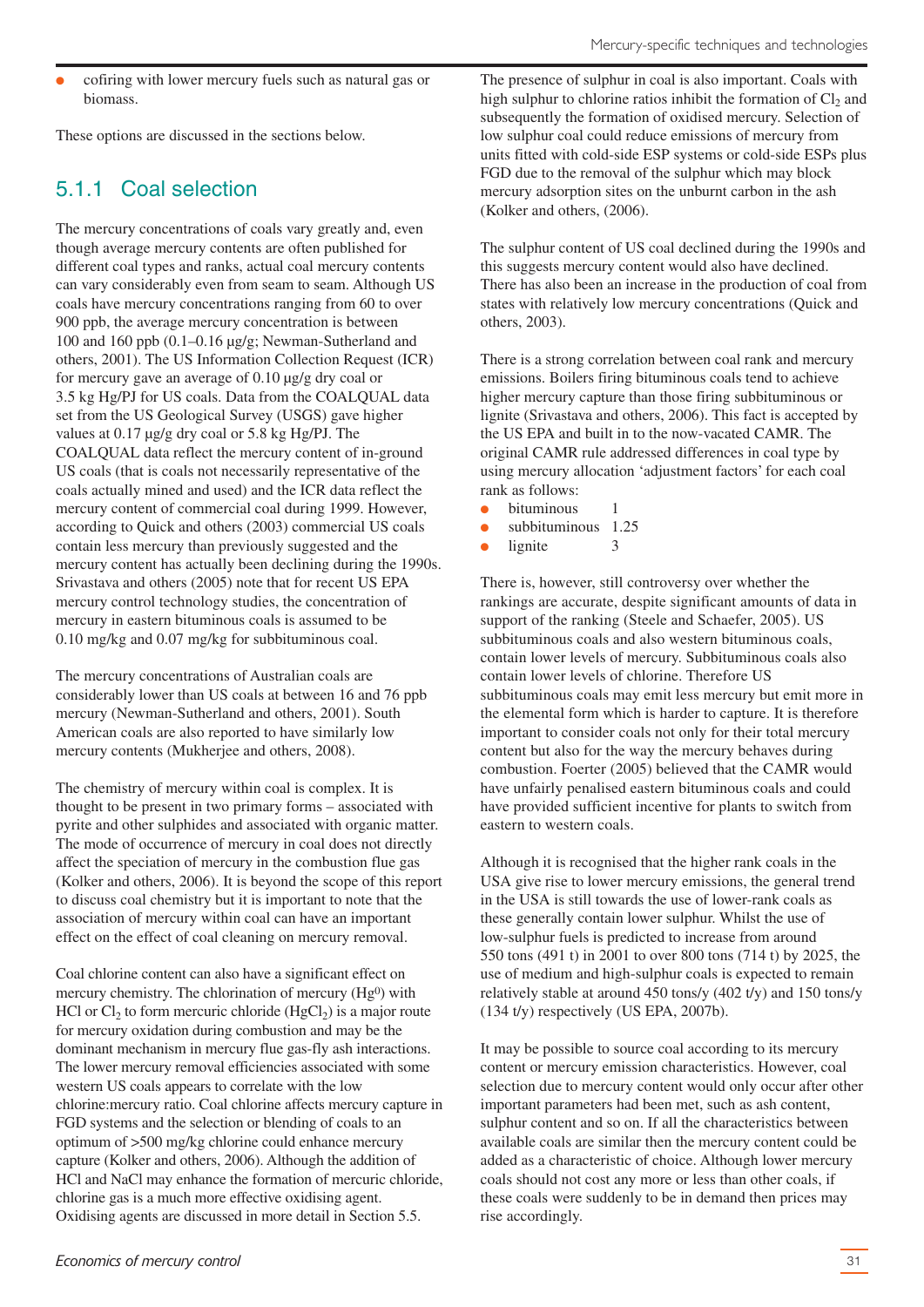Johnson and others (2007) have expanded 'green purchasing' efforts at coal plants to include selection based on mercury content. The potential for mercury reduction has been evaluated for the Fayette Power Project (FPP), Texas, consisting of three large coal-fired power plants. Most of the coal fired in the region comes from the Gillette Coal Field in the Powder River Basin, where there are currently 18 mines in operation. The price of coal from these fields, as with others, varies with the heating value of the coal and also with the sulphur content. Since the three plants in the FPP are in the process of installing FGD systems, the sulphur content of the coal will soon be less of a factor with the selection of coal. It is therefore possible that the plants could switch to buying lower mercury coals instead. Data from several databases have shown that Dry Fork, Rawhide and Wyodak mines all tend to have mercury contents below 0.055 ppm. An equal mix of coals from all three mines would give a mercury concentration of 0.049 ppm which is 41% lower than that of the coal the FPP purchased in 2001. However, Johnson and others (2007) emphasise that there are some discrepancies and disagreements with the reported data on coal mercury concentrations due to both natural variation and measurement error. Although two mines, Antelope and North Antelope/Rochelle, have the lowest average mercury concentrations (around 0.040 ppm) they are not considered potential suppliers for FPP since they also have low sulphur concentrations (0.33% and 0.22% respectively) and would therefore be more expensive than the other coals. It was noted that, although significant mercury reductions could be achieved by changing coal supplies, further and continued testing would be required to ensure that the coal mercury content was consistent throughout the coal. It was suggested that between 10–50% mercury reduction could be achieved by coal switching alone and could be cost-effective.

Quick and others (2003) note that selective mining of low mercury coals could be a practical way of achieving 'significant' reductions in mercury. In the same way that the USA has achieved reductions in sulphur emissions by firing lower sulphur coals, mercury emissions in the USA could also be reduced in a similar manner. This option could be important for other countries too.

Kolker and others (2006) agree that, in situations where the mercury content of the coal beds are structurally or stratigraphically controlled, selective mining could be a useful approach – by avoiding the most mercury-rich zones. However, Kolker and others (2006) suggest that this level of selection would require sampling and analysis at a level of detail beyond that which is ordinarily required by coal providers. The economics of this approach would depend on the mining situation as well as the specifications of utility coal contracts.

In Guizhou Province, China, mercury pollution from domestic coal combustion is evident in at least one village. Many elderly villagers exhibit loss of vision, and this has been attributed to an abundance of mercury minerals. Mercury concentrations in the coals burned have been reported to be as high as 55 ppm, over 200 times the average in US coals (Finkelman, 2007). It is unclear why this coal is so concentrated with mercury. It should be borne in mind that the domestic combustion of coal could be a significant source of mercury to the environment in some areas. It has also been suggested that there is a problem with the theft and use of washery waste coals (Wu and others, 2006). Significant reductions in mercury emissions could be achieved in such locations with very simple changes in coal supply, assuming alternative supplies are available.

Figure 7 shows the mercury content of raw coals as mined in China. The national average is around 0.19 mg/kg. However, the variability within individual coals is large. Coals from Xinjiang and Qinghai have concentrations below 0.05 mg/kg whereas those from Guizhou are over ten times more concentrated at 0.5 mg/mg (Wu and others, 2006). It is therefore possible that emissions of mercury from Chinese coal-fired plants could be cut considerably by simply switching coals. However, in practice, this may not always be economically or even physically possible due to the location of the mines and the plants and the distribution and sales network already established in China. Potential for changing coal supply would need to be determined on a case-by-case basis.



**Figure 7 Mercury content of raw coal as mined in China by Province** (Wu and others, 2006)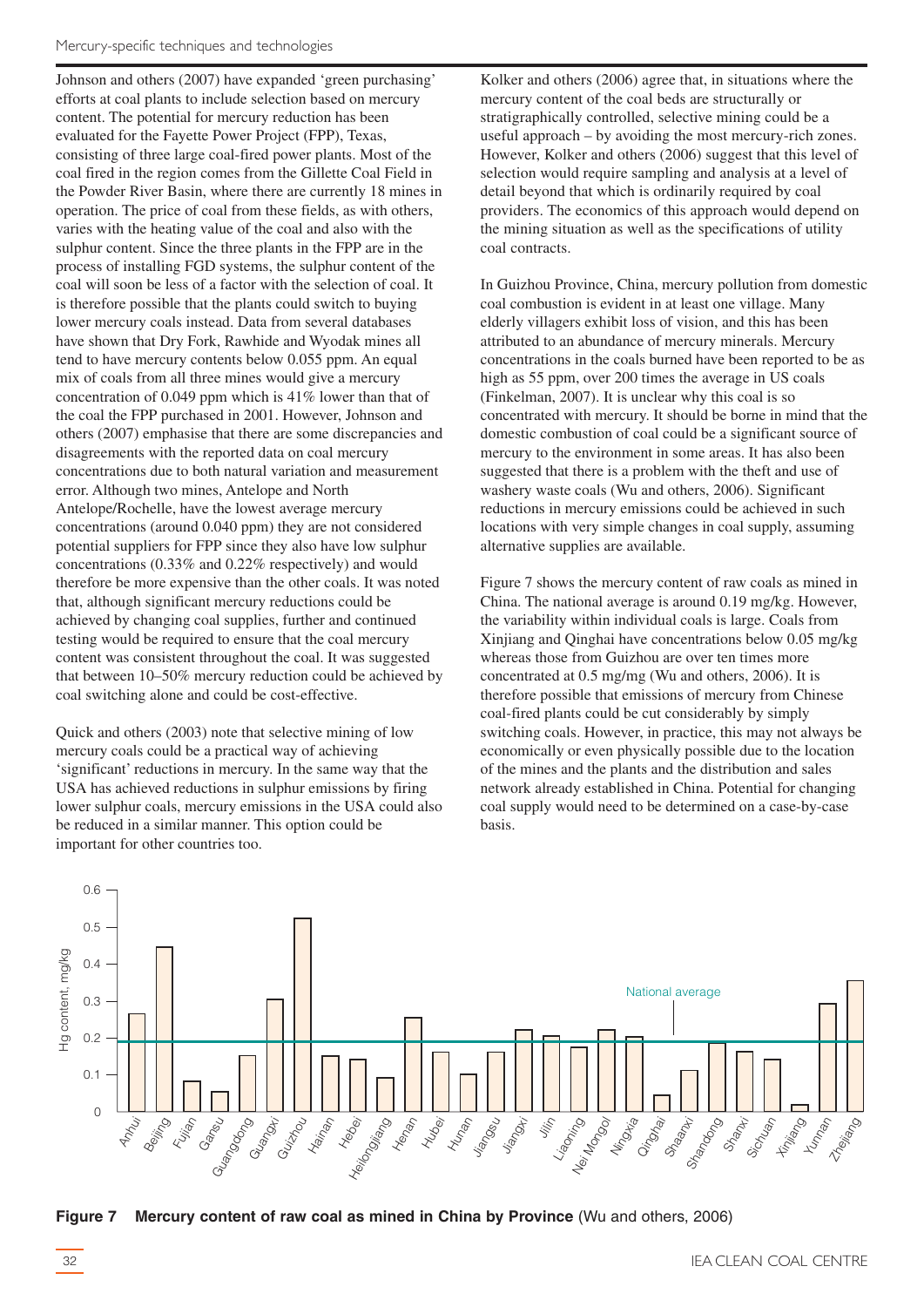# <span id="page-32-0"></span>5.1.2 Coal cleaning

Coal preparation, such as washing to reduce sulphur in bituminous coals, can reduce the mercury concentration relative to in-ground concentrations. The removal varies according to the fraction of mercury in the sulphides and the efficiency of sulphide removal (Kolker and others, 2006). Mercury removal by coal cleaning often correlates with the removal of coarse-grained pyrite. This, in turn, correlates with low rank coals such as lignite and subbituminous coals (Mukherjee and others, 2008).

Other coal cleaning processes such as froth flotation, selective agglomeration, cyclones and chemical approaches, are also aimed at sulphur removal and therefore any mercury reduction is a co-benefit. Mercury reduction in these processes ranges from 10% to as much as 70% with an average of 30% on an energy equivalent basis. Again, the mercury reduction is highly correlated to the pyrite concentration – rejection of the coarse pyritic fraction by pulverisers at the coal-fired plant reduces mercury input to the boiler regardless of whether the coal has been cleaned (Kolker and others, 2006).

Physical cleaning of mid-western bituminous coals can achieve up to 26% mercury removal, although pilot-scale processes claim to achieve up to 47% removal. More advanced physical coal cleaning methods are reported to achieve up to 64% mercury removal. Advanced coal cleaning methods such as froth flotation can achieve 1–51% (26% average) over and above conventional cleaning. Selective agglomeration can increase this to 63–82%, with an average of 68% (Pavlish and others, 2003).

Although coal washing/treatments may produce relatively high reduction rates for mercury with some coals, they are not adequate for use as a reliable method for mercury reduction on all coals. The success rate will be site/coal specific (Dronen and others, 2004).

The cost of mercury removal by conventional coal cleaning is regarded as zero since this is performed for other reasons. Additional chemical cleaning of Northern Appalachian coals for mercury removal has been estimated at 17,000 \$/lb mercury (2003 estimate; 37,778 \$/kg), achieving 58% reduction potential (heat basis). Mild chemical treatment of Southern Appalachian and Eastern Interior coals, achieving around 40% mercury reduction, was estimated at 25,000 \$/lb and 33,000 \$/lb (55,555–73,333 \$/kg) respectively (Pavlish and others, 2003).

Other advanced and largely developmental treatments are available for removing pollutants such as mercury including biological treatments, chemical pre-treatments and air-fluidised systems (Dronen and others, 2004; Honaker and others, 2007). However, little or no information is published on the cost of these treatments.

It is not possible to predict the current baseline rate of mercury removal by coal washing (which is only performed for general coal cleaning and sulphur removal). Neither is it possible to determine to what extent increasing coal washing activities would lead to a reduction in mercury removal. However, it could be assumed that at least a low rate of mercury removal is achieved in most situations (perhaps up to 20% or 30%).

Many of the coals used in China have mercury concentrations which are well above the average. For example, in Guizhou the average mercury concentration in coal is 0.53 mg/kg (*see* also Figure 7). Tests on the coals in this region suggest that the mercury exists mainly in pyrite. If this is the case, then traditional physical coal cleaning would remove a large amount of mercury from the coal. However, in 2000, less than 8% of the coal in the area was subjected to coal cleaning. There is therefore potential to reduce mercury emissions significantly in the Guizhou area by coal cleaning alone (Feng and others, 2002).

In order for any mercury removal by coal treatment to be a guaranteed reduction in mercury emissions, the mercury washed out from the coal would have to be either collected or treated to ensure that it did not end up being released into the environment. Coal washery wastes would also need to be disposed of or used in a controlled manner.

# 5.1.3 Coal blending/cofiring

As mentioned in Section 5.1.1, bituminous coals tend to allow greater mercury capture in flue gas cleaning systems because of their higher chlorine content and tendency to produce more unburnt carbon. Blending small amounts of bituminous coals with subbituminous coals and lignite may provide some mercury control at some plants. For example, the 360 MWe Holcomb station in the USA fires Powder River Basin coal and is fitted with spray dry scrubbers and fabric filters for  $SO<sub>2</sub>$ and particulate control. It was shown that the addition of 'small amounts' of western bituminous coals to the fuel mix increased the vapour phase mercury capture from below 25% to nearly 80%. However, the effectiveness of this approach is likely to be site-specific and would need further evaluation. It is also possible that blending coals could change boiler slagging and fouling characteristics or the performance of the air pollution control system, potentially increasing operation and maintenance costs (Srivastava and others, 2006; US EPA, 2005). Further, the availability of different coals could add cost, depending on factors such as location and suppliers.

Offen and others (2005) note that a 40:60 mix of Eastern bituminous coal with Powder River Basin coal showed oxidation rates across an SCR equivalent to those observed at plants firing 100% Eastern bituminous coal. They also note that an EPRI study demonstrated at a 15:85 mix can have a 'significant' effect on mercury removal.

As discussed in Section 4.2, the oxidation state of mercury determines the capture efficiency in FGD systems. Kolker and others (2006) suggest the selection or blending of coal to achieve optimal chlorine content of >500 mg/kg.

Biomass tends to have a lower concentration of mercury than coal and therefore cocombustion of the two can lead to a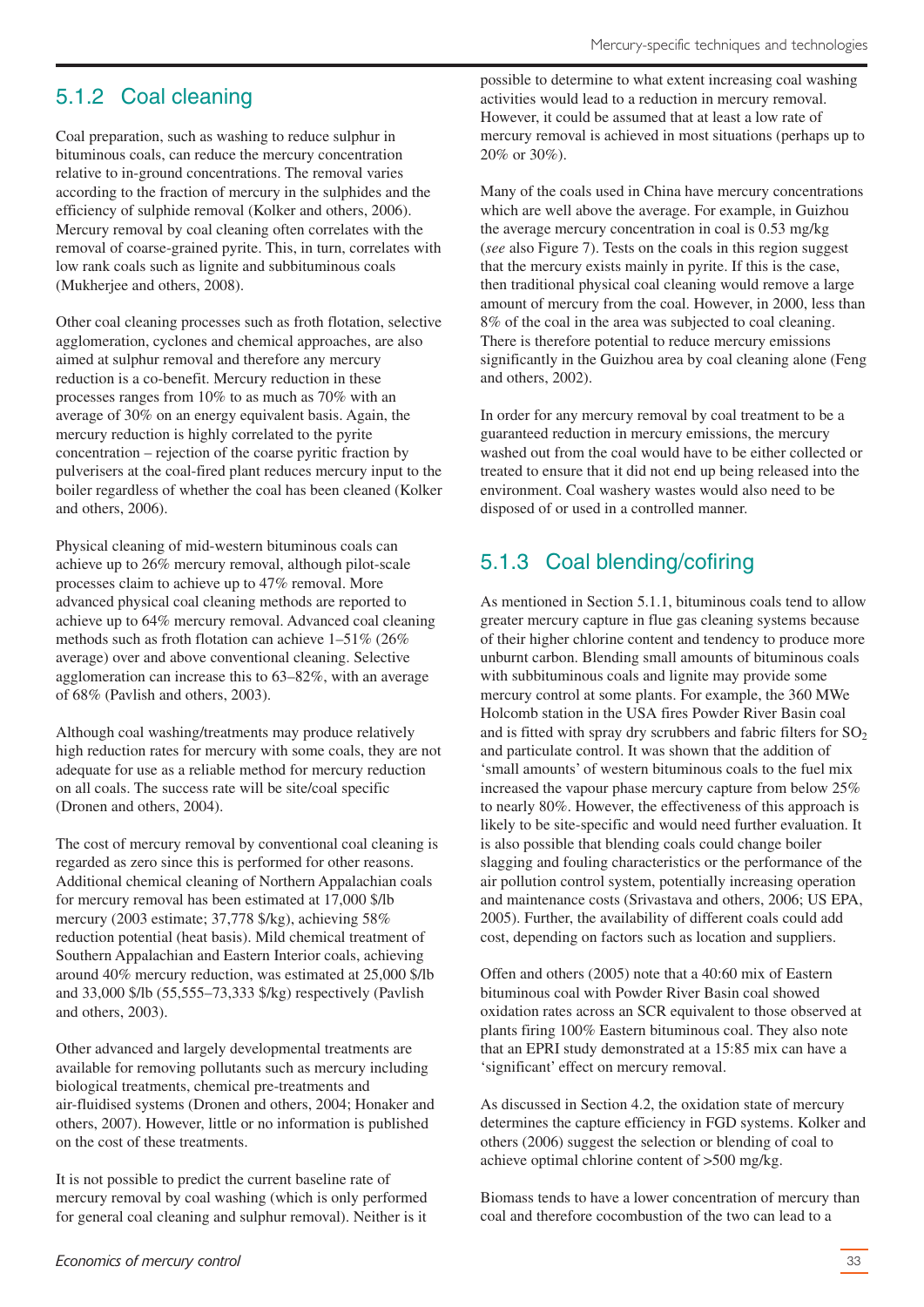<span id="page-33-0"></span>reduction in total mercury emissions from the plant. However, the cocombustion of biomass can cause problems in the plant, such as increased slagging and fouling and a reduction in boiler efficiency, but, more importantly, may actually cause chemical and physical changes to the ash that hinder mercury absorption. Since biomass is so variable, it is important to determine on a case-by-case basis whether it actually enhances mercury capture. Even if mercury capture is enhanced, cofiring biomass is unlikely to be considered a major mercury reduction strategy for a plant.

Zhuang and Miller (2006) have studied the effect of cofiring tyre-derived fuel and western subbituminous lignite. With 100% coal firing there was only around 17% oxidised mercury whereas this increased to almost 48% when 5% (mass basis) tyre-derived fuel was added.

Cofiring with other fuels, such as natural gas or biomass, is commonly limited to below 20% of the blend. Although the costs for alternative fuels may be low, there can be associated plant problems such as requirements for specialist handling or separation and flame stability can be an issue. Sourcing fuels such as tyre-derived fuel may also be an issue (Pavlish and others, 2003).

### **5.2 Combustion modifications**

Theoretically one of the simplest ways to reduce emissions of almost any pollutant is to increase the efficiency of combustion. This reduces the amount of fuel required and therefore decreases the emissions of any species associated with the coal. Increasing efficiency is listed as one of the main priorities under the UNEP Partnership for reducing mercury emissions from coal combustion along with fuel switching to fuels containing less mercury (UNEP, 2007a,b). These techniques could be important strategies for mercury control in the future, especially if adopted into national energy strategies. The rest of this section concentrates on reducing mercury from existing pulverised coal combustion systems.

Romero and others (2006) have studied the modification of boiler operating conditions on mercury control at two full-scale pulverised coal fired boilers in the USA. It was shown that a combination of combustion control settings can be found which produces a major impact on the overall mercury emission whilst minimising impact on unit constraints such as NOx emissions and unit performance. Excess  $O_2$ , overfire air register settings, and mill out-service configuration were found to affect mercury emissions, as well as ESP power levels. Lower excess  $O_2$  conditions reduce the availability of air for char burn-out causing increased combustion in the ash. Modification of overfire air registers also achieved the same effect. Any of these modifications causing an increase in unburnt carbon also caused an increase in mercury capture. Increasing LOI from 17% to 22% reduced mercury emissions from 82% to 94%. Romero and others (2006) noted that such combustion modifications for mercury control typically resulted in increased NOx emissions and small penalties in unit heat rate. However, in combination with activated carbon, boiler modification may be a cost-effective method of mercury control. Romero and others

(2006) acknowledged that the data set was small and that further study was needed.

EPRI have also noted a strong correlation between LOI. With Powder River Basin coals, even a small amount of unburnt carbon can increase mercury capture across a baghouse (Offen and others, 2005). Salem Harbor plant in the USA has 'very high' carbon-in-ash (15–30%) which helps achieve over 80% mercury removal in the cold-side ESP system. It is therefore possible to optimise the trade-off between higher fly ash carbon and improved mercury capture at the plant by adjusting the combustion conditions or fuel. Since unburnt carbon is an indication of decreased combustion efficiency, there is also a trade-off in overall plant performance. This approach could be used at any plant with cold-side ESP or baghouses but would be more applicable to those with dry bottom boilers. As mentioned in Section 4.1, hot-side ESP are not so efficient at capturing mercury on carbon. Increased carbon-in-ash could lead to loss of ash sales which would add to plant costs (US EPA, 2005; *see* Section 5.3.3).

GE Energy, USA, have been working on mercury control using combustion staging for a number of years. The combustion conditions in the boiler can be modified using overfire or reburn air and even with optimisation of the basic fuel and air controls. The modifications can be tailored to the plant configuration, depending on coal type, particulate control device, and any controls for  $SO<sub>2</sub>$  and NOx. Pilot-scale tests were performed at a 300 kW boiler simulator. As with other studies, this project emphasised the correlation between unburnt carbon and mercury capture. Higher overfire air conditions resulted in greater mercury removal. A combination of fuel blending and combustion modification was shown to improve mercury capture significantly in a cost-effective manner (Lissianski and others, 2005)

# **5.3 Activated carbon injection**

It is clear when looking at the ongoing activity in the USA that the mercury control option receiving the most attention/investment is activated carbon. Sorbents such as activated carbon adsorb mercury depending on several factors including:

- the surface area of the sorbent:
- the pore volume:
- mercury concentration:
- the oxidation state of the mercury (oxidised mercury is adsorbed far more easily than elemental mercury);
- flue gas temperature;
- flue gas composition (presence of competing or reactive species such as chlorine or sulphur).

For PAC (powdered activated carbon) the costs include not only the sorbent itself but also the transportation costs, installation costs for injection ports, storage silos, feeder system and injection lances, amongst others. The capture of mercury on activated carbon is also dependent on the use of appropriate particulate capture technologies. Some plants may already have suitable particulate control systems installed, others may not. There are therefore three scenarios for evaluating the cost of mercury control with sorbents such as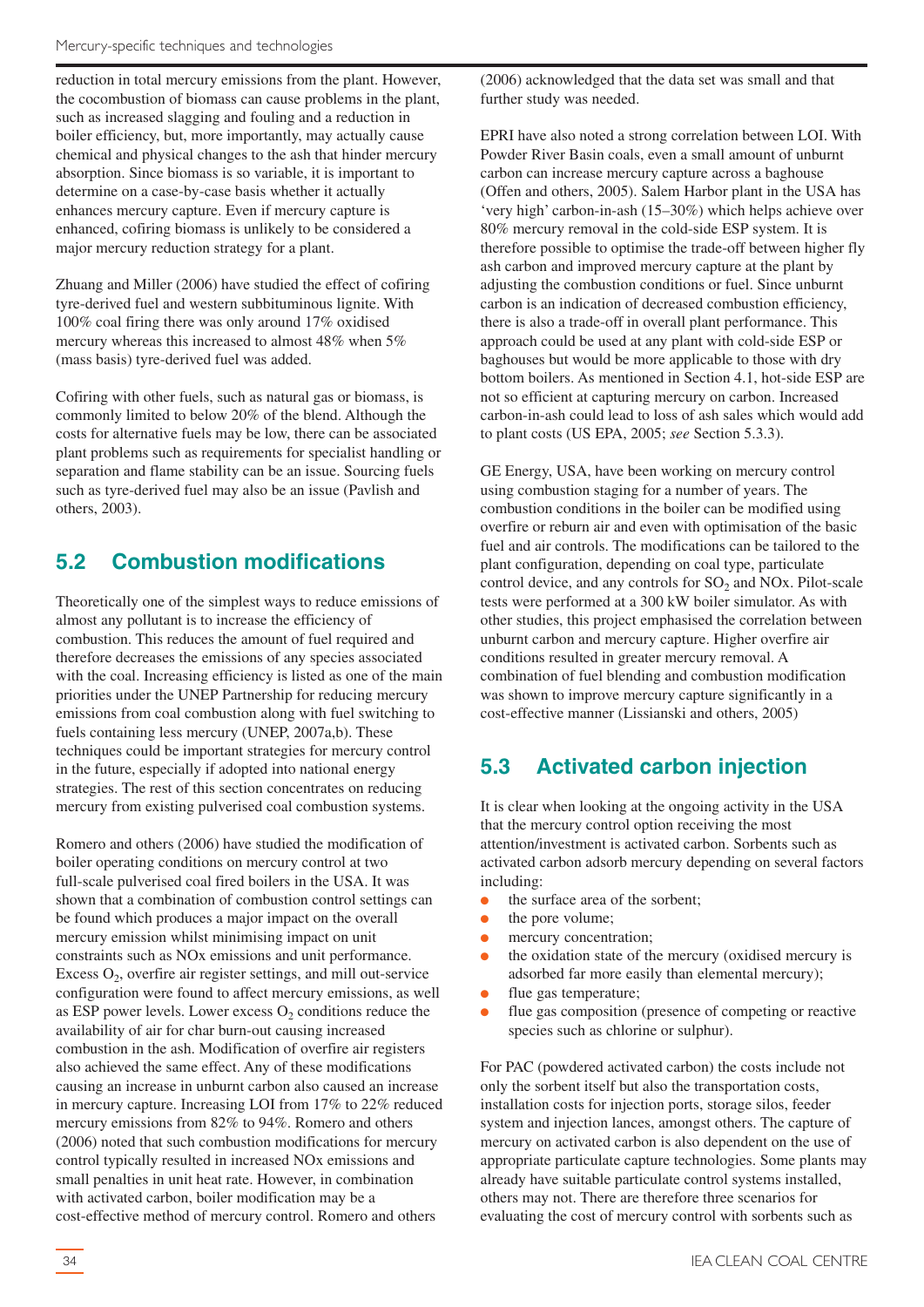#### <span id="page-34-0"></span>PAC (EERC, 2005b):

- only activated carbon is used;
- activated carbon is used along with an additive;
- installation of a fabric filter is required to cope with the additional particulate load of the activated carbon.

The final scenario is by far the most costly. However, one advantage of the installation of a new fabric filter for dedicated activated carbon capture, in addition to more efficient mercury capture, is that the quality of the fly ash does not change significantly and income from ash sales may not be lost. The following sections discuss the individual costs associated with installing activated carbon systems at full-scale plants.

# 5.3.1 Installation/retrofit costs

It has been estimated that, for a 500 MW plant, the capital cost for PAC injection equipment would be around 3–4 US\$/kW (based on 2003 estimates). Smaller systems can be more expensive at up to 8 US\$/kW. An additive injection system would add less than US\$100,000 to the total capital cost. If a new fabric filter system is required then the cost escalates. Capital cost for a new fabric filter is around 55–70 US\$/kW, depending on the size of the plant. This can be broken down into several cost items as follows (EERC, 2005b):

- major equipment  $(35\%)$ ;
- auxiliary or accessory equipment  $(15\%)$ ;
- field installation  $(20\%)$ ;
- project management and engineering;
- freight, taxes, subcontractor  $(17\%)$ ;
- start-up cost, working capital and other capitalised costs  $(15-20\%)$ .

There may also be additional cost due to requirements to install foundations, modify duct-work and so on which may double the quoted vendor costs, depending on the requirements of individual facilities.

Pavlish and others (2005) quote capital costs of installing activated carbon/sorbent injection systems as follows:

| Plants | $>360$ MWe                    | $3 - 4$ \$/kW |
|--------|-------------------------------|---------------|
|        | $200 - 360$ MWe $4 - 6$ \$/kW |               |
|        | $<200$ MWe                    | $6 - 9$ \$/kW |

Installing a new fabric filter/baghouse was 55–70 \$/kW regardless of plant size.

The installation of a new fabric filter will take at least 3–4 months and anything up to two years, depending on the plant. The timescale of the retrofitting of co-benefit technologies quoted in a US EPA study was based on the following timescale assumptions (US EPA, 2007b):

- ACI (activated carbon injection) on an existing ESP or baghouse – one year;
- ACI and a retrofit fabric filter (eg COHPAC) two years;
- new SCR/FGD/ESP or baghouse/Hg system three to four years;
- existing SCR or FGD system to enhance Hg control – one year.

| Table 11 Operating costs for activated carbon<br>injection systems (on a 250 MW plant)<br>followed by either ESP or COHPAC<br>fabric filter for bituminous coals<br>$($ IJC, 2005 $)$ |  |
|---------------------------------------------------------------------------------------------------------------------------------------------------------------------------------------|--|
|                                                                                                                                                                                       |  |

|                                                                  | <b>ESP</b> | <b>COHPAC</b> |  |  |  |  |
|------------------------------------------------------------------|------------|---------------|--|--|--|--|
| Mercury removal, %                                               | 70         | 90            |  |  |  |  |
| PAC injection rate,<br>Ib/Macf (kg/Macm)                         | 10(160)    | 3(48)         |  |  |  |  |
| PAC injection cost, \$                                           | 790,000    | 790,000       |  |  |  |  |
| Activated carbon cost, \$/y                                      | 2,562,000  | 796,000       |  |  |  |  |
| The activated carbon costs varied with the quantity required but |            |               |  |  |  |  |

was estimated at 50 \$/kW at 80% capacity for firing bituminous coal

This may require downtime in plant operation which will decrease revenue and increase absolute costs. Construction times may be lengthened depending on the availability of equipment and skilled staff. According to the report by EERC (2005b) a predicted shortage in skilled labour (boiler-makers, pipe fitters and electricians) could delay the installation of multi-pollutant control systems in Canada between 2005 and 2013.

The actual cost of mercury control with activated carbon will also depend on the particulate control system used. Table 11 shows the operating costs for ESP and COHPAC (advanced hybrid particle collection) fabric filters. The estimates are for a 250 MWe plant with an 80% capacity for firing bituminous coal and assumed the cost of the COHPAC system would be around 50 \$/kW (\$12.5 million). Despite the higher initial installation cost, the COHPAC system achieved a greater mercury removal rate with lower PAC injection and therefore lower running costs. The ESP system required lower capital but higher operating costs whilst achieving lower mercury removals compared to the COHPAC system (IJC, 2005).

# 5.3.2 Operating and maintenance costs

Regardless of which sorbent or particulate capture system is used, there are associated operating and maintenance costs with sorbent injection systems (CCME, 2005):

- the sorbent itself (*see also* Section 5.3.3);
- activated carbon disposal;
- power:
- operating labour;
- equipment maintenance;
- water (for spraying additives, if used);
- cost of money (inflation and interest).

Estimates for operating and maintenance costs at Canadian power plants based on ACI use are summarised in Table 12. The costs vary significantly from plant to plant. Two plants, one a CFBC system (Point Aconi) and the other with installed wet FGD (Belldune), are managing to achieve significant

#### *Economics of mercury control*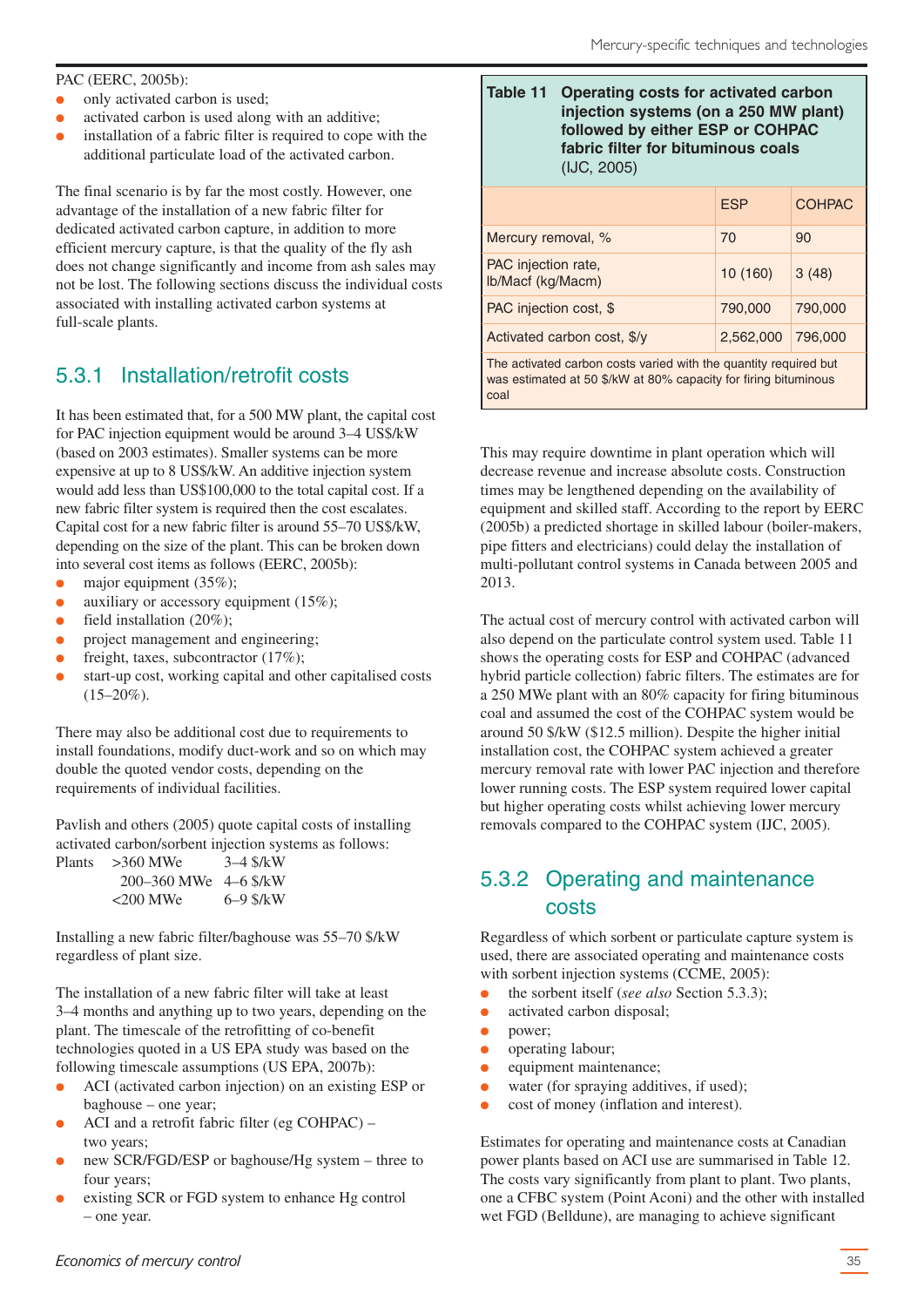<span id="page-35-0"></span>

| Table 12<br><b>Additional operating and maintenance</b><br>costs for Canadian power plants as a<br>result of adding ACI (CCME, 2005) |                                            |                |                                                                |  |  |
|--------------------------------------------------------------------------------------------------------------------------------------|--------------------------------------------|----------------|----------------------------------------------------------------|--|--|
| Power station                                                                                                                        | Net capacity,<br><b>Units</b><br><b>MW</b> |                | <b>Total O&amp;M costs</b><br>for all units,<br>million US\$/y |  |  |
| Alberta                                                                                                                              |                                            |                |                                                                |  |  |
| <b>Battle River</b>                                                                                                                  | 675                                        | 3              | 8.95-12.41                                                     |  |  |
| <b>Sheerness</b>                                                                                                                     | 766                                        | $\overline{2}$ | $6.44 - 8.00$                                                  |  |  |
| Genesee                                                                                                                              | 1182                                       | 3              | $6.46 - 12.61$                                                 |  |  |
| <b>Keephills</b>                                                                                                                     | 766                                        | $\overline{2}$ | $4.44 - 8.66$                                                  |  |  |
| Sundance                                                                                                                             | 2020                                       | 6              | 11.50-22.40                                                    |  |  |
| Manitoba                                                                                                                             |                                            |                |                                                                |  |  |
| <b>Brandon</b>                                                                                                                       | $\mathbf{1}$<br>95                         |                | $0.30 - 0.59$                                                  |  |  |
| <b>New Brunswick</b>                                                                                                                 |                                            |                |                                                                |  |  |
| <b>Belldune</b>                                                                                                                      | 450                                        | $\mathbf{1}$   | $0^*$                                                          |  |  |
| Nova Scotia                                                                                                                          |                                            |                |                                                                |  |  |
| Lingan                                                                                                                               | 600                                        | 4              | $1.32 - 4.92$                                                  |  |  |
| Point Aconi                                                                                                                          | 165                                        | 1              | 0†                                                             |  |  |
| Point Tupper                                                                                                                         | 150                                        | 1              | $0.60 - 1.16$                                                  |  |  |
| <b>Trenton</b>                                                                                                                       | 310                                        | $\overline{2}$ | $1.23 - 2.37$                                                  |  |  |
| <b>Saskatchewan</b>                                                                                                                  |                                            |                |                                                                |  |  |
| <b>Boundary Dam</b>                                                                                                                  | 814                                        | 6              | $5.11 - 19.86$                                                 |  |  |
| <b>Poplar River</b><br>$\overline{2}$<br>3.38-13.08<br>562                                                                           |                                            |                |                                                                |  |  |
| Shand                                                                                                                                | 279                                        | 1              | $1.71 - 6.60$                                                  |  |  |
| Belldune is already achieving 70% mercury control with its wet                                                                       |                                            |                |                                                                |  |  |

FGD system

† Point Acconi is already achieving 60–90% mercury control, it is a CFBC system

mercury reduction through co-benefit and can avoid the additional cost of mercury control completely, for the moment. The original report, available at

http://www.ccme.ca/assets/pdf/hg\_eerc\_rpt\_es\_e.pdf gives more detail on the different coal types and air pollution systems at each plant and the grades the most promising options for mercury control according to the specific characteristics at each plant.

# 5.3.3 Sorbent costs

In a report evaluating mercury control cost in Canada, EERC (2005b) estimated that the cost of the sorbent is 93–94% of the total operating and maintenance cost. Therefore the cheaper the sorbent and the less sorbent required, the better. Srivastava and others (2005) agree stating that the capital costs of activated carbon injection based technologies make up a relatively minor fraction of the total annual costs unless a fabric filter is also required. The major cost is the sorbent itself.

Activated carbon costs vary with type (halogenated or not halogenated) and supplier. Jones and others (2007) listed the costs of carbons from several different suppliers and they ranged from 0.39 \$/lb (0.87 \$/kg) for Super HOK (a conventional activated carbon supplied by RWE Rheinbraun) to 1.35 \$/lb (3 \$/kg) for Mer-Clean chemically treated sorbents supplied by Alstom. However, the price becomes less relevant if more is required to achieve the same result.

The US DOE has carried out extensive work on activated carbons at full-scale plants using different sorbents. In the final report Jones and others (2007) list the purchase cost of the activated carbons tested:

| Holcomb Unit 1     | DARCO Hg-LH<br>(brominated AC)   | $0.95$ \$/lb $2.11$ \$/kg |
|--------------------|----------------------------------|---------------------------|
| Meramec Unit 2     | DARCO Hg-LH                      | $0.95$ \$/lb $2.11$ \$/kg |
| Yates Unit 1       | untreated sorbent<br>(Super HOK) | $0.39$ \$/lb $0.87$ \$/kg |
| Leland Olds Unit 1 | untreated DARCO $0.54$ \$/lb     | $1.2$ \$/ $kg$            |
| Stanton Unit 10    | DARCO Hg-LH                      | 0.95 \$/lb 2.11 \$/kg     |
| St Clair Unit 1    | brominated PAC                   | $0.85$ \$/lb 1.89 \$/kg   |

Estimating the cost of sorbents is not simple. The cost can be estimated by a bottom-up approach for a given quantity of sorbent, adding overhead/administrative costs and an estimated profit margin. Critical assumptions include the source of material supply, site location and quantity of product demanded. Costs for sorbent production have been estimated based on several pricing assumptions including (Apogee Scientific, 2004):

- basic production costs raw material and manufacture (labour, power, consumables, etc);
- marketing costs (assumed to be  $1.5-4.5\%$  of basic production costs);
- general and administrative costs (around  $5\%$  of basic production cost);
- capital recovery (at an interest rate of  $6\%$ );
- reasonable profit.

The estimates did not include research and development costs and ongoing expansion efforts. Based on these assumptions, a price comparison was produced, as show in Table 13. As emphasised earlier, these prices are now likely to be out of date since publication in 2004. However, they do give a feel for the relative prices of different sorbents and how the price may drop with factors such as quantity purchased. Costs will have to be taken into account for shipping and transportation of the sorbent to the power station. This will clearly vary with volume/weight and distance.

The price of activated carbon and related sorbents is not fixed, even when cost budgets have been analysed. Many different sorbents are available and their cost will vary with market forces. Suppliers may offer discounts to utilities based on guaranteed sales over a fixed period. Further competition and maturation of the market could mean that prices may decline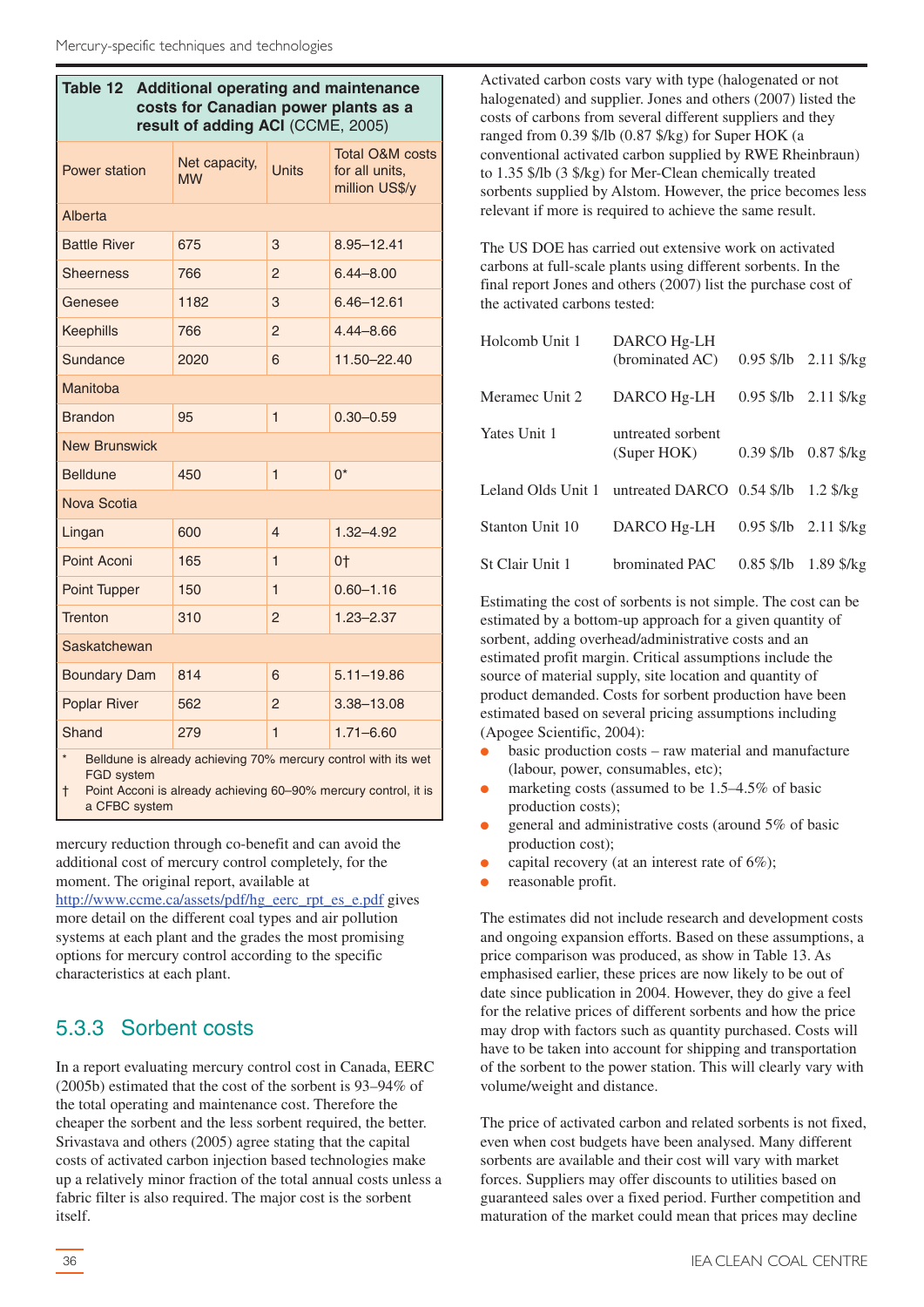<span id="page-36-0"></span>

| Table 13 Sorbent pricing comparison (Apogee<br>Scientific, 2004) |               |               |               |  |  |
|------------------------------------------------------------------|---------------|---------------|---------------|--|--|
| Sorbent                                                          | Quantity      | Price range   |               |  |  |
|                                                                  |               | \$/lb         | $$/$ kg       |  |  |
| Commercial activated<br>carbons                                  | $\geq$ 900 lb | $0.30 - 0.45$ | $0.66 - 0.99$ |  |  |
| Lignite activated carbon                                         | 12,500 $t/v$  | < 0.20        | < 0.44        |  |  |
| <b>CS80</b>                                                      | $2800$ t/y    | < 0.18        | < 0.40        |  |  |
| (commercial sorbent)                                             | $30,000$ t/y  | < 0.15        | < 0.33        |  |  |
| Corn-char fly ash                                                | $22,000$ t/y  | < 0.25        | < 0.55        |  |  |

in the near term. Stadler (2005) cites the ICAC (Institute of Clean Air Companies) in saying that the cost of activated carbon injection systems had dropped fourfold in 2004-05. At this time, the current market is one in which supply exceeds demand. However, if the US EPA sets stringent legislation for mercury control in the near future, buyers will find themselves in a weak position with demand out-stripping supply capacity which could push prices up until supply and demand level out (Apogee Scientific, 2004). It is therefore difficult to list sorbent costings in a report such as this without the data becoming invalid and out of date very quickly.

# 5.3.4 By-product issues

Ash sales can bring revenue to many power plants. Plants in the USA typically receive 4–7 US\$/t **for** ash. If the ash becomes unsaleable then the revenue is lost and the plant must bear additional costs for ash disposal, at around 14–16 US\$/t. The loss of ash sales therefore causes a total addition expense of 18–23 US\$/t of ash (EERC, 2005b).

In a study by Srivastava and others (2005), loss of sales revenue and increased ash disposal costs were assumed to be as follows:

| low-sulphur bituminous coals  | $0.37$ mills/kWh |
|-------------------------------|------------------|
| high-sulphur bituminous coals | $0.93$ mills/kWh |
| subbituminous coals           | 1.01 mills/kWh   |

Costs are higher for higher sulphur bituminous coals and subbituminous coals as these coals produce more ash and gypsum than low-sulphur bituminous coals.

There is a considerable amount of work under way to develop sorbents which will not affect the performance of fly ash in uses such as cement and concrete. The economic effects of loss in ash sales are included in many of the cost estimates discussed in Section 5.3.4. Trace elements, including mercury, and their affect on ash use is discussed in more detail in a recent IEA CCC report (Sloss, 2007) and the interested reader is referred to the original document for more information.

Examples of the US DOE's estimate of how by-product issues affect the total long-term costs of mercury control at different plants are given in Section 5.3.5 *below*. The impact of changes in fly ash on sales and costs will depend on how the

altered fly ash is captured. If activated carbon or sorbent is used with an existing ESP or baghouse then the ash will be altered. If, however, an additional 'polishing'system is added, then there is the possibility that the altered fly ash is collected separately to the normal fly ash. This would significantly reduce cost impacts in many cases.

Sorbents such as MinPlus are being developed which give good mercury capture efficiency without affecting the quality of the ash. Re-usable sorbents (such as several of those discussed in Section 5.4 *below*) could keep costs down, especially disposal costs.

# 5.3.5 Total costs

Jones and others (2007) emphasise that these total cost economic analyses represent 'snapshots' in time based on various assumptions and conditions. The economics are therefore plant- and condition-specific and are based on relatively small data sets. The costs of mercury control using activated carbon could vary significantly at different locations. The projects discussed below are examples of the most cited material in the published literature but by no means represent all the cost analyses that have been performed to date. They are not intended to be compared directly. Further, by the time this report is published, some of the data reviewed could be considered dated since the field of sorbents for mercury control is so dynamic. This section is therefore intended to give an overview of the total cost considerations and not intended as an indication of actual expected costs.

Table 14 shows the cost of activated carbon injection systems for different coal types. These are the results from the extensive studies performed by the US DOE NETL at numerous fullscale plants throughout the USA. The interested reader is referred to the original document by Jones and others (2007) for more information as the report is extensive and detailed. For clarification, the plant details are as follows:

**Yates Unit 1** – low-sulphur bituminous coal-fired plant fitted with a cold-side ESP and a wet FGD system. Baseline mercury removal prior to the installation of mercury-specific controls was 50%.

**Monroe Unit 4** – firing a blend of low-sulphur bituminous coal and PRB coal. The plant was fitted with a cold-side ESP and an SCR system and had a baseline mercury removal rate of 25%.

**Lee Unit 1** – low-sulphur bituminous coal-fired plant fitted with cold-side ESP and a  $SO<sub>3</sub>$  flue gas recirculating system. Baseline mercury removal was 20%.

**Portland Unit 1** – medium-sulphur bituminous coal-fired plant fitted with cold-side ESP with 30% baseline mercury capture.

**Holcomb Unit 1** – subbituminous PRB coal-fired plant fitted with a spray dryer absorber system and a fabric filter. Baseline mercury removal was 37%.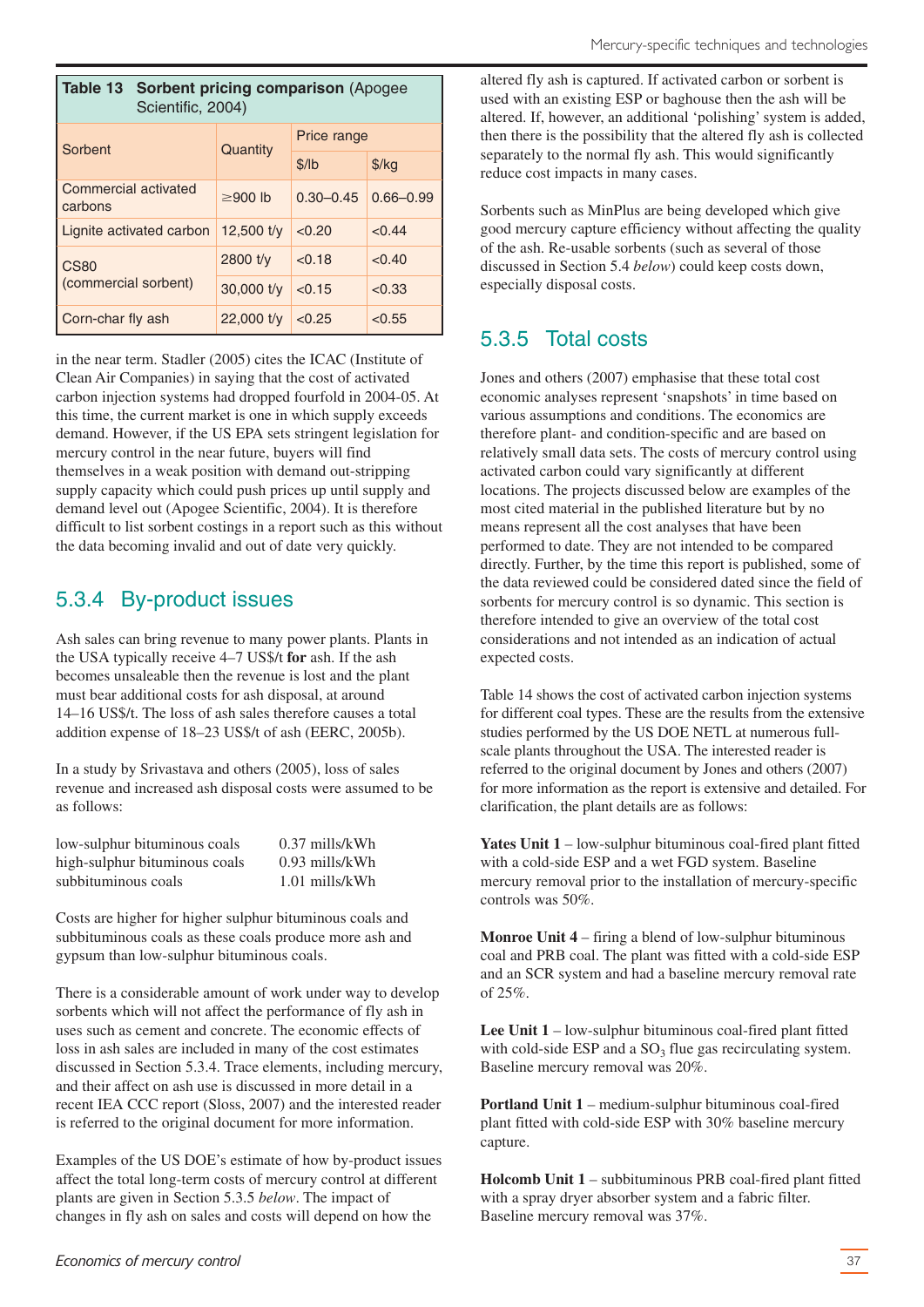| Table 14 20-year levelised cost of mercury control for coal-fired plants in the USA (Jones and others, 2007) |                                               |                           |                            |                             |                              |                            |
|--------------------------------------------------------------------------------------------------------------|-----------------------------------------------|---------------------------|----------------------------|-----------------------------|------------------------------|----------------------------|
| Plant                                                                                                        | By-product<br>impacts*                        | ACI,<br>kg/m <sup>3</sup> | COE increase,<br>mills/kWh | $\frac{f}{g}$<br>Hg removed | ACI,<br>kg/m <sup>3</sup>    | COE increase,<br>mills/kWh |
| a) Bituminous units                                                                                          |                                               | 50%                       |                            |                             | 70%                          |                            |
| <b>Yates Unit 1</b>                                                                                          | without                                       | 61.84                     | 0.98                       | 121,440                     | 144.23                       | 1.72                       |
| (Super HOK)                                                                                                  | with                                          |                           | 2.92                       | 363,000                     |                              | 3.66                       |
| <b>Monroe Unit 4</b>                                                                                         | without                                       | 23.45                     | 0.38                       | 37,840                      | 54.29                        | 0.75                       |
| (DARCO <sup>®</sup> Hg)                                                                                      | with                                          |                           | 1.62                       | 160,820                     |                              | 1.99                       |
| Lee Unit 1                                                                                                   | without                                       | 32.25                     | 1.14                       | 157,080                     | 77.58                        | 1.95                       |
| (B-PACTM)                                                                                                    | with                                          |                           | 2.85                       | 393,800                     |                              | 3.66                       |
| <b>Portland Unit 1</b>                                                                                       | without                                       | 9.48                      | 0.45                       | 29,480                      | 22.33                        | 0.69                       |
| (Mer-Clean™ 8-21)                                                                                            | with                                          |                           | 1.60                       | 105,380                     |                              | 1.84                       |
| b) PRB units                                                                                                 |                                               | 50%                       |                            |                             | 70%                          |                            |
| <b>Holcomb Unit 1</b>                                                                                        | without                                       | 1.77                      | 0.15                       | 9,636                       | 4.34                         | 0.18                       |
| (DARCO <sup>®</sup> Hg-LH)                                                                                   | with                                          |                           | 0.86                       | 56,320                      |                              | 0.89                       |
| <b>St. Clair Unit 1</b>                                                                                      | without                                       | 4.18                      | 0.39                       | 37,840                      | 9.64                         | 0.52                       |
| (B-PACTM)                                                                                                    | with                                          |                           | 1.36                       | 133,100                     |                              | 1.49                       |
| <b>Meramec Unit 2</b>                                                                                        | without                                       | 4.34                      | 0.38                       | 26,840                      | 9.96                         | 0.48                       |
| (DARCO <sup>®</sup> Hg-LH)                                                                                   | with                                          |                           | 1.74                       | 123,420                     |                              | 1.84                       |
| <b>Dave Johnston Unit 3</b>                                                                                  | without                                       | 0.96                      | 0.26                       | 16,368                      | 2.25                         | 0.30                       |
| (Mer-Clean™ 8)                                                                                               | with                                          |                           | 1.55                       | 96,800                      |                              | 1.59                       |
| <b>Stanton Unit 1</b>                                                                                        | without                                       | 6.59                      | 0.39                       | 36,740                      | 15.26                        | 0.54                       |
| (B-PACTM)                                                                                                    | with                                          |                           | 1.07                       | 99,880                      |                              | 1.22                       |
| c) ND lignite units                                                                                          |                                               | 50%                       |                            |                             | 70%                          |                            |
| <b>Leland Olds Unit 1</b>                                                                                    | without                                       | 34.53                     | 0.74                       | 40,260                      | 80.95                        | 1.21                       |
| (DARCO® Hg & CaCl <sub>2</sub> )                                                                             | with                                          |                           | 3.37                       | 183,920                     |                              | 3.84                       |
| <b>Stanton Unit 10</b>                                                                                       | without                                       | 7.87                      | 0.85                       | 44,660                      | 18.47                        | 1.05                       |
| (DARCO <sup>®</sup> Hg-LH)                                                                                   | with                                          |                           | 2.58                       | 135,300                     |                              | 2.78                       |
| <b>Leland Olds Unit 1</b>                                                                                    | without                                       | 2.89                      | 0.32                       | 17,380                      | 6.75                         | 0.42                       |
| (Mer-Clean <sup>TM</sup> 8)                                                                                  | with                                          |                           | 2.95                       | 161,040                     |                              | 3.05                       |
| The first constitution of the continuum                                                                      | $-1 - 1 - 1 - 000$ $\wedge$ $\wedge$ $\wedge$ |                           |                            | 1000/101                    | $-1$ $-1$ $\Box$ $-1$ $\Box$ |                            |

Table 14a displays economic data for 80% ACI mercury removal at Monroe and Lee, and 90% ACI mercury removal at Portland † Table 14c displays economic data for 80% ACI mercury removal at Lelands Olds and Stanton 10, and 90% ACI mercury removal via Mer-CleanTM 8

**St Clair Unit 1** – firing a blend of bituminous coal and PRB coal. The plant was fitted with a cold-side ESP and has a baseline mercury removal of 25%.

**Meramec Unit 2** – PRB fired plant fitted with cold-side ESPs and had a 32% baseline mercury removal rate.

**Dave Johnston Unit 3** – PRB fired plant fitted with cold-side ESPs and had a 12% baseline mercury removal rate.

**Stanton Unit 1** – PRB fired plant fitted with cold-side ESPs and had a 15% baseline mercury removal rate.

**Lelands Olds Unit 1** – firing North Dakota lignite and fitted with a cold-side ESP, this plant had a 18% baseline mercury removal rate.

**Stanton Unit 10** – firing North Dakota lignite and fitted with a cold-side ESP, this plant did not appear to have a baseline mercury removal rate above 0%.

The results in Table 14 show the costs for different plant

firing different fuels and using different activated carbons. The results are not meant to compare costs between plants or between activated carbons since each plant has its own requirements and challenges. However, the results do give an indication of the general range of costs for plants and how these can increase if 80–90% mercury control is required. The impact of the loss of ash sales is also shown to be significant at all plants, in some cases quite dramatically so.

Although somewhat dated, the data shown in Tables 15 and 16 show the comparative costs of different levels of mercury control using ACI for bituminous and subbituminous coals at plants fitted with ESP and no FGD. Although the cost estimates are likely to be inaccurate due to developments in the technology, the tables still serve to indicate that the costs for subbituminous coals are significantly higher than for bituminous coals, due to the difference in the coal chemistry (*see* Section 5.1). The tables also indicate that ACI with a fabric filter is less expensive than ACI alone. Once a fabric filter is installed, the cost difference between 70% and 90% reduction is less significant (NWF, 2004).

As discussed previously (Section 5.1) lower rank coals tend to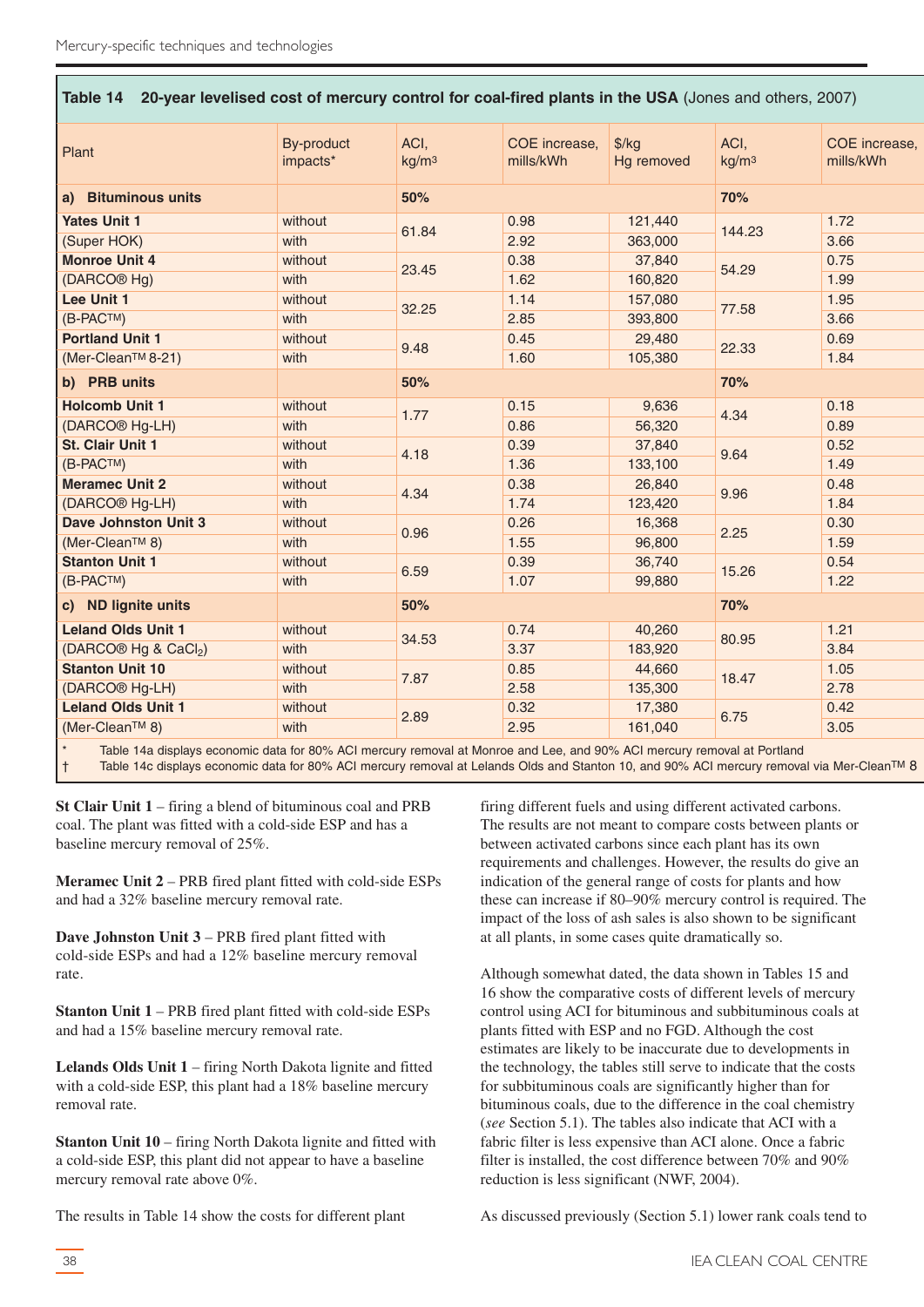| $\frac{f}{g}$<br>Hg removed                                                                                    | ACI,<br>kg/m <sup>3</sup> | COE increase,<br>mills/kWh | $\frac{f}{f}$<br>Hg removed |  |  |  |
|----------------------------------------------------------------------------------------------------------------|---------------------------|----------------------------|-----------------------------|--|--|--|
|                                                                                                                | 80-90%*                   |                            |                             |  |  |  |
| 152,900                                                                                                        | N/A                       |                            |                             |  |  |  |
| 325,600                                                                                                        |                           |                            |                             |  |  |  |
| 52,800                                                                                                         | 92.84                     | 1.20                       | 74,360                      |  |  |  |
| 140,580                                                                                                        |                           | 2.45                       | 151,360                     |  |  |  |
| 191,840                                                                                                        | 132.83                    | 2.95                       | 226,600                     |  |  |  |
| 360,800                                                                                                        |                           | 4.67                       | 358,600                     |  |  |  |
| 32,780                                                                                                         | 85.77                     | 1.94                       | 71,060                      |  |  |  |
| 87,120                                                                                                         |                           | 3.09                       | 113,300                     |  |  |  |
|                                                                                                                | 90%                       |                            |                             |  |  |  |
| 8,602                                                                                                          | 16.54                     | 0.37                       | 13,398                      |  |  |  |
| 41,800                                                                                                         |                           | 1.08                       | 39,380                      |  |  |  |
| 35,860                                                                                                         |                           | 1.16                       | 62,700                      |  |  |  |
| 103,840                                                                                                        | 37.10                     | 2.13                       | 115,500                     |  |  |  |
| 24,420                                                                                                         |                           | 0.99                       | 39,160                      |  |  |  |
| 93,280                                                                                                         | 38.55                     | 2.35                       | 92,620                      |  |  |  |
| 13,134                                                                                                         |                           | 0.46                       | 15,818                      |  |  |  |
| 70,620                                                                                                         | 8.83                      | 1.75                       | 60,500                      |  |  |  |
| 36,300                                                                                                         |                           | 1.29                       | 67,100                      |  |  |  |
| 81,180                                                                                                         | 58.63                     | 1.97                       | 102,080                     |  |  |  |
|                                                                                                                | 80-90%+                   |                            |                             |  |  |  |
| 47,300                                                                                                         |                           | 1.81                       | 54,780                      |  |  |  |
| 150,040                                                                                                        | 138.93                    | 4.44                       | 134,640                     |  |  |  |
| 39,380                                                                                                         |                           | 1.30                       | 38,060                      |  |  |  |
| 104,060                                                                                                        | 34.98                     | 3.03                       | 88,220                      |  |  |  |
| 16,280                                                                                                         | 26.34                     | 0.91                       | 27,720                      |  |  |  |
| 119,020                                                                                                        |                           | 3.54                       | 107,580                     |  |  |  |
| the transitional contract and a contract and a contract of the second and contract and contract and contract a |                           |                            |                             |  |  |  |

#### injection at Leland Olds

produce less oxidised mercury and therefore mercury control at plants firing these fuels can be more problematic. Pavlish (2007a,b) has studied mercury control at the lignite-fired SaskPower Poplar River Power Station in Canada. The plant is fitted with ESP. An economic analysis was carried out to evaluate the cost of mercury control. The cost of the system, divided into costs for activated carbon, the initial bag set and the fabric filter material, is shown in Figure 8. The efficiency of the baghouse depends upon the surface area available, that is the air-to-cloth ratio. With a higher air-to-cloth ratio, the installed capital cost can be significantly reduced. However, there can be problems with shortened bag-life for air-to-cloth ratios above 6 ft/min (1.83 m/min) which can significantly affect the cost. The balance of plant costs, including foundations, ash handling, ducting, booster fan and so on, amounted to just over \$12 million. Over and above this around another \$5 million would be needed for project management, construction services and other associated owner/management requirements.

Figure 9 (a and b) shows the estimated costs of sorbent injection upstream of an ESP versus upstream of a baghouse (fabric filter). The cost varies with the level of mercury

removal required and the type of coal being burned. Halogenated activated carbons can provide up to 90% mercury removal at <1.00 \$/MWh in an ESP system. Costs for non-halogenated activated carbons are greater because they require a higher injection rate. The choice between halogenated or non-halogenated activated carbon is less important with a baghouse (Figure 9b) and the costs are predicted to be almost half that with an ESP system (Srivastava and others, 2006).

Hoffman and Ratafia-Brown (2003) also estimated the cost of activated carbon for different levels of mercury control with and without a COHPAC system for both bituminous and subbituminous coals. The results are shown in Tables 17 and 18. The data are relatively dated and the expertise in both COHPAC and PAC use have evolved since then. However, the tables serve to demonstrate the initial investment required for a COHPAC system and the overall economy due to the reduction in the amount of PAC required for the highest level of mercury control.

Since the demand for activated carbon systems is expected to be relatively high, several specialised technologies have been commercially developed specifically for the developing market. For example, TOXECON™ uses carbon injection after the ESP ahead of a COHPAC bag filtration unit. The economics of the TOXECON™ unit have been reviewed by Carlton and others (2005) and are summarised in Table 19. It is clear that the control costs for eastern bituminous coals will be lower due to their tendency towards easier mercury capture (*see* Section 5.1). The equipment costs are amortised using a capital recovery factor of 0.15, corresponding to an 8% discount rate and 15-year equipment life. The estimate does not include the consideration of changes in ash sales/disposal costs. The results indicate that TOXECON™ is most economically attractive when high mercury removal rates are needed (>80%) (Carlton and others, 2005). TOXECON™ capital costs were projected at 45–55 \$/kW for installations with 'moderate retrofit difficulties' (Offen and others, 2006).

TOXECON™ II has been developed for sorbent injection in a cold-side ESP before the last collecting fields. This protects much of the ash (in the first collecting fields) for sale while avoiding the cost of installing a baghouse. Mercury removal of 50–70% has been reported at a plant firing North Dakota lignite with activated carbon injection at 2–5 lb/Macf (32–80 kg/million m3). Longer-term studies were planned. However, the capital costs for TOXECON™ II are predicted to be similar to those for conventional activated carbon injection at about 2–3 \$/kW (Offen and others, 2006).

The US DOE has carried out extensive work on activated carbons at full-scale plants using different sorbents. Six plants have provided significant information on the efficiency and cost of mercury capture. Significantly more detailed information can be found on these studies in numerous reports and papers published by the US DOE. Only data relevant to an economic evaluation of these sorbents are discussed here. The efficiency of mercury removal at the different plants varied considerably from the low quantities  $\approx$  1b/Macf  $\approx$  32 kg/million m<sup>3</sup>) required for 90% mercury removal at Holcomb to high quantities (>5 lb/Macf;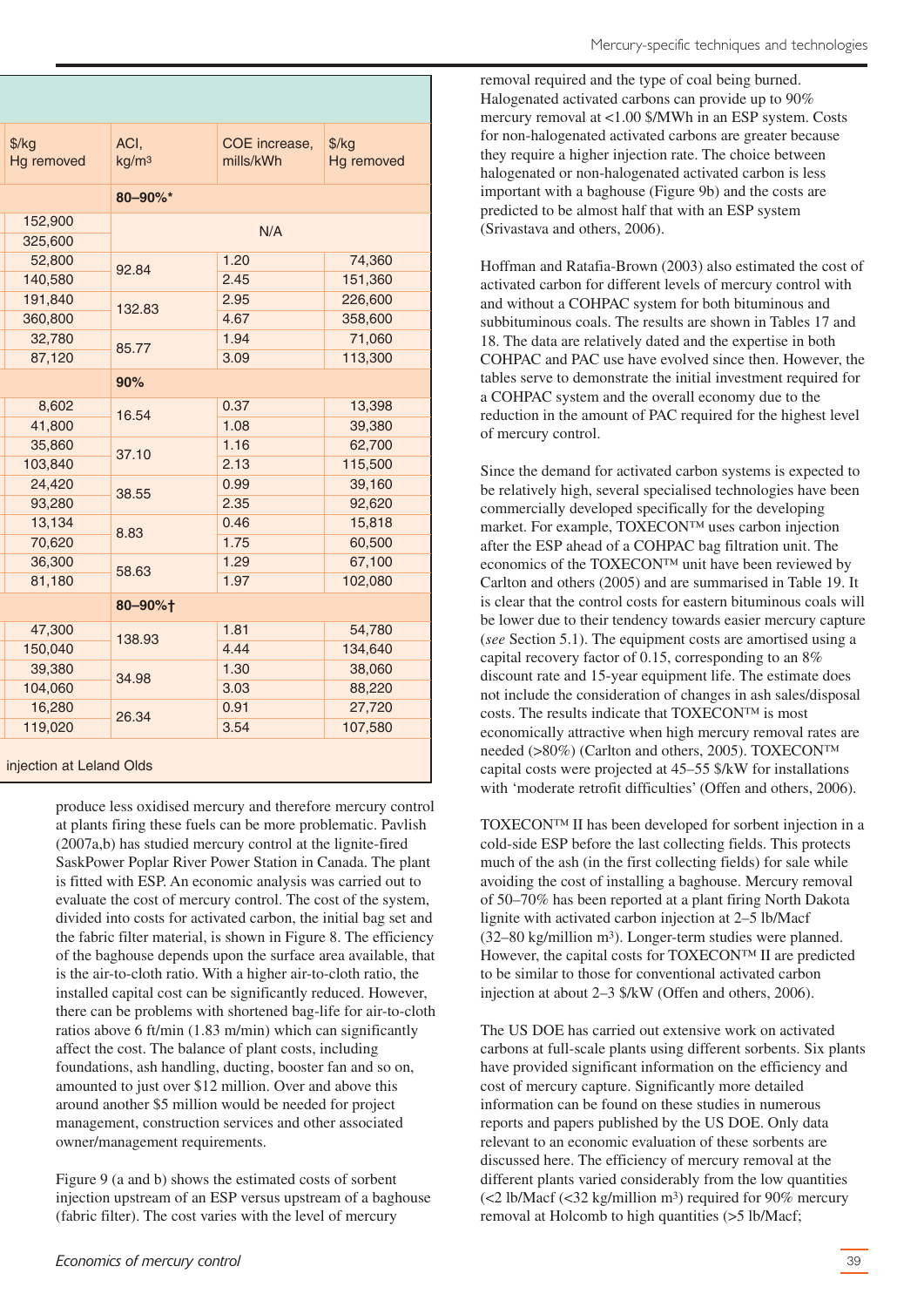| Table 15 Estimated annualised costs for mercury control for bituminous coal fired plants with cold-side<br><b>ESP and no sulphur control (Staudt and Jozewicz, 2003)</b> |                          |                     |                  |  |  |
|--------------------------------------------------------------------------------------------------------------------------------------------------------------------------|--------------------------|---------------------|------------------|--|--|
| <b>Retrofit option</b>                                                                                                                                                   | Hg control efficiency, % | Annual costs, ¢/kWh |                  |  |  |
|                                                                                                                                                                          |                          | 975 MWe             | <b>100 MWe</b>   |  |  |
|                                                                                                                                                                          | 90                       | $0.2451$ (\$0.0025) | 0.2639(\$0.0026) |  |  |
| Activated carbon injection                                                                                                                                               | 80                       | 0.1381              | 0.1497           |  |  |
|                                                                                                                                                                          | 70                       | 0.0974              | 0.1057           |  |  |
|                                                                                                                                                                          | 90                       | 0.1233              | 0.1751           |  |  |
| Activated carbon injection + polishing fabric filter                                                                                                                     | 80                       | 0.1171              | 0.1682           |  |  |
|                                                                                                                                                                          | 70                       | 0.1144              | 0.1650           |  |  |

#### **Table 16 Estimated annualised costs for mercury control for subbituminous coal fired plants with coldside ESP and no sulphur control** (Staudt and Jozewicz, 2003)

| <b>Retrofit option</b>                                 | Hg control efficiency,% | Annual costs, ¢/kWh |                  |  |  |
|--------------------------------------------------------|-------------------------|---------------------|------------------|--|--|
|                                                        |                         | 975 MWe             | <b>100 MWe</b>   |  |  |
|                                                        | 90                      | 2.0924 (\$0.021)    | 2.1756 (\$0.022) |  |  |
| Activated carbon injection                             | 80                      | 2.0924              | 2.1756           |  |  |
|                                                        | 70                      | 0.1907              | 0.2015           |  |  |
|                                                        | 90                      | 0.1369              | 0.1903           |  |  |
| Activated carbon injection $+$ polishing fabric filter | 80                      | 0.1236              | 0.1753           |  |  |
|                                                        | 70                      | 0.1176              | 0.1685           |  |  |



**Figure 8 Installed costs for fabric filter and activated carbon system at Poplar River lignite plant** (Pavlish, 2007a)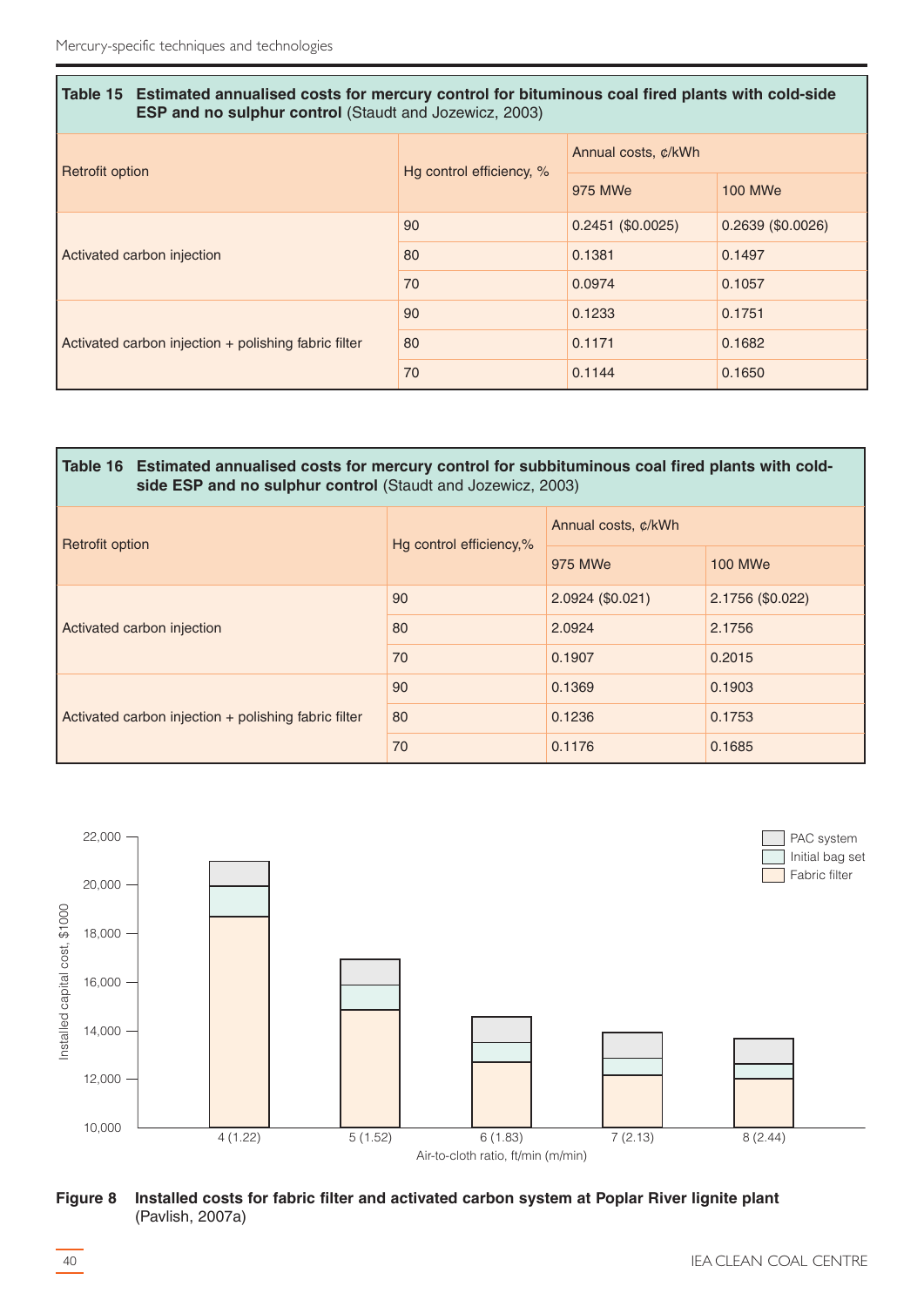

<span id="page-40-0"></span>**a) cold-side ESP**



**b) baghouse**



#### **Figure 9 Estimated cost of sorbent injection upstream** (Srivastava and others, 2006)

32–80 kg/million m3) required to achieve only 50% removal at Yates.

As expected, the estimate of the cost of activated carbon control at these plants had to factor in such variables as the cost of waste disposal, power consumption, operating and maintenance, labour and spare parts. The price of an activated carbon storage and injection system was included, although it is assumed that the plants already have a suitable particulate control system to capture the sorbent with the fly ash.

Jones and others (2007) factored all these costs into an estimate for mercury control at the six different plants. The results are shown in Table 20. Values for 90% removal at three plants were not available as mercury removal was not possible at this efficiency using the sorbents available. The values in Table 21 do not include the added effect of by-product impacts. Not only does the cost estimate have to include the disposal costs for the waste ash (estimated at 17 \$/ton; 15 \$/t) but also the lost revenue from fly ash sales to the construction industry (estimated at 18 \$/ton; 16 \$/t) giving a total of

The differences in costs are significant. In some cases the sorbent costs accounts for 75% of the mercury control costs and in such cases, any change in the price of sorbent will affect the economics greatly. Further, the amount of mercury capture will depend, as always, on the mercury content of the coal and the background mercury capture through existing flue gas controls and co-benefit effects. Figure 10 shows the effect on the cost of 70% mercury capture of changes in the baseline mercury capture. The cost of sorbent control of mercury can therefore be reduced by enhancing co-benefit effects at the plant. The interested reader is referred to the excellent original report by Jones and others (2007) for further details on the extensive work carried out by the US DOE on the economics of sorbent use at the different plants included in the case studies.

Mercury emissions controls are to be installed, subject to state regulatory approval, at the King and Sherco Unit 3 plants in Minnesota, USA before 2010. The systems will be based on sorbent injection (unspecified sorbent) into existing pollution control systems. Each system is expected to cost \$4.5 million to install and \$3.8–5.5 million per year to operate and maintain. This is predicted to increase the average energy rate for residential customers in the area by around  $16 \phi$ /month (Businesswire, 2007).

# **5.4 Other sorbents**

For inclusion in a study of sorbents for mercury control, funded by the US DOE, the sorbent manufacturers were required to provide evidence that the cost for removing mercury (per lb mercury removed) would be at least 25% less than that of a standard activated carbon (including production, transportation, handling, feeding and waste handling costs). The manufacturer also had to guarantee that if necessary at least 100,000 t/y of the sorbent would be available to supply to the utility market by 2010 (Apogee Scientific, 2004).

The Apogee Scientific study (2004) demonstrated how variable the mercury capture with different sorbents at different plants could be. For example, sorbents tested at the Midwest's Powerton Station (2x450 MW) achieved 35–85% mercury removal. The variation at We Energies' Valley Power plant was even greater, from virtually no mercury removal to over 95%.

There are many different sorbents coming on to the marketplace. For example, the Southern Research Institute has developed a sorbent consisting of a proprietary oxidant and either hydrated lime  $(Ca(OH)_2)$  or a silica-modified calcium  $(CaSiO<sub>3</sub>)$  (Feeley and others, 2003).

O'Dowd and others (2004) studied a number of novel sorbents such as fly-ash derived sorbents, 'Nucon' (a sulphur-promoted activated carbon) and granulated alumina. No data were available on the economics of these sorbents.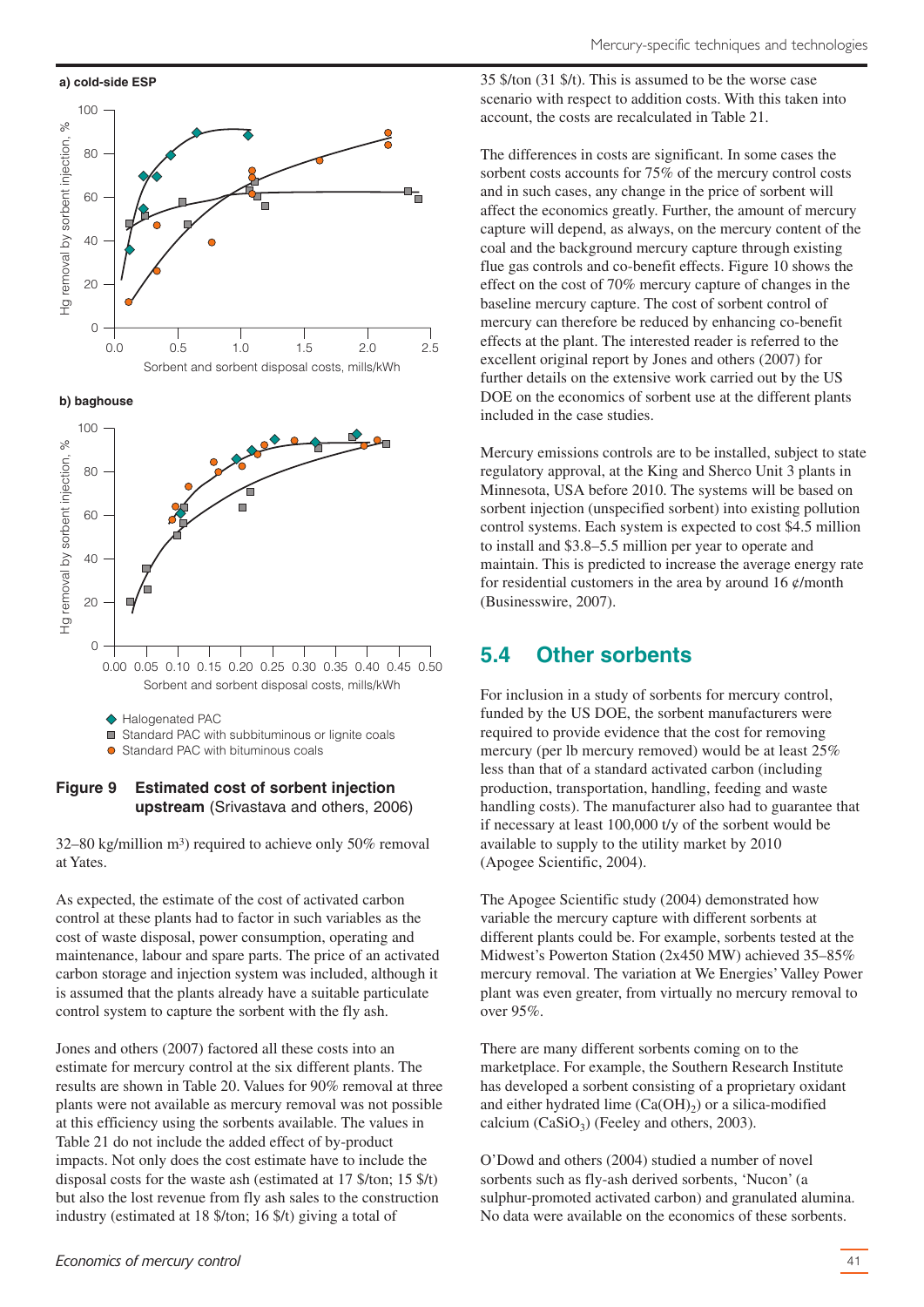#### <span id="page-41-0"></span>**Table 17 Preliminary costs of mercury control with activated carbon injection for bituminous coal fired plant** (Hoffman and Ratafia-Brown, 2003)

|                                                | Activated carbon injection for 500 MW bituminous coal fired plant equipped<br>with cold-side ESP |          |                  |  |
|------------------------------------------------|--------------------------------------------------------------------------------------------------|----------|------------------|--|
| Mercury removal, %                             | 50                                                                                               | 70       | 90 (with COHPAC) |  |
| Sorbent feed rate, lb/Macf (kg/Macm)           | 2.3(37)                                                                                          | 8.9(143) | 2.4(39)          |  |
| Capital cost, thousand \$                      | 980                                                                                              | 980      | 28,267           |  |
| Capital cost, \$/kW                            | 1.97                                                                                             | 1.97     | 56.53            |  |
| Annual O&M @ 80% capacity factor               |                                                                                                  |          |                  |  |
| Sorbent, thousand \$/y                         | 813                                                                                              | 3,208    | 869              |  |
| Sorbent disposal, thousand \$/y                | 14                                                                                               | 55       | 15               |  |
| Other, thousand \$/y                           | 104                                                                                              | 144      | 2427             |  |
| Total O&M, thousand \$/y                       | 931                                                                                              | 3407     | 3311             |  |
| Lost ash sale penalty*, thousand $\frac{6}{y}$ | 6660                                                                                             | 6660     | $\mathbf 0$      |  |

penalty includes lost sales revenue (18 \$/ton:20 \$/t) and ash disposal cost (17 \$/ton:18 \$/t)

Cost and performance assumptions:

– current dollar (\$2003) basis, ±30%

– performance based on results of ADA-ES full-scale activated carbon injection testing, except 90% with COHPAC option based on EPRI pilot plant testing

– capital cost for sorbent injection is assumed a 'per installation' cost and is not scaled with sorbent dosing rate

– mercury removal assumes 36% baseline removal across ESP for bituminous coal without carbon injection

– assumes ESP capacity adequate to handle activated carbon loading

– delivered activated carbon cost @0.50 \$/lb (1.1 \$/kg)

– waste disposal cost @17 \$/ton (18 \$/t)

– lost ash sales revenue @18 \$/ton (20 \$/t)

– lost ash sales penalty @35 \$/ton (39 \$/t) assumes current sale of 100% of fly ash

– 'other' operation and maintenance (O&M) includes: auxiliary power, operating labour and equipment maintenance. COHPAC O&M includes filter bag replacement based on a 5-year life

MerCAP – EPRI's patented Mercury capture by Adsorption Process uses a gold coating on a solid support. The system is periodically heated to regenerate the sorbent capacity and recover the captured mercury. Studies have shown that MerCAP only performed well in the low  $SO<sub>2</sub>$  environment downstream of an FGD or spray dryer system. MerCap can then act as a flue gas polishing technique without affecting the quality of the ash (Offen and others, 2005).

The sorbents discussed above generally show a reduced mercury capture efficiency at elevated temperatures (>200°C). Granite and Pennline (2006) have patented the use of metal sorbents for mercury control in high temperature systems. The regenerable sorbents will be primarily for use in coal gasifiers, coal-fired electricity generating plants and ore smelters (Granite, 2007). Previous studies have shown palladium to be a potentially effective sorbent for mercury capture. Sorbents of Pt/alumina and Pd/alumina have been shown to capture mercury from synthetic fuel gas feeds at temperatures of 204–371°C. The economics of this system rely heavily on the ease of sorbent regeneration. NETL and Johnson Matthey have initiated a two-year collaborative project to develop and commercialise the sorbents for use in IGCC systems and this will include a detailed cost-analysis of the sorbents (Granite and others, 2006; Granite, 2007).

# **5.5 Oxidation**

As discussed previously, oxidation of mercury significantly improves the capture efficiency. Plants firing coals such as US western coals may need a boost to increase the oxidation of mercury. The simplest way to alter the oxidation state of mercury during coal combustion is through coal switching and blending, as discussed in Section 5.1. For example, blends with small quantities of bituminous coal containing higher levels of chlorine than the baseline subbituminous coals can result in greater baseline mercury capture at a plant. However, for higher levels of mercury capture, stronger oxidation techniques are necessary. Pavlish and others (2005) have reviewed the potential for oxidative treaents at full-scale plants in Canada. Initial studies with halogen injection have proven encouraging with potential costs being around a quarter of those for solid sorbents such as activated carbon.

Since it is known that chlorine in the combustion zone can cause mercury oxidation, many studies have concentrated on the use of chlorine injection or addition for mercury reduction. The injection of chlorine into the boiler could have negative effects on the furnace and downstream, for example by increasing corrosion. However, despite this, chlorine could still be an economic method of mercury control. Chlorine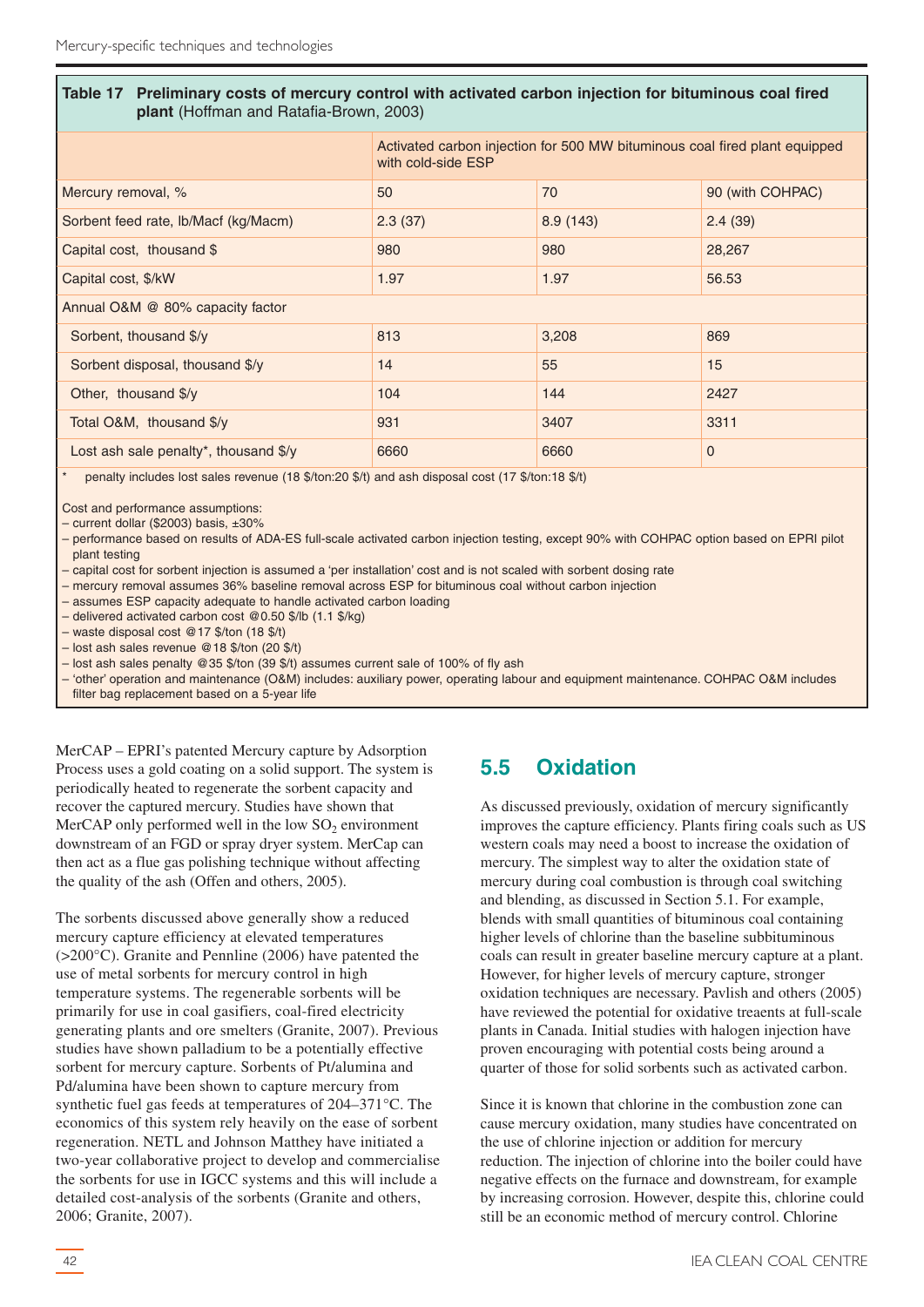#### **Table 18 Preliminary costs of mercury control with activated carbon injection for subbituminous coal fired plant** (Hoffman and Ratafia-Brown, 2003)

|                                       | Activated carbon injection for 500 MW subbituminous coal fired plant<br>equipped with cold-side ESP |           |                  |  |
|---------------------------------------|-----------------------------------------------------------------------------------------------------|-----------|------------------|--|
| Mercury removal, %                    | 50                                                                                                  | 60        | 90 (with COHPAC) |  |
| Sorbent feed rate, lb/Macf (kg/Macm)  | 3.3(53)                                                                                             | 11.9(191) | 3.0              |  |
| Capital cost, thousand \$             | 984                                                                                                 | 984       | 28,719           |  |
| Capital cost, \$/kW                   | 1.97                                                                                                | 1.97      | 57.44            |  |
| Annual O&M @ 80% capacity factor      |                                                                                                     |           |                  |  |
| Sorbent, thousand \$/y                | 1369                                                                                                | 4930      | 1246             |  |
| Sorbent disposal, thousand \$/y       | 23                                                                                                  | 84        | 21               |  |
| Other, thousand \$/y                  | 108                                                                                                 | 151       | 2596             |  |
| Total O&M, thousand \$/y              | 1501                                                                                                | 5165      | 3863             |  |
| Lost ash sale penalty*, thousand \$/y | 3413                                                                                                | 3413      | $\mathbf 0$      |  |
|                                       |                                                                                                     |           |                  |  |

penalty includes lost sales revenue (18 \$/ton:20 \$/t) and ash disposal cost (17 \$/ton:18 \$/t)

Cost and performance assumptions:

– current dollar (\$2003) basis, ±30%

– performance based on results of ADA-ES full-scale activated carbon injection testing, except 90% with COHPAC option based on EPRI pilot plant testing

– capital cost for sorbent injection is assumed a 'per installation' cost and is not scaled with sorbent dosing rate

– mercury removal assumes 0% baseline removal across ESP for bituminous coal without carbon injection

– assumes ESP capacity adequate to handle activated carbon loading

– delivered activated carbon cost @0.50 /lb (1.1 \$/kg)

– waste disposal cost @17 \$/ton (18 \$/t)

– lost ash sales revenue @18 \$/ton (20 \$/t)

– lost ash sales penalty @35 \$/ton (39 \$/t) assumes current sale of 100% of fly ash

– 'other' operation and maintenance (O&M) includes: auxiliary power, operating labour and equipment maintenance. COHPAC O&M includes filter bag replacement based on a 5-year life

#### **Table 19 Estimated annual activated carbon injection amounts and costs for vapour phase mercury control (500 MWe plant)** (Carlton and others, 2005)

|                |                        | Estimated annual cost |                 |              |                         |              |                       |                                           |                         |
|----------------|------------------------|-----------------------|-----------------|--------------|-------------------------|--------------|-----------------------|-------------------------------------------|-------------------------|
|                | Vapour                 | Western coals (WC)    |                 |              |                         |              |                       | Low sulphur eastern bituminous coals (EB) |                         |
| Device         | phase Hg<br>removal, % | Capital,              | <b>O&amp;M,</b> | <b>Total</b> |                         | Capital,     | <b>O&amp;M,</b>       | Total                                     |                         |
|                |                        | million $\sqrt{$}$ /y | million \$/y    | million \$/y | levelised,<br>mills/kWh | million \$/y | million $\sqrt{$}$ /y | million \$/y                              | levelised,<br>mills/kWh |
| <b>ESP</b>     | 30                     | 0.13                  | 0.8             | 0.93         | 0.32                    | 0.13         | 0.8                   | 0.93                                      | 0.32                    |
| <b>ESP</b>     | 50                     | 0.13                  | 1.25            | 1.38         | 0.48                    | 0.13         | 1.7                   | 1.83                                      | 0.63                    |
| <b>ESP</b>     | 70                     | 0.13                  | 4.5             | 4.63         | 1.60                    | 0.13         | 4.8                   | 4.93                                      | 1.70                    |
| <b>ESP</b>     | 90                     | 0.13                  | N/A             | N/A          | N/A                     | 0.13         | 11.2                  | 11.33                                     | 3.91                    |
| <b>TOXECON</b> | 50                     | 5.07                  | 2.5             | 7.57         | 2.61                    | 5.07         | 2.5                   | 7.57                                      | 2.61                    |
| <b>TOXECON</b> | 70                     | 5.07                  | 3.0             | 8.07         | 2.78                    | 5.07         | 2.6                   | 7.67                                      | 2.65                    |
| <b>TOXECON</b> | 90                     | 5.07                  | 3.4             | 8.47         | 2.92                    | 5.07         | 3.0                   | 8.07                                      | 2.78                    |
|                |                        |                       |                 |              |                         |              |                       |                                           |                         |

Assuming 6 ft/m (3 cm/s) air-to-cloth ratio TOXECON fabric filter, 1.3 retrofit factor, no ash sales or other balance of plant impacts N/A No projections could be made as it is uncertain whether 9% mercury control is achievable at reasonable activated carbon injection rates

addition to the coal or injection into the flue gas has been tested at several plants in the USA including Laskin 2 (firing Powder River Basin coal, fitted with a particle scrubber) and Stanton 10 (firing North Dakota lignite, fitted with spray dry scrubbing and a fabric filter). Although the mercury oxidation did increase, there was also an increase in the opacity of the plant plume and a pressure drop across the fabric filter at the Stanton 10 plant (US EPA, 2005).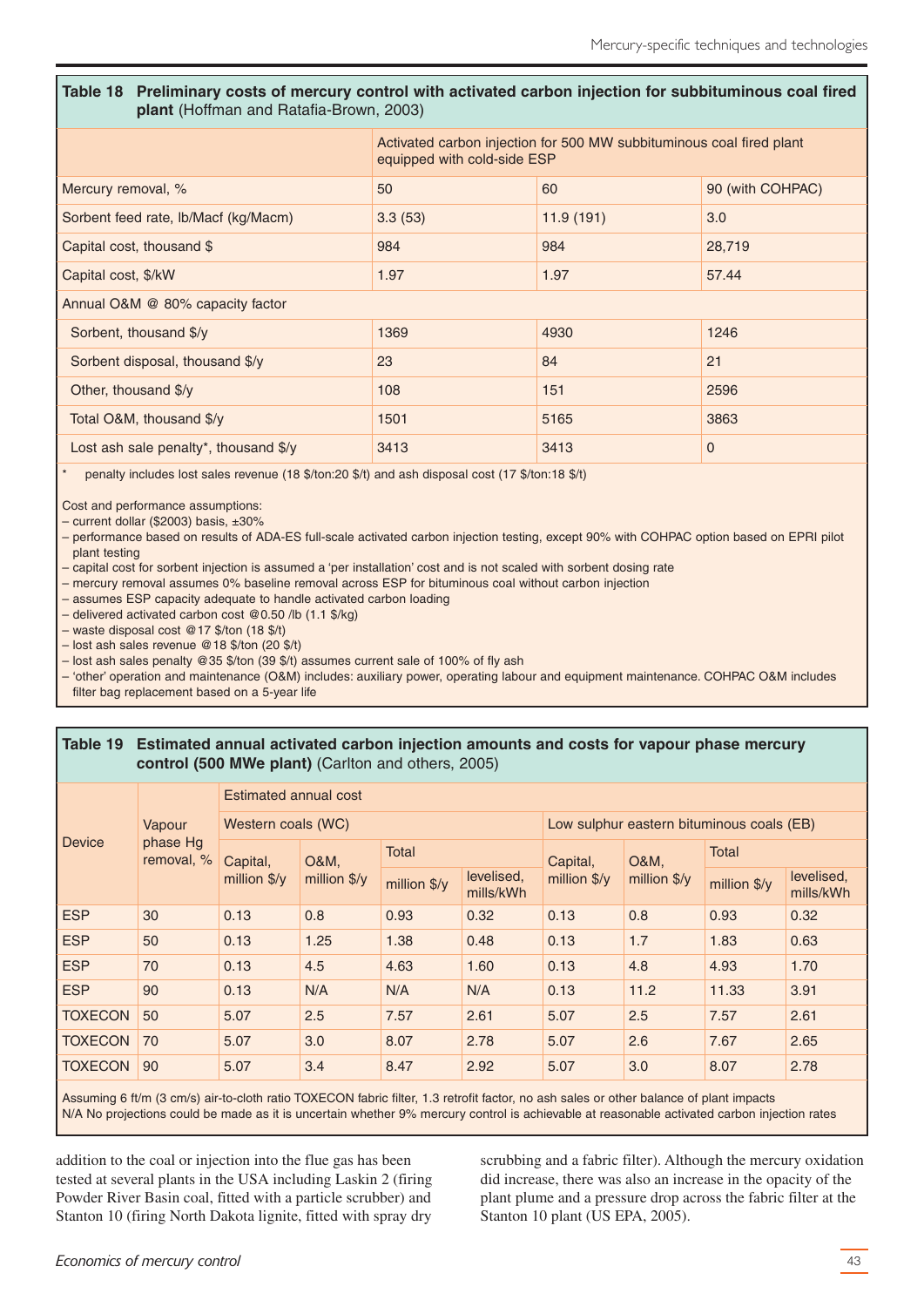| Table 20 20-year levelised cost of mercury control without by-product impacts (Jones and others, 2007) |                       |                                 |                                 |                     |                                 |                     |                     |
|--------------------------------------------------------------------------------------------------------|-----------------------|---------------------------------|---------------------------------|---------------------|---------------------------------|---------------------|---------------------|
| Plant                                                                                                  | Sorbent               | 50% mercury removal             |                                 | 70% mercury removal |                                 | 90% mercury removal |                     |
|                                                                                                        |                       | COE <sup>*</sup> ,<br>mills/kWh | $\frac{1}{2}$ /kg Hg<br>removed | COE.<br>mills/kWh   | $\frac{1}{2}$ /kg Hg<br>removed | COE.<br>mills/kWh   | \$/kg Hg<br>removed |
| Holcombe                                                                                               | Darco Hg-LH           | 0.14                            | 9,284                           | 0.18                | 8,382                           | 0.37                | 13,332              |
| <b>St Clair</b>                                                                                        | <b>Brominated PAC</b> | 0.36                            | 35,640                          | 0.48                | 33,440                          | 1.06                | 57,640              |
| <b>Meramec</b>                                                                                         | Darco Hg-LH           | 0.37                            | 25,960                          | 0.47                | 23,760                          | 0.99                | 38,940              |
| Stanton                                                                                                | Darco Hg-LH           | 0.82                            | 42900                           | 1.02                | 38,280                          |                     |                     |
| <b>Leland Olds</b>                                                                                     | Darco + $CaCl2$       | 0.83                            | 45,320                          | 1.25                | 48,840                          |                     |                     |
| <b>Plant Yates</b>                                                                                     | Super HOK             | 0.97                            | 120,120                         | 1.72                | 152,900                         |                     |                     |
| <b>COE</b><br>incremental increase in the cost of electricity<br>mills<br>1/10 US cent                 |                       |                                 |                                 |                     |                                 |                     |                     |

| 20-year levelised cost of mercury control with by-product impacts (Jones and others, 2007)<br>Table 21 |                       |                                 |                                 |                   |                                 |                   |                                 |  |
|--------------------------------------------------------------------------------------------------------|-----------------------|---------------------------------|---------------------------------|-------------------|---------------------------------|-------------------|---------------------------------|--|
|                                                                                                        |                       | 50% mercury removal             |                                 |                   | 70% mercury removal             |                   | 90% mercury removal             |  |
| Plant                                                                                                  | Sorbent               | COE <sup>*</sup> ,<br>mills/kWh | $\frac{1}{2}$ /kg Hg<br>removed | COE.<br>mills/kWh | $\frac{1}{2}$ /kg Hg<br>removed | COE.<br>mills/kWh | $\frac{1}{2}$ /kg Hg<br>removed |  |
| <b>Holcombe</b>                                                                                        | Darco Hg-LH           | 0.86                            | 56,540                          | 0.90              | 42,240                          | 1.09              | 39,600                          |  |
| <b>St Clair</b>                                                                                        | <b>Brominated PAC</b> | 1.36                            | 132,220                         | 1.47              | 102,520                         | 2.05              | 111,320                         |  |
| <b>Meramec</b>                                                                                         | Darco Hg-LH           | 1,75                            | 124,080                         | 1.85              | 93,940                          | 2.37              | 93,500                          |  |
| <b>Stanton</b>                                                                                         | Darco Hg-LH           | 2.57                            | 134,860                         | 2.77              | 104,060                         |                   |                                 |  |
| <b>Leland Olds</b>                                                                                     | Darco + $CaCl2$       | 3.50                            | 191,180                         | 3.92              | 153,120                         |                   |                                 |  |
| <b>Plant Yates</b>                                                                                     | Super HOK             | 2.94                            | 365,200                         | 3.69              | 327,800                         |                   |                                 |  |
| <b>COE</b><br>incremental increase in the cost of electricity<br>mills<br>1/10 US cent                 |                       |                                 |                                 |                   |                                 |                   |                                 |  |





Babcock and Wilcox and McDermott Technology Inc carried out full-scale tests of a proprietary liquid reagent to enhance mercury capture in wet FGD systems. The two-year study was carried out at the 60 MWe Endicott Station in Michigan and the 1300 MWe Zimmer Station in Ohio ended in 2002. The results were favourable at the Endcott plant but not at the Zimmer plant, possibly due to the low liquid-to-gas ration in the magnesium enhanced lime wet FGD system (Feeley and others, 2003).

Another halogen, bromine, has been shown to be much more efficient for oxidation of mercury. Bromine can be added to activated carbons to enhance mercury capture. It can also be injected into the coal and/or into the flue gas. Bromine addition has been used to reduce mercury emissions from waste incineration plants in Europe since 2001. Vosteen Consultancy (Vosteen, 2008) have patented bromine injection technology for coal-fired plants. The bromine can be added to the coal prior to combustion as  $CaBr<sub>2</sub>$ . This can be done by either spraying the additive onto the coal on the conveyor during silo charging or on the coal stream from the coal feeders to the mills. If the plant is already fitted with SCR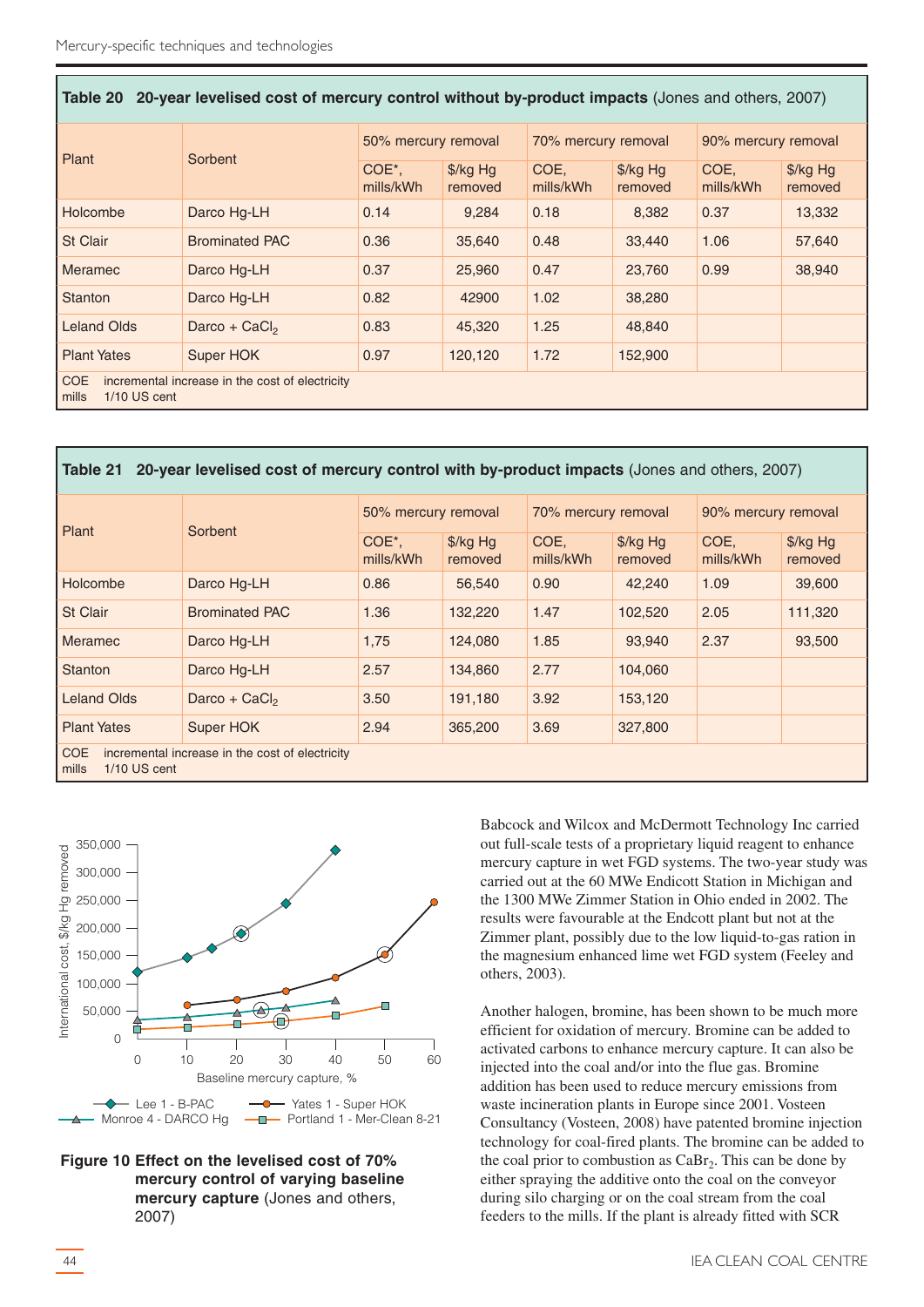<span id="page-44-0"></span>then high mercury oxidation rates can be achieved at low bromine injection rates. The technology has already been tested as part of the US DOE projects at several sites in the USA including the Holcomb, Meramec and Laramie River stations.

The bromine based oxidation technology has been commercialised via Alstom as 'KNX'. The buyer must pay a 'one-time licence fee' to adopt the patented process. After that, the only remaining cost is that of the bromine additive (Vosteen, 2008). The cost of bromine injection has been estimated at around 400,000 \$/y (at 25 ppm in the coal) which is only 20% of the cost of activated carbon.

Berry (2007) presents results from demonstrations of the efficiency of bromine oxidation on mercury capture. Testing was performed at the 4x700 MWe Miller plant in Alabama, USA. The plant is already fitted with SCR for NOx control and wet FGD is planned. To install a TOXECON™ system at this plant would cost US\$88–123 million. In addition, there would be operating and maintenance costs of \$2 million per year for activated carbon, \$1.1 million per year for filter/bag replacement costs and 10 \$/ton (or 30,000 \$/y) on solid waste disposal costs. There would also be a reduction in plant efficiency for running the TOXECON™ system. Testing at the plant with bromine injection  $(CaBr_2)$  with the coal at Unit 4 showed significant mercury oxidation at 'very low' bromine injection rates. The chemical costs of  $CaBr<sub>2</sub>$  are one fifth of the cost of activated carbon (only 400,000 \$/y as opposed to an estimated \$2 million per year). Further testing is planned. However, studies have shown that the use of Br can affect the 28-day strength of concrete containing fly ash from this process. This would add disposal costs to the plant in addition to lost revenue. Further studies are underway to evaluate the extent of this problem.

Chem-mod™ is an oxidising liquid sorbent for mercury control combined with a powder sorbent for  $SO_2$  and other heavy metal capture. Around 90% mercury removal has been shown in short-term tests with different grades of bituminous and subbituminous coals. The system is claimed to be cheaper than scrubber systems. For a 200 MW plant the Chem-mod™ system would cost \$2–8 million compared to \$60–80 million for a scrubber (Patel-Predd, 2006).

Ellison (2005) lists a range of available oxidising agents including oxygen, ozone, hydrogen peroxide, chlorine hypochlorite, chlorine dioxide, potassium permanganate and ferrous iron. The costs for these chemicals are around 0.6–1.80 \$/lb (1.33–4.00 \$/kg).

In addition to oxidising chemicals and solutions, solid catalysts are also being developed for mercury oxidation. Presto and Granite (2006) reviewed oxidation catalysts, of which there are three types:

- SCR catalysts, which can oxidise mercury as a co-benefit (*see* Section 4.3);
- carbon-based catalysts either on unburnt carbon or injected activated carbons (*see above)*;
- metal and metal oxide catalysts, such as palladium. The cost of precious metals such as palladium for mercury oxidation should not prove prohibitive since they can be

effective at low mass loading. For example, a mass loading of 1% iridium catalyst (99% alumina) was sufficient to oxidise 70% of the mercury in a simulated flue gas. Further, the catalyst can be regenerated by heating and purging with either  $N_2$  or  $CO_2$ . Preliminary cost analyses show that palladium catalysts coupled with FGD offer a 63% cost saving over activated carbon/COHPAC for an overall 80% mercury removal. The cost saving drops to 9% for 90% mercury removal. Further testing is under way.

Hrdlicka and others (2007) have studied the use of fabric filter coatings to enhance mercury oxidation. Materials such as palladium and titanium dioxide have shown promising results. Testing is ongoing at pilot scale and no cost estimates are yet available.

Photochemical oxidation (PCO) uses 254 nm ultra-violet (UV) light to oxidise mercury in the flue gas (Granite, 2007). Powerspan's ECO (electro catalytic oxidation) is a similar process employing electro-catalytic oxidation followed by a scrubber and a condensing wet ESP. ECO is already being tested on the 50 MWe R E Burger Plant in Ohio (Ellison, 2005). Electron beam technology is also being developed for multi-pollutant control. Estimates for the capital cost of such technology (E Beam) is <200 \$/kW, providing simultaneous removal of  $SO<sub>2</sub>$  and NOx. This is reported to be lower than the cost of FGD and SCR individually. In addition, the technology can reduce mercury emissions. The E Beam process is a dry technology, thus it does not add to waste disposal issues. The reagent ammonia product is converted to a high value fertiliser stock. The mercury capture efficiency of the E Beam process varies with flue gas chemistry but can be enhanced, if necessary, with the addition of chemical oxidising agents (Ellison, 2005). PEESP™ is a patented Plasma Enhanced ESP technology which is still under development (Nalbandian, 2006).

# **5.6 Other techniques**

As mentioned in Sections 4.5 and 4.5, unburnt carbon in ash can be a useful 'natural'sorbent for mercury control in some systems. The Thief Process is a patented carbon sorbent based process which takes advantage of this effect. The sorbent is prepared at the plant by extracting a mixture of partially combusted coal and gas from the boiler and then reinjecting this downstream. This means that there is no cost for sorbent other than the loss of fuel and any loss in combustion efficiency. The effective cost of the Thief Process was estimated based on the annualised operating costs associated with the thermal heat rate penalties and parasitic power requirements. Whilst activated carbons are cited to range from 500 \$/ton to 3000 \$/ton (446–2676 \$/t), the Thief Process sorbents are significantly cheaper at 90–200 \$/ton (80–178 \$/t), around 80% less. However, operating and maintenance costs for the Thief Process are higher than for activated carbon systems because it is a less mature technology. There is also a potential loss in ash sales due to the increased unburnt carbon in the ash. A comparison of the cost of an activated carbon system versus the Thief process for a theoretical plant are shown in Table 22. The Thief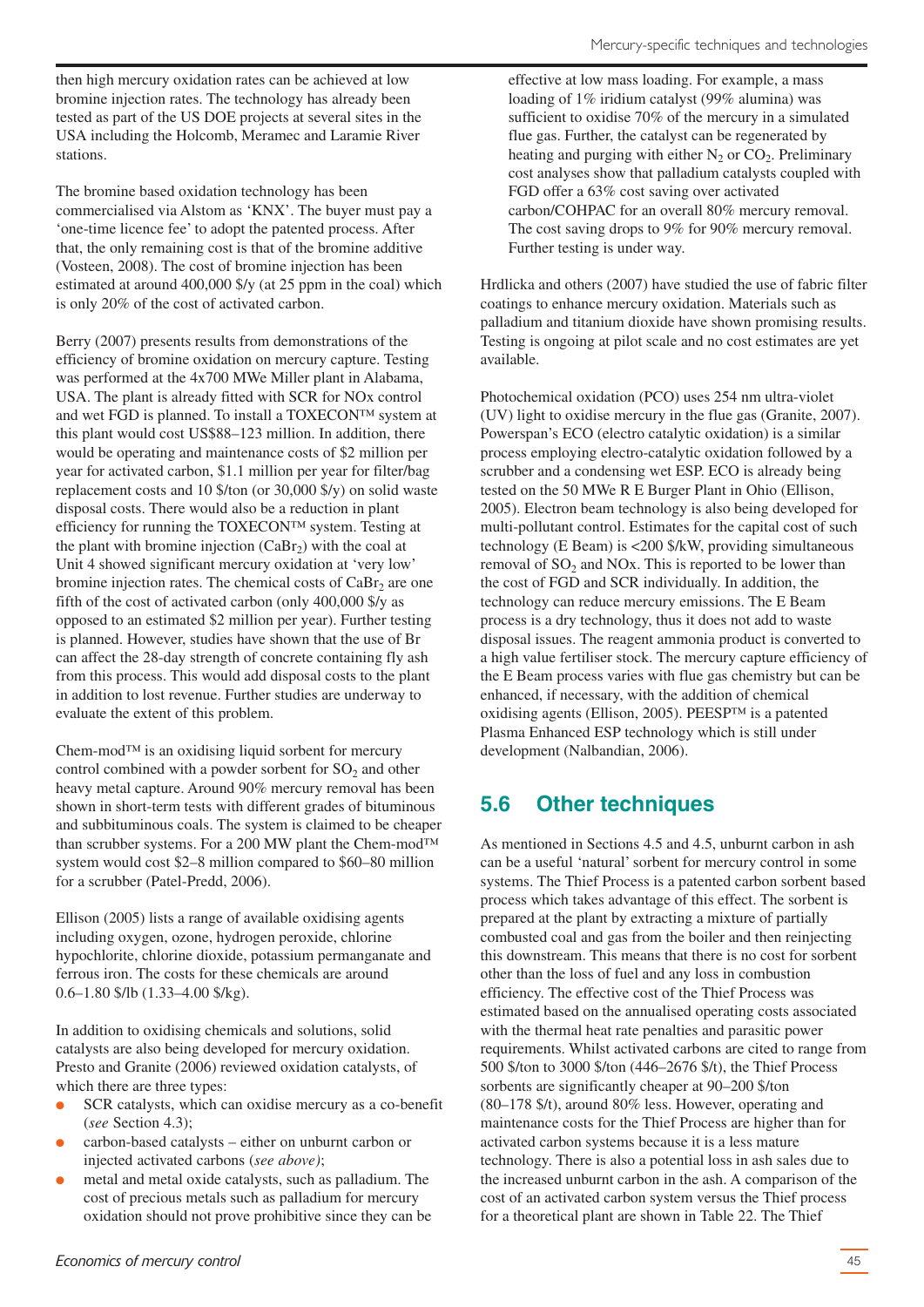| Table 22 Economic evaluation of ACI and Thief Process (Granite, 2007)  |            |                           |  |  |  |
|------------------------------------------------------------------------|------------|---------------------------|--|--|--|
|                                                                        | <b>ACI</b> | Thief process - base case |  |  |  |
| Total control capital cost, \$                                         |            |                           |  |  |  |
| Equipment cost, \$                                                     | 462,800    | 200,00                    |  |  |  |
| Freight, \$                                                            | incl       | 10,000                    |  |  |  |
| <b>Taxes</b>                                                           | 34,968     | 21,600                    |  |  |  |
| Field materials, \$                                                    | 120,000    | 160,000                   |  |  |  |
| Field labour, \$                                                       | 85,000     | 300,000                   |  |  |  |
| Indirect field costs, \$                                               |            | 21,000                    |  |  |  |
| Subtotal, \$                                                           | 702,768    | 712,600                   |  |  |  |
| Retrofit factor - Thief 1.20, \$                                       |            | 142,520                   |  |  |  |
| Bare Installed Retrofit Cost (BIRC), \$                                | 702,768    | 855,120                   |  |  |  |
| Engineering and home office fees<br>(ACI -10%, Thief - 20% of BIRC, \$ | 70,277     | 171,024                   |  |  |  |
| Process contingency<br>(ACI - 5%, Thief - 15% BIRC), \$                | 35,138     | 128,268                   |  |  |  |
| General facilities costs (5% BIRC), \$                                 | 35,138     | 42,756                    |  |  |  |
| Project contingency (15% BIRC and indirect costs), \$                  | 126,498    | 179,575                   |  |  |  |
| Total, \$                                                              | 969,820    | 1,376,743                 |  |  |  |
| Total, \$/kW                                                           | 1.94       | 2.75                      |  |  |  |
| Pre-production/shakedown costs - shakedown ACI 2 weeks, Thief 1 month  |            |                           |  |  |  |
| Fixed operating cost, \$                                               | 4951       | 17,603                    |  |  |  |
| Variable operating cost, \$                                            | 53,866     | 23,091                    |  |  |  |
| 2% total capital cost, \$                                              | 19,396     | 27,535                    |  |  |  |
| Total capital requirement (TCR), \$                                    | 1,047,673  | 1,444,972                 |  |  |  |
| Total capital requirement (TCR), \$/kW                                 | 2.10       | 2.89                      |  |  |  |
| Fixed O&M                                                              |            |                           |  |  |  |
| Operating labour, 45 \$/h                                              | 70,200     | 140,400                   |  |  |  |
| Maintenance and materials (5% BIRC)                                    | 35,138     | 42,756                    |  |  |  |
| Admin and support labour (20% of operating labur)                      | 14,040     | 28,080                    |  |  |  |
| Total                                                                  | 119,378    | 211,236                   |  |  |  |
| Variable O&M costs                                                     |            |                           |  |  |  |
| Sorbent (ACI - 1000 \$/t, Thief - 186 \$/t)                            | 1,365,000  | 253,890                   |  |  |  |
| Incremental power (0.05 \$/kW)                                         | 12,300     | N/A                       |  |  |  |
| Waste disposal (17 \$/t)                                               | 23,206     | 23,206                    |  |  |  |
| Total                                                                  | 1,400,506  | 277,096                   |  |  |  |

| Levelised cost summary - constant \$ | <b>ACI</b> |           |          | Thief Process - base case |           |          |
|--------------------------------------|------------|-----------|----------|---------------------------|-----------|----------|
| 20 years                             | \$         | mills/kWh | \$/kg Hg | $\mathcal{S}$             | mills/kWh | \$/kg Hg |
| <b>Fixed charges</b>                 | 174,123    | 0.050     | 2284     | 240.154                   | 0.069     | 3150     |
| <b>Fixed O&amp;M</b>                 | 119,378    | 0.034     | 1566     | 211.236                   | 0.060     | 2772     |
| Variable O&M                         | 1,400,506  | 0.400     | 18,372   | 277,096                   | 0.079     | 3634     |
| Total                                | 1,694,008  | 0.483     | 22,222   | 728,487                   | 0.208     | 9557     |

Process has only been tested at pilot scale of up to 0.5 MWe. However, even at this developmental stage, it would appear that the Thief Process offers significant cost savings

compared to activated carbon injection (O'Dowd and others, 2006; Granite and others, 2006; Granite, 2007).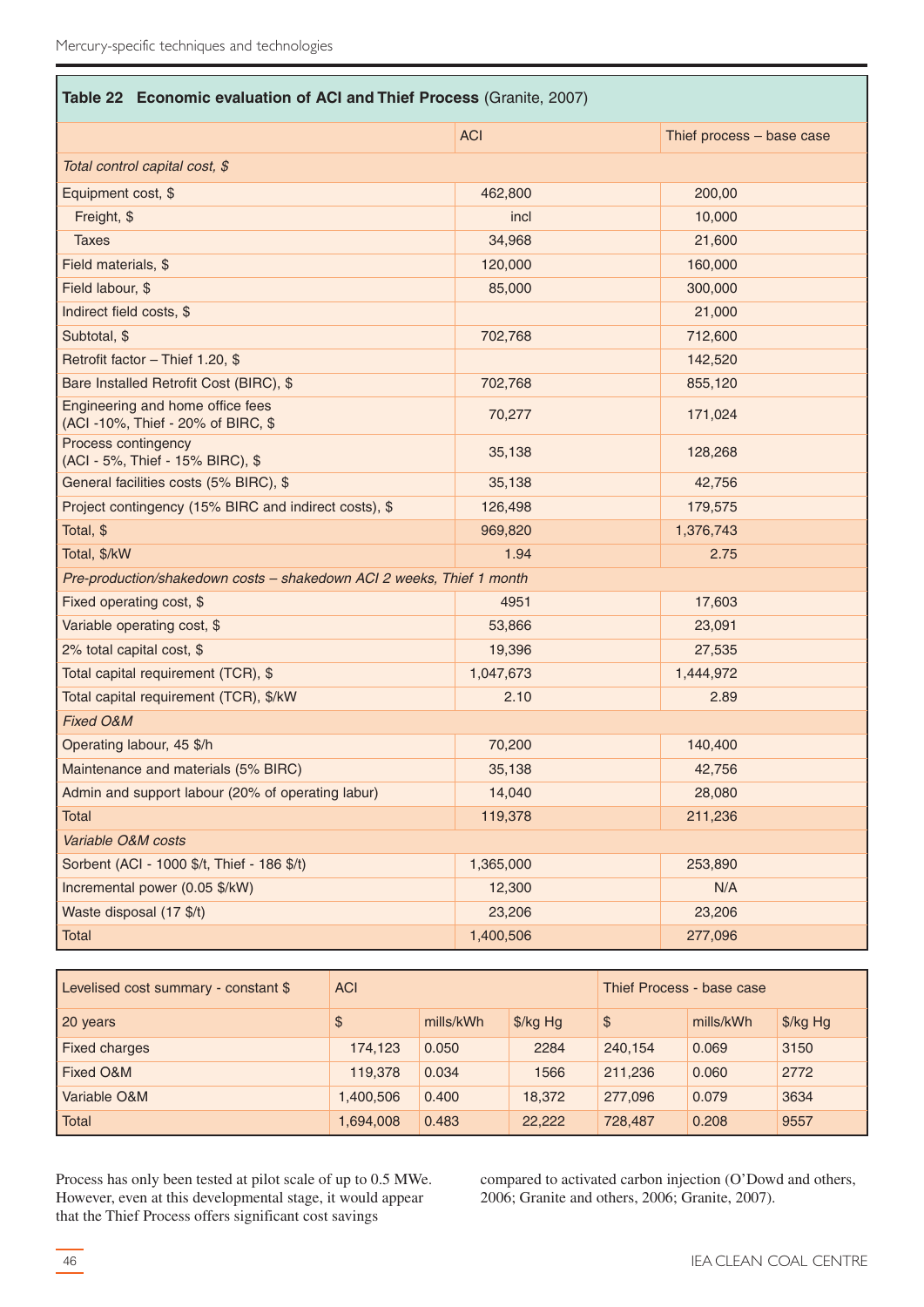# <span id="page-46-0"></span>**5.7 Selection**

As can be seen from the examples included throughout Chapters 4 and 5, there are numerous options for controlling mercury emissions from coal-fired plants. Ideally, the most economic method of mercury control is to maximise mercury capture in existing flue gas technologies – that is, maximising co-benefit effects. However, for many plants, especially those firing lower grade coals, mercury specific control technologies will be required. Even then, variations in coal chemistry, plant operation and so on mean that 'one size does not fit all' when it comes to selecting mercury control equipment.

At the moment, there is no BAT/MACT defined for mercury in any legislation. This may change in the future, especially with the obligatory rewrite of the CAMR in the USA (*see* Section 3.1.2). However, for the moment, the technology to be used at each plant must be developed on a case-by-case basis.

The US DOE/NETL have an extensive list showing the deployment of mercury control technologies in the USA (Feeley, 2008). The majority of plants have opted for activated carbon-based systems with or without bromine addition. Mercury control is planned for a total of almost 30 GW of capacity as of September 2007 which represents a total of 10% of the total US capacity. Within this, eight units using activated carbon systems are fully operational (~2750 MW). 70 units, including one unit in Canada, are taking action including:

- 50 units (21 GW) firing subbituminous coal;
- 14 units (5 GW) firing bituminous coal;
- 3 units (2 GW) firing lignite coal;
- 3 units (2 GW) firing coal blends.

It would therefore seem that, by default, activated carbon is defining itself as the BAT/MACT for mercury in the USA. Since, as mentioned previously, the US DOE is no longer funding further research into mercury control technologies, it is possible that activated carbon will remain the most common approach. Plants adopting mercury control technologies in future are likely to look at the current statistics and opt for activated carbon because of the amount of experience obtained so far. Any new techniques may need to invest in marketing and promotion to break into the marketplace.

To some extent, the selection may be simplified by studying cost comparisons such as that produced by Srivastava and others (2005). The results are summarised in Table 23. The table is NOT intended to give guidelines on the best technologies for each plant or coal type but rather to give an indication of the most common plant/coal configurations and the estimated costs at each. As discussed before, the costs cited are to be taken as relative rather than exact due to changes in costs over time. If anything, Table 23 emphasises the need for expert advice on the most appropriate technology for each plant on a case-by-case basis.

It must also be remembered that many of the systems

discussed in this report and available in the market place are still largely developmental. The US DOE stated in 2006 that *there remain a number of critical technical and cost issues that need to be resolved through additional research before these technologies can be considered commercially available for all US coals and the different coal-fired power plant configurations in operation in the United States*. The US DOE's field testing programme has been limited to testing at 28 coal-fired units which represents only 2.3% of the 1165 units in operation in the USA (NETL, 2006). According to Stadler (2005) the US EPA predict that only 4% of the 430 coal-fired plants in the USA will have installed mercury specific controls by 2020 (NETL, 2006).

As discussed in Chapter 2, the Canadian CWS sets reduction targets for each province and it is up to the provincial authorities to work with the utilities to determine where and how reductions will be made. Whereas Ontario has chosen the extreme route of phasing out all coal-fired units, areas such as Alberta are considering several different control technologies for each plant.

Pavlish and others (2005) at the Energy and Environmental Research Centre (EERC) in North Dakota, USA, have carried out a study of the technology options available to the different coal-fired plants in Canada, including activated carbons, other sorbents, and oxidation technologies. It was concluded that most of the plants would benefit from most of the technologies considered. However, one of the priorities for establishing suitable options for each plant was the availability of the technology by 2009. This meant that the best approaches were:

- fuel switching (however, not appropriate for many plants);
- conventional coal cleaning (may not be economic at some plants considering the low coal Hg content at most plants);
- activated carbon;
- activated carbon with a newly fitted baghouse;
- scrubbers/FGD (not economic as an option for mercury control alone).

Other technologies such as oxidation techniques showed potential but could take longer to demonstrate and would be considered depending on individual commercial deployment time-lines.

The EERC study (Pavlish and others, 2005) concluded that, similarly to the situation in the USA, activated carbon was the most promising near-term option to achieve >50% mercury reduction. The estimated cost range for various plants in Alberta, Manitoba, New Brunswick, Nova Scotia and Saskatchewan are shown in Table 24. These estimates are first-year costs and are not levelised. They do not account for losses/costs due to changes in fly ash use either. The report stressed that changes in ash use could increase costs by a factor of 2 to 4. The loss of any  $CO<sub>2</sub>$  offsets in trading schemes is not included.

The CWS allows for early actions such as reductions in emissions prior to the start date to be included in each Province's total reduction. For example, early action by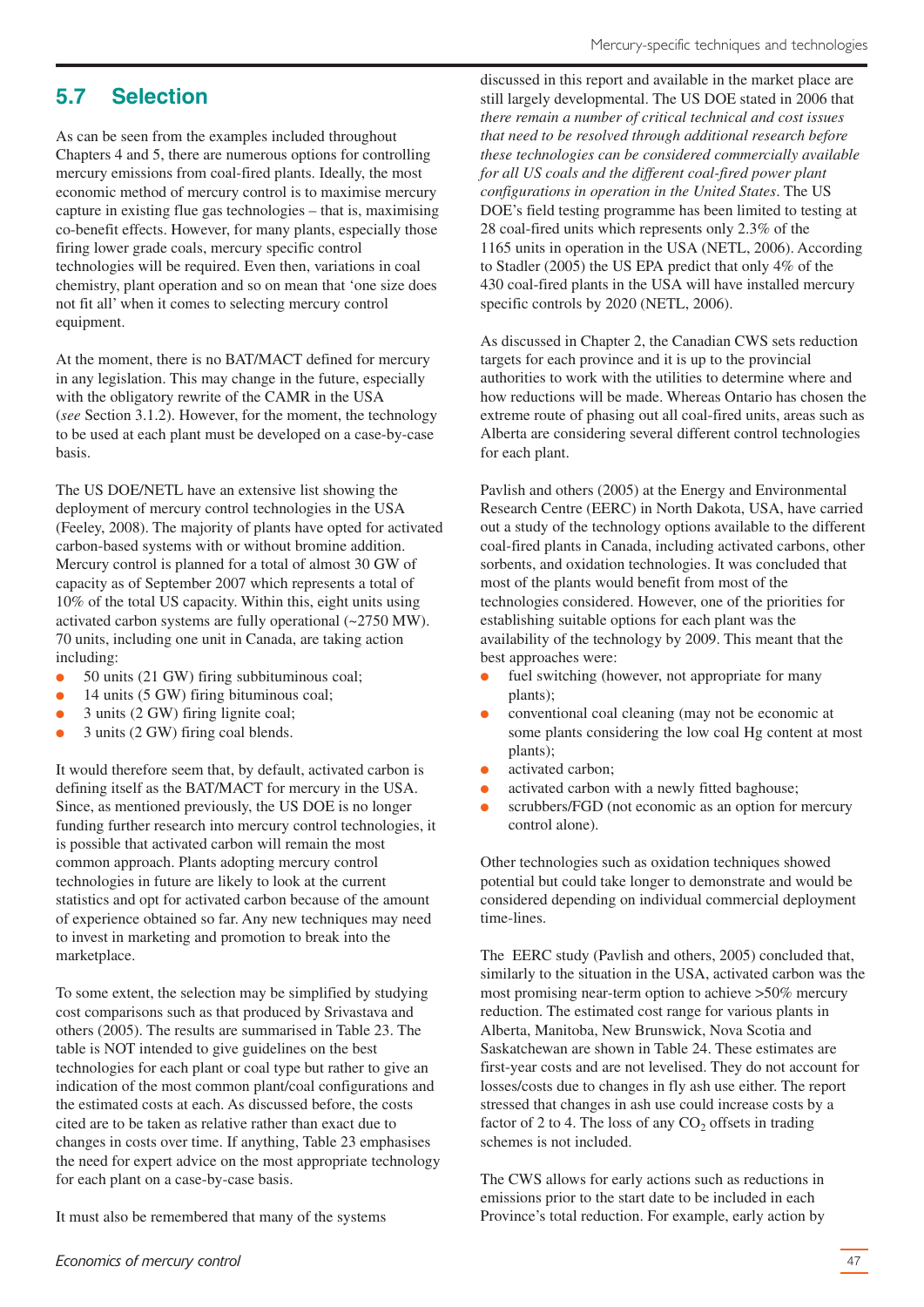| Table 23<br>Preliminary estimates of costs (2003 constant \$) of mercury controls to achieve between 80 and<br>90% reduction of mercury across existing and, if needed, additional controls (Srivastava and<br>others, 2005) |     |                                 |                                    |                                |                                                        |
|------------------------------------------------------------------------------------------------------------------------------------------------------------------------------------------------------------------------------|-----|---------------------------------|------------------------------------|--------------------------------|--------------------------------------------------------|
| Coal type                                                                                                                                                                                                                    | S%  | <b>Boiler size</b><br>range, MW | Existing control<br>configuration† | Additional controls‡           | Cost estimates of<br>additional controls,<br>mills/kWh |
| <b>Bituminous</b>                                                                                                                                                                                                            | 3   | 300-975                         | $CS$ -ESP + wet FGD                | $PAC + PJFF + CEMS PAC + CEMS$ | $1.144 - 1.430$                                        |
| <b>Bituminous</b>                                                                                                                                                                                                            | 3   | 300-975                         | $SCR + CS-ESP + wet FGD$           | <b>CEMS</b>                    | $0.003 - 0.004$                                        |
| <b>Bituminous</b>                                                                                                                                                                                                            | 3   | 300-975                         | $FF + wet FGD$                     | <b>CEMS</b>                    | $0.003 - 0.004$                                        |
| <b>Bituminous</b>                                                                                                                                                                                                            | 3   | 300-975                         | $SCR + FF + wet FGD$               | <b>CEMS</b>                    | $0.003 - 0.004$                                        |
| <b>Bituminous</b>                                                                                                                                                                                                            | 3   | 300-975                         | $HS$ -ESP + wet FGD                | $PAC + PJFF + CEMS$            | 1.149-1.437                                            |
| <b>Bituminous</b>                                                                                                                                                                                                            | 3   | 100                             | $SD + CS-ESP$                      | $PAC + PJFF + CEMS$            | 1.749-3.096                                            |
| <b>Bituminous</b>                                                                                                                                                                                                            | 3   | 100                             | $SD + FF$                          | $PAC + CEMS$                   | $0.005 - 0.370$                                        |
| <b>Bituminous</b>                                                                                                                                                                                                            | 0.6 | 100-975                         | CS-ESP                             | $PAC + PJFF + CEMS$            | $1.171 - 1.751$                                        |
| <b>Bituminous</b>                                                                                                                                                                                                            | 0.6 | 100-975                         | FF.                                | $PAC + CEMS$                   | $0.003 - 0.510$                                        |
| <b>Bituminous</b>                                                                                                                                                                                                            | 0.6 | 100-975                         | HS-ESP                             | $PAC + PJFF + CEMS$            | 1.205-1.804                                            |
| PRB*                                                                                                                                                                                                                         | 0.5 | 100-975                         | CS-ESP                             | $PAC + PJFF + CEMS$            | 1.236-1.903                                            |
| PRB*                                                                                                                                                                                                                         | 0.5 | 100-075                         | FF.                                | $PAC + CEMS$                   | $1.122 - 1.266$                                        |
| PRB*                                                                                                                                                                                                                         | 0.5 | 100-975                         | <b>HS-ESP</b>                      | $PAC + PJFF + CEMS$            | 1.273-1.960                                            |
| $\star$<br><b>PRB</b> Powder River Basin coal                                                                                                                                                                                |     |                                 |                                    |                                |                                                        |

† CS-ESP cold-side ESP; HS-ESP hot-side ESP; FF fabric filter; PS particle scrubber; SD spray dryer;

SCR selective catalyst reduction;

‡ PAC powdered activated carbon; CEMS continuous emission monitoring system; PJFF pulse-jet fabric filter

Saskatchewan between 2004 and 2009 will be used to meet its provincial caps for the years 2010-13. Early actions so far have included a mercury switch collection programme and early mercury controls at the Poplar River Power Station (CCME, 2006).

The province of Alberta has required that all plants submit details of how they will each achieve 70% mercury reduction. Transalta owns three coal-fired units in Alberta and part-owns a further two. The company has carried out extensive studies to determine how best each plant can achieve the required mercury control (Omotani, 2007). All the plants have ESP and burn western bituminous coal with low sulphur, low chlorine, low mercury and high ash contents. Studies have shown that the majority of mercury in the flue gas at the plants is elemental and therefore difficult to capture, with 25% or less being caught in the ESP system.

Preliminary studies in 2005 showed the following (Omotani, 2007):

- treated/enhanced sorbents performed better than activated carbons;
- coal cleaning reduced the coal mercury content by  $40\%$ ;
- enhanced sorbents performed well with the cleaned coal whereas standard activated carbons only achieved 10% reduction in flue gas mercury;
- injection of sorbents and enhancements upstream of fabric filters improved mercury capture at lower injection rates but capital and operating costs for fabric filters would be significant and would not reduce overall mercury removal costs.

The effects of combustion conditions on 'natural' mercury removal in the ash were also considered. The 'native' mercury removal rate at the plant varied from 15% to 30% with an

| Coal type                     | Activated carbon + ESP |               | $ESP + activated carbon + fabric filter$ |               |  |
|-------------------------------|------------------------|---------------|------------------------------------------|---------------|--|
|                               | First year             |               | First year                               |               |  |
|                               | 1000 US\$/y            | mills/kWh     | 1000 US\$/y                              | mills/kWh     |  |
| Bituminous (including blends) | 750-1480               | $0.63 - 1.23$ | 2400-9000                                | $1.98 - 2.68$ |  |
| Subbituminous                 | 950-4700               | $0.74 - 1.54$ | 2600-9100                                | $2.25 - 2.89$ |  |
| Lignite                       | 450-7000               | $0.85 - 3.29$ | 5000-6800                                | $2.31 - 3.09$ |  |

**Table 24 Summary of estimated technology cost ranges for plants in Canada** (Pavlish and others, 2005)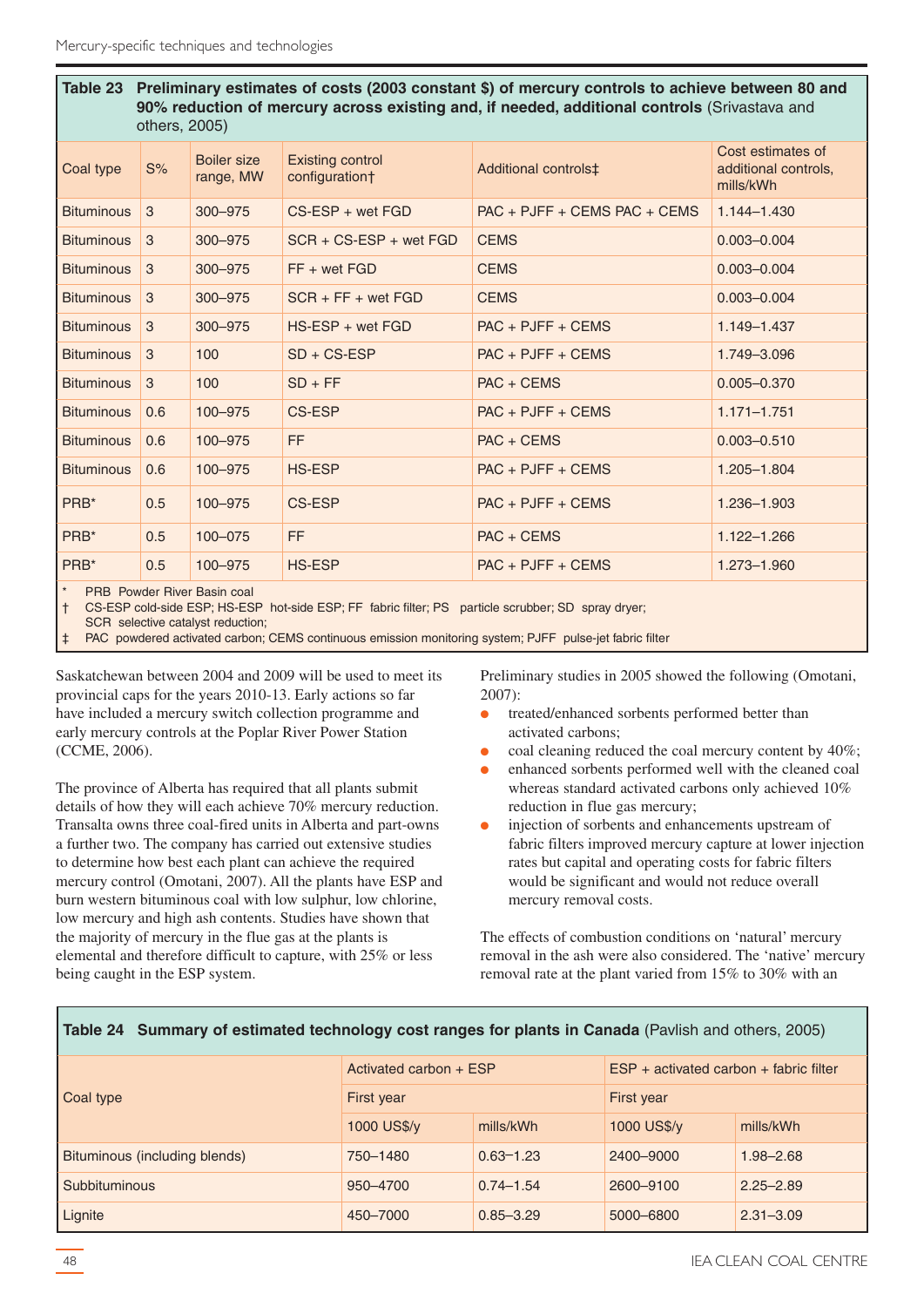<span id="page-48-0"></span>average of 19%. By increasing the 'natural' mercury capture (co-benefit effect) the requirement for activated carbon was reduced by 20–30%.

Once the plant has had the new fabric filter system, booster fan and activated carbon injection system installed, there will be ongoing costs for operation and maintenance. These have been estimated as follows:

| Sorbent cost (delivered) | 1.21 \$/kg                        |
|--------------------------|-----------------------------------|
| Maintenance labour rate  | $30 \text{ S/h}$                  |
| Fly ash disposal cost    | $6 \frac{\text{S}}{\text{t}}$     |
| Energy cost              | 0.035 \$/kWh                      |
| Overhead:                | 30% of operating and maintenance  |
|                          | (including spare parts)           |
| Filter bag cost          | $75 \frac{\text{S}}{\text{bag}}$  |
| Bag change-out rate      | 4 bags/h (during bag replacement) |

The operating life of the project was estimated at 20 years. With all these costs and variables taken into account, it was estimated that the total cost of mercury control would be between \$41,800 and \$37,400 kg/Hg removal, depending on the air-to-cloth ratio used in the baghouse.

# **5.8 Comments**

Knowledge of coal quality, coal chemistry, pollution control device behaviour and so on can promote optimisation of mercury capture as a co-benefit. However, this would need to be done on a unit-by-unit, coal-by-coal basis and would involve expert consultants. Computer modelling might well provide guidance on how individual plants can enhance their mercury capture with the systems they already have in place. By enhancing co-benefit/baseline mercury capture in a plant, the requirement for additional, more costly, methods of mercury control can be reduced.

For many plants the amount of mercury reduction achievable through co-benefit effects may not be enough to meet legislative demands. In these cases, more costly mercury specific control techniques and technologies are required. These include techniques such as activated carbons or sorbent injection, oxidation methods and electrochemical methods. Mercury control with activated carbon is dependent on several factors including:

- sorbent costs:
- impacts on ash sales and disposal costs;
- plant-specific variables such as coal mercury content and baseline mercury capture.

The marketplace for mercury control technologies is still young. At the moment the techniques are not yet required on most plants. The technologies are being developed ahead of the more stringent reduction targets expected in the new US EPA mercury specific legislation and the CWS in Canada. Since many of these techniques are still at the developmental stage in pilot studies, the cost analyses are somewhat premature. Even with a reduction in US DOE funding for these mercury-specific projects, the market will now develop in accordance with demand.

In the immediate future in North America, technologies and sorbents may be relatively inexpensive as manufacturers attempt to establish themselves in a young marketplace. However, as time goes on and demand increases, prices may well increase. A sudden increase in demand for sorbents and control systems may also result in a shortage of expertise, equipment, installation staff and so on which could also affect the economics and success of projects.

For the most part, the technologies have an equal chance to find a niche in the market, although early demonstrations may prove more effective. However, should legislation change to specify BAT/MACT then the market will change dramatically in accordance with the technology defined as BAT or MACT. At the moment, it is commonly assumed that there is no single BAT/MACT for mercury on coal-fired plants. Should the new US EPA CAMR-replacement result in a requirement for MACT then the US EPA will face a tough challenge to select the most appropriate technologies and the market could change dramatically.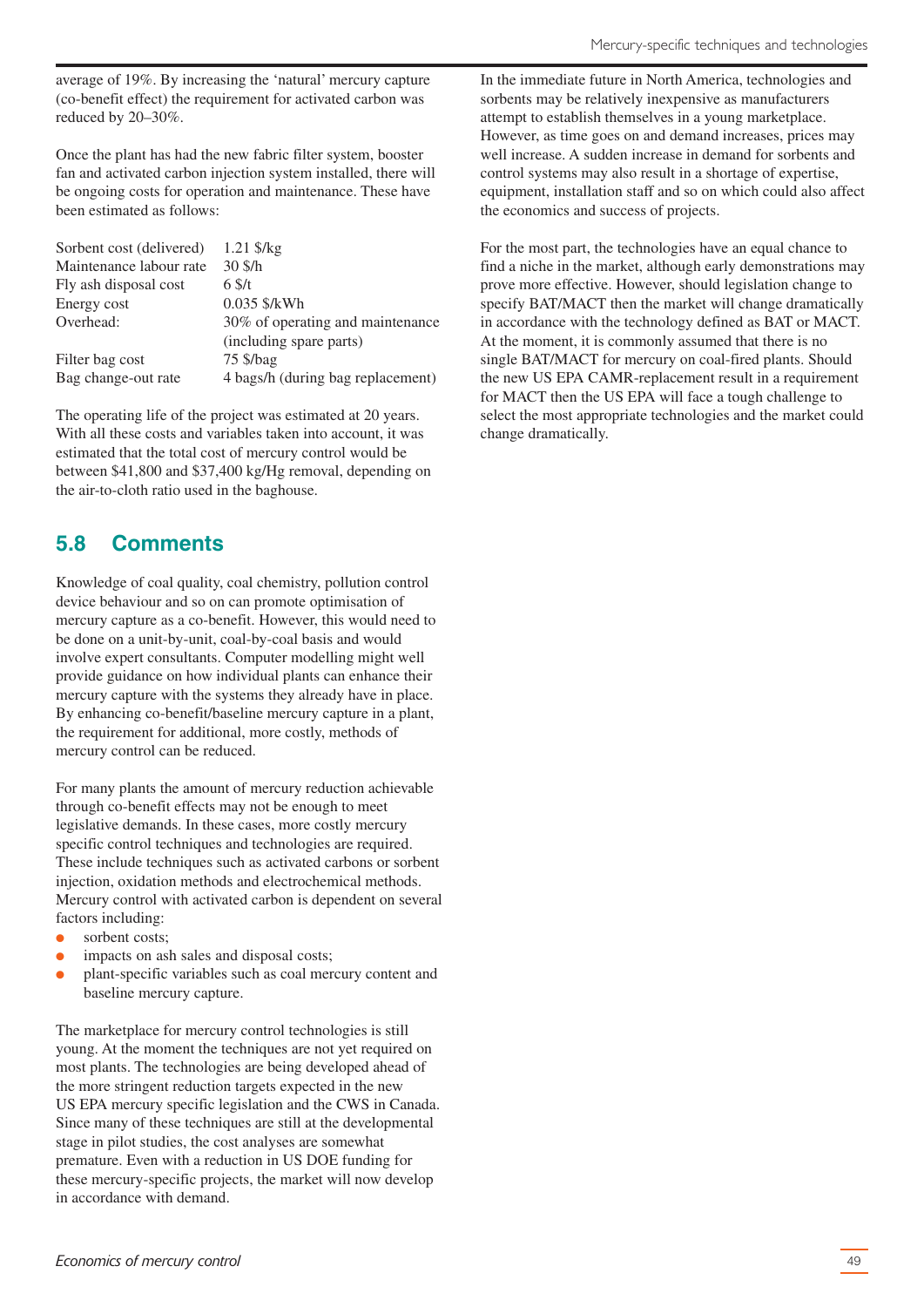# <span id="page-49-0"></span>**6 Mercury control in emerging nations**

Is it well established that mercury is a global problem. Further, although emissions from developed nations are being reduced, emissions from developing countries and emerging nations continue to rise. Figure 11 shows the mercury emissions from different global areas and Figure 12 shows the relative emissions from US power plants compared to emissions from all other countries. Bearing in mind that emissions from the EU and Canada are of a similar order of magnitude to those from the US, there is a strong argument that mercury control in other areas of the world need to be tackled. The UNEP Global Mercury Partnership, as discussed



**Figure 11 Mercury emissions from different global regions** (US EPA, 2008)



**Figure 12 Mercury emissions are a global problem** (US EPA, 2008)

in Chapter 2, aims to work together with developing nations and emerging economies to promote the most cost-effective and practical means for mercury control in these areas.

As discussed in Chapters 4 and 5, site-specific differences in plant characteristics and fuel mean that there is no single option (BAT/MACT) for mercury control. The cost of mercury control can be minimised if the plant operator is free to choose the most appropriate technique or technology from a number of different mercury control options. The problem with this approach in emerging nations is that:

- there is often little or no legislative requirement or environmental momentum to reduce mercury emissions;
- there is often little or no experience in maximising co-benefit effects or selecting control techniques and technologies for mercury;
- there is often little or no funding for mercury control.

This chapter looks at the opportunities to reduce mercury emissions efficiently and economically at coal-fired plants in developing countries and emerging nations.

Ideally, existing coal facilities could be replaced by cleaner more renewable sources of energy or more efficient coal combustion systems. However, in most developing countries, power is a priority, coal is cheap and plentiful and there is experience with coal combustion.

As coal will continue to dominate as the fuel source in places such as China and India, mercury control options would be required at existing plants as well as in future capacity. The majority of the information discussed in this chapter relates to emissions from coal combustion in China. This simply reflects the amount of literature available which concentrates on this region and is not intended to imply that China is the only country with such issues. However, the situation in China may reflect, to some extent, the situation in other developing countries. The political and legislative situation in China is very different from that in Europe and North America and this will lead to very different problems and challenges when considering how best to reduce mercury emissions. A separate report from the IEA CCC (Minchener, 2007) gives an excellent summary of the challenges facing the coal sector in China. Much of the information included below, unless otherwise stated, comes from Minchener's report.

### **6.1 Coal options**

Although some coals in China may have a slightly higher mercury concentration than US coals (*see* Section 5.1), it is the lack of emission controls on utilities rather than the coal mercury concentration which is primarily responsible for the per-tonne mercury emission rate in China being three times that for the USA utilities (Kolker and others, 2006).

China is installing new coal-fired boilers at an unprecedented rate to supply energy to a rapidly-growing population. As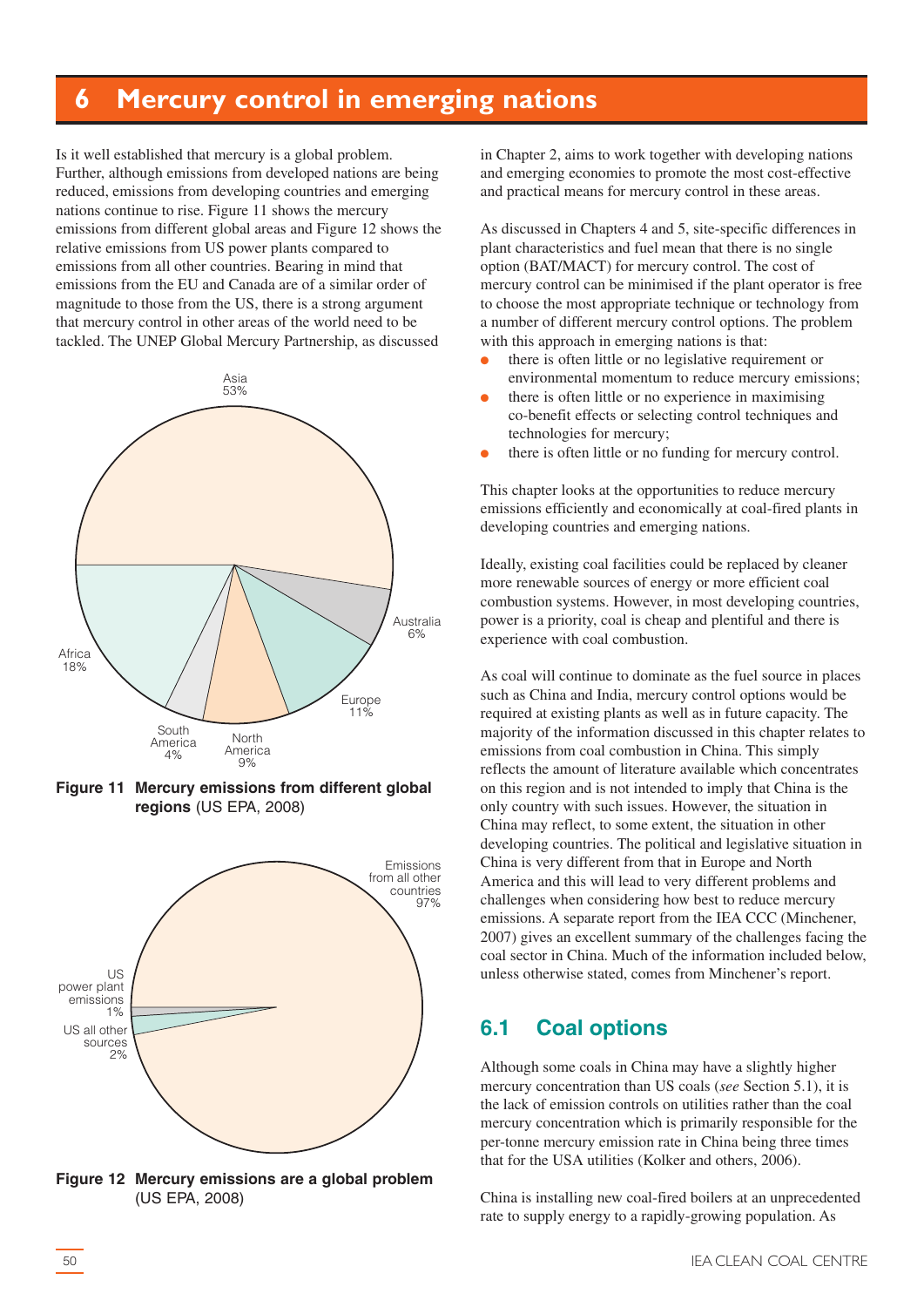<span id="page-50-0"></span>mentioned in Section 5.1.2, coal cleaning could be a simple and economic way to reduce mercury emissions in many regions such as Guizhou.

According to Minchener (2007) the majority of coal that will be mined in the future will come from two regions – either Shanxi, Inner Mongolia and Hebei, or Shaanxi, Gansu Ningxia, Qinghai and Xinjiang Provinces. At the moment there are three main categories of mines:

- key state-owned mines that commonly have relatively advanced coal extraction techniques. Output from these mines goes to other state-owned enterprises;
- state-owned mines that tend to be smaller and only partially mechanised but with a similar customer base;
- township and village mines that mostly use manual extraction techniques. In the past the output of these mines went mainly to local customers. However, the situation has now changed and they are also important suppliers to the power and non-power industrial sectors.

As discussed in Section 5.1, Chinese coals have very different concentrations of mercury and, theoretically, emission reductions could be achieved by coal switching. In practice, this is unlikely to happen in the near future due to the lack of legislative requirement and likely excessive cost.

# **6.2 Maximising co-benefit effects**

As the developing world takes steps towards reducing pollutant emissions, some mercury reduction will be achieved quite economically. For example, typical plant efficiencies in countries such as China are reported at around 29% as compared with 36–38% in OECD countries (average for sub and supercritical, old and new units) (Minchener, 2007). Improvements in plant efficiency would reduce emissions of all pollutants simultaneously.

There appears to be some mismatch between the pollution control targets within China and those actually being achieved. As with other developing nations, China has been characterised with a low rate of adoption of clean coal technologies in the past for several reasons including (Newman-Sutherland and others, 2001):

- strong competition for limited capital;
- water shortages;
- limited demand for better quality coal;
- lack of a fair pricing regime to reflect the value of coal quality;
- a belief that there must be an economic as well as a social/environmental benefit for the implementation of a technology transfer project.

The success of mercury control in developing countries such as China will depend not only on the establishment of reduction strategies but also the policing of these strategies to ensure that they are enacted. One official from the Chinese Environmental Protection Agency is reported as saying: *The economy has grown at an unexpectedly rapid rate in some local areas, mostly at the cost of the environment, and the supervision departments at the grass-roots level are barely functioning* (Edie, 2007). This would imply that supplying

power is superseding environmental legislation and that emission limits may be going unchecked. The success of the predicted co-benefits will be totally dependent on the successful implementation of  $SO<sub>2</sub>$  and NOx control technologies.

Despite this, China is making significant moves towards reducing pollutant emission. China's near-term approach to address pollution control issues whilst allowing massive expansion in coal use is as follows (Minchener, 2007):

- the introduction of large pulverised coal-fired units with supercritical and, in the future ultra-supercritical steam conditions for high efficiencies, together with improved ESPs, FGD and some form of NOx control. As discussed in previous chapters, these are the types of control systems that could provide co-benefit mercury reduction at little or no extra cost;
- retrofitting and upgrading of existing coal-fired power plants that currently operate with low efficiencies and minimal environmental controls. The Government has declared that, through its National Development and Reform Commission (NDRC), it will 'rehabilitate' medium size (200–300 MWe) power plants to improve efficiency with retrofit of environmental control systems.

However, since power demand now exceeds supply in China, these medium-sized plants must remain operational and so there has been no drive to take them out of service for the extensive modification required.

In 1998, the 'Two control zones' policy in China defined two areas for remedial measures (Minchener, 2007):

- acid rain control zone, where rainwater had a pH value less than 4.5 (around 9% of the total land in SW and SE China);
- $SO<sub>2</sub>$  control zone, where the average concentration of  $SO_2$  exceeded the national standard of 0.06 mg/m<sup>3</sup> and the daily average exceeded 0.2 mg/m3 (around 3% of the land).

In 1995, the  $SO<sub>2</sub>$  emissions from the power plants within these two zones accounted for almost 50% of the country's total emissions. Therefore targeting these areas would provide the fastest and most economic means of reducing emissions.

Economic approaches are being taken to promote FGD installations in the two control zones (Minchener, 2007):

- FGD installation will be supported by 'favourable funding' (loan) conditions;
- the cost of FGD will be reduced through technology transfer and market forces;
- thermal plants with FGD installed will receive a greater price for electricity supplied to the grid;
- the  $SO_2$  tax will be increased and a low  $SO_2$  emission limit established.

With these measures, China could achieve significant  $SO_2$ reductions and significant mercury reductions as a co-benefit. The success of these measures could prove an extremely useful example to other developing nations as to what can be achieved.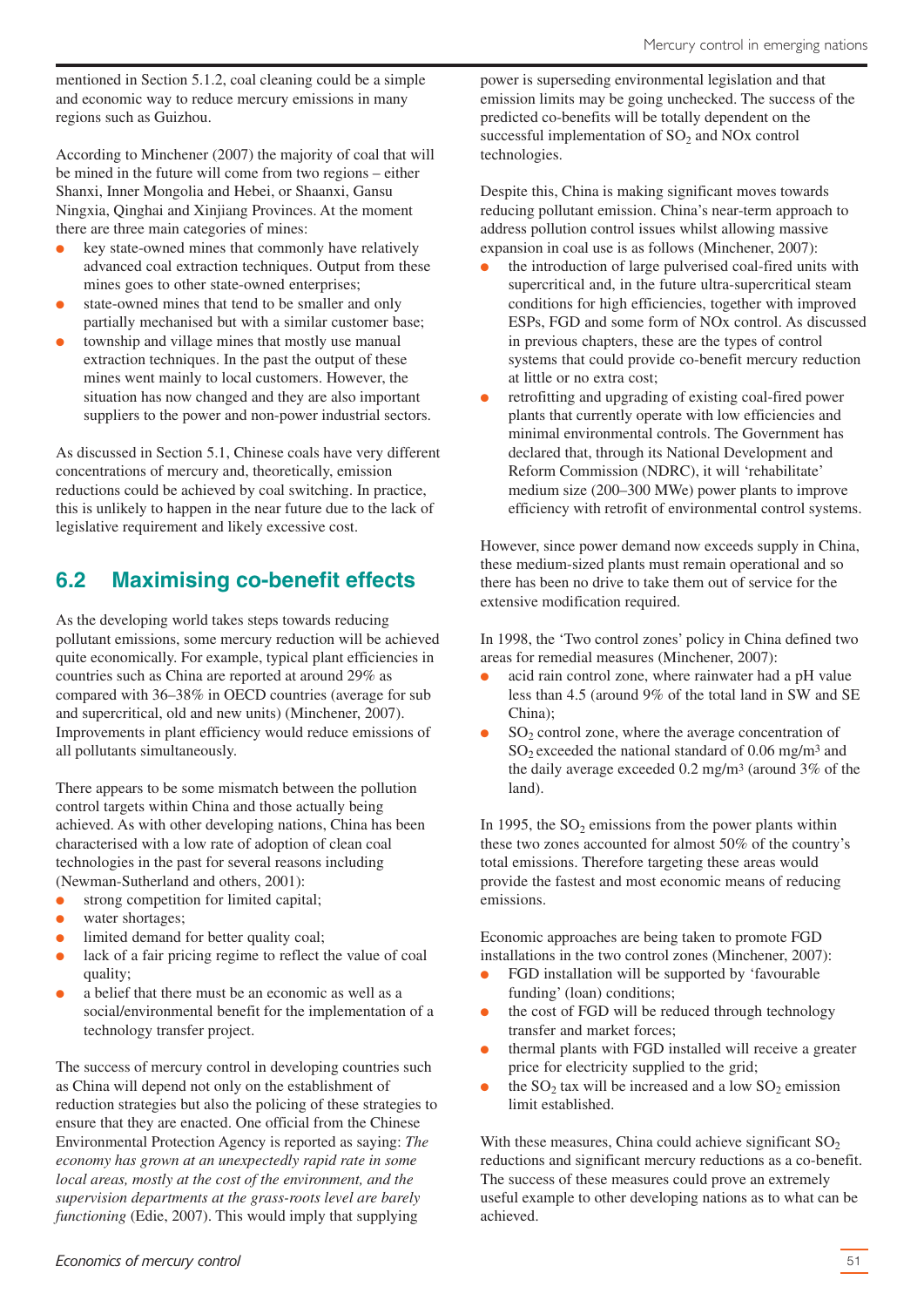<span id="page-51-0"></span>

| Table 25 Projected mercury emissions and potential reductions in the Chinese power sector (Wu and<br>others, 2006)             |                |                |                |                         |
|--------------------------------------------------------------------------------------------------------------------------------|----------------|----------------|----------------|-------------------------|
| Year                                                                                                                           | 2003           | $2010*$        | 2020*          |                         |
|                                                                                                                                |                |                | Scenario1+     | Scenario 2 <sup>+</sup> |
| Baseline mercury emissions, t                                                                                                  | 91             | 95             | 207.2          | 207.2                   |
| Projected mercury emissions, t                                                                                                 |                | 55.6           | 105.5          | 92.9                    |
| Potential total mercury reductions, t                                                                                          |                | 61.2           | 101.6          | 114.3                   |
| Reduction by technology                                                                                                        |                |                |                |                         |
| by FGD, t                                                                                                                      | 1.4            | 55.6           | 56.7           | 30.5                    |
| by activated carbon injection                                                                                                  |                |                | 3.3            | 6.6                     |
| by FGD+activated carbon                                                                                                        |                |                | 28             | 41.7                    |
| by FGD+SCR, t                                                                                                                  |                |                | 8              | 20.4                    |
| by FGD+activated carbon+SCR, t                                                                                                 |                |                | 5.6            | 15                      |
| baseline values for 2010 and 2020 are for particulate controls only                                                            |                |                |                |                         |
| Scenarios 1+2<br>l t                                                                                                           |                |                |                |                         |
| Control technologies                                                                                                           | Scenario 1     |                | Scenario 2     |                         |
|                                                                                                                                | Region 1       | Region 2       | Region 1       | Region 2                |
| ESP + activated carbon, $%$                                                                                                    | $\overline{0}$ | 5              | $\overline{0}$ | 10                      |
| $ESP + FGD + activated carbon, %$                                                                                              | 20             | 10             | 30             | 15                      |
| $ESP + FGD + SCR, %$                                                                                                           | 5              | 5              | 15             | 10                      |
| $ESP + FGD + activated carbon + SCR, %$                                                                                        | 5              | $\overline{0}$ | 10             | 5                       |
| Note: Region 1 developed provinces such as Beijing and provinces with high emissions, such as Ghizou; Region 2 other provinces |                |                |                |                         |

By the end of 2006, 30% of Chinese coal-fired plants had FGD systems installed and this had increased to 36% by mid-2007. Further, several small, inefficient power plants have reportedly been closed down in an effort to reduce national emissions of the major pollutants  $(SO<sub>2</sub>$  and NOx) (Edie, 2007). However, according to Wu and others (2006) the installation rate of FGD in China is still only 3% of the total coal-fired generating capacity. Despite this, Wu and others predict an annual growth rate in coal-based electricity in China of 7.5% between 2003 and 2010 and 3.8% between 2010 and 2020. Based on the Chinese Control Plan for Acid Rain and SO<sub>2</sub> Pollution Control Zone, Wu and others (2006) predict that the penetration of FGD installation would reach 58% in 2010 and 67% in 2020, nationwide.

Wu and others (2006) suggest that, by 2010, the penetration of FGD technologies in China could keep mercury emissions close to those in 2003, that is by offsetting any increase in emissions due to increased coal use. However, by 2020 only a relatively high rate of advanced control technology use (such as activated carbon, FGD and SCR) would be able to stop a growth in mercury emissions, as shown in Table 25. Scenario 1 predicts a lower adoption of mercury control than Scenario 2. Both scenarios predict that developed provinces, such as Beijing, and those with high mercury emissions, such as Ghizou, will adopt a more stringent approach to mercury control.

Little or no data are available for mercury emissions in other developing economies and economies in transition such as India, Korea, Africa. It must be assumed that mercury is not on the legislative agenda in these areas. It is also likely that actions to reduce emissions of primary pollutants such as  $SO<sub>2</sub>$ and NOx are significantly less than those in Europe and North America and even less than those in China. Co-benefit effects must therefore be assumed to be minimal. There is therefore potential for significant and economic mercury reductions to be achieved in these countries with the adoption of standard pollution control technologies. The steps being proposed in China could go a long way to demonstrating what could be achieved elsewhere.

# **6.3 Mercury specific controls**

For the most part, it must be assumed that developing nations and economies in transition will achieve the majority of mercury emissions in the short term through co-benefit routes. Mercury is unlikely to be targeted for control due to the potentially large costs that would be associated with doing so. Mercury specific controls in these areas, in the near- to mid-term future, are most like to be as a result of a globally legally binding mechanism such as that outlined in Section 2.1.2.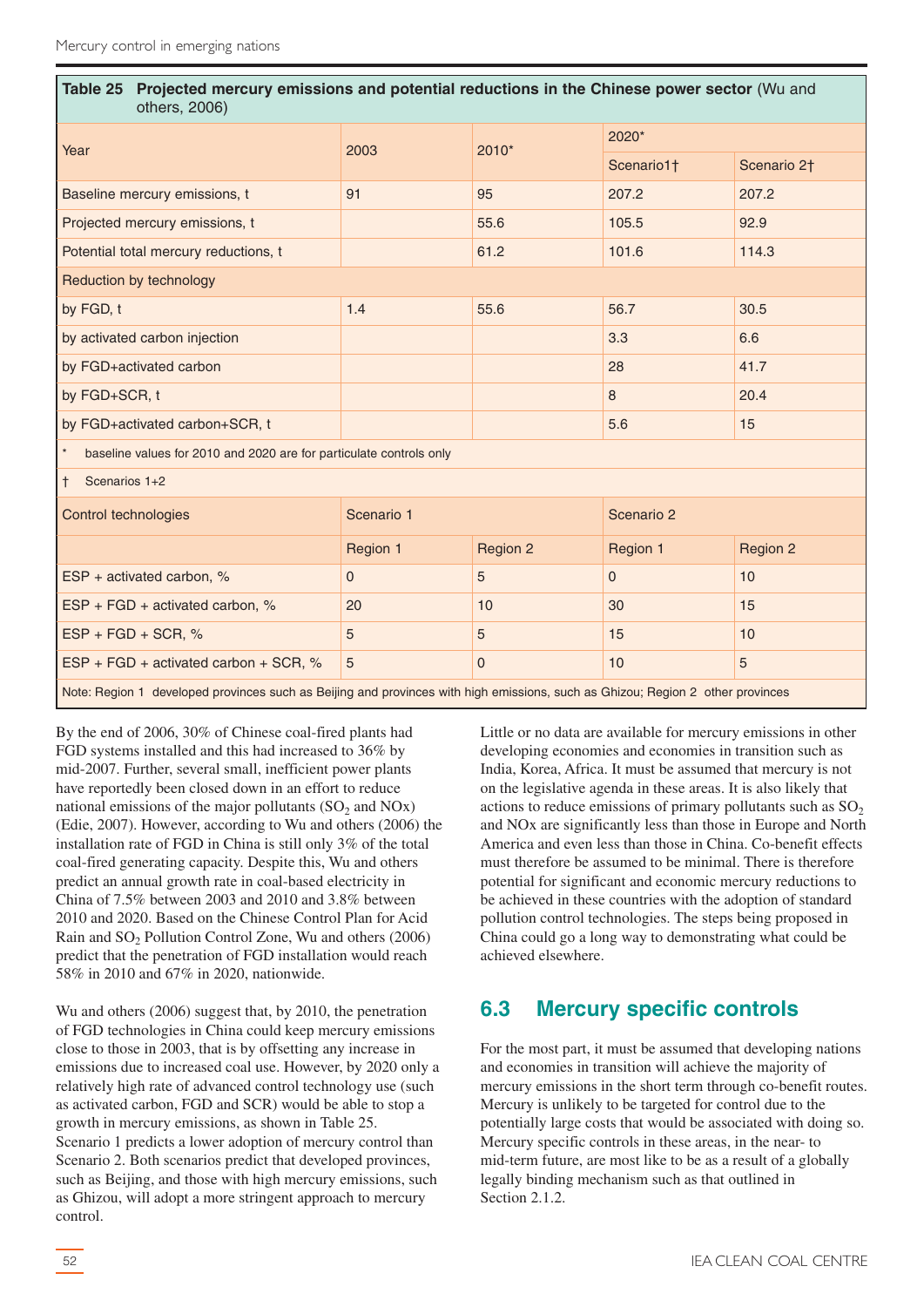<span id="page-52-0"></span>Despite there being no legally binding reason, it is possible that China could take steps towards specific mercury control options. Wu and others (2006) are optimistic that mercury control technologies such as activated carbon could be commercially available by 2010 and may well be adopted in some Chinese plants after that time. They suggest that a combination of ESP and/or FGD and activated carbon could be installed on up to 35% of plants in the more developed areas of China (such as Beijing) by 2010. Wu and others predict that activated carbon, alone or in conjunction with FGD and/or SCR, could be used on up to 30% of plants in some regions of China by 2020 (*see* Table 25).

Whether these predictions are correct remains to be seen. It will be especially important to identify where funding for such controls will be obtained. However, if the predictions are correct, then this would be a significant step to reduce emissions from China and would be an excellent example to other developing nations as to what could be achieved.

# **6.4 Facilitating mercury reduction**

The choice of mercury control approaches at the remaining plants in the USA, Canada and perhaps other countries in the future, remains to be seen. Ideally, an interactive flow chart similar to Figure 5 in Chapter 4 could be produced which would help individual power plants, especially those in developing countries, establish the most economic and effective means of controlling mercury emissions at each individual plant. There is an ongoing project with UNEP to try and put this idea into practice.

Much could be achieved by the simple transfer of expertise and knowledge to developing countries. China, Canada, Japan, the USA and UNEP jointly held a workshop in Beijing in November 2005 on measurement and control of mercury from coal-fired power plants. The workshop increased awareness of the magnitude of mercury emissions from this sector, examined limited data currently available on the level of mercury exposure in China, and provided information on control approaches (funded through Mercury Trust Fund, and also bilaterally funded through Canada, Japan, USA). Further workshops of this type are planned.

The Governments of Canada and China, and Tsinghua University have co-operated on a study to compare the current China Mercury Emission Inventory with the UNEP mercury emissions toolkit, examine the status of coal washing technology and mercury removal in China, and examine coal combustion-related mercury emissions from small-scale use in residential, commercial, and industrial sectors. Further projects are planned to use established coal modelling techniques to study the potential for mercury control through coal washing and coal switching at a small number of coal-fired facilities in China.

Investment in China could go a long way to demonstrating what can be achieved. Other emerging economies such as India will also need support to achieve mercury control.

# **6.5 Comments**

At the moment, as a country China is the largest emitter of mercury from coal combustion and therefore it is not surprising that most of the data in the literature concentrates on how emissions from China could be controlled. Despite problems with matching actual pollutant reductions with target reductions in the past, it would seem that China is taking important steps towards reducing emissions of  $SO<sub>2</sub>$ . The regions where almost half of the  $SO<sub>2</sub>$  emissions arise have been identified and control measures will be concentrated in these areas. Economic measures such as technology transfer, reduced loan rates, preferential energy tariffs and modified emission fines could go a long way to ensuring the sulphur reduction targets are met. This could mean a 30–80% reduction of mercury emissions at these plants as a co-benefit effect.

The success of these measures in China could act as an example to developing countries and economies in transition of how multi-emission control strategies and maximising co-benefit reductions for several pollutants can be cost-effective.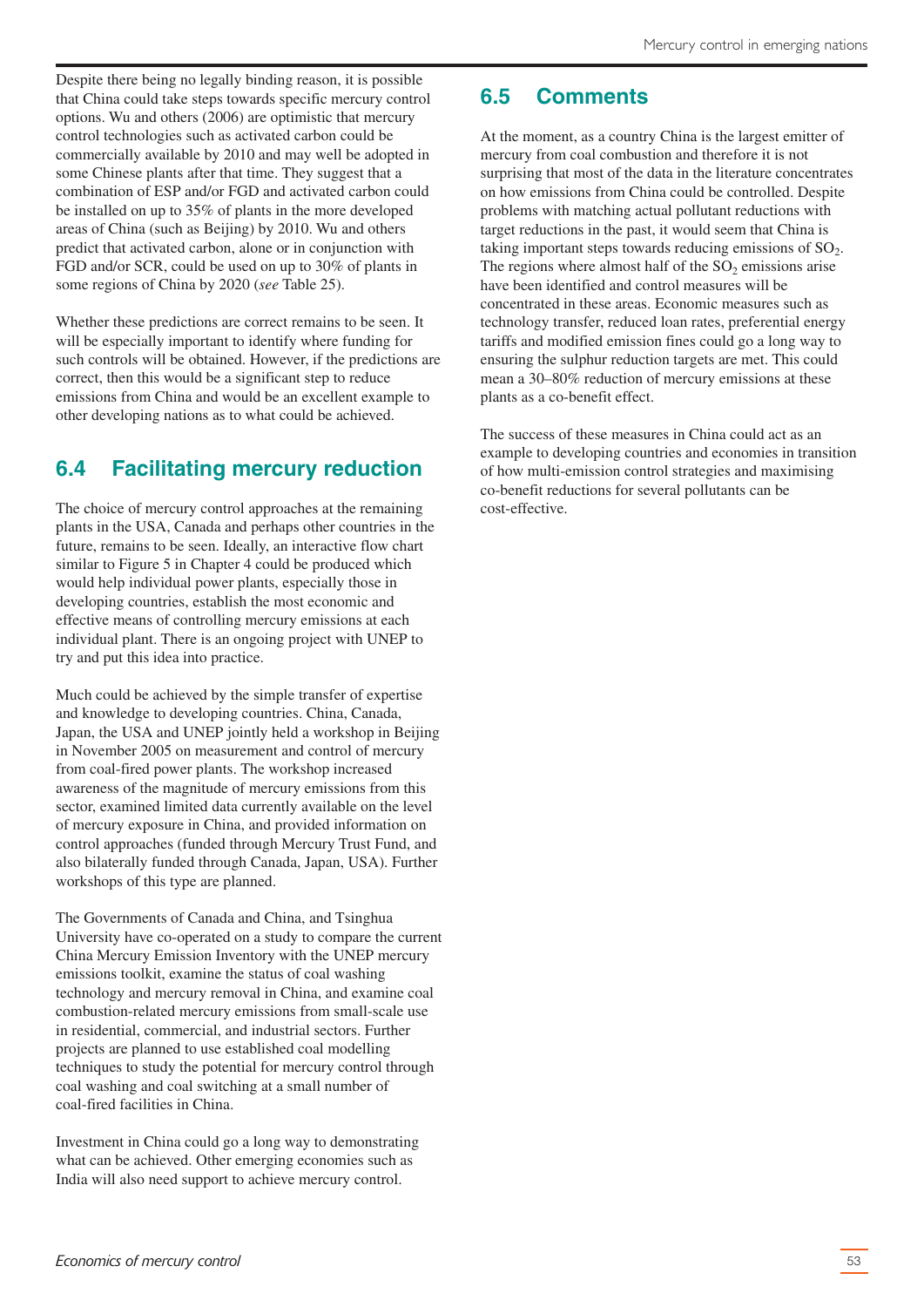# <span id="page-53-0"></span>**7 Conclusions**

Mercury is a global pollutant. Some countries, such as the USA and Canada, are taking legislative steps to ensure that mercury emissions from coal combustion are reduced. Other countries, such as Japan and most of the EU, have already achieved significant mercury reductions due to the co-benefit effects of pollutant control systems for particulates,  $SO<sub>2</sub>$  and NOx. These countries are keeping a watching brief on the mercury issue and may set mercury specific legislation in the future if they feel it is warranted. However, for the upward trend in global concentrations of mercury to be controlled, action will also need to be taken in other countries. Based on the information reviewed throughout this report, it would seem that there are several options that, either alone or in combination, could reduce the global mercury burden. These include:

- Legislative action: USA and Canada are the only countries that have set or are in the process of setting legislation specifically for mercury control. This approach will be costly but is likely to result in health and environment benefits which should far outweigh the costs. Developing countries are unlikely to place mercury high on their national agendas in the foreseeable future; security of fuel supply, providing power to growing populations and dealing with the more 'major' pollutants, such as  $SO<sub>2</sub>$  and NOx will take priority. International action, such as that proposed by the UN Environment Programme, could provide the impetus for action much sooner and could also provide economic resources to ensure compliance.
- Improvements in the understanding of the mercury problem: more accurate emission inventories will identify areas of greatest emissions and therefore of greatest concern. Targeting the most polluting sources first could result in the greatest mercury reduction for the least investment. More accurate emission data will also facilitate better regulation and monitoring of the success of reduction strategies.
- Changes in fuel use: switching from mercury-containing fuels, such as coal, to fuels that do not contain mercury, such as gas or nuclear power would reduce mercury emissions. However, coal is a cheap and abundant fuel in many areas and for many countries, coal will remain the dominant fuel source for years to come. In these areas switching coals to higher rank coals and those with lower mercury and/or higher chlorine content could reduce emissions significantly. Coal cleaning, coal blending and the cofiring of other fuels such as biomass or refuse could also reduce mercury emissions.
- Improvement in combustion conditions: increasing plant efficiency reduces fuel requirement and therefore reduces emissions of all pollutants, including mercury. Conversely, altering combustion conditions slightly to increase unburnt carbon can also reduce mercury emissions since the unburnt carbon acts as a sorbent for mercury capture.
- Installing controls for particulates,  $SO_2$  and NOx: control systems such as ESP, baghouses, FGD and SCR can significantly reduce mercury emissions as a co-benefit

effect and no extra cost to the plant. It is also possible to adjust the operation of these systems (such as position, type, temperature, the use of additives and so on) to maximise mercury capture. Adjustments to enhance mercury control in these systems must take into account the whole balance-of-plant effects. These are likely to be plant-specific and would require expert operation. In order to maximise co-benefit effects, the transfer of information and expertise, if not technologies themselves, would go a long way to reducing mercury emissions in an economic manner. Computer modelling might well provide guidance on how individual plants can enhance their mercury capture with the systems they already have in place.

Mercury-specific control technologies: at the moment, it is commonly assumed that there is no single BAT/MACT for mercury on coal-fired plants. The variability in mercury chemistry and behaviour in coal combustion systems means that it is not possible to determine a best available technique or technology which would be suitable for all plants. Site-specific differences in plant type, fuel, operation and so on, and also in the cost of reduction technologies, mean that the cost of compliance for each plant can be minimised if the operator is free to choose the most appropriate control option for his plant. Prior to the vacation of CAMR, it appeared that the market in the USA would be dominated by activated carbon-based processes. However, the delay on the new US legislation may allow more time for mercury process control economics to be further defined and optimised for competing technology options such as alternative sorbents, chemical or photochemical oxidation. These now have an enhanced opportunity to prove themselves in the market on a case-by-case basis.

The adoption of mercury control in different areas of the world will depend largely upon the economics. Countries can only achieve reductions in emissions if they can afford to do so. The economics of mercury control are complex. Co-benefit effects are hard to evaluate with respect to the specific costs for the reduction in mercury achieved. For the most part, initial mercury reductions being achieved through control technologies such as FGD and SCR are seen as 'free', but only if these technologies were being installed anyway. The cost of mercury-specific control technologies is hard to summarise. The market is growing in response to the emerging legislative requirements. Many of the technologies emerging onto the market place are either in the developmental stage or not long out of it. There are therefore likely to reduce in price as they become more established. However, most estimates agree that the benefits of mercury control far outweigh the costs and that the additional costs passed to the consumer through utility bills is likely to be relatively minimal. One of the most important financial considerations at many plants will be to ensure that any steps taken to reduce mercury emissions, such as the use of sorbents, does not result in the loss of revenue from fly ash sales and incur new costs for hazardous waste disposal.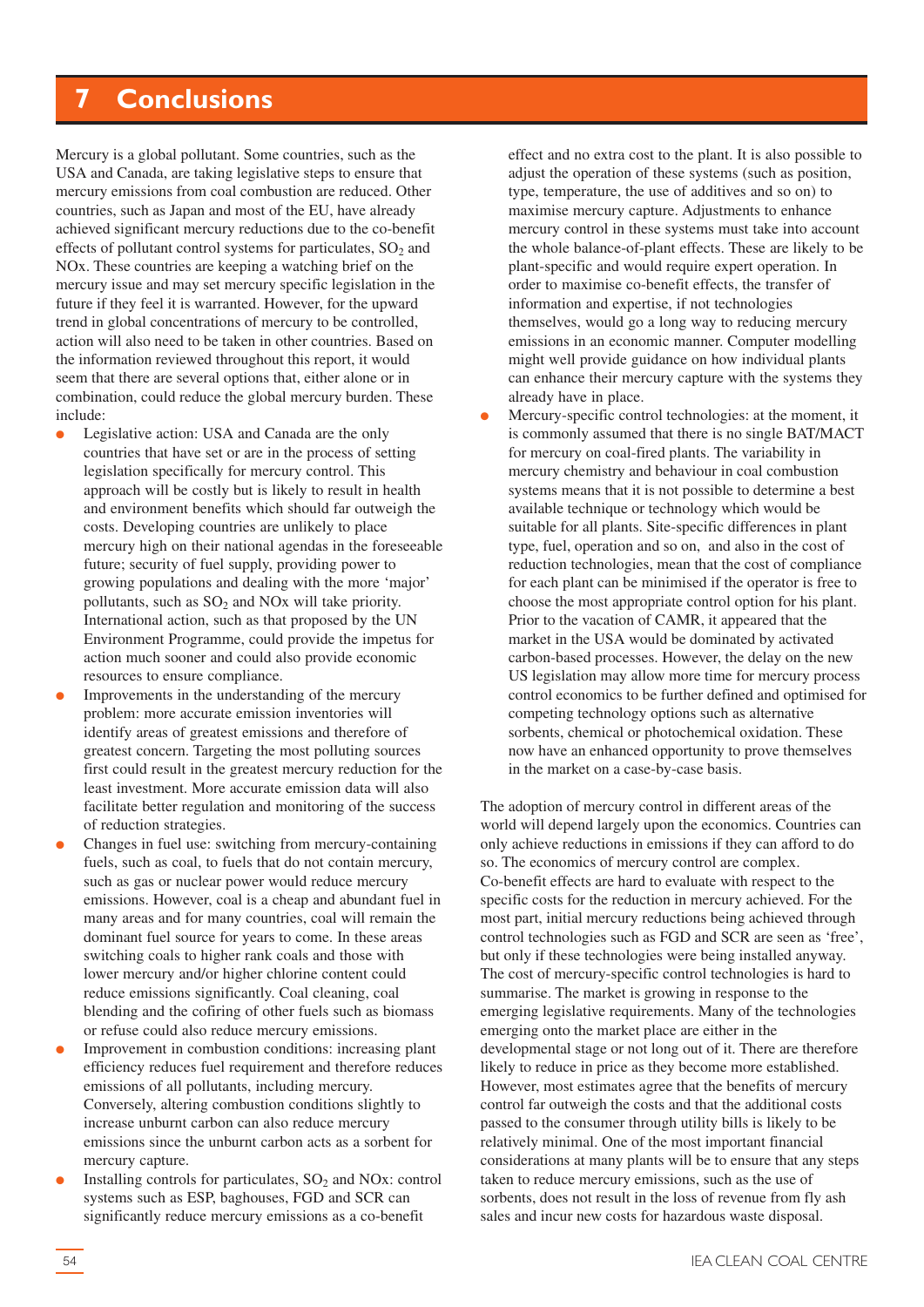The actions being taken to reduce mercury in areas such as Europe and North America will achieve significant mercury reduction. They will also help identify the most economic methods of mercury control. In order that total global mercury emissions are reduced, the lessons learned in the developed world must be passed to those in the developing world. There is the potential for significant reductions in mercury from areas such as China to be achieved with the simple transfer of expertise and knowledge. Maximising the co-benefits of established control technologies for  $SO<sub>2</sub>$  and  $NOx$  will allow these nations to reduce mercury emissions at little or no extra cost. This will mean that a reduction in mercury emissions in these areas could start in the near-term. The lessons learned from the development of more costly mercury-specific control technologies in North America could then be passed on in the longer term when the marketplace is established and the costs of these systems have come down. It is in this area that the UNEP Mercury Partnership areas could make a significant contribution to the improvement in emission inventories and the alignment of reduction strategies worldwide.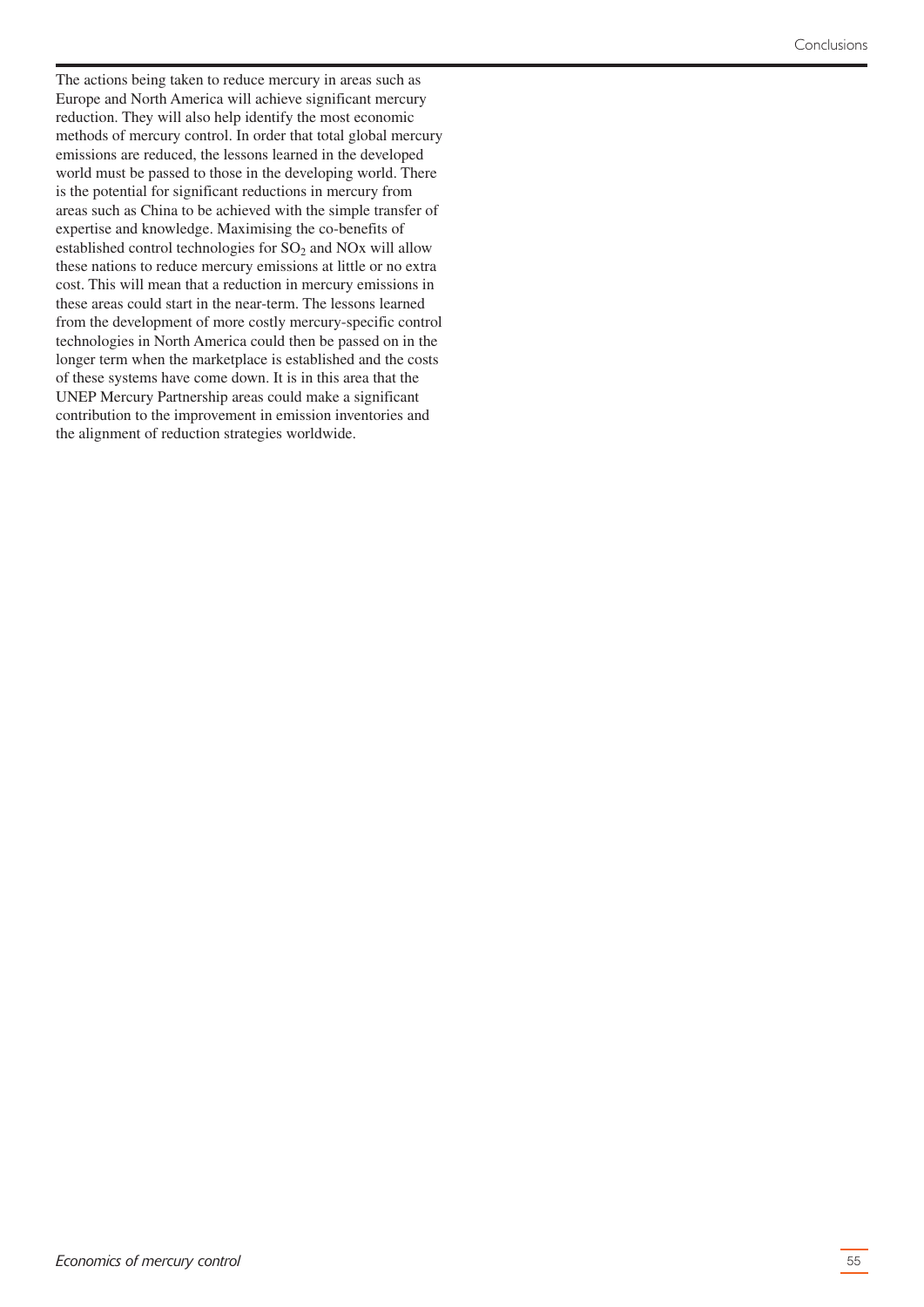# <span id="page-55-0"></span>**8 References**

**Ambio (2007)** The Madison Declaration on mercury pollution. *Ambio;* 36 (1); 62-81 (Feb 2007)

**Apogee Scientific (2004)** *Assessment of low cost novel sorbents for coal-fired power plant mercury control.* DE-FC26-01NT41180. Pittsburgh, PA, US DOE, 50 pp (Mar 2004)

**Becker W (2005)** STAPPA/ALAPCO's perspectives on CAMR and CAIR. *EM (AWMA);* 18-19 (Aug 2005) **Bellas A S, Nentl N J (2007)** Adoption of environmental innovations at US power plants. *Journal of Business and Industrial Marketing;* 22 (5); 336-341 (2007) **Berry M S (2007)** Plant Miller bromine injection demonstration results. Paper presented at: *Air Quality VI.* Arlington, VA, USA, 24-27 Sep 2007, vp (2007) **Blankinship S (2005)** Mercury control now on the table. *Power Engineering;* 109 (5); 22-32 (May 2005) **Blankenship S (2006)** Addressing a Catch 22. *Power Generation;* 110 (10); 44-50 (Oct 2006)

**Brown T, Lissianski V (2007)** First full-scale demonstration of mercury control in Alberta. Paper presented at: *Air Quality VI.* Arlington, VA, USA, 24-27 Sep 2007, 8 pp (2007) **Businesswire (2007)** Major mercury emissions reductions planned for Xcel Energy's King and Sherco plants.

Minneapolis. www.businesswire.com (28 Dec 2007) **Caine J, Shah H (2006)** Membrane WESP - a lower cost

technology to reduce  $PM<sub>2.5</sub>$ , SO<sub>3</sub> and Hg<sup>2+</sup> emissions. In: *Proceedings of the 99th AWMA Conference and Exhibition.* New Orleans, LA, USA, 20-23 Jun 2006. Pittsburgh, PA, USA,

Air and Waste Management Association, 16 pp (Jun 2006) **Carlton R, Chu P, Levin L, Offen G, Yager J (2005)** *EPRI comments on US EPA notice of data availability (NODA) regarding a proposed Clean Air Mercury Rule (CAMR).* Palo Alto, CA, USA, Electric Power Research Institute (EPRI), 120 pp (Jan 2005)

**CATM (2001)** EPA decision directs mercury research. *Center for Air Toxic Metals Newsletter, EERC, ND, USA;* 7 (2); 1-10 (2001)

**CCME (2005)** *Technical review of mercury technology options for Canadian utilities - a report to the Canadian Council of Ministers of the Environment.* Canada, Canadian Council of Ministers of the Environment,

http://www.ccme.ca/ourwork/air.html?category\_id=86 22 pp (Mar 2005)

**CCME (2006)** *Canada-wide standards for mercury emissions from coal-fired power generation plants.* Canada, Canadian Council of Ministers of the Environment, www.ccme.ca, 5 pp (Oct 2006)

**CCT (2006)** Cost and performance of activated carbon injection for mercury control. *Clean Coal Today;* 68; 8-10 (Aug 2006)

**CETC (2004)** *Integrated emissions control*. Nepean, Ontario, Canada, CANMET Energy Technology Centre (CETC) www.cetc-ctec.gc.ca vp (2004)

**Colburn K (2002)** New Hampshire's clean power act: why, what and how. In: *Proceedings of the Management options information seminar.* Calgary, AB, Canada, 16-17 Sep 2002. Calgary, AB, Canada, Clean Air Strategic Alliance, 25 pp (Sep 2002)

**CURS (2007)** *Coal utility environmental cost (CUECost) workbook user's manual. Version 4.0.* Chapel Hill, NC, USA, CURS- Center for Urban and Regional Studies, University of North Carolina at Chapel Hill, 28 pp (Feb 2007) BETA VERSION

**Davidson R M (2005)** *Chlorine in coal combustion and co-firing.* CCC/105. London, UK, IEA Clean Coal Centre, 32 pp (Nov 2005)

**Durham M D (2005)** *Field test program to develop comprehensive design, operating, and cost data for mercury control systems.* USA, ADA Environmental Solutions, 135 pp (Mar 2005)

**Dronen L C, Moore A E, Kozliak E I, Seams W S (2004)** An assessment of acid wash and bioleaching pre- treating options to remove mercury from coal. *Fuel;* 83(2); 181-186 (2004)

**Edie (2007)** Progress on pollution mixed - Chinese regulators. *Edie Environmental News Summary;*

www.edie.net/news/news\_story.asp?id=13433 (Aug 2007) **EIP, Environmental Integrity Project (2007)** *Dirty kilowatts: America's most polluting power plants.*

www.dirtykilowatts.org/dirty\_kilowatts2007.pdf (2007)

**EERC (2005a)** *Mercury information clearinghouse. Quarter 7: mercury regulations in the United States: Federal and State.* http://www.undeerc.org/catm/pdf/MJH-CEAQ9-Finalrevised.pdf 24 pp (Jul 2005)

**EERC (2005b)** T*ecnical Review of Mercury Technology Options for Canadian Utilities*. Document produced for the CCME - Canadian Council Ministers for the Environment, 22 pp, available from: [http://www.ccme.ca/ourwork/air.html?](http://www.ccme.ca/ourwork/air.html?category_id=86) category  $id=86$  (Jul 2005)

**Ellison W (2005)** Recent developments in the USA in the application of FGD-based technology for simultaneous  $SO<sub>2</sub>$ , NOx and mercury removal. In: *Radiation treatment of gaseous and liquid effluents for contaminant removal. Proceedings of a technical meeting.* Sofia, Bulgaria, 7-10 Sep 2004. Vienna, Austria, International Atomic Energy Agency, pp 77-92 (Dec 2005)

**Energy Central (2008)** *Mercury rules thrown out.* www.energycentral.com (Feb 27, 2008)

**Feeley T J, Murphy J T, Hoffmann J W, Granite E J, Renninger S A (2003)** DOE/NETL's mercury control technology research program for coal-fired power plants. *EM (AWMA);* 16-23 (Oct 2003)

**Feeley T J (2008)** Pittsburgh, PA, USA, US DOE, NETL (Jan 2008) *Personal communication*

**Feeley T J, Jones A P (2008)** An update on DOE/NETL's mercury control technology field testing program.

[http://www.netl.doe.gov/technologies/coalpower/ewr/mercury](http://www.netl.doe.gov/technologies/coalpower/ewr/mercury/pubs/netl%20Hg%20program%20white%20paper%20FINAL%20Jan2008.pdf) /pubs/netl%20Hg%20program%20white%20paper %20FINAL%20Jan2008.pdf 32 pp (Jan 2008)

**Feng X B, Lindqvist O, Hong Y T (2002)** Occurrence, emissions and deposition of mercury during coal combustion in the Province Guizhou, China. *Water, Air and Soil Pollution;* 139 (1/4); 311-324 (2002)

**Finkelman R (2007)** Health impacts of coal: facts and fallacies. *Ambio;* 36 (1); 103-106 (Feb 2007)

**Foerter D (2005)** EPA's mercury rule: with technology today,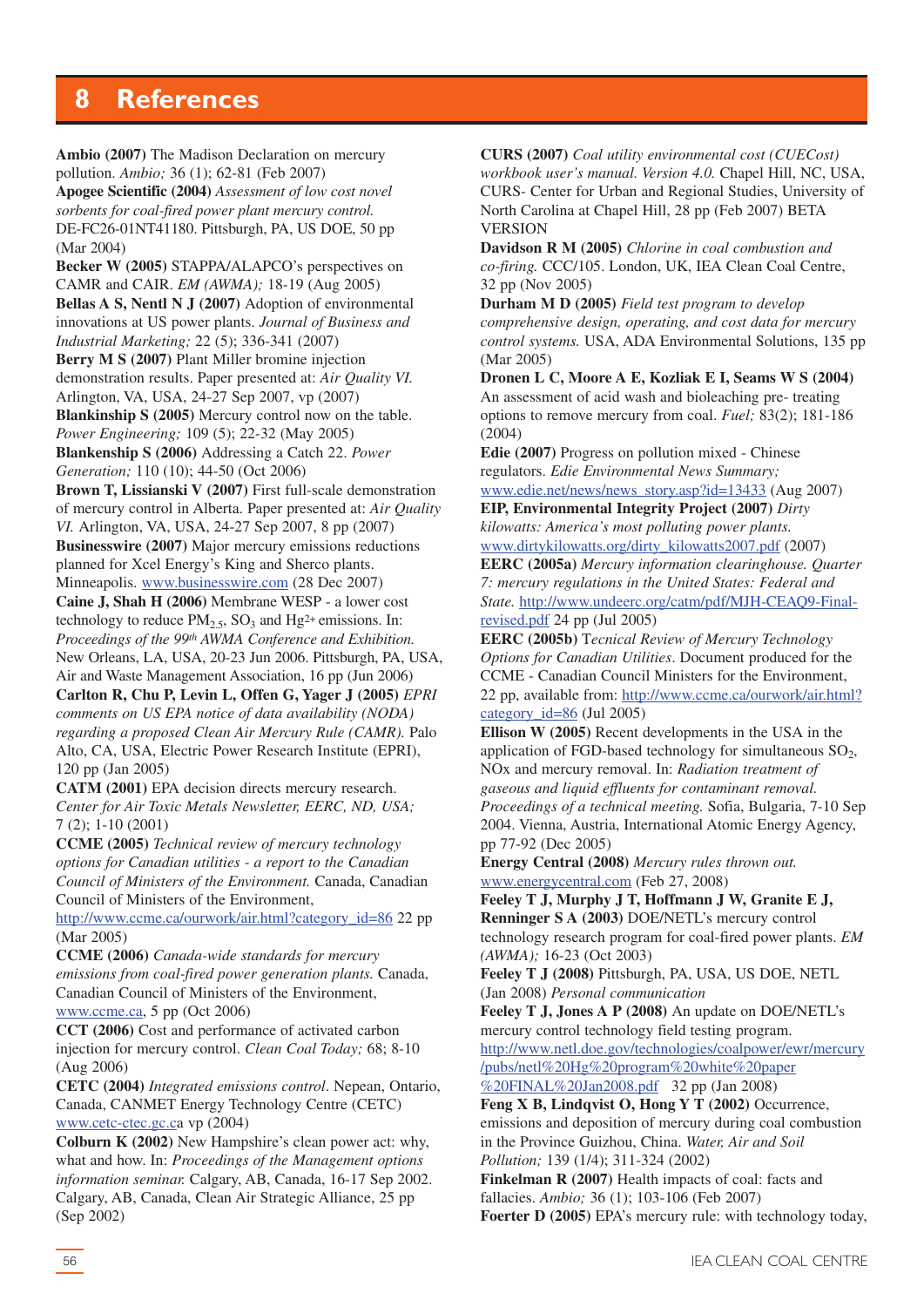we can do better. *EM (AWMA);* 16-17 (Aug 2005) **Granite E J, Pennline H W, Hargis R A (2000)** Novel sorbents for mercury removal from flue gas. *Industrial Chemical Engineering Research;* 39(4); 1020-1029 (2000) **Granite E J, Pennline H W (2002)** Photochemical removal of mercury from flue gas. *Industrial Chemical Engineering Research;* 41(22); 5470-5476 (2002)

**Granite E J, Pennline H W (2006)** US Patent no US 7,033419 B1. 12 pp(Apr 2006)

**Granite E J, Myers C R, King W P, Stanko D C, Pennline H W (2006)** Sorbents for mercury capture from fuel gas with application to gasification. *Industrial Chemical Engineering Research;* 45(13); 4844-4848 (2006)

**Granite E J, Freeman M C, Hargis R A, O'Dowd W J, Pennline H W (200X)** The thief process for mercury removal from flue gas. *Journal of Environmental Management;* IN PRESS (200X)

**Granite E J (2007)** Morgantown, PA, USA, US Department of Energy, National Energy Technology Laboratory, (Jun 2007) *Personal communication*

**Griffiths C, McGartland A, Miller M (2007)** A comparison of the monitized impact of IQ detriments from mercury emissions. *Environmental Health Perspectives;* 115 (6); 841-847 (Jun 2007)

**Hanou J (2004)** Coal vs natural gas debate or use of coal worldwide: debunking the myths about coal as yesterday's fuel. In: *45th Canadian conference on coal: conference proceedings.* Kananaskis, AB, Canada, 11-14 Sep 2004. Calgary, AB, Canada, Coal Association of Canada, 10 pp (Sep 2004).

**Henderson C (2005)** *Towards zero emission coal-fired power plants.* CCC/101. London, UK, IEA Clean Coal Centre, 40 pp (Sep 2005)

**Hoffman J, Ratafia-Brown J (2003)** *Preliminary cost estimate of activated carbon injection for controlling mercury emissions from an un-scrubbed 500 MW coal-fired power plant.* Final Report, Pittsburgh, PA, USA, US DOE, NETL, Innovations for Existing Plants Program, vp (Nov 2003) **Holmstead J (2005)** A multi-pollutant approach to emission reductions. *EM Magazine;* 7-8 (Aug 2005)

**Honaker R Q, Saracoglu M, Thompson E, Bratton R, Luttrell G H, Richardson V (2007)** Dry coal cleaning using the FGX separator. In: *Proceedings of the 24th Annual Pittsburgh Coal Conference: CDROM.* Johannesburg, South Africa, 10-14 Sep 2007, 14 pp (Sep 2007)

**Hrdlicka J, Seames W, Mann M, Muggli D, Horabik C (2007)** Bench-scale testing of mercury oxidation catalysts on fabric barrier filters. In: *Proceedings of the 24th Annual Pittsburgh Coal Conference: CDROM.* Johannesburg, South Africa, 10-14 Sep 2007, 14 pp (Sep 2007)

**Hylander L D, Goodsite M E (2006)** Environmental costs of mercury pollution. *Science of the Total Environment;* 368; 352-379 (2006)

**IJC, International Joint Commission (2005)** *Consultation on emissions from coal-fired electrical utilities.* Background report from the International Joint Commission and the Commission for Environmental Cooperation, International Air Quality Advisory Board, Montreal, QC, Canada, vp (Apr 2005)

**Johnson M L, Lai H Y, Wortman D (2007)** Preventing mercury emissions from coal-fired power plants using environmentally preferable coal purchasing practices. Paper **Jones A P (2007)** DOE/NETL's mercury control technology R&D program review. Paper presented at: *DOE NETL Mercury control technology conference,* 11-13 Dec 2007, Pittsburgh, PA, USA, 28 pp (Dec 2007)

**Jones A P, Hoffmann J W, Smith D N, Feeley T J, Murphy J T (2006)** *DOE/NETL's phase II mercury control technology field testing program: preliminary economic analysis of activated carbon injection.* Pittsburgh, PA, USA, US Department of Energy, Office of Fossil Energy, National Energy Technology Laboratory, 102 pp (Apr 2006)

**Jones A P, Hoffman J W, Smith D N, Feeley T J, Murphy J T (2007)** DOE/NETL's Phase II mercury control technology field testing program: preliminary economic

analysis of activated carbon injection. *Environmental Science and Technology;* 41 (4); 1365-1371 (2007)

**Jozewicz W (2008)** North Carolina, USA, Arcadis (Jan 2008) *Personal communication*

**Klara J M (2007)** *Fossil energy power plant desk reference.* DOE/NETL-2007/1282. Pittsburgh, PA, US DOE, NETL, 72 pp (May 2007)

**Kolker A, Senior C, Quick J C (2006)** Impact of coal quality parameters on utility mercury emissions. Paper presented at: *American Chemical Society, Northwest Regional Meeting*. Reno, Nevada, Jun 2006. vp. http://acs.cnfex.com/acs/norm06/techprogram/P31349.HTM (Jun 2006)

**Laumb J, Laudal D, Dunham G E (2007)** Long-term demonstration of sorbent enhancement additive technology for mercury control. In: *Proceedings of the 24th Annual Pittsburgh Coal Conference: CDROM.* Johannesburg, South Africa, 10-14 Sep 2007, 8 pp (Sep 2007)

**Levin N, Yanca C (2008)** *Summary and analysis of the Clean Air Mercury Rule decision: NJ et al v EPA, Decided Feb 8 2008, DC Court of Appeals.* 8 pp. Available from: [www.cooperenvironmental.com/CAMR%20case%20summar](www.cooperenvironmental.com/CAMR%20case%20summary%20and%20analysis%20030108.pdf) y%20and%20analysis%20030108.pdf (Feb 2008)

**Lissianski V, Seeker R, Maly P, Folsom B, Marquez A (2005)** Coal reburning for NOx and mercury control. Paper presented at: Power Gen 2005. 6-8 Dec 2005. Las Vegas, NV, USA. 8 pp (Dec 2005)

**Livengood C D, Mendelsohn M H (1999)** Process for combined control of mercury and nitric oxide. In: *1999 EPRI-DOE-EPA combined utility air pollutant control symposium.* Atlanta, GA, USA, 16-20 Aug 1999. Argonne, IL, USA, Argonne National Laboratory, 15 pp (Nov 1999) **Luzzio G, Verdone N, Bravi M (2007)** The benefits of flue gas recirculation in waste incineration. *Waste Management;* 27; 106-116 (2007)

**Markel K E (2006)** Clean coal technology options. In: *Clean coal symposium.* Calgary, AB, Canada, 24-25 Jan 2006. Toronto, ON, Canada, Canadian Institute, 34 pp (2006)

**Mathai S, Holmstead J, Shore M, Boyd S, Sullivan V, Weiss D, Kinsman J, Lomax S, Rossler M, Steele D, Schaefer G, Stadler F, Foerter D, Becker W (2005)** Stakeholder perspectives on the Clean Air Interstate and the Clean Air Mercury Rules. *EM;* 6-19 (Aug 2005)

**Mazza C (2008)** US EPA, Office of Air and Radiation, Senior Advisor (Feb 2008) *Personal communication* **McLarnon C R, Granite E J, Pennline H W (2005)** The PCO process for photochemical removal of mercury from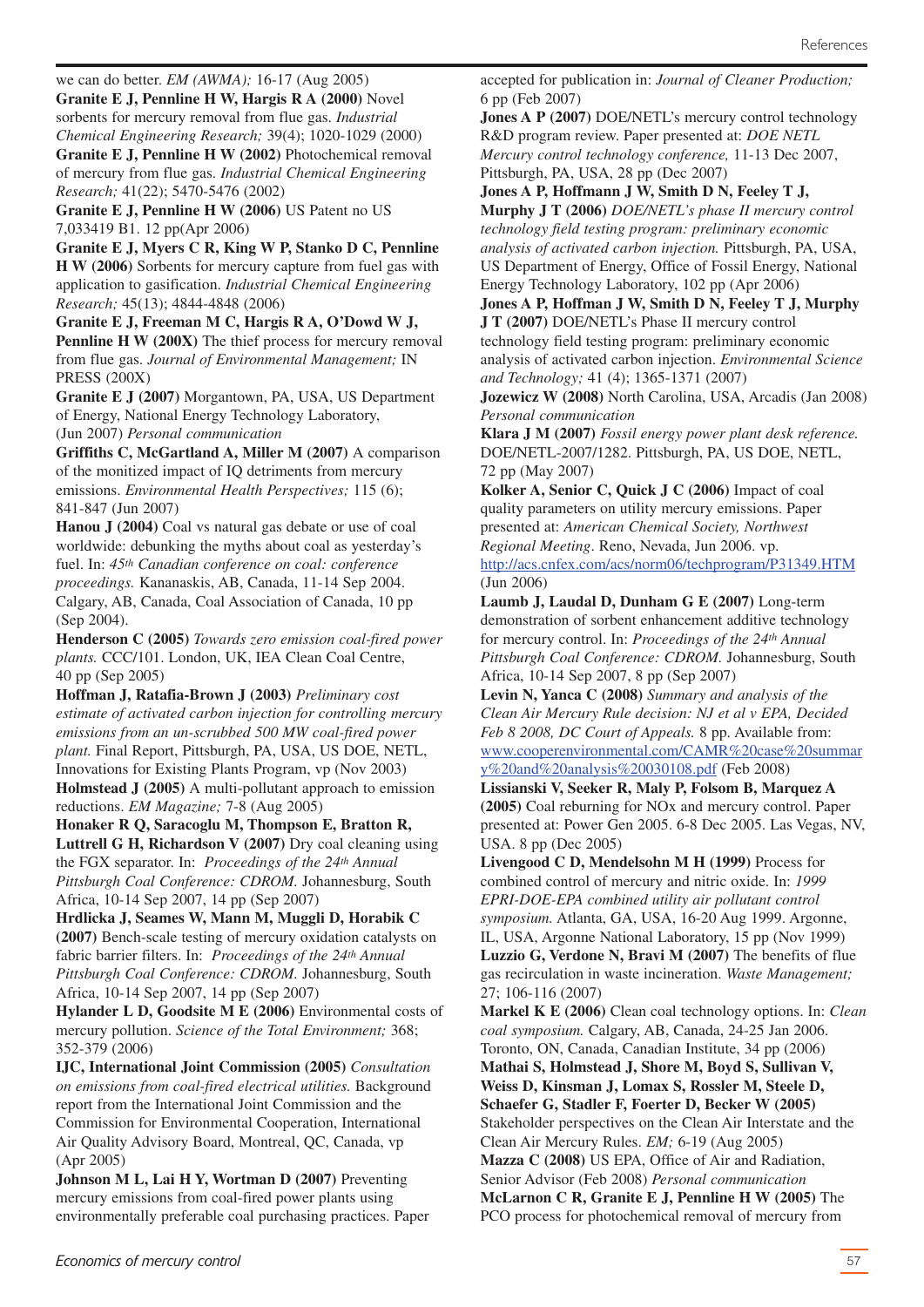flue gas. *Fuel Processing Technology;* 87; 85-89 (2005) **McManus J, Boyd S, Sullivan V, Weiss D, Kinsman J, Lomax S, Rossler M (2005)** Reactions to the EPA's Clean Air Interstate and Clean Air Mercury Rules. *EM (Journal of the Air and Waste Management Association);* 10-12 (Aug 2005)

**Meij R, Vredenbregt L, te Winkel H (2001)** The fate of mercury in coal-fired power plants. In: *AWMA Mega symposium: speciality conference on mercury emissions: fate, effects and control,* Chicago, IL, USA, 20-23 Aug 2001, AWMA, USA, CD ROM, 12 pp (Aug 2001)

**Minchener A J (2007)** *Coal supply challenges for China*. CCC/127. London, UK, IEA Clean Coal Centre, 41 pp (Sep 2007)

**Mukherjee A B, Zevenhoven R, Bhattacharya P, Sajwan K S, Kikuchi R (2008)** Mercury flow via coal and coal utilisation by-products: a global perspective. *Resources,*

*Conservation and Recycling;* 52; 571-591 (2008) **Nalbandian H (2006)** *Economics of retrofit air pollution control technologies.* CCC/111. London, UK, IEA Clean Coal Centre, 88 pp (May 2006)

**NETL (2006)** *Clarification of the US Department of Energy's perspective on the status of mercury control technologies for coal-fired power plants.* US Department of Energy, National Energy Technology Laboratory, www.netl.doe.gov/technologies 5 pp (Apr 2006)

**Newman-Sutherland, Nunez R A, Davis J, Burns N (2001)** *Mercury and coal-fueled power plants: emissions,*

*technologies and legislation - project 4.12.* Kenmore, QLD, Australia, CRC for Coal in Sustainable Development; 41 pp (Nov 2001)

**Niksa S (2008)** Belmont, CA, USA, Niksa Energy Associates (Jan 2008) *Personal communication*

**NRDC (2008)** *32 coal-fired power plants in 13 states now up in the air after major court ruling on mercury.* www.nrdc.org National Resources Defence Council, 2 pp (Feb 2008) **NWF (2004)** *Getting the job done: affordable mercury controls at coal-burning power plants.* 66 pp. www.nwf.org Michigan, USA, National Wildlife Federation (Oct 2004) **NWF (2005)** *Controlling mercury from power plants: current state of technology.* www.nwf.org/mercury National Wildlife Federation, USA, 4 pp (Apr 2005)

**O'Dowd W J, Hargis R A, Granite E J, Pennline H W (2004)** Recent advances in mercury removal technology at the National Energy Technology Laboratory. *Fuel Processing Technology;* 85; 533-548 (2004)

**O'Dowd W J, Pennline H W, Freeman M C, Granite E J, Hargis R A, Lacher C J, Karash A (2006)** A technique to control mercury from flue gas: the Thief Process. *Fuel Processing Technology;* 87; 1071- 1084 (2006)

**Offen G, Shick N, Chang R, Chu P, Dene C, Rhudy R (2005)** Mercury controls for coal-fired power plants - status and challenges. *Modern Power Systems;* 25 (4); 24-29 (May 2005)

**Omotani K (2007)** Alberta, Canada, TransAlta (Sep 2007) *Personal communication*

**Palmer K, Burtraw D, Shih J-S (2007)** The benefits and costs of reducing emissions from the electricity sector. *Journal of Environmental Management;* 83; 115-130 (2007) **Pavlish J H (2007a)** Economic analysis of mercury capture in a lignite-fired facility. Paper presented at: *EUEC 10th Annual EPA, DOE, EPRI, EEI conference on clean air,*

*mercury, global warming and renewable energy,* 21-24 Jan 2007, Tucson, AZ, USA, 12 pp (2007)

**Pavlish J H (2007b)** Phase III - mercury control technologies for utilities burning lignite coal. Paper presented at: *DOE NETL Mercury control technology conference,* 11-13 Dec 2007, Pittsburgh, PA, USA, 34 pp (Dec 2007)

**Pavlish J H, Sondreal E A, Mann M D, Olson E S, Galbreath K C, Laudal D, Benson S A (2003)** Status review of mercury control options at coal-fired power plants. *Fuel Processing Technology;* **82 (2-3);** 89-165 (Aug 2003)

**Pavlish J H, Laudal D L, Holmes M J, Hamre L L, Musich M A, Weber G F, Hajicek D R (2005)** *Technology review of mercury technology options for Canadian utilities: a report to the Canadian Council of Ministers of the Environment.* Edmonton, AB, Canada, Government of Alberta, 232 pp (Mar 2005)

**Patel-Predd P (2006)** New technology tackles coal-fired power plant emissions. *Environmental Science and Technology;* 40 (9); 2865-2866 (May 2006)

**Poulson B, Giovanni J P, Munroe T (2003)** National economic benefits associated with a moderate four- emission approach to power-plant regulation. *Journal of Energy and Development;* 28 (1); 69-93 (Aug 2002)

**Poulson S, Granite E J, Pennline H W, Myers C R, Stanko D P, Hamilton H, Rowsell L, Smith A W J, Ilkenhans T, Chu W (2007)** Metal sorbents for high temperature mercury capture from flue gas. *Fuel,* 3 pp (2007) IN PRESS

**Presto A A, Granite E J (2006)** Survey of catalysts for oxidation of mercury in flue gas. *Environmental Science and Technology;* 40 (18); 5601-5609 (2006)

**Presto A A, Granite E J, Karash A, Hargis R A, O'Dowd W J, Pennline H W (2006)** A kinetic approach to a catalytic oxidation of mercury in flue gas. *Energy and Fuels;* 20(5); 1941-1945 (2006)

**Quick J C, Brill T C, Tabet D E (2003)** Mercury in US coal: observations using the COALQUAL and ICR data. *Environmental Geology;* 43; 247-259 (2003)

**Rezek J P, Campbell R C (2007)** Cost estimates for multiple pollutants: a maximum entropy approach. *Energy Economics; 2*9 (3); 503-519 (May 2007)

**Ritchie A, Wilson K, Grebot B, Smale R, Orzeszek W, Dann S, Twingger L, Spencer I, Stravrakaki A (2005)** *Preparation of the review relating to the Large Combustion Plant Directive: A report for European Commission, Environment Directorate General.* Cheshire, UK, Entec UK Ltd, 221 pp (Jul 2005)

**Romero C E, Li Y, Biligren H, Sarunac N, Levy E K (2006)** Modification of boiler operating conditions for mercury emissions reductions in coal-fired utility boilers. *Fuel;* 85 (2); 204-212 (Jan 2006)

**Sachdev R K (2008)** New Delhi, India, Coal Preparation Society of India (Jan 2008) *Personal communication*

**Sarunac N, Cipriano D, Ryan J, Schakenbach J, Deza R (2007)** Field experience with mercury monitors. In: *Proceedings: CEM 2007 - 8th International conference on emissions monitoring.* Zurich, Switzerland, 5-6 Sep, 2007, 1-10 (Sep 2007)

**Seckington B (2005)** Mercury control (pilot scale): fuels, sorbents, oxidisers and collection technologies. In: *Proceedings of MEC2, the 2nd International experts workshop on mercury emissions from coal.* Ottawa, ON, Canada, 24-25 May 2005, Ottawa, ON, Canada, Natural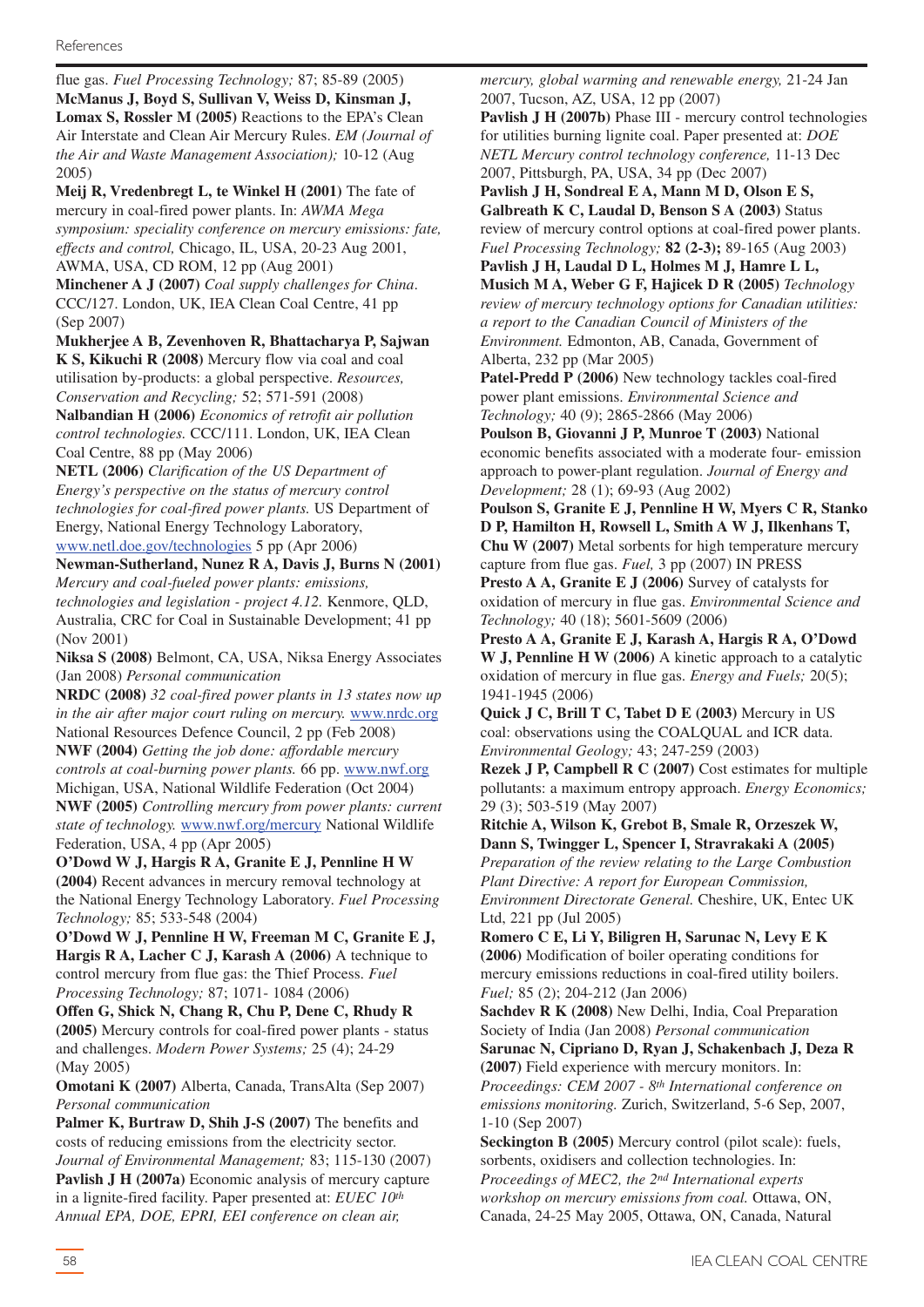Resources Canada, pp 1-43 (2005)

**Senior C (2008)** Salt Lake City, Utah, USA, Reaction Engineering (2008) *Personal communication*

**Sjostrom S, Bustard J, Durham M, Chang R (2001a)** Mercury removal trends in full-scale ESPs and fabric filters. In: *AWMA Mega symposium: speciality conference on mercury emissions: fate, effects and control,* Chicago, IL, USA, 20-23 Aug 2001, AWMA, USA, CD ROM, 16 pp (Aug 2001)

**Slimane R B, Bush P V, Aderhold J L, Bryan B G, Newby R A, Horazak D A, Jain S C (2005)** Development of the ultra-clean dry cleanup process for coal-based syngases: pilot-scale investigation. In: *Advanced coal cleaning technology. 6th International symposium on gas cleaning at high temperatures.* Osaka, Japan 20-22 Oct 2005. Tokyo, Japan, Jugei Shobo, pp 439-447 (2005)

**Sloss L L (2002)** *Mercury - emissions and control.* CCC/58. London, UK, IEA Clean Coal Centre, 44 pp (Feb 2002) **Sloss L L (2003)** *Trends in emission standards*. CCC/77. London, UK, IEA Clean Coal Centre, 64 pp (Nov 2003) **Sloss L L (2007)** T*race elements and fly ash utilisation*. CCC/122, London, UK, IEA Clean Coal Centre, 54 pp (Mar 2007)

**Smith D G, Garcia M, Roeck D R (2006)** Mercury emissions, limits and risk model assessment experience: implications for residual risk and the future. In: *Proceedings of the 99th AWMA Conference and Exhibition.* New Orleans, LA, USA, 20-23 Jun 2006. Pittsburgh, PA, USA, Air and Waste Management Association, 7 pp (Jun 2006)

#### **Srivastava R K, Staudt J E, Jozewicz W (2005)**

Preliminary estimates of performance and cost of mercury emission control technology applications on electric utility boilers: an update. *Environmental Progress;* 24(2); 198-213 (Jul 2005)

**Srivastava R K, Hutson N, Martin B, Princiotta F, Staudt J (2006)** Control of mercury emissions from coal- fired utility boilers. *Environmental Science and Technology;* 40 (5); 1385-1393 (Mar 2006)

**Stadler F (2005)** EPA's mercury rule: the latest delay tactic. *EM (AWMA);* 14-15 (Aug 2005)

**Staudt J E, Jozewicz W (2003)** Performance and cost of mercury and multi-pollutant emission control technology applications on electric utility boilers. EPA-600/R-03-110. US EPA www.eia.doe.gov/cneaf/electricity/page/eia767 (2003)

**Steele D, Schaefer G (2005)** Western fuels: the case for coal rank sub-categorisation to regulate mercury emissions. *EM (AWMA);* pp 13 (Aug 2005)

**Straube S, Hahn T, Koeser H (2008)** Adsorption and oxidation of mercury in tail-end SCR-DeNOx plants - bench scale investigations and speciation experiments. *Applied Catalysis B: Environmental;* 79; 286-295 (2008)

**Tavoulareas E S, Jozewicz W (2005)** *Multi-pollutant emission control technology options for coal-fired power plants.* Report no: EPA-600-R-05-034. Washington, DC, USA, US Environmental Protection Agency, 139 pp (Mar 2005)

**Toole-O'Neil B (2006)** Pre-combustion management as part of a long term mercury compliance plan. In: *Proceedings of the 99th AWMA Conference and Exhibition.* New Orleans, LA, USA, 20-23 Jun 2006. Pittsburgh, PA, USA, Air and Waste Management Association, 5 pp (Jun 2006)

**UNEP (2005)** *Toolkit for identification and quantification of mercury releases.* Pilot draft. Geneva, Switzerland, United Nations Environment Programme (Chemicals), 275 pp (Nov 2005)

**UNEP (2007a)** Unpublished notes from Open-ended working group meeting, 12-16 Nov 2007, Bangkok, Thailand, UN HQ (Nov 2007)

**UNEP (2007b)** *Study on options for global control of mercury.* UNEP Report no DTIE/Hg/OEWG1.2. Geneva, Switzerland, United Nations Environment Programme, 85 pp (Aug 2007)

**US EPA (2005)** *Control of mercury emissions from coal-fired electric utility boilers: an update.* Research Triangle Park, NC, USA, US EPA, Air Pollution Prevention and Control Division, National Risk Management Research Laboratory, 59 pp (Feb 2005)

**US EPA (2007a)** *Clean Air Mercury Rule.*

http://epa.gov/camr (Mar 2007)

**US EPA (2007b)** *Control of mercury emissions from coal-fired electric utility boilers*

http://epa.gov/ttn/atw/utility/hgwhitepaperfinal.pdf (2007)

**US EPA (2007c)** *Control of mercury emissions from coalfired electric utility boilers: an update.*

[http://www.epa.gov/ttn/atw/utility/ord\\_whitepaper\\_hgcontrolt](http://www.epa.gov/ttn/atw/utility/ord_whitepaper_hgcontroltechoar-2002-0056-6141.pdf) echoar-2002-0056-6141.pdf (2007)

**US EPA (2008)** *Clean Air Mercury Rule.* http://www.epa.gov/camr vp (Feb 2008)

**US DOE (2001a)** Meeting mercury standards. www.fossil. [energy.gov/techline/tl\\_mercurysel2.shtml](www.fossil.energy.gov/techline/tl_mercurysel2.shtml) (June 2001) **US DOE (2008)**

www.netl.doe.gov/coal/e&wr/index.html (2008)

**van der Vooren T (2002)** Annotated survey of selected cost estimates for multi-pollutant emissions: reduction options for the electricity sector in Canada. In: *44th Canadian conference on coal: conference proceedings.* Whistler, BC, Canada, 7-10 Sep 2002. Calgary, AB, Canada, Coal Association of Canada, pp 1-32 (Sep 2002)

**Vosteen B W, Kanefke R, Koeser H (2006)** Bromineenhanced mercury abatement from combustion flue gases. Recent industrial applications and laboratory research. *VGB PowerTech;* 86 (3); 70-75 (2006)

**Vosteen B W (2008)** Koln, Germany, Vosteen Consulting GmbH, www.vosteen-consulting.de (Jan 2008) *Personal communication*

**Wang Q, Shen W, Ma Z (2000)** Estimation of mercury emission from coal combustion in China. *Environmental Science and Technology;* 34 (13); 2711-2713 (2000)

**Wayland R J (2008)** US EPA, Office of Air Quality Planning and Standards, Energy Strategies Group (Jan 2008) *Personal communication*

**Wiley A C, Castagnero S, Green G, Davis K, White D (2004)** *Dense phase reburn combustion system (DPRCS) demonstration on a 154 MWe tangential furnace: additional area of interest to demonstrate an in- furnace multi-pollutant reduction technology to reduce NOx, SO2 and Hg.* USA, Wiley and Associates, 50 pp (Mar 2004)

**Wu Y, Wang S, Streets D G, Hao J, Chan M (2006)** Mercury emissions from coal combustion in China: current status and future trends. In: *Proceedings of the 99th AWMA Conference and Exhibition.* New Orleans, LA, USA, 20-23 Jun 2006. Pittsburgh, PA, USA, Air and Waste Management Association, 5 pp (Jun 2006)